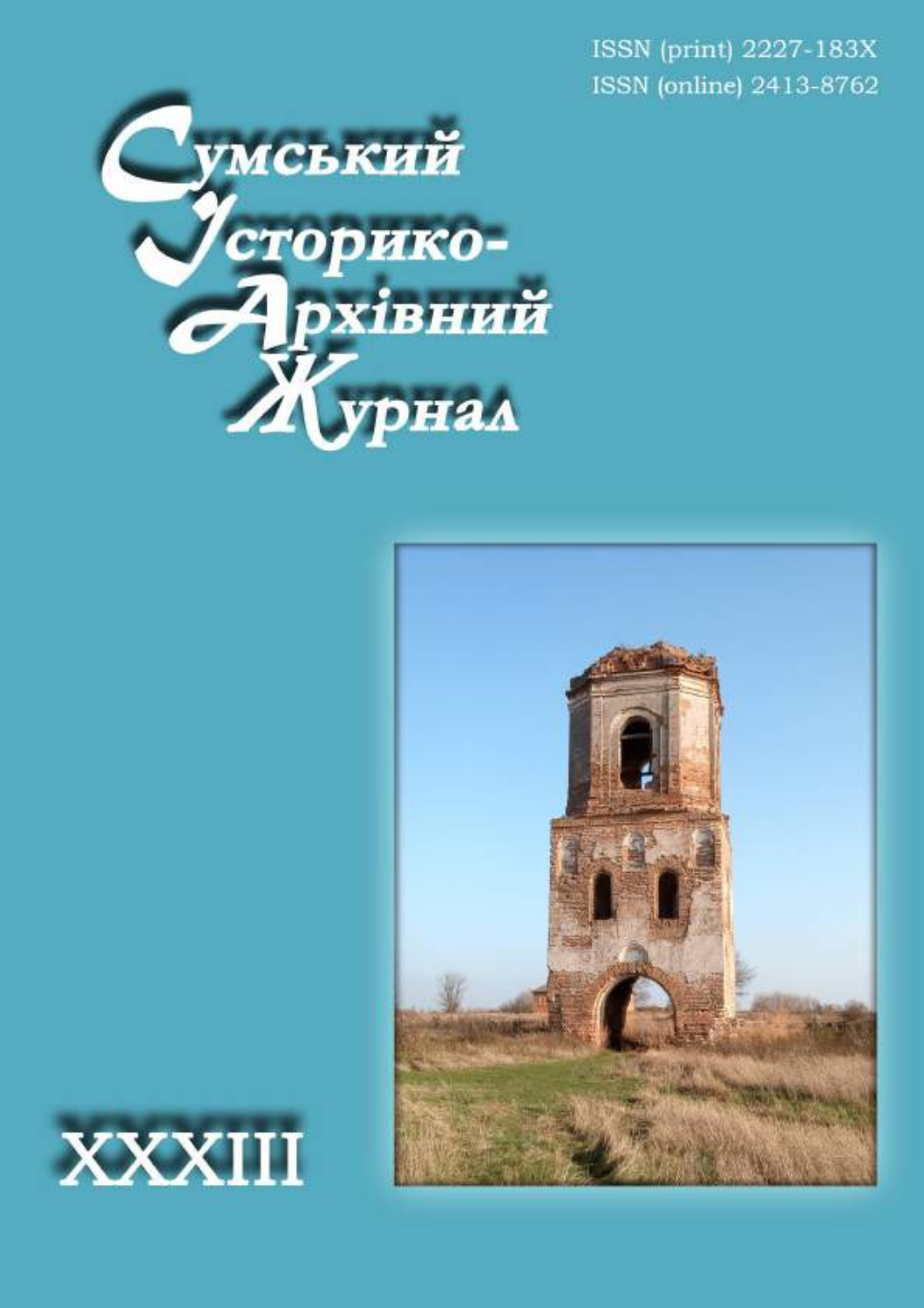

НАУКОВИЙ ЖУРНАЛ З ІСТОРІЇ ТА АРХІВОЗНАВСТВА УКРАЇНИ

№ XXХІІІ

Реєстраційне Свідоцтво КВ №16686-5258 ПР від 05.05.2010 ISSN 2227-183X (print) ISSN 2413-8762 (online)

## РЕДАКЦІЙНА КОЛЕГІЯ:

БАЖАН О.Г. – канд. істор. наук, ст. наук. співроб. (Україна) БОДНАРЮК Б.М. – д-р істор. наук, доц. (Україна) БОРЯК Г.В. – д-р істор. наук, проф., чл.-кор. НАН України (Україна) ГОНЧАРЕНКО А.В. – канд. істор. наук, доц. (Україна) ГУРЖІЙ О.І. – д-р істор. наук, проф. (Україна) ДАНИЛЕНКО В.М. – д-р істор. наук, проф., чл.-кор. НАН України (Україна) ДЕГТЯРЬОВ С.І. – д-р. істор. наук, проф., головний редактор (Україна) ІГНАТУША О.М. – д-р істор. наук, проф. (Україна) КРІНКО Є.Ф. – д-р істор. наук (РФ) МАГСУМОВ Т.А. – канд. істор. наук, доц. (Велика Британія) МЕНЬКОВСЬКИЙ В.І. – д-р істор. наук, проф. (Республіка Білорусь) НЕСТЕРЕНКО В.А. – канд. істор. наук, доц. (Україна) ПАПАКІН Г.В. – д-р істор. наук, проф. (Україна) РЕЄНТ О.П. – д-р істор. наук, проф., чл.-кор. НАН України (Україна) РІШ В. – асоційований професор з історії (США) СТЕМПНЯК В. – д-р наук (dr.hab), проф. (Республіка Польща) СУЛЯК С.Г. – канд. істор. наук (Молдова) ТЕР-ОГАНОВ Н.К. – доктор історії (Ізраїль) ЧЕРКАСОВ О.А. – д-р істор. наук, доц. (США) ШМИГЕЛЬ М. – д-р істор. наук, д-р філософії, доц. (Словацька Республіка) ЩЕРБАК М.Г. – д-р істор. наук, проф. (Україна)

Рекомендовано до друку Вченою радою Сумського державного університету (протокол №5 від 12.12.2019 р.)

Наказом Міністерства освіти і науки України від 7 жовтня 2015 р. №1021 журнал включено до переліку наукових фахових видань України, де можуть публікуватися результати дисертаційних робіт на здобуття наукових ступенів доктора і кандидата історичних наук за спеціальністю «Історичні науки»

> © ІНСТИТУТ ІСТОРІЇ УКРАЇНИ НАН УКРАЇНИ, 2019 © СУМСЬКИЙ ДЕРЖАВНИЙ УНІВЕРСИТЕТ, 2019<br>© СУМСЬКИЙ ДЕРЖАВНИЙ ПЕДАГОГІЧНИЙ УНІВЕРСИТЕТ ІМЕНІ А.С.МАКАРЕНКА, 2019 © НАЦІОНАЛЬНА СПІЛКА КРАЄЗНАВЦІВ УКРАЇНИ, 2019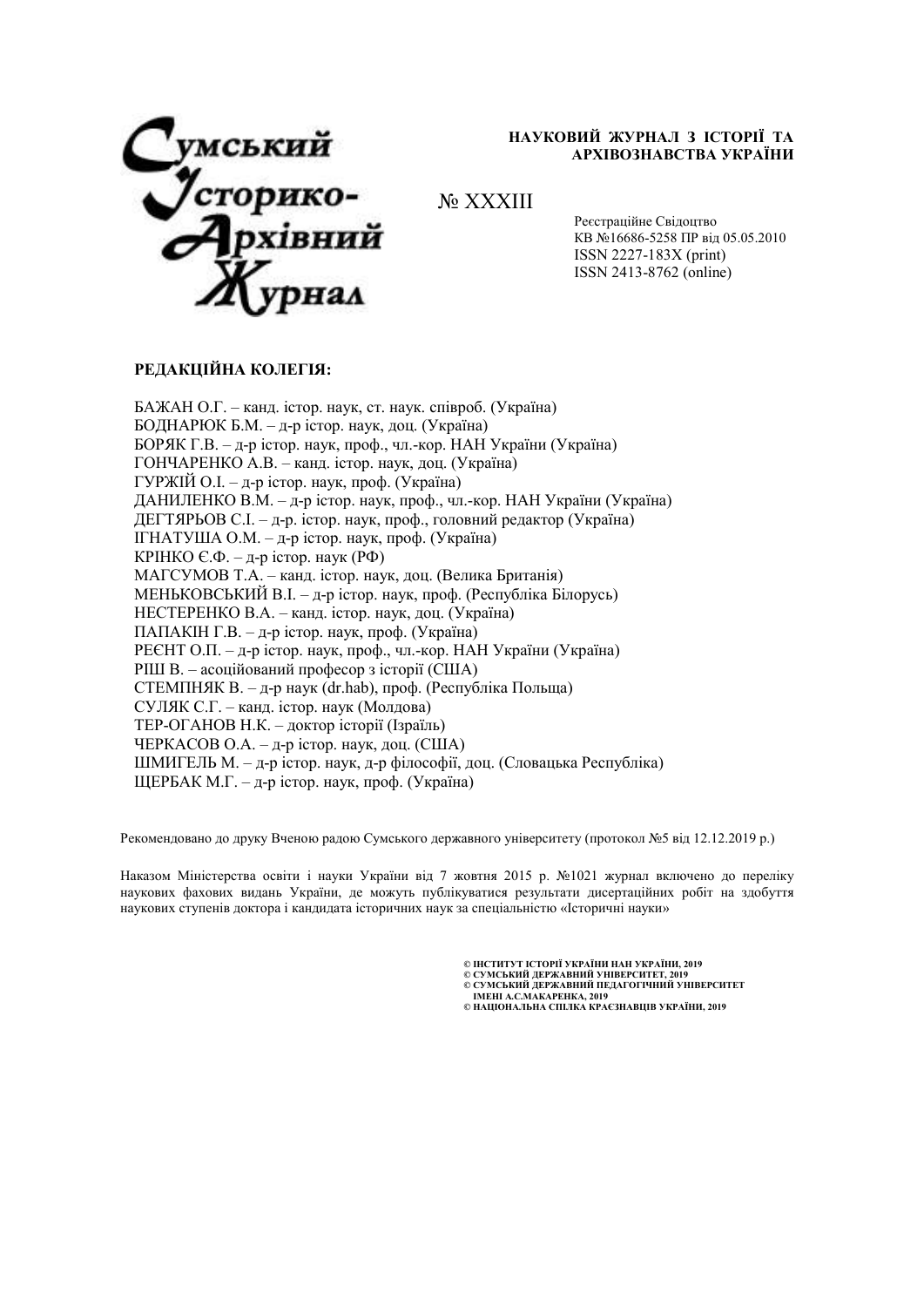# SUMY HISTORICAL AND ARCHIVAL JOURNAL

Scientific Journal of History and Archival Science

## The journal was first published in 2005

The Journal is indexed by:

ERIH PLUS Index Copernicus (ICV 2013 - 4,47; ICV 2014 - 43,80; ICV 2015 - 58,77; ICV 2016 - 63,78) MIAR (ICDS 2015 - 3,5; ICDS 2016 - 3,5; ICDS 2017 - 3,6) Research Bib Electronic Scientific Library

## EDITORIAL BOARD

Dehtiarov S.I. – Editor in Chief, Dr. (History), Professor (Ukraine) Bazhan O.G. – Ph.D. (History), Assosiate Professor (Ukraine) Bodnariuk B.M. – Dr. (History), Assosiate Professor (Ukraine) Boriak H.V. – Dr. (History), Professor (Ukraine) Cherkasov A.A. – Dr. (History), Professor (USA) Danylenko V.M. – Dr. (History), Professor (Ukraine) Goncharenko A.V. – Deputy Editor, Ph.D. (History), Assosiate Professor (Ukraine) Gurzhij O.I. – Dr. (History), Professor (Ukraine) Ignatusha O.M. – Dr. (History), Professor (Ukraine) **Krinko E.F.**  $-Dr$ . (History) ( $RF$ ) Magsumov T.A. – Ph.D. (History), Assosiate Professor (UK) Menkovsky V.I. – Dr. (History), Professor (Belarus) Nesterenko V.A. – Ph.D. (History), Assosiate Professor (Ukraine) Papakin H.V. – Dr. (History), Professor (Ukraine) Reyent O.P. – Dr. (History), Professor (Ukraine) Risch William Jay – Associate Professor of History (USA) Shcherbak M.G. – Dr. (History), Professor (Ukraine) Smigel' Michal – Dr. (History), Ph.D., Adjunct Professor (Slovakia) Stepniak Wladyslaw – Ph.D., Professor (Poland) Sulyak Sergey – Ph.D. (History), Assosiate Professor (Republic of Moldova) Ter-Oganov Nugzar – Dr. (History) (Israel)

State certificate of registration (reregistration) of printed media: series КВ № 20386-10186ПР from 05.11.2013

Postal Address: 2, Rimskogo-Korsakova st., Sumy sity, Ukraine, 40007 department of history, "Sumy Historical and Archival Journal" E-mail: starsergo@bigmir.net Website: http://shaj.sumdu.edu.ua/?lang=en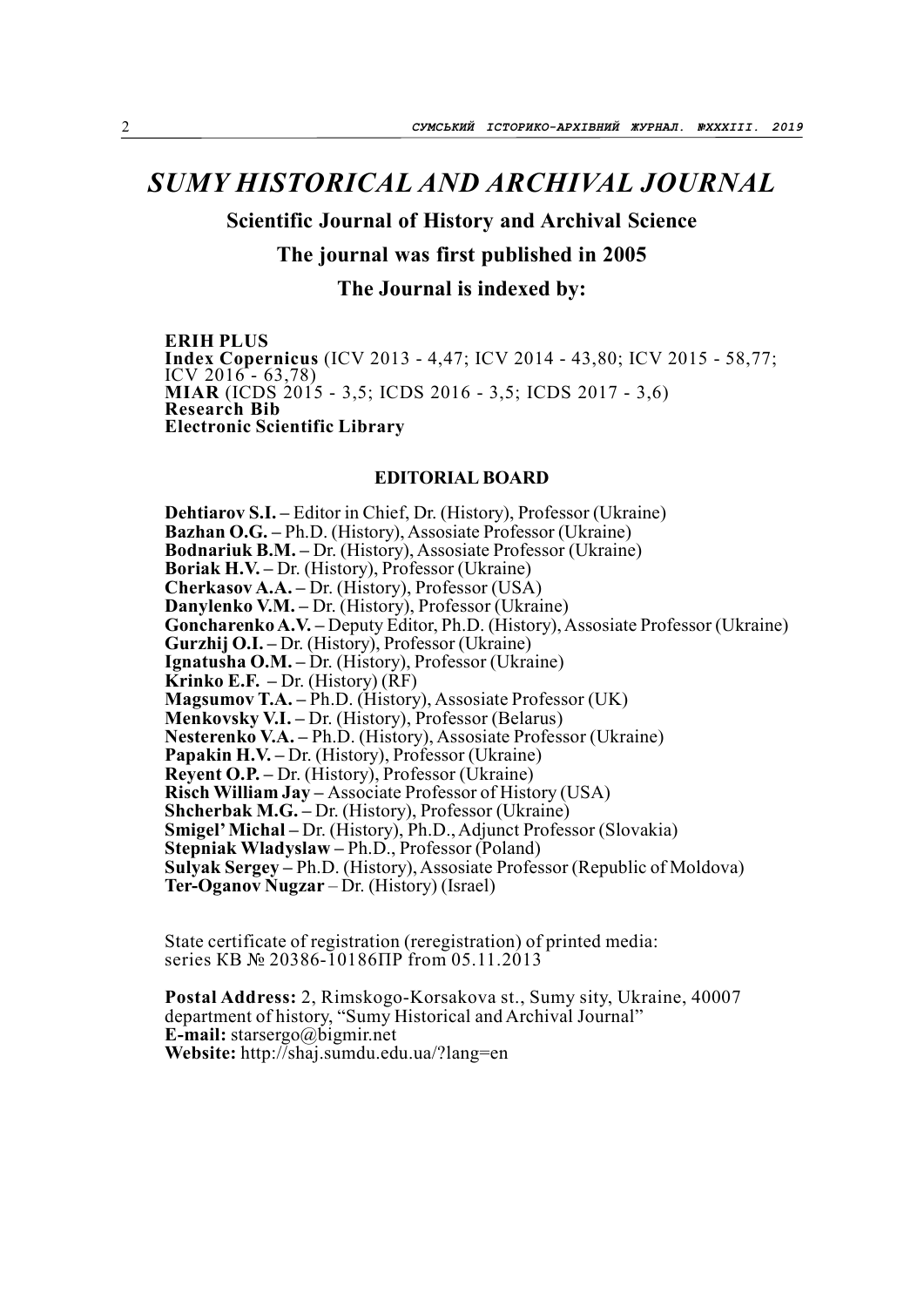## **CONTENTS**

| ARCHIVAL STUDIES |                    |  |
|------------------|--------------------|--|
|                  | ח זז מזוח ו חחקיות |  |

| BEZDRABKO V. Document, archive, memory in the context of George Orwell's<br>literary heritage                                                                                                                                                             | 5  |
|-----------------------------------------------------------------------------------------------------------------------------------------------------------------------------------------------------------------------------------------------------------|----|
| SOURCES STUDY<br>KUTSAEVAT. Marginal inscriptions as objects of museum studies: the case study<br>of the library of the National Museum of Ukrainian History                                                                                              | 14 |
| BILUSHCAK T. Functional analysis of privileges in document-communication<br>system of royal chancellery of the Jagiellonian dynasty Lviv defense policy<br>during its pre-source existence (information potential of archival funds<br>TsDIAL of Ukraine) | 24 |
| ARTYUKHV., IVANUSHCHENKOH. Sources to the history of the education<br>society 'Prosvita' in Sumy (1917-1918)                                                                                                                                              | 33 |
| HISTORY<br>GANCHEVA. Bulgarian family in South Bessarabia during the first half of<br>XIX century in scientific field of social history                                                                                                                   | 47 |
| MAGSUMOV T., NIGMATULLINA M. Specifics of the adult healthcare system<br>formation of the new socialist industrial cities of the last third of the $20th$ century                                                                                         | 56 |
|                                                                                                                                                                                                                                                           |    |

\_\_\_\_\_\_\_\_\_\_\_\_\_\_\_\_\_\_\_\_\_\_\_\_\_\_\_\_\_\_\_\_\_\_\_\_\_\_\_\_\_\_\_\_\_\_\_\_\_\_\_\_\_\_\_\_\_\_\_\_\_\_\_\_\_\_\_\_\_\_\_\_\_\_\_\_\_\_\_\_\_\_\_\_

On the cover: P.1 – The remains of the bell tower of Maksakiv monastery (Maksaki village, Mena district, Chernihiv region). It was built in the 1670s as a defensive gate tower of a monastery fortress. It was rebuilt in the second half of the 19th century. The monastery was founded by Adam Kysil in 1642. In 1775, Patriarch of Constantinople Seraphim II lived there. The monastery complex was demolished on brick in the 1950s. Photo by Olexander Bondar, 2019; P.4 – Reconstruction of the bell tower of Maksakiv monastery. Written by Olexander Bondar.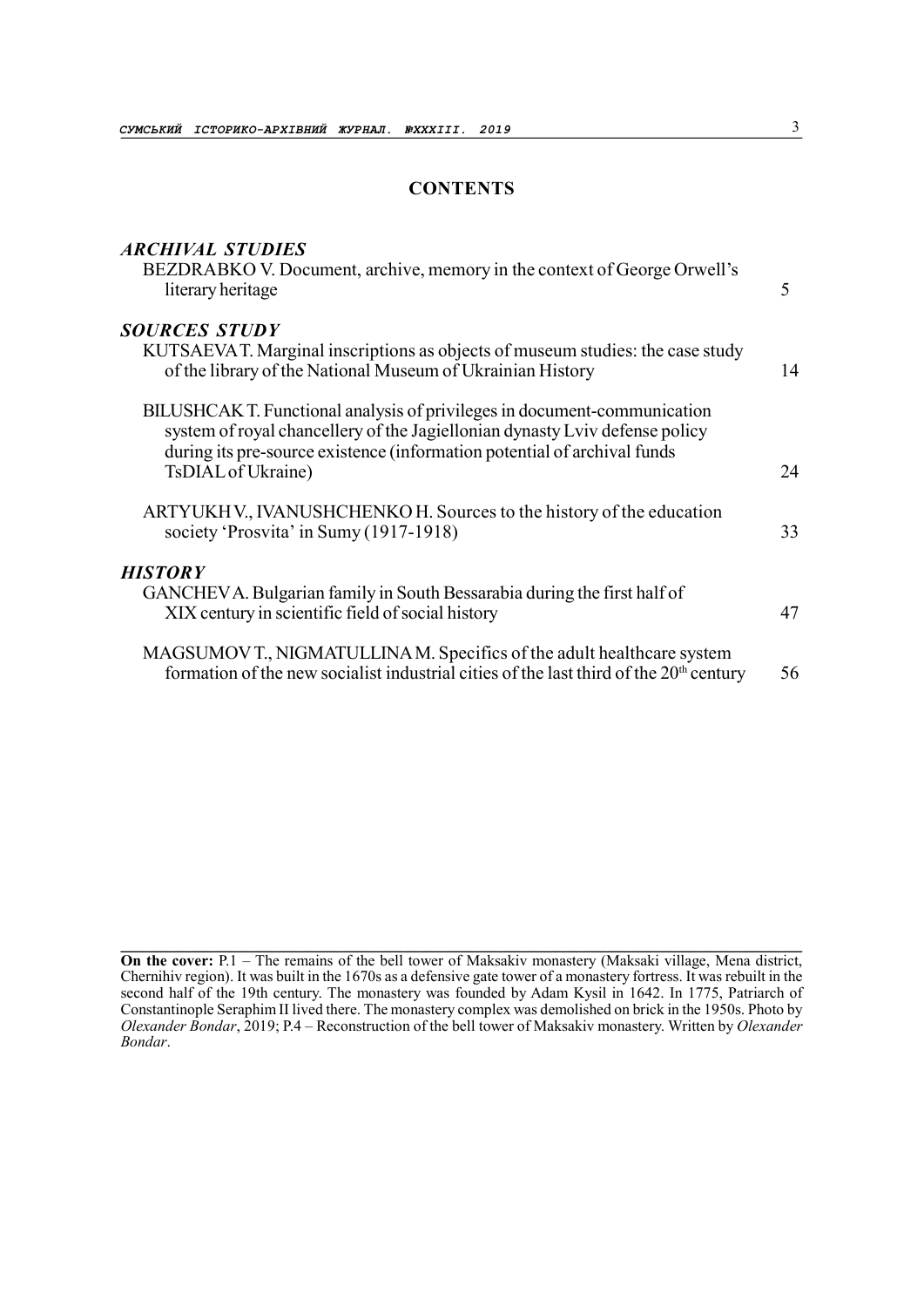## ЗМІСТ

| <i>APXIBO3HABCTBO</i>                                                                                                                        |     |
|----------------------------------------------------------------------------------------------------------------------------------------------|-----|
| БЕЗДРАБКО В.В. Документ, архів, пам'ять у контексті літературної<br>спадщини Джорджа Орвелла                                                 | 5   |
| ДЖЕРЕЛОЗНАВСТВО                                                                                                                              |     |
| КУЦАЄВА Т.О. Маргіналістика в музейних дослідженнях: на прикладі<br>бібліотеки НМГУ                                                          | 14  |
| БІЛУЩАК Т.М. Функційний аналіз привілеїв в документно-комунікаційній<br>системі оборонної політики м. Львів династії Ягеллонів у період його |     |
| доджерельного існування (інформаційний потенціал архівних фондів<br>ЦДІАЛ України)                                                           | 24  |
| АРТЮХ В.О., ІВАНУЩЕНКО Г.М. Джерела до історії товариства "Просвіта"<br>в Сумах (1917-1918 рр.)                                              | 33  |
| ІСТОРІЯ                                                                                                                                      |     |
| ГАНЧЕВ О.I. Болгарська сім'я Південної Бессарабії у першій половині XIX ст.<br>в науковому полі соціальної історії                           | 47  |
| МАГСУМОВ Т.А., НИГМАТУЛЛИНА М.О. Специфика формирования<br>системы здравоохранения взрослого населения новых                                 |     |
| социалистических индустриальных городов последней трети XX в.                                                                                | 56. |

На обкладинці: С.1 – Залишки дзвіниці Максаківського монастиря (с. Максаки Менського району Чернігівської області). Збудована у 1670-х роках, як оборонна надбрамна вежа монастирської фортеці. Перебудована у другій половині ХІХ ст. Монастир заснований Адамом Киселем у 1642 р. У 1775 р. в ньому проживав Константинопольський патріарх Серафим ІІ. Комплекс монастиря розібраний на цеглу у 1950-х роках. Фото О. Бондаря, 2019 р.; С.4 – Реконструкція дзвінниці Максаківського монастиря. Автор О. Бондар.

 $\_$  . The contribution of the contribution of the contribution of the contribution of the contribution of the contribution of  $\mathcal{L}_\text{max}$ 

.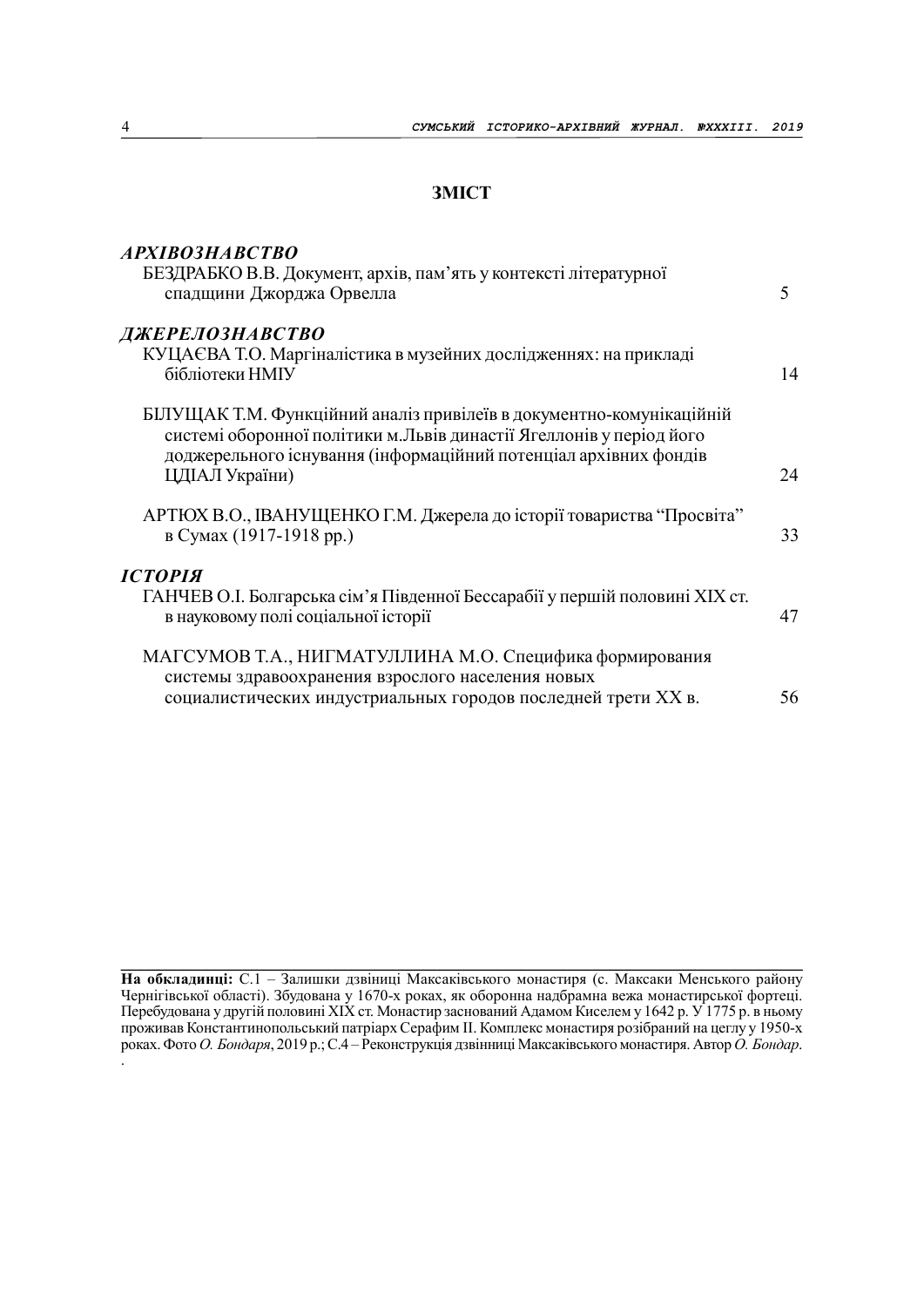### ARCHIVAL STUDIES / АРХІВОЗНАВСТВО

UDK 930.25 DOI: doi.org/10.21272/shaj.2019.i33.p.5

#### VALENTYNA V. BEZDRABKO

Dr. (History), Kyiv National University of Culture and Arts (Ukraine)

### DOCUMENT, ARCHIVE, MEMORY IN THE CONTEXT OF GEORGE ORWELL'S LITERARY HERITAGE

Abstract. The article is devoted to the current topic of modern archival science – preserving the documentary heritage of mankind through information "cumulative" systems, in particular documents and archives. Particular attention is given to the role of the state, the individual and the society in constituting memory. There are two types of memory: individual and collective, that is, culture. Memory, document, archive – concepts and categories are polysemantic. Integral, broad-based importance belongs to culture (collective memory), which is seen as the interaction of the contemporary with the past in multifaceted socio-cultural manifestations. Collective memory, like individual memory, has its own traits of identification, serving as traces of the past. Memory is maintained through various forms of social existence (book, document, museum exhibit, antique item, etc.) and institutional cultural systems (museum, archive, library, etc.).

The metadiscourse of the study was George Orwell's "1984" novel Utopia, which uncovers the path of a free-spirited person with a distorted worldview to attempt to protect the memory space in the name of memory of the past and preserve it. The most important condition for an adequate examination of the social significance of documents in order to keep them permanently is to determine the degree of documentation of the reality of social relations, as well as the degree of representation and possible reconstruction, in addition to public memory focused on the life of an individual, and the memory of emotional. The author's narrative in the form of diaries, memoirs and letters allows to reveal individual impressions of time, each specific epoch in the history of mankind. Everyday life forms an attitude towards documentary heritage at the domestic level, and the sphere of professional activity is an awareness of responsibility for the creation of history in the future on the basis of preserved data on a national, global scale. The influence of the form of government, the level of development of civil society, the degree of freedom and the will of every citizen on the formation of world memory are also pointed out.

Keywords: document, archive, memory, collective memory, individual memory, state, society, George Orwell, "1984".

#### БЕЗДРАБКО В.В.

Доктор історичних наук, Київський національний університет культури і мистецтв (Україна)

## ДОКУМЕНТ, АРХІВ, ПАМ'ЯТЬ У КОНТЕКСТІ ЛІТЕРАТУРНОЇ СПАДЩИНИ ДЖОРДЖА ОРВЕЛЛА

Анотація. Стаття присвячена актуальній темі сучасної архівної науки – збереженні документальної спадщини людства через інформаційні "накопичувальні" системи, зокрема документи та архіви. Особливу увагу акцентовано на ролі держави, особи й суспільства для конституювання пам'яті. Зауважено на існуванні двох видів пам'яті: індивідуальній і колективній, тобто культурі. Пам'ять, документ, архів – поняття й категорії полісемантичні. Інтегральне, широке значення належить культурі (колективній пам'яті), що розглядається як взаємодія сучасного з минулим у багатоманітних соціально-культурних проявах. Колективна пам'ять, як і індивідуальна, має власні ознаки ідентифікації, якими виступають сліди минулого. Пам'ять про них підтримується завдяки різним формам соціального існування (книга, документ, музейний експонат, антикварна річ тощо) та інституційним культурним системам (музей, архів, бібліотека тощо).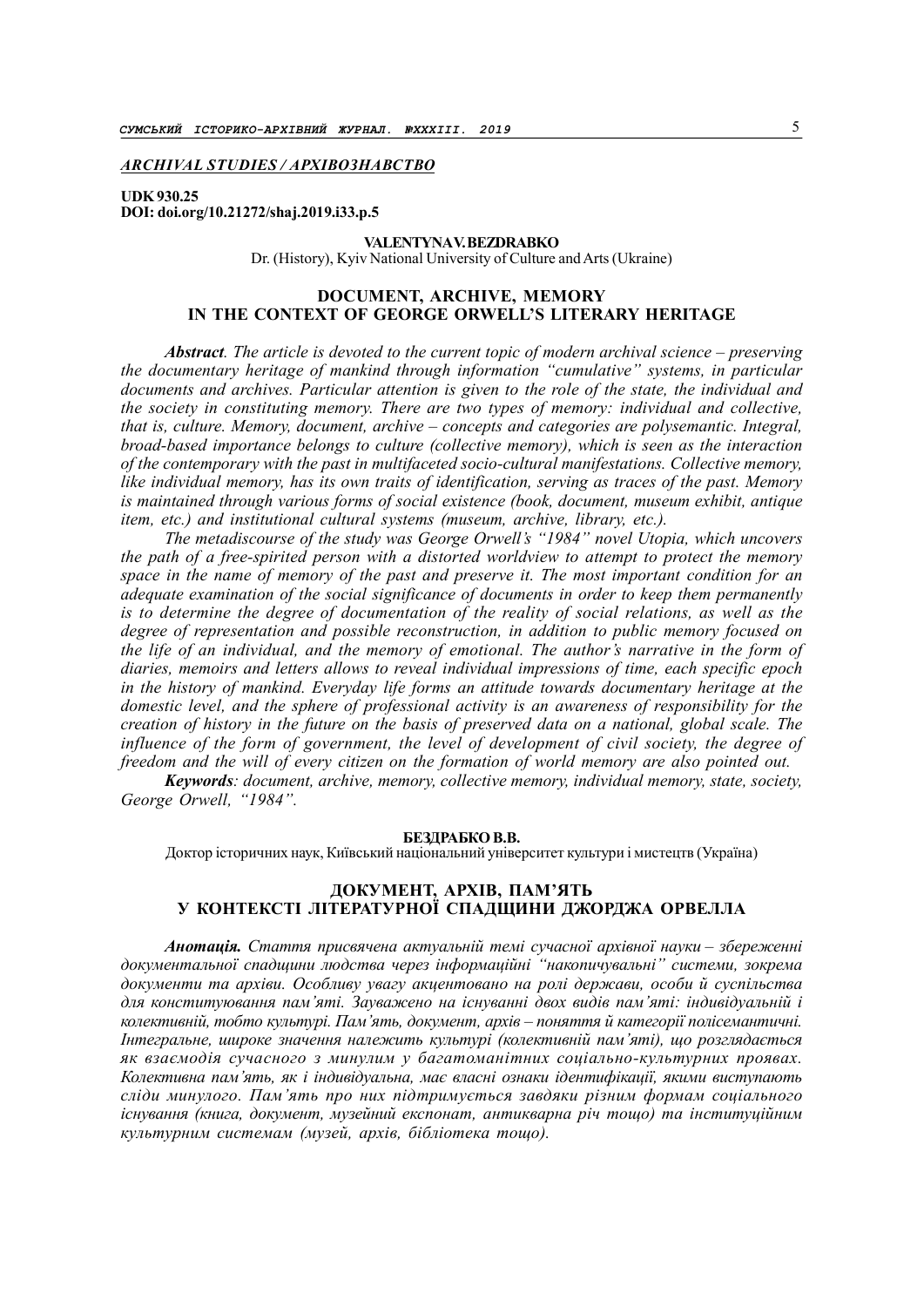Метадискурсом розвідки став роман-утопія Джорджа Орвелла "1984", який розкриває шлях невільної людини зі спотвореним світоглядом до спроби захистити простір спогаду в ім'я пам'яті про минуле та збереженні його самого. Найважливішою умовою адекватної експертизи суспільної значущості документів із метою їх постійного зберігання є визначення міри документування реальності соціальних відносин, а також ступеню репрезентації та можливої реконструкції, крім суспільної пам'яті, сфокусованій у житті окремої людини, ще й пам'яті емоційної. Авторський наратив у вигляді щоденників, мемуарів, листів дозволяє розкрити індивідуальні враження про час, кожну конкретну епоху в історії людства. Повсякдення формує ставлення до документальної спадщини на побутовому рівні, а сфера професійної діяльності – усвідомлення відповідальності за творення історії в майбутньому на підставі збережених даних у державному, глобальному масштабі. Вказано також на вплив форми правління, рівня розвитку громадянського суспільства, міри свободи й волевиявлення кожного громадянина на формування світової пам'яті.

Ключові слова: документ, архів, пам'ять, колективна пам'ять, індивідуальна пам'ять, спогад, держава, суспільство, Джордж Орвелл, "1984".

### БЕЗДРАБКО В.В.

Доктор исторических наук, Киевский национальный университет культуры и искусств (Украина)

## ДОКУМЕНТ, АРХИВ, ПАМЯТЬ В КОНТЕКСТЕ ЛИТЕРАТУРНОГО НАСЛЕДИЯ ДЖОРДЖА ОРУЭЛЛА

Аннотация. Статья посвящена актуальной теме современной архивной науки – сохранению документального наследия человечества посредством информационных "накопительных" систем, в частности документов, архивов. Особое внимание акцентировано на роли государства, личности и общества в конституировании памяти. Отмечено существование двух видов памяти: индивидуальной и коллективной, то есть культуры. Память, документ, архив – понятия и категории многозначные. Интегральное, широкое значение присуще культуре (коллективной памяти), что рассматривается как взаимодействие современного с прошлым в многообразных социально-культурных проявлениях. Коллективная память, как и индивидуальная, имеет собственные признаки идентификации, которыми выступают следы прошлого. Память о них поддерживается благодаря различным формам социального существования (книга, документ, музейный экспонат, антикварный предмет и т.п.) и институциональным культурным системам (музей, архив, библиотека и т.д.).

Метадискурсом исследования стал роман-утопия Джорджа Оруэлла "1984", который раскрывает путь несвободного человека с искажённым мировоззрением в его попытке защитить пространство воспоминания во имя памяти о прошлом и сохранения его самого. Важнейшим условием адекватной экспертизы общественной значимости документов с целью их постоянного хранения является определение документирования реальности социальных отношений, а также степени представления и возможной реконструкции, кроме общественной памяти, сфокусированной в жизни отдельного человека, ещё и памяти эмоциональной. Авторский нарратив в виде дневников, мемуаров, писем позволяет раскрыть индивидуальные впечатления о времени, о каждой конкретной эпохе в истории человечества. Повседневность формирует отношение к документальному наследию на бытовом уровне, а сфера профессиональной деятельности – осознание ответственности за создание истории в будущем на основании хранимых данных в государственном, глобальном масштабе. Отмечено также влияние формы правления, уровня развития гражданского общества, степени свободы и волеизъявления каждого индивидуума на формирование мировой памяти.

Ключевые слова: документ, архив, память, коллективная память, индивидуальная память, воспоминание, государство, общество, Джордж Оруэлл, "1984".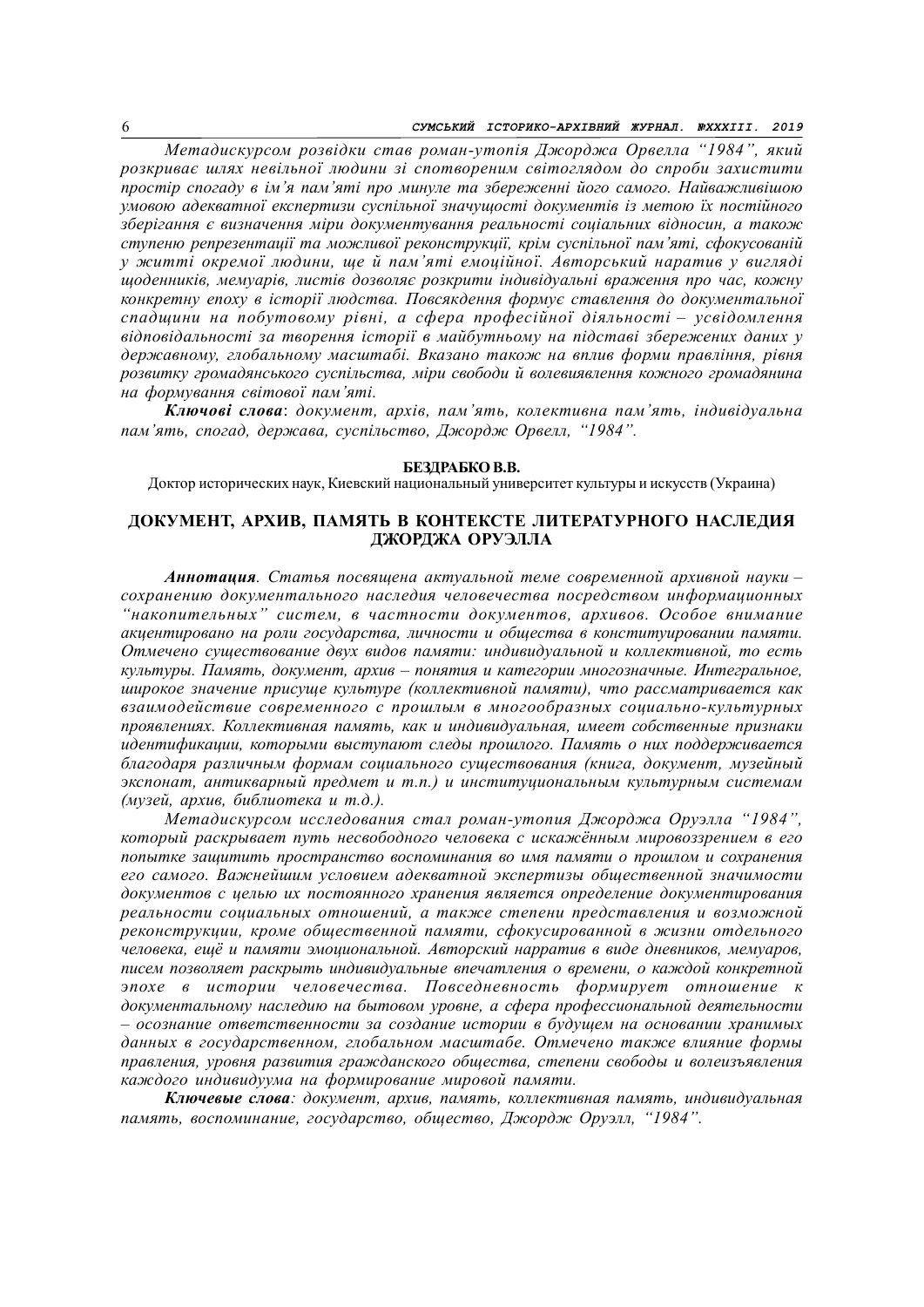Останні десятиріччя минулого століття у Західній Європі та США відзначились для гуманітарного знання нечуваним зростанням інтересу до студіювань пам'яті як соціального, національного, культурного, колективного, особистісного явища. Звичним стало проведення міждисциплінарних тематичних теоретико-методологічних досліджень і видання їх результатів, опублікування антологій, хрестоматій із "меморіальними" студіями, обговорення фахівцями перспективних, активно затребуваних проблем на конференціях, семінарах різного рівня, у викладацьких майстернях, створення баз інтердисциплінарних метаданих, відкриття відповідних магістерських програм тощо.

В Україні пам'ять стала помітним об'єктом монографічних, дисертаційних досліджень і студій меншого формату, тематикою конференцій, семінарів, академічних наукових проектів із 2000-х років. Виокремилося коло постійних шанувальників новітнього напряму у вітчизняній соціогуманітаристиці (Г.Г. Грінченко, В.О. Жадько, О.П. Кісь, К.В. Кислюк, Л.В. Стародубцева та ін.), котрі здійснюють успішний науковий пошук у "меморіальній" царині (Бездрабко, 2016: 97). Попри відчутні відмінності між ними в тематиці, головним концептом залишається пам'ять, розгляд якого перегукується з західноєвропейськими новітніми студіями. Подією для україномовної читацької аудиторії стала поява перекладів зарубіжних класиків популярного дискурсу, зокрема вихід друком в 2012 р. книги сучасної німецької дослідниці Аляйди Ассман "Простори спогаду: Форми та трансформації культурної пам'яті" (Ассман, 2012). Її роздуми про функції, засоби і носіїв пам'яті (індивідуальної чи колективної, тобто культури) викликають цікаві фрейми, що дозволяють розширити обрії пізнання.

Поза наукою пам'ять завжди була об'єктом уваги людства. Класичним проявом інтересу до пам'яті стало формування книгозбірень, архівів, музеїв як соціальних феноменів, інших великих культурних інституцій, розвиток бібліофільства чи колекціонування тощо. На думку Умберто Еко, пам'ять завжди виконує подвійну функцію, одна з яких – збереження певних даних, інша – "забування інформації, що нам не прислужиться" (Еко, Кар'єр, 2015: 56). Розвиваючи це твердження, відомий філософ зауважив, що кожна культура зобов'язана вміти фільтрувати спадщину попередніх століть, аби не уподібнитися до борхесового персонажа Фунеса, котрий був здатним пам'ятати все (Еко, Кар'єр, 2015: 56). В унісон до міркувань У. Еко, який ставився до культури як до добору інформації, вартої збереження, його колега Жан-Клод Кар'єр порушує проблему фільтрування в контексті виконання цієї важливої й соціально значущої місії, здійснюваної в ім'я інтересів наших нащадків (Еко, Кар'єр, 2015: 59).

Погоджуючись, що пам'ять є "питанням вибору, уподобань, відсторонення, вільних чи невільних лакун", має неповторну природу, У. Еко запропонував теорію децимації. Суть її полягає в тому, аби читати кожну десяту книгу, відмовляючись від знайомства з подібними іншими, переглядаючи при цьому їх бібліографію та примітки, щоб зрозуміти, чи вартісною є вона сама (Еко, Кар'єр, 2015: 59). Тема фільтрування, відбору, селекції, експертизи вартісності, цінності одиниці зберігання залишається надактуальною, особливо в умовах з'яви "електронних слуг" чи глобальних пошукових систем, які в будь-який момент можуть надати доступ до необмеженої сукупності інформації і навіть тоді, коли ми не спроможні сформулювати запит про власний пошуковий інтерес (Еко, Кар'єр, 2015: 58). За таких обставин, по-перше, актуалізується питання верифікації даних і врахування факту, що пам'ять є реконструкцією того, що було, за допомогою свідчень, слідів минулого (Еко, Кар'єр, 2015: 60); по-друге, здатності нашої індивідуальної пам'яті зробити нас інтелектуально автономними, незалежними від колективної; по-третє, ролі в цій системі пам'яті відчуттів і емоцій.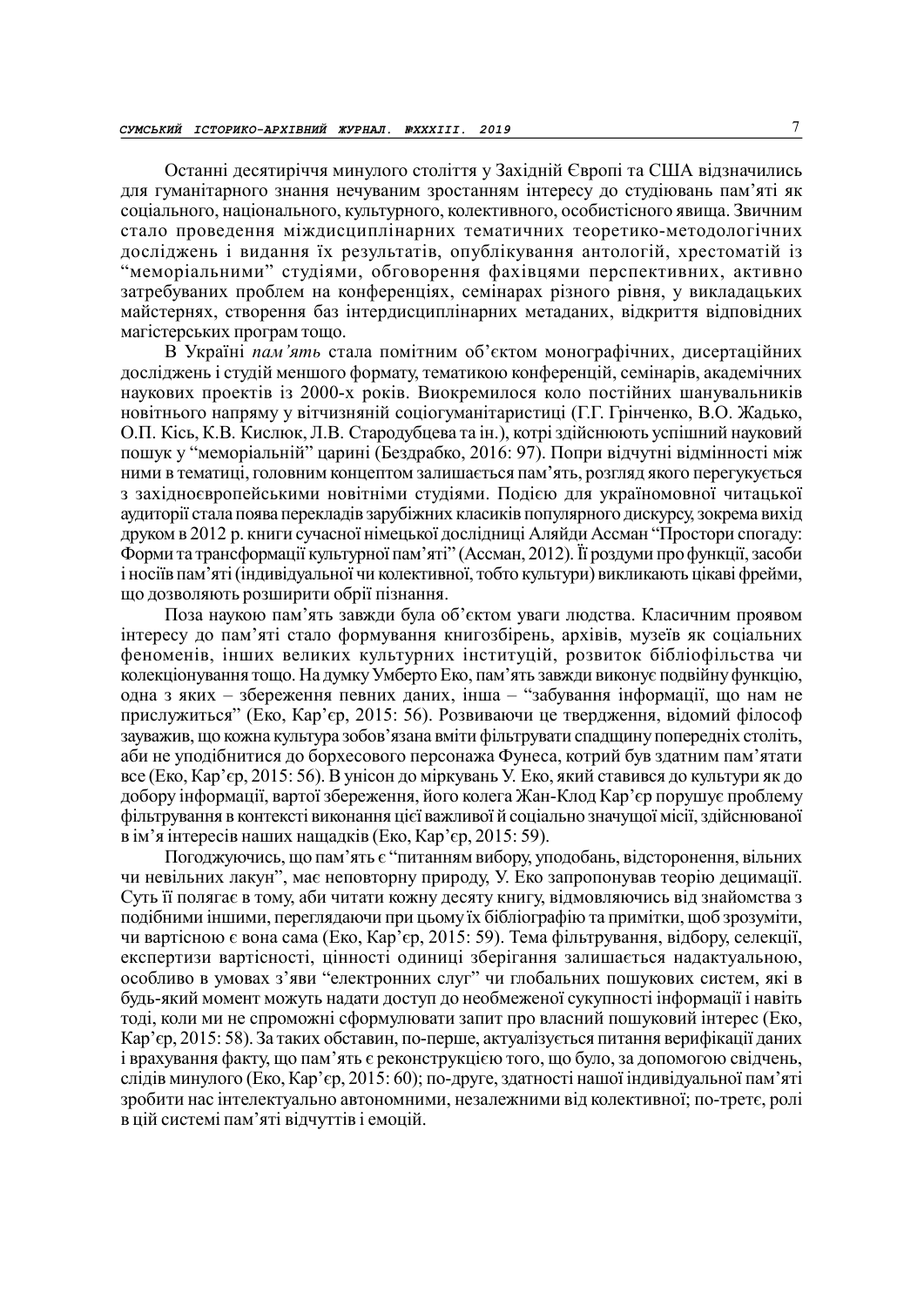Відповіді на ці та інші важливі питання люди намагалися сформулювати упродовж усієї власної історії. Чи не найцікавіші зразки з них містить художня література. Усвідомлюючи неосяжність масштабів представлення в ній порушеної теми, дозволимо собі зупинитися лише на окремому випадку, який вважаємо не просто показовим, а таким, що зачіпає усі можливі структури пам'яті та суспільної діяльності, пов'язаної з її підтримкою і продукуванням.

Сімдесят років тому, 8 червня 1949 р., у престижному лондонському видавництві "Secker & Warburg" світ побачив культовий роман-антиутопія "1984", написаний у жанрі соціальної фантастики, автором якого був відомий британський письменник-публіцист Ерік Артур Блер, знаний під псевдонімом Джордж Орвелл (1903–1950). Відтоді твір зазнав багаторазової деконструкції змісту, сюжету, аби критики змогли сказати більше, ніж сам автор. На цьому тлі було започатковано численні інтелектуальні рухи, зосереджені на проблемах реального життя, що їх так вправно й метафорично витворено в романі. Маючи різне походження, з огляду на візіонерський характер рухів, наприклад, посилену увагу до репресивних форм організації суспільного життя та його інституцій, які перешкоджають свободі й волевиявленню особи, громади, вони розвивалися переважно на платформі соціального "утопічного" постмодернізму.

У 1980-х роках цей вид постмодернізму радикально вплинув на власну позицію читача, змушуючи "розчинятися" в текстах, зміст яких був чітко спрямований на естетику тоталітарної держави й позбавленого свобод, зокрема інакодумства, суспільства. Подібна стратегія видається корисною, аби уможливити дослідження багатьох соціальних фактів, явищ, процесів, котрі так гротескно вирізняються в "темні" часи існування людства. Хоча ми свідомі того, що тоталітаризм як феномен починався з "прогресивної" мети – досягти абсолютної керованості суспільством в ім'я держави. Однак страхітливе породження цього явища відгукнулося в літературі двозначно. З одного боку, з'явилися відверті й переконані апологети "над-суспільної" держави, а з іншого – ті, хто творив опозиційний літературний наратив у різних жанрово-функційних формах. Внутрішньо присутня дискусія між ними стала основою для народження відмінних значень одних і тих самих понять та категорій, акумулюючи, маскуючи й поширюючи концепційні ідеї. Правда, пам'ять, спогад, культура, служіння Вітчизні, любов, людяність, боротьба, справедливість і багато інших життєво важливих для кожної особи концептів по-різному трактуються із позицій суб'єкта-гуманітарія та охоронця й ревного адепта "єдино правильного порядку". Насичені відповідними епізодами тексти, витворені у часи існування тоталітарних держав, віддзеркалюють учасників діалогу і соціальний контекст, в якому вони існували та намагалися розв'язати глобальні проблеми людства.

Безперечно, літературознавство, історія, філософія, політологія та цілий спектр інших гуманітарних наук, давно зробили роман Джорджа Орвелла "1984" об'єктом комплексних і системних досліджень (Орвелл, 2019). Літературне визнання геніальності автора у вигляді численних премій позбавляє скептиків права сумніватися в неординарності твору. Однак вивчення його в ракурсі загальнонаукових, філософських проблем пам'яті в українському науковому просторі залишається не представленим. Зауважмо також, що з-поміж зарубіжних колег-архівістів лише окремі з них відчули потребу актуалізувати ідеї роману, віддаючи належне Дж. Орвеллу за висвітлену тему доцільності соціалізації важливих інституцій пам'яті. Першим це зробив знаний теоретик і практик архівної справи, багаторічний президент Федерального архіву Німеччини, віце-президент, президент Міжнародної ради архівів (1980–1988 рр.) Йоганнес (Ганс) Гайнріх Боомс у праці, присвяченій глобальній проблемі, – формуванню світової пам'яті (world's memory). Ідеться про статтю, опубліковану 1972 р. в авторитетному фаховому виданні "Archivalische Zeitschrift", – "Суспільний лад і формування [документальної] спадщини: до проблеми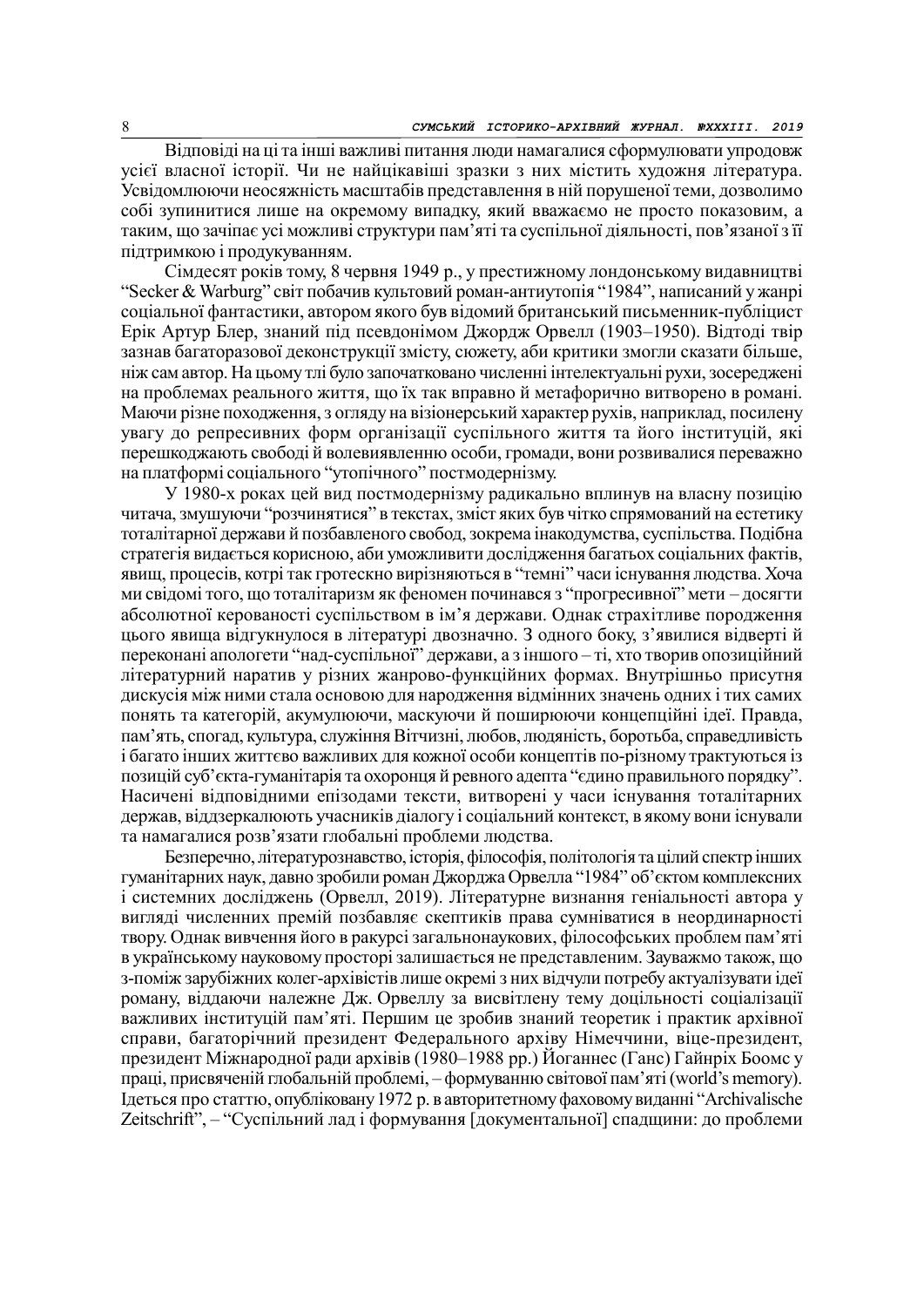архівної експертизи джерел" ("Gesellschaftsordnung und Ueberlieferungsbildung: Zur Problematik archivarischer Quellenbewertung") (Booms, 1972). Непересічність розвідки засвідчив її передрук через 15 років в англомовному світі в іншому науковому часопису – "Archivaria", що зробило автора найбільш цитованим європейським архівістом у північноамериканському контексті рубіжних десятиліть ХХ–ХХІ ст. (Booms, 1987).

На тлі теоретизувань щодо різних важливих аспектів архівістики декілька рядків було присвячено утопічним фантазіям Дж. Орвелла, представленим у романі "1984" (Booms, 1987: 78). Порушивши питання експертизи цінності документів, особливу увагу Г. Боомс приділив суспільній місії архівістів, покликаній формувати документальну спадщину людства, а саме проводити відбір "достойних" бути збереженими документів. Саме ця їхня функція відповідає системі цінностей суспільства кожної епохи. Після тривалих дебатів значущість участі архівістів у комплектуванні архіву ще на ранній стадії життя документа нині перебуває поза сумнівом. Проте виконання ними іманентно властивої, природної функції наштовхується на проблему доцільності та міри контролю з боку держави й суспільства за цим надважливим, відповідальним процесом. Тож насправді маємо таку картину: архівіст, як представник соціуму, вирішує, які саме задокументовані факти, процеси, явища суспільного життя мають бути збереженими та переданими завдяки документально-комунікаційній діяльності, щоб скласти частину культурної пам'яті й впливати на історичну свідомість (Booms, 1987: 78). "Хто контролює минуле, той керує майбутнім; хто контролює теперішнє, той контролює минуле" (Орвелл, 2019: 38), – цитуючи гіперболічне висловлювання з апокаліптичного бачення прийдешнього в романі Дж. Орвелла, Г. Боомс фактично актуалізував питання прагматичне – безпомилковості рішень архівістів, аби історичні свідчення не залежали від тимчасової ідеологічної кон'юнктури, політично домінуючих еліт, а сама історія не використовувалася як арсенал для виправдання їх status quo.

Ця ситуація зробила архівістику чутливою до питання про соціальний вимір архетипної, за визначенням Артура Зехеля, функції архівістів – експертизи цінності документів (Zechel, 1965: 298). Легковажне ставлення до оцінювання перспективності їх зберігання створює передумови для справдження в реальному житті багатьох літературно гіперболізованих сюжетів у творі Дж. Орвелла. Розглянемо це докладніше.

Тож у центрі роману – історія клерка Вінстона Сміта, котрий живе в одній із трьох найбільших провінційних локацій – у Лондоні, головному місті "Злітно-посадкової смуги номер один", і працює в департаменті документації міністерства правди тоталітарної супердержави Океанія. Її офіційною мовою була новомова, словотвір якої повністю залежав від затребуваності тих чи інших слів Партією. Словник мови щороку ретельно переглядався і з нього регулярно вилучалися слова, що були чужими ідеології правлячої (Внутрішньої) Партії. У новомові не було слів "думка", "думати", "вільний", "честь", "справедливість", "мораль", "інтернаціоналізм", "демократія", "наука", "релігія" та багато інших із різних мовних частин, які "стосувалися концептів свободи і рівності" (Орвелл, 2019: 287). Її творці прагнули досягти породження максимально незалежної від свідомості мови шляхом зумисного спотворення слів, витвором безкінечних абревіатур, зубожінням словника й багатьма іншими прийомами. Завдяки цьому артикульована мова утворювалася "безпосередньо у гортані, зовсім не зачіпаючи найвищих мозкових центрів" (Орвелл, 2019: 290). І все це заради "вищої" мети – остаточного витіснення старомови, що мало призвести до розриву останнього зв'язку, який єднає людей із минулим (Орвелл, 2019: 292). Після цього прочитати і зрозуміти Слово, написане раніше, стане справою, що неможливо реалізувати, а перекласти на новомову – нездійсненною місією, якщо не вдатися до "ідеологічного перекладу", який урешті-решт буде зведений до "панегірика абсолютній владі" (Орвелл, 2019: 293).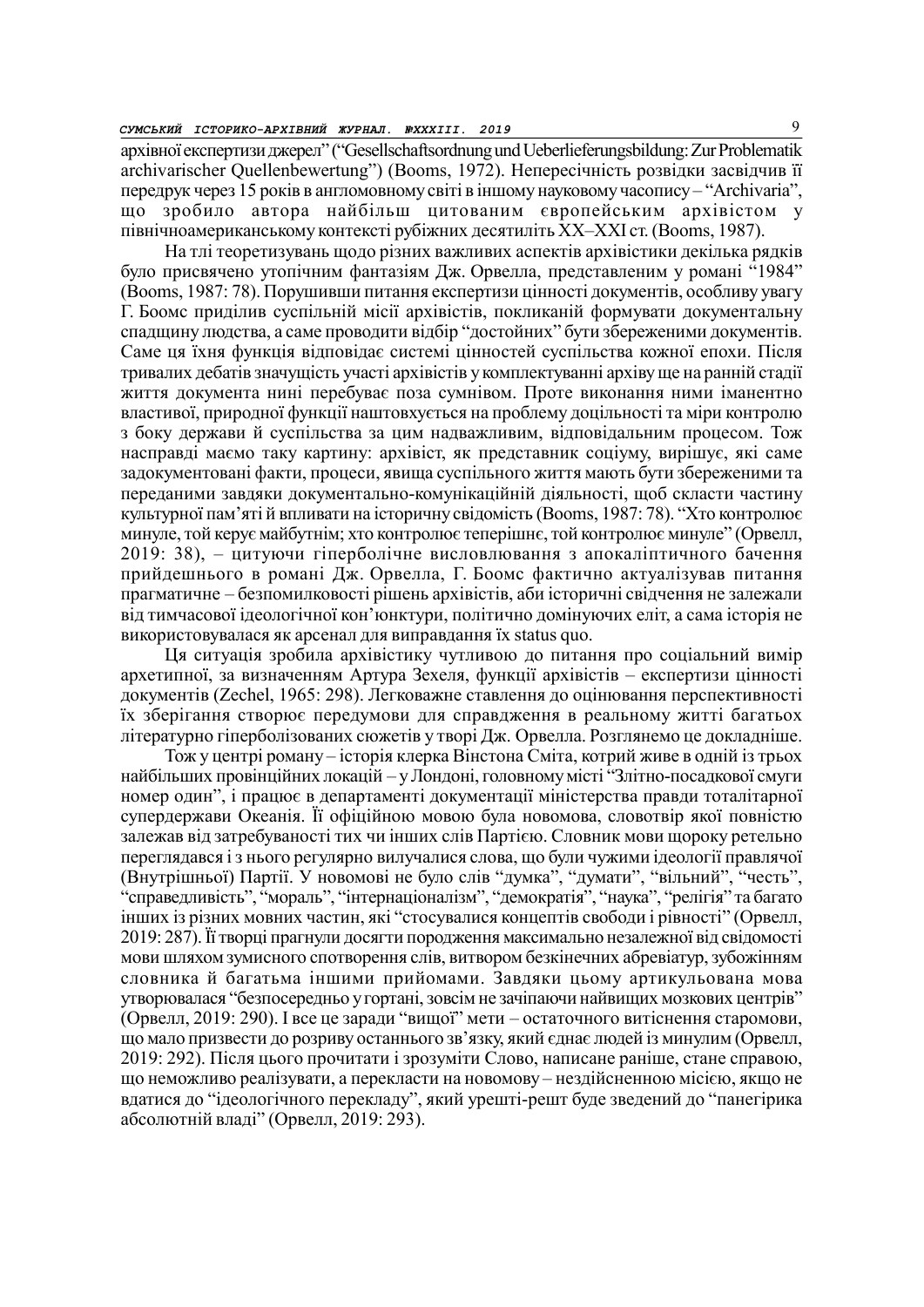Партія, безперечно, позиціонується з керівною силою, що намагається зберегти власне панування вічно. Для цього вона постійно змагається із Зовнішньою партією, яка рветься до влади. Є ще також "соціальний гумус" – проли, що складають 85% населення. Їм ніколи не бути при владі та найбільше, про що вони можуть мріяти, це просто існувати у системі координат, де "життя і смерть – те саме" (Орвелл, 2019: 130). Верхівку соціальної піраміди посідає "вождь", "вартовий революції" – Старший Брат, котрий користується необмеженою владою над усіма, у т. ч. тотальним контролем над діями й думками кожного громадянина Океанії. Виявлення найдрібніших актів непокори завершувалося нічними візитами охоронців порядку, несподіваним пробудженням і зникненням людей назавжди в темряві ночі (Орвелл, 2019: 23). Це називалося "розпорошити", "скасувати", "виполоти з реальності" особу та неодмінно супроводжувалося вилученням її прізвища, імені з усіх реєстраційних записів, знищенням будь-яких згадок про життя й діяльність, запереченням самого факту існування, конституюючи акт повного "забуття" (Орвелл, 2019: 23).

При знайомстві з твором легко помітити численні сюжетні лінії із загального суспільного життя та приватного повсякдення, майстерно виписані автором. Відокремити перше від другого дуже складно через відсутність категорії "самотність" і можливості усамітнитися (Орвелл, 2019: 132), оскільки особисте "розчинилося" в прорахованому і чітко контрольованому суспільному, позбавляючи людину маленьких радощів бути собою.

Ми знаходимо тут показовий і детальний розпис робочого дня та занять у вільний час державного службовця, замальовки його чорно-білого безрадісного повсякдення, позбавленого ініціативності та такого, що не опирається усталеності. У житті Вінстона все наперед відомо, адже всі можливі алгоритми вчинків прораховані Партією, а характер суспільних стосунків, родинних взаємин, сфера розваг, політика, економіка – регламентовані до дрібниць, коли випадковостей бути не може, оскільки "жили за звичкою, яка перетворилася на інстинкт, – будучи переконаним, що підслуховується кожне промовлене слово і простежується кожен ваш рух, якщо навколо не цілковита темрява" (Орвелл, 2019: 7).

Будь-який нинішній день схожий на тисячі попередніх і прийдешніх: від колективної гімнастики, трансльованої центральним (та єдиним) телеканалом о 07.15, і до всезагального відбою та відключення світла о 23.30. І все це в умовах суцільного й повсякчасного нагляду на вулиці, у помешканні за кожним на тлі сірого буденного безвихіддя, яке закарбувалася у свідомості спогадами, де "завжди бракувало їжі, шкарпетки й спідня білизна були дірявими, меблі – поламаними й хиткими, кімнати – холодними, поїзди в метро – переповненими, будинки розвалювалися, хліб був чорним, чай – дефіцитом, кава бридко смерділа, сигарет ніколи не вистачало – все було дороге і дефіцитне, окрім синтетичного джину", а "серце щемить від невлаштованості, бруду й убогості, від нескінченної зими, подертих і липких шкарпеток, поламаного ліфта, який ніколи не працює, холодної води, обліпленого піском мила, сигарет, що розсипаються в руках, несмачної їжі з дивним присмаком" (Орвелл, 2019: 61). Це породжувало відчуття нестерпності через пам'ять поколінь, яка підказувала, що колись було інакше й може бути не так (Орвелл, 2019: 61). Таке облаштування життя мало виховувати людину невибагливу, смиренну, вільну від бажань кращого, а найголовніше – від минулого. І все заради успішності й процвітання Океанії, Старшого Брата та Партії.

Міністерство правди (символічно новомовою – мініправда), в якому служив В. Сміт, займалося генеруванням новин, керувало розвагами, освітою та мистецтвом (Орвелл, 2019: 9). Безпосереднім обов'язком Вінстона було вносити зміни до документів, зміст яких суперечив офіційній ідеології, або ж містив інформацію, що не відповідала поточному моменту. Через чистку практично кожного документа, у т.ч. і тих, що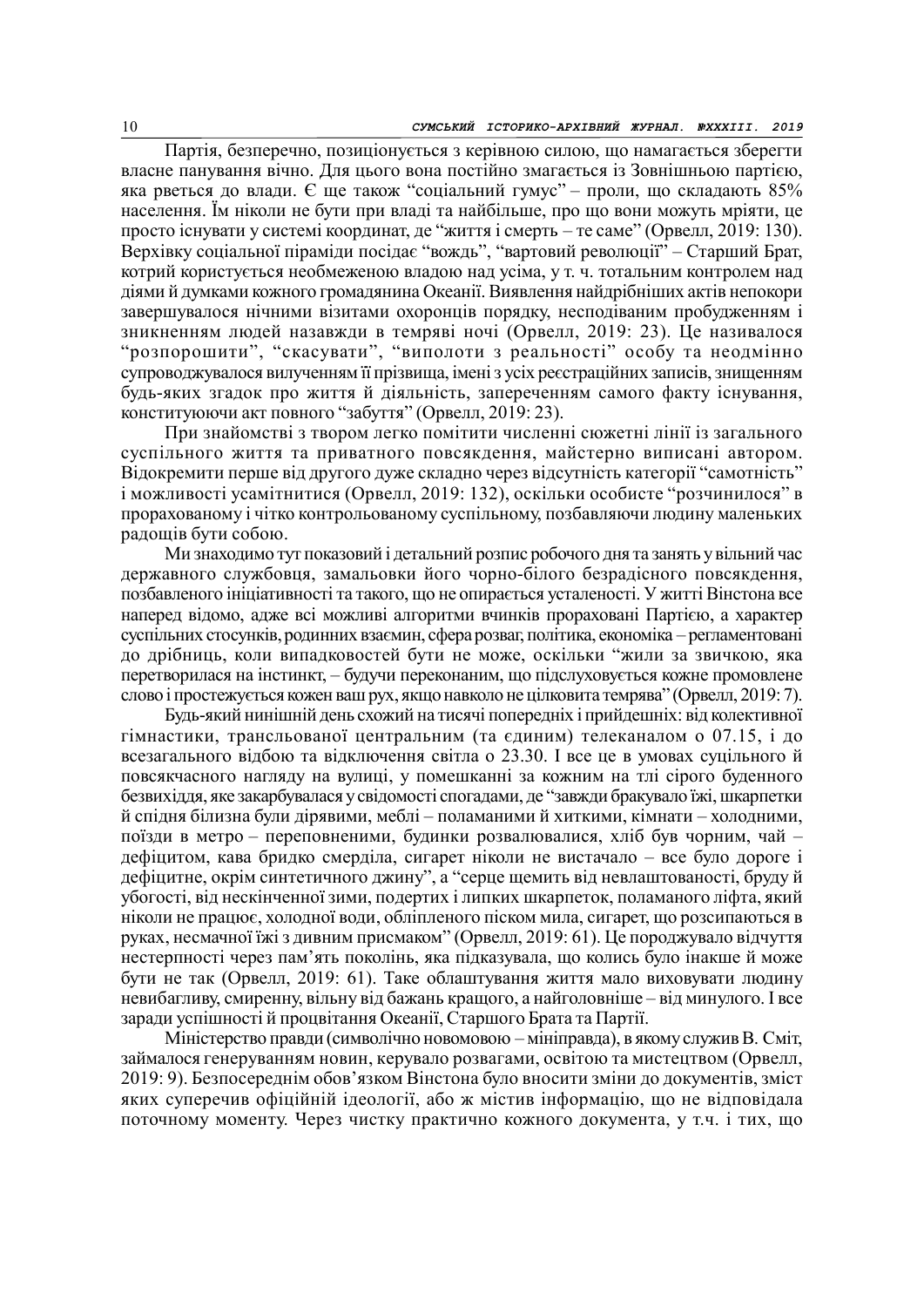засвідчують юридично особу, він, як і кожен мешканець Океанії, не знав навіть дати свого народження. Це доволі показово демонструвало масштаби та всеохопність процедури (Орвелл, 2019: 11). Сама історія людини губилася в густому мороку, обриси власного життя втрачали чіткість, адже неможливо опертися на жоден документ як доказ, свідчення того, що це було (Орвелл, 2019: 35).

Будні звичайних конторських службовців проходили у суцільній і повсякчасній підозрі в тому, що за кожним із них стежать, аби не було спокус в "офіційних" чи особистих справах навіть подумки відхилитися від "лінії Партії", за чим пильно спостерігала Поліція думок. Саме тому чи не найголовнішим завданням кожного службовця, щоб не підпасти під підозру в неблагонадійності, було контролювати вираз обличчя, яке мало випромінювати байдужість чи спокійний оптимізм (Орвелл, 2019: 9). Важливим здобутком Океанії стало витворення розхитаної, піддатливої особистості, ніколи не впевненої у собі, у справжньому часі та в минулому, нездатної боронитися від режиму.

Зосередження уваги на прямих службових обов'язках Вінстона надає простір для опертя міркувань про важливість документальної спадщини, архівів у бутті людства й самоідентифікації людини. У його робочому кабінеті, крім стола і стільця, містилися три комунікаційних труби, через які він щоденно отримував завдання. Кожна мала спеціальне призначення. Дві з них "постачали" В. Сміта документами, періодикою, зміст яких потребував коригування, тобто наперед свідомого фальшування. Третя – "діра пам'яті", слугувала для знищення відпрацьованих письмових свідчень, які зникали в ній безповоротно, перетворюючись на попіл (Орвелл, 2019: 40). Символічно, у міністерстві правди "дір пам'яті" були десятки тисяч, розташовувалися вони не тільки в кожному бюро, але й у коридорах будівлі, громадських місцях на невеликій відстані одна від одної. Усякий службовець відомства пам'ятав про те, що "має бути знищений кожен документ" (Орвелл, 2019: 40–41). Цей процес стосувався оригінальних документів будь-якого формату: "газет, […] книжок, часописів, памфлетів, плакатів, брошур, кінофільмів, звукозаписів, коміксів, фотографій […] кожного різновиду літературної або документальної продукції, що мала хоч якесь політичне або ідеологічне значення" (Орвелл, 2019: 42–43). Політика, так само, як ідеологія, сприймалася механізмом, за допомогою якого індивіди виконують суспільну роль. Ідеологія для тоталітарної держави означала не лише хибну свідомість світу, але й спотворене віддзеркалення у світогляді суб'єктів формації реальних відносин. Саме тому департамент, в якому служив Вінстон, відігравав важливу роль у соціальному будівництві.

Щоденно, щохвилинно впродовж робочого дня В. Сміт, як і безліч його колег, узгоджував минуле з теперішнім, прагнучи не залишити на папері жодної новини, думки, "яка суперечила б сьогоденню" (Орвелл, 2019: 43). Це робилося задля того, аби "можна було документально довести, що будь-яке передбачення Партії було правильним" (Орвелл, 2019: 43). Розпачливим виглядає зізнання Вінстона в тому, що вся історія – палімпсест, який "стирався й переписувався наново стільки разів, скільки треба" (Орвелл, 2019: 43). За таких умов поняття фальшування документа втрачало сенс, оскільки довести спотворення даних практично неможливо. Діяльність В. Сміта полягала в безкінечному переписуванні чи підготовці до передруку документів із тим, щоб не допустити найменшої підозри, що в них щось змінювали. Необхідність внесення змін у документи, які "доживали останні години" перед незворотною утилізацією, пояснювалася недбалістю, друкарськими чи іншими хибами, неточністю цитувань, передачі прямої мови тощо, котрі варті виправлення заради надуманої істини (Орвелл, 2019: 43). За умов, коли одна неправда змінювалася іншою, говорити про фальшування документів позбавлено сенсу, оскільки продукована інформація не мала жодного стосунку "до бодай чогось у реальному світі" (Орвелл, 2019: 43). Фактично В. Сміт виступав у ролі секретаря-верифікатора (за Ж.-К. Кар'єром), котрий наповнені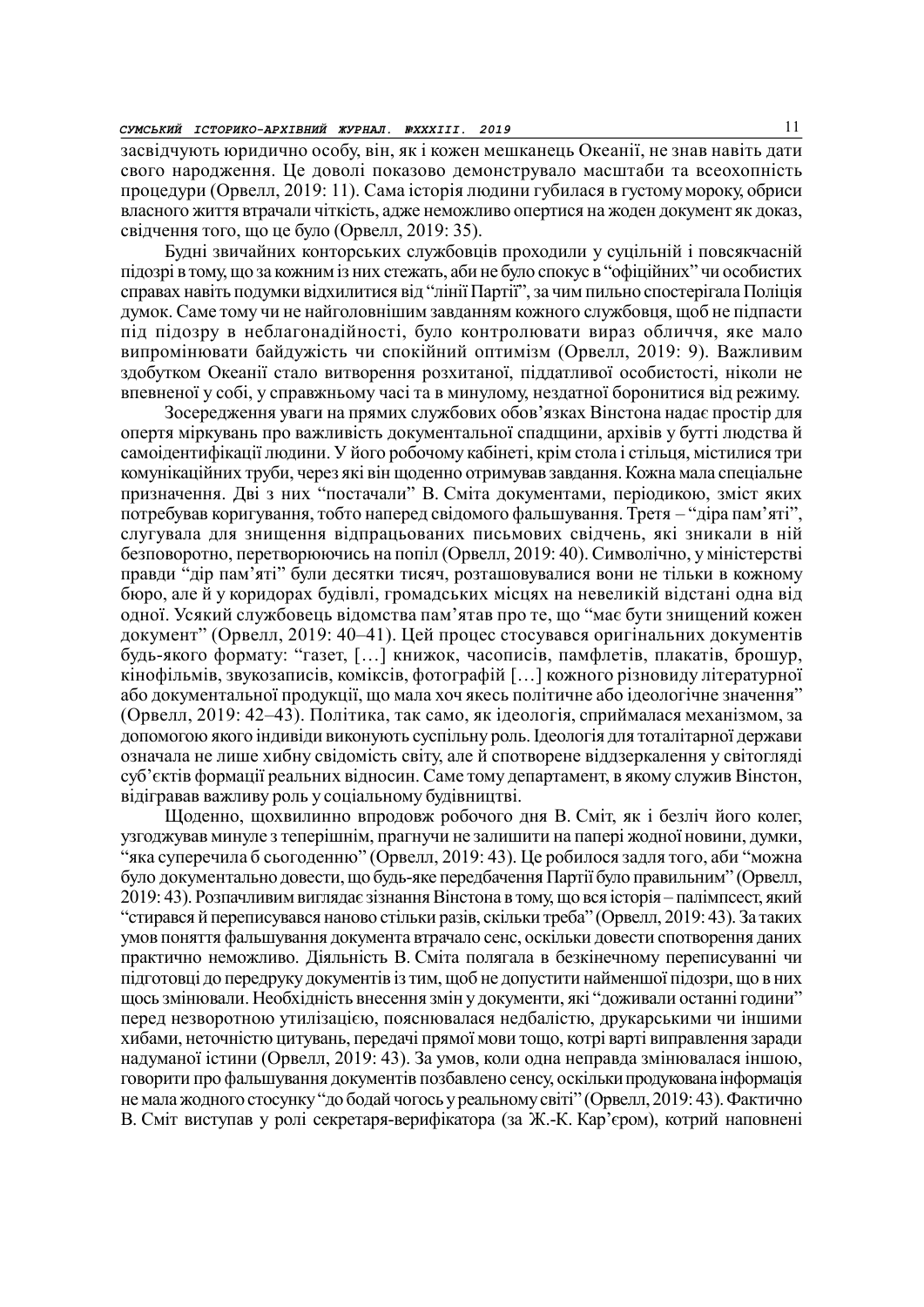неправдивою інформацією документи виправляв на інші подібні. Виконану ним роботу також верифікували з метою з'ясувати точність фальшування.

Важливу роль у фанатичній справі узгодження минулого з сьогоденням відігравав ще один відділ міністерства, головним призначенням якого було знаходити і збирати всі документальні свідчення, інформація яких суперечила узгодженим раніше, чи були "скасовані й приречені на знищення" (Орвелл, 2019: 43). Виправлені документи надходили для зберігання в архів, який спрощено трактувався "складом", позбавленим будь-яких самостійних функцій і прав (Орвелл, 2019: 45).

Фальшування, як ключовий інструмент документування інформації, породжувало перекинуту з ніг на голову версію реальності, подібну до тієї, яку демонструє камера обскура. Архіви, перетворені на склади, втратили власну привабливість як незалежні від часу, політики й ідеології установи, перетворившись на коліщатко могутнього механізму продукування минулого із втратою розуміння і знань про те, "скільки брехні містить ця інформація" (Орвелл, 2019: 74). Породжене тоталітарною державою ставлення до світу й учасників історії в ньому призводило до того, що минуле було скасовано. Діяльність поза знаннями, або всупереч ним в ім'я псевдозахисту людини від травматичної сутички з реальністю спричинила постання примарної дійсності, добре описаної набагато раніше, приміром Гансом Християном Андерсоном у фінальній сцені "Снігової королеви" – зустрічі Кая і Ґерди у замку, де було "порожньо й мертвотно", відсутні емоції й бажання, а серце людини – крижане (Андерсен, 2017: 27).

Символічним уособленням порядку речей в Океанії звучить зізнання В. Сміта в тому, що минуле відсутнє і, якщо ж "воно десь виживає, то лише у вигляді небагатьох матеріальних об'єктів без жодної словесної прив'язки до них", а люди нічого не знають про нього, адже "кожен запис про ті часи знищено або сфальсифіковано, кожну книжку переписано, кожну картину перемальовано, кожну статую, кожну вулицю і кожну будівлю перейменовано, кожну дату змінено"; "історія зупинилася"; "не існує нічого, крім нескінченного теперішнього, в якому Партія завжди права" (Орвелл, 2019: 148). Нереальність сюжету очевидна. Однак за допомогою обраних літературних прийомів Дж. Орвелл у гіперболізованій формі порушив дуже важливу проблему – творення та збереження пам'яті, роль суспільства й кожного з нас у цьому.

Справжнім "віровідступництвом" Вінстона стали відвідини ним антикварної крамнички у віддаленій частині Лондона, де з-поміж безлічі маловартісних речей він придбав записник із гладеньким кремовим папером, злегка пожовклим від часу, яких "не виробляли вже принаймні років сорок" (Орвелл, 2019: 10). Сам цей акт розглядався Партією як непокора, а принести його додому і тримати у себе – злочином, незважаючи на відсутність записів. "Недостойна" думка проголошувалася гріхом, бо ж не варто жадати переступу. Ведення особистого щоденника офіційно законом Океанії не заборонялося, проте спійманому на цьому громадянинові загрожувало ув'язнення на чверть століття. Перо і чорнила в тій фантасмагоричній реальності сприймалися архаїзмом. Забруднені чорнилом руки під час вправляння в письмі могли так само викрити "злочин" В. Сміта. Безглуздість ведення щоденника для минулого чи майбутнього, які неможливо уявити, а тим паче "вловити" й обернути у збережену документальну форму фіксованої інформації, для Вінстона була очевидною, оскільки після тебе не залишиться нічого, що культивуватиме пам'ять чи підтримуватиме спогад (Орвелл, 2019: 30). Але можливість вільно написати у щоденнику, що 2 х 2 = 4, а не 5, як потрібно Партії, для Сміта – найвищий вияв свободи (Орвелл, 2019: 236). Саме особистий щоденник Вінстона і став підставою для його арешту, ув'язнення й подальших поневірянь, фінал яких у романі не простежується.

Безперечно, багатогранність сюжетних ліній утопії Дж. Орвелла "1984" уможливлює тяглість діалогу між читачем і головним героєм твору до безкінечності.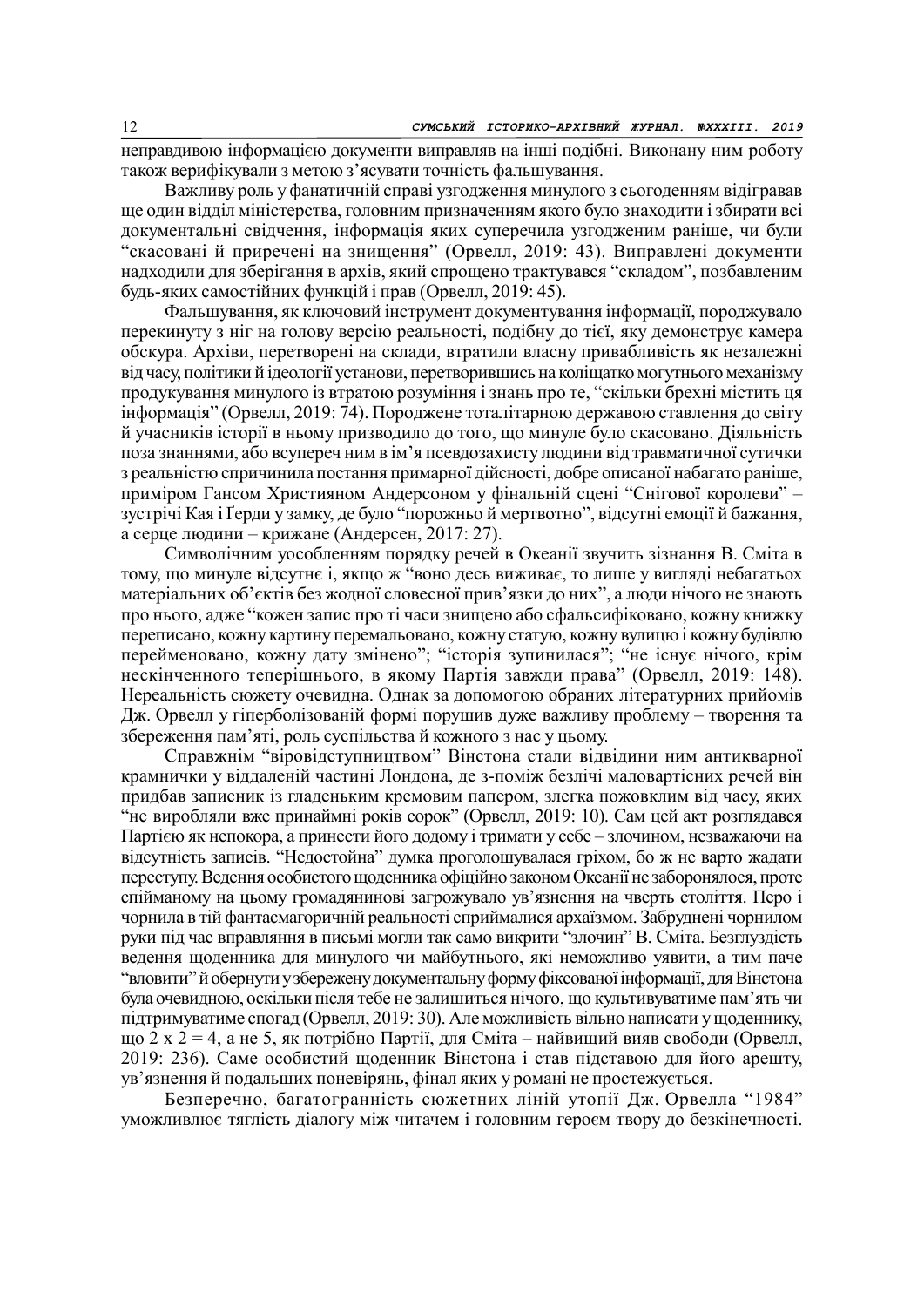Утім для нас цікавий лише епізод, пов'язаний із пам'яттю, простором спогаду, документом за активного життя та перебування в архіві, соціальним виміром його значущості задля збереження документального надбання людства, адекватного віддзеркалення буття суспільства, кожного з нас, адже саме це й документується.

Пам'ять, документ, архів – поняття та категорії полісемантичні, мають складну змістову конструкцію. Інтегральне, широке значення належить культурі (колективній пам'яті), що розглядається як взаємодія сучасного з минулим у багатоманітних соціальнокультурних контекстах (Ассман, 2012: 9). Колективна пам'ять, як і індивідуальна, має власні ознаки ідентифікації, якими виступають сліди минулого (віддаленого та близького). Пам'ять про них підтримується завдяки різним формам соціального існування (книга, документ, музейний експонат, антикварна річ тощо) та потужним інституційним культурним системам (музей, архів, бібліотека тощо).

Концепт пам'яті, оригінально виписаний Дж. Орвеллом, дозволяє сприймати простір спогаду як певне "сховище", уособлення інформації про минуле, із недоторканним текстом і автономним статусом, завдяки чому людина реконструює / деконструює смисл, значення документа, архіву для пригадування / забування, визначає перспективи ідентифікації нації, суспільства, родини, сім'ї, себе як особистості. При цьому підкреслюється змінність цих явищ, що залежить від внутрішніх, зовнішніх чинників накопичення / вилучення документації, інформаційного збагачення / зубожіння архівів. Високохудожнє, майстерно виконане Дж. Орвеллом у романі "1984" маркування горизонтів пам'яті відкриває розуміння шляхів уникнення руйнування людства, аби останнім нашим словом, справді, не стало "НІЧОГО".

#### Література:

Андерсен, 2017 – Андерсен Г. Х. Снігова королева. Київ, 2017. 30 с.

Ассман, 2012 – Ассман А. Простори спогаду. Форми та трансформації культурної пам'яті. Київ, 2012. 440 c.

Бездрабко, 2016 – Бездрабко В. Документ і архів у вимірі теорії пам'яті Аляйди Ассман // Термінологія документознавства та суміжних галузей знань. Вип. 9. Київ, 2016. С. 97–99.

Еко, Кар'єр, 2015 – Еко У., Кар'єр Ж.-К. Не сподівайтеся позбутися книжок. Львів, 2015. 256 с.

Орвелл, 2019 – Орвелл Дж. 1984: роман. Київ, 2019. 320 c.

Booms, 1972 – Booms H. Gesellschaftsordnung und Überlieferungsbildung: Zur Problematik archivarischer Qvellenbewertung // Archivalische Zeitschrift. 1972. № 68. S. 3–40.

Booms, 1987 – Booms H. Society and the Formation of a Documentary Heritage: Issues in the Appraisal of Archival Sources // Archivaria. 1987. Vol. 24. Р. 69–107.

Zechel, 1965 – Zechel A. Probleme einer Wissenschaftstheorie der Archivistik mit besonderer Beruecksichtigung des Archivwesens der Wirtschaft // Tradition: Zeitschrift fuer Firmengeschichte und Unternehmerbiographie. 1965. Vol. 10, Issue 5/6. S. 298–320.

#### References:

Andersen, 2017 – Andersen H. C. Snihova koroleva [The Snow Queen]. Kyiv, 2017. 30 s. [in Ukrainian]. Assmann, 2012 – Assmann А. Prostory spohadu. Formy ta transformatsii kulturnoi pamiati [Spaces of

memory. Forms and transformations of cultural memory]. Kyiv, 2012. 440 s. [in Ukrainian]. Bezdrabko, 2016 – Bezdrabko V. Dokument i arkhiv u vymiri teorii pamiati Aliaidy Assman [Document and

archive in Alyda Assman's Theory of Memory] // Terminolohiia dokumentoznavstva ta sumizhnykh haluzei znan. Vyp. 9. Kyiv, 2016. S. 97–99. [in Ukrainian].

Eko, Karier, 2015 – Eko U., Karier J.-К. Ne spodivaitesia pozbutysia knyzhok [Don't expect to get rid of books]. Lviv, 2015. 256 s. [in Ukrainian].

Orvell, 2019 – Orvell Dzh. 1984 [1984]. Kyiv, 2019. 320 s. [in Ukrainian].

Booms, 1972 – Booms H. Gesellschaftsordnung und Ueberlieferungsbildung: Zur Problematik archivarischer Qvellenbewertung // Archivalische Zeitschrift. 1972. № 68. S. 3–40. [in German].

Booms, 1987 – Booms H. Society and the Formation of a Documentary Heritage: Issues in the Appraisal of Archival Sources // Archivaria. 1987. Vol. 24. Р. 69–107. [in English].

Zechel, 1965 – Zechel A. Probleme einer Wissenschaftstheorie der Archivistik mit besonderer Beruecksichtigung des Archivwesens der Wirtschaft // Tradition: Zeitschrift fuer Firmengeschichte und Unternehmerbiographie. 1965. Vol. 10, Issue 5/6. S. 298–320. [in German].

Отримано 05.12.2019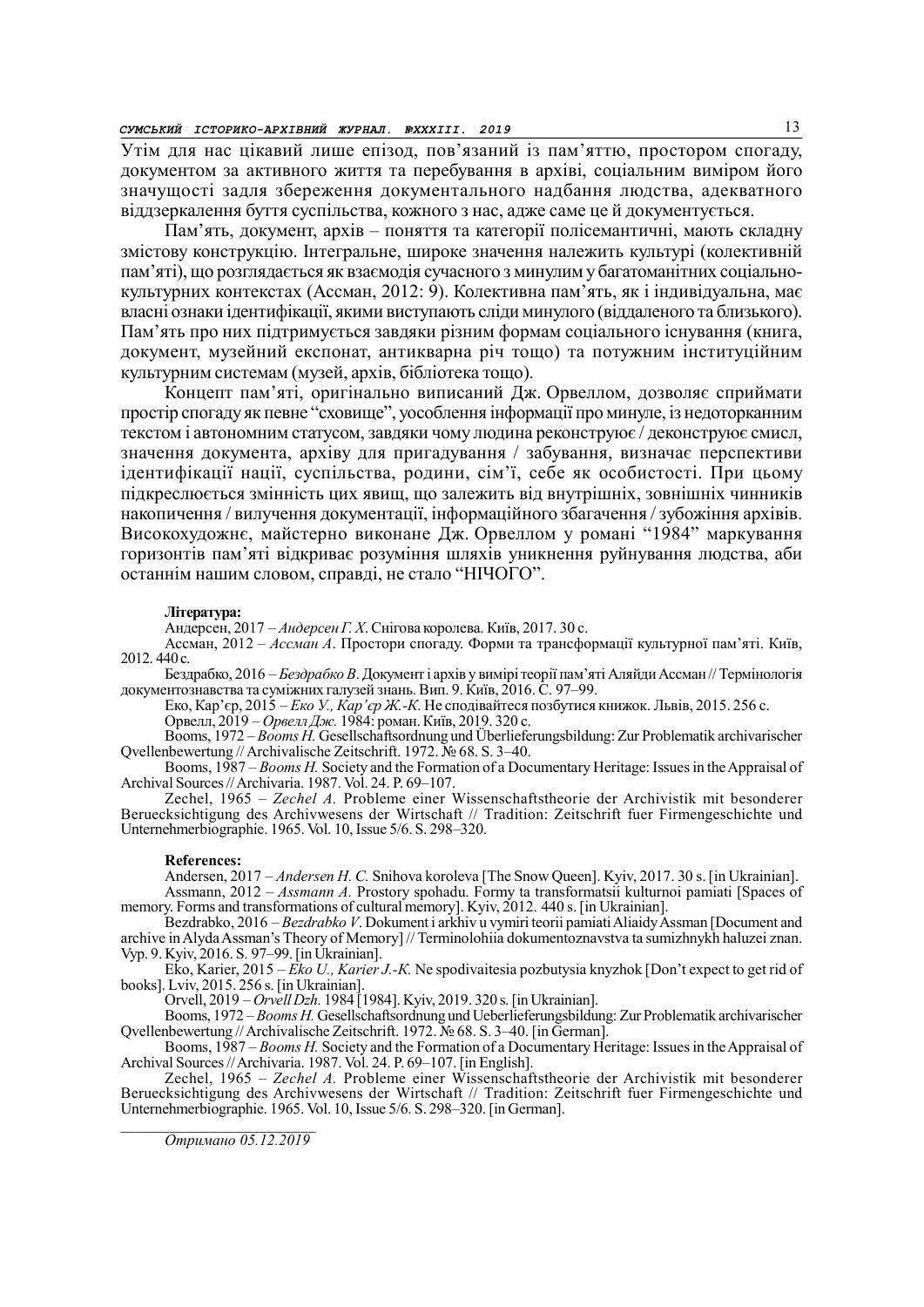#### SOURCE STUDIES / ДЖЕРЕЛОЗНАВСТВО

### UDC 097 DOI: doi.org/10.21272/shaj.2019.i33.p.14

#### TAMARA O. KUTSAIEVA PhD (History), National Museum of History of Ukraine (Ukraine)

### MARGINAL INSCRIPTIONS AS OBJECTS OF MUSEUM STUDIES: THE CASE STUDY OF THE LIBRARY OF THE NATIONAL MUSEUM OF UKRAINIAN HISTORY

Abstract: The first attempt in the scientific practice of the National Museum Ukrainian History to conduct an individual and complex studying of marginal inscriptions has been done in this article. There is the case study of the Hand Press Books and antiquarian books from the library of the mentioned museum. The object of the study has been characterized and reasoning why the antiquarian books published in XIX century, but after 1830, have been chosen as the objects of this research, beside the classical objects of the study of marginal inscriptions (Hand Press Books and antiquarian books). Sources and historiography of the research as well as publications of the museum specialists have been systemized. The conclusion about small attention of researchers to the library of the National Museum of Ukrainian History has been done too. The author of the article has substantiated one more conclusion about absence of publications dedicated to the library as the source of information about the history of book printing in Ukraine or museum book collections  $=$  historical libraries beyond the museum. The generally accepted scientific criteria for classification of marginal inscriptions have been generalized on the basis of historiography. Four additional criteria for studying of marginal inscriptions have been proposed for the discussion.

Challenges of the research have been analysed in the main part of the article. There is absence of attribution and fixation of the history of acceptance of the books in the museum library because of the specific status of all museum libraries in Ukraine; absence of a formal right to use such definitions of the Ukrainian legislation as the Rare and Valuable Books concerning the books published in  $XVIII$  – the early  $XIX$  centuries and some antiquarian books; problems of identifications of handwriting exactly as a marginal inscription, not a written bookplate (exlibris). Some samples to the mentioned challenges have been proposed. The author of the article has implemented the aim of the research and presented attribution of the marginal inscriptions in eleven Hand Press Books and three antiquarian books, including one handwritten antiquarian book – the object of this study. The content of the marginal inscriptions in Mykola Zakrevskyi's book "Depiction of Kyiv" (1868) – the most unique book from the point of view of the historical narrative as well as the invitation letter to Mykola Zakrevskyi (the object of the museum importance or so called "Museum finding") has been presented in this research. Maximum of available information about the content and classifications of the types of marginal inscriptions (handwritten, marginal glosses and Marginal inscriptions of publishing houses) has been presented in the article too.

Contribution in research and popularisation of the collection of the National Museum of Ukrainian History, studying of history of a book as the object of the material and spiritual heritage, personality of (less) known readers and reading cultures in different upoques have been done based on the results of attribution, bibliographical description and classification of the books, marginal inscriptions and bookplates. Another essential result of the research is entering in the scientific circulation the Preliminary list of the Hand Press Books and antiquarian books with marginal inscriptions that have been chosen as the objects of this research. The stress on the urgent relevance of continuation of the complex studying of these books with the aim to give them status of the Rare and Valuable Books through entry in the State Register of the National Cultural Heritage has been done. The author has determined some perspectives of this research. They are continuation of the complex studying of the marginal inscriptions,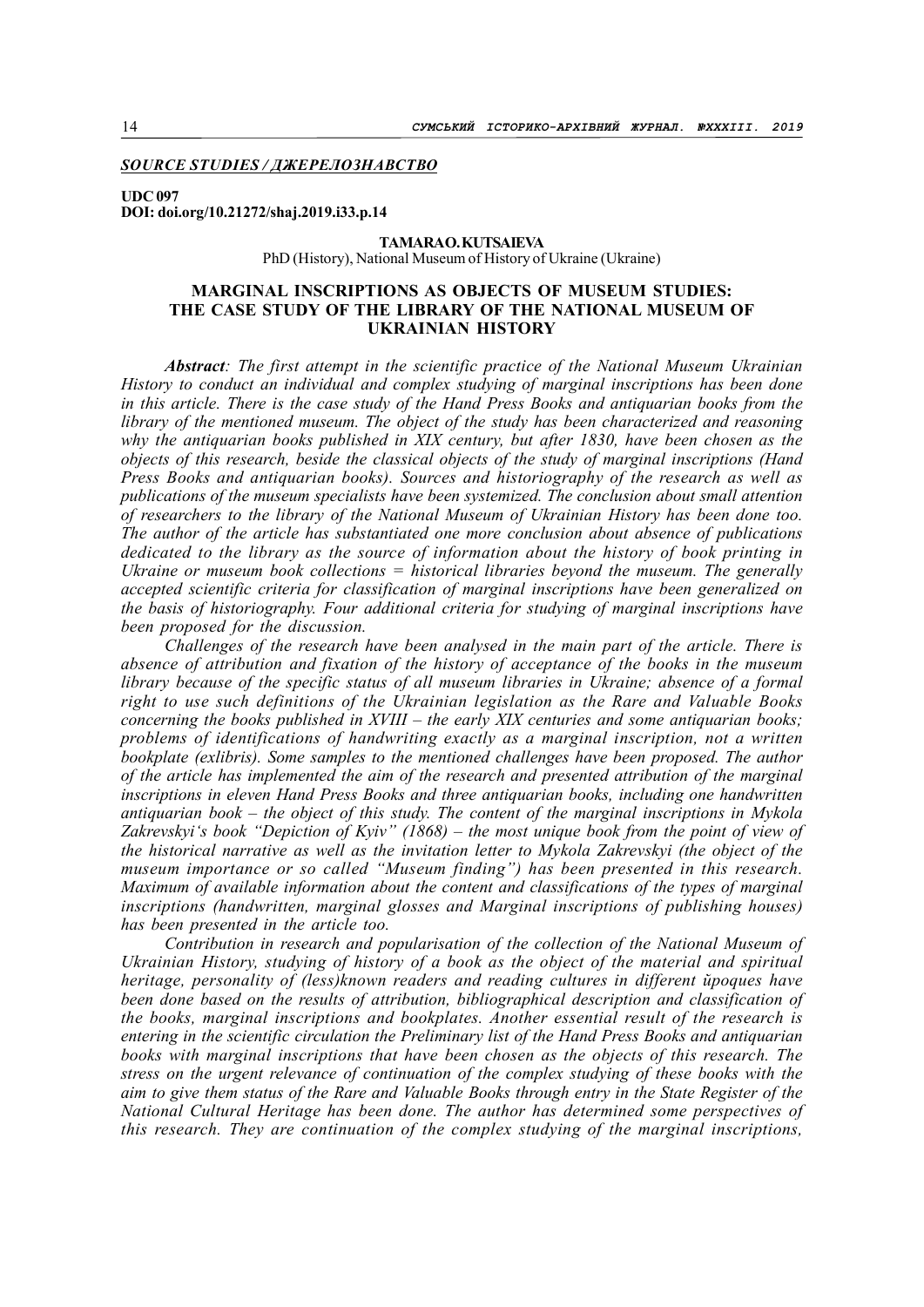searching of new marginal inscriptions and fragments of historical libraries that nowadays are parts of the collection of the National Museum of Ukrainian History in other museums, archives and libraries for contribution to development of the museum communication and studying of Auxiliary Sciences of History.

Key words: bookplate, book research, inscript, marginal inscription, National Museum of Ukrainian History.

### КУЦАЄВА Т.О.

Кандидат історичних наук, Національний музей історії України (Україна)

### МАРГІНАЛІСТИКА В МУЗЕЙНИХ ДОСЛІДЖЕННЯХ: НА ПРИКЛАДІ БІБЛІОТЕКИ НМІУ

Анотація: В статті здійснено першу в науковій практиці Національного музею історії України комплексну спробу дослідити маргіналістику на прикладі стародруків, антикварних книг і книг, виданих з другої половини XIX ст., що зберігаються в бібліотеці музею. Систематизовано джерельну базу та історіографію дослідження, узагальнено зміст публікацій співробітників музею та зроблено висновок про малу присутність інтересу до дослідженої бібліотеки в фаховій дискусії в Україні. В результатів, авторкою обґрунтовано висновок про відсутність фахових публікацій про бібліотеку як джерело наукової інформації з історії книгодрукування України або про музейні книжкові збірки поза Національним музеєм історії України. За результатами музейної атрибуції, бібліографічного опису та типологізації книжкових пам'яток за прийнятими критеріями, зроблено внесок в опрацювання та популяризацію колекцій Національного музею історії України, дослідження історії книги як об'єкту матеріальної та духовної спадщини, особистості її читача та читацьких культур різних епох. Іншим суттєвим результатом дослідження стало введення в науковий обіг попереднього переліку книг з маргіналіями, що обрані предметами дослідження. Зроблено акцент на крайню актуальність подальшого комплексного наукового опрацював книжкових пам'яток з метою надання їм статусу рідкісних та цінних видань через внесення до Державного реєстру національного культурного надбання. Авторкою визначено перспективи подальших розвідок: продовження комплексного опрацювання маргіналій і пошук фрагментів історичних бібліотек, які нині є частиною бібліотеки Національного музею історії України, в інших музеях, архівах і бібліотеках для збільшення внеску дослідження історії книгодрукування, розвиток спеціальних історичних дисциплін та музейної комунікації.

Ключові слова: інскрипт, книгознавчі дослідження, маргіналія, маргінальний напис, екслібрис, Національний музей історії України.

### КУЦАЕВА Т.А.

Кандидат исторических наук, Национальный музей истории Украины (Украина)

### МАРГИНАЛИСТИКА В МУЗЕЙНЫХ ИССЛЕДОВАНИЯХ: НА ПРИМЕРЕ БИБЛИОТЕКИ НМИУ

Анотация: В статье реализована первая в научной практике Национального музея истории Украины комплексная попытка исследовать маргинальную науку на примере старопечатных, антикварных книг и книг, изданных начиная с второй половины XIX в., которые хранятся в библиотеке музея. Проведена систематизация историографии и источников исследования, обобщено содержание публикаций сотрудников музея и сделан вывод про малое присутствие интереса к библиотеке Национального музея истории Украины в профессиональной дискуссии музейщиков. Автор также подготовила вывод про отсутствие профессиональных публикаций о названной библиотеке – источнике научной информации по истории книгопечатания в Украине или про её музейные книжные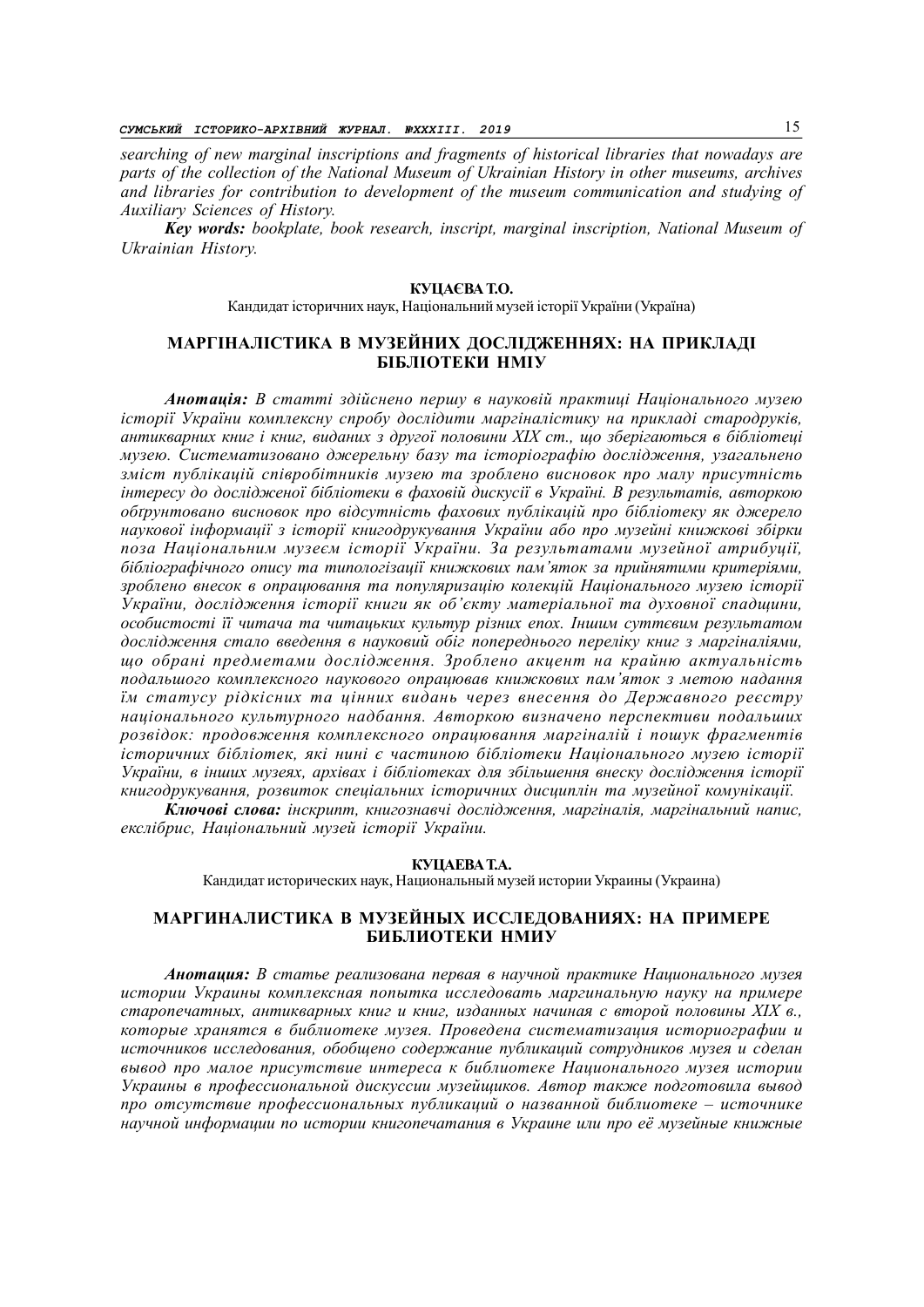собрания (исторические библиотеки), вне музея. За результатами музейной атрибуции, библиографической описи и типологизации книжных памятников в соответствии с принятыми научными критериями, сделан вклад в исследование и популяризацию коллекций Национального музея истории Украины, исследование книги как объекта материального и духовного наследия, личности её (мало)известного читателя и читательских культур разных эпох. Существенным результатом исследования стало введение в научный оборот предварительного списка книг с маргиналиями, выбранных предметом исследования и хранящихся в библиотеке Национального музея истории Украины. Дополнительно сделан акцент на крайнюю актуальность продолжения комплексного научного исследования книжных памятников с целью предоставления им статуса редких и ценных изданий, внесения их в Государственный реестр культурного национального достояния. Автор определила перспективы исследования – продолжить атрибуцию маргиналий и провести поиск фрагментов тех исторических библиотек, которые сегодня являются частью библиотеки Национального музея истории Украины, в других архивах, музеях и библиотеках.

Ключевые слова: инскрипт, книговедческие исследования, маргиналия, маргинальная надпись, экслибрис, Национальный музей истории Украины.

Наукові музейні дослідження з історії України та спеціальних історичних дисциплін, зокрема з маргіналістики, мають специфіку в порівнянні з суто академічними. Музейна наука має не лише робити внесок в написання історії України, а й створювати наукові основи для практичної музейної комунікації.

В Національному музеї історії України (далі – НМІУ) презентують книжкові пам'ятки з такими індивідуальними особливостями, що з'явилися в процесі побутування після остаточного завершення авторської роботи над текстом або видання книги, як маргіналії або маргінальні написи або маргінеси або покрайні записи. Однак це відбувається без інформаційного чи візуального акценту саме на маргіналії, отже вони залишаються поза увагою цільових аудиторій та не включені в музейну комунікацію. У той же час, книгознавчі презентації та дослідження сприяють взаємодії ключових місій музею – науковому опрацюванню колекції та її популяризації, зокрема книжкових зібрань, як об'єктів матеріальної та духовної спадщини та читацьких культур різних епох. Принагідно зазначимо, що теза Маргарити Шамрай про те, що маргіналія – це артефакт культури (Шамрай, 2005: 3), продовжена нами так, що сама можливість візуалізувати наратив через презентацію артефакту є чи не ключовою для музеїв України. Адже вітчизняні експозиції переважно орієнтовані на об'єкти і державних наративних музеїв не так багато. Назване додатково аргументує актуальність пропонованого дослідження.

Завданням статті є проаналізувати маргіналії на тиражних виданнях – стародруках, антикварних книгах та книгах, виданих з другої половини XIX ст., що зберігаються в бібліотеці НМІУ, а також зробити акцент на тому, що маргіналістика має перспективи для експозиційної, науково-дослідної та освітньої діяльності музеїв. Маргіналія дає значну інформацію про книгу як ланку зв'язку сучасності та минулого, фіксує історію повсякдення, побутування книги та сприйняття суспільством інформації, що вона несе через висловлювання – тт. філософію читачів. Таким чином, маргіналія набуває більше функцій, ніж суто мікроджерело наукової інформації, яке за однією думкою є фрагментарним і суб'єктивним, а за іншою – більш значущим, самодостатнім документальним історичним мікроджерелом оповідного та актового характеру (Войцехівська, Дмитрієнко, 2009; Зворський, 2019; Шамрай, 2005, с. 3). В результаті, маргіналія перетворюється на учасника наукової та музейної комунікації, перестає бути малопомітним та ілюстративним матеріалом в експозиції. Зміст маргіналій дозволяє змінити культурну цінність книги під час їх наукової атрибуції і таким чином уточнити значення рідкісних і цінних видань, що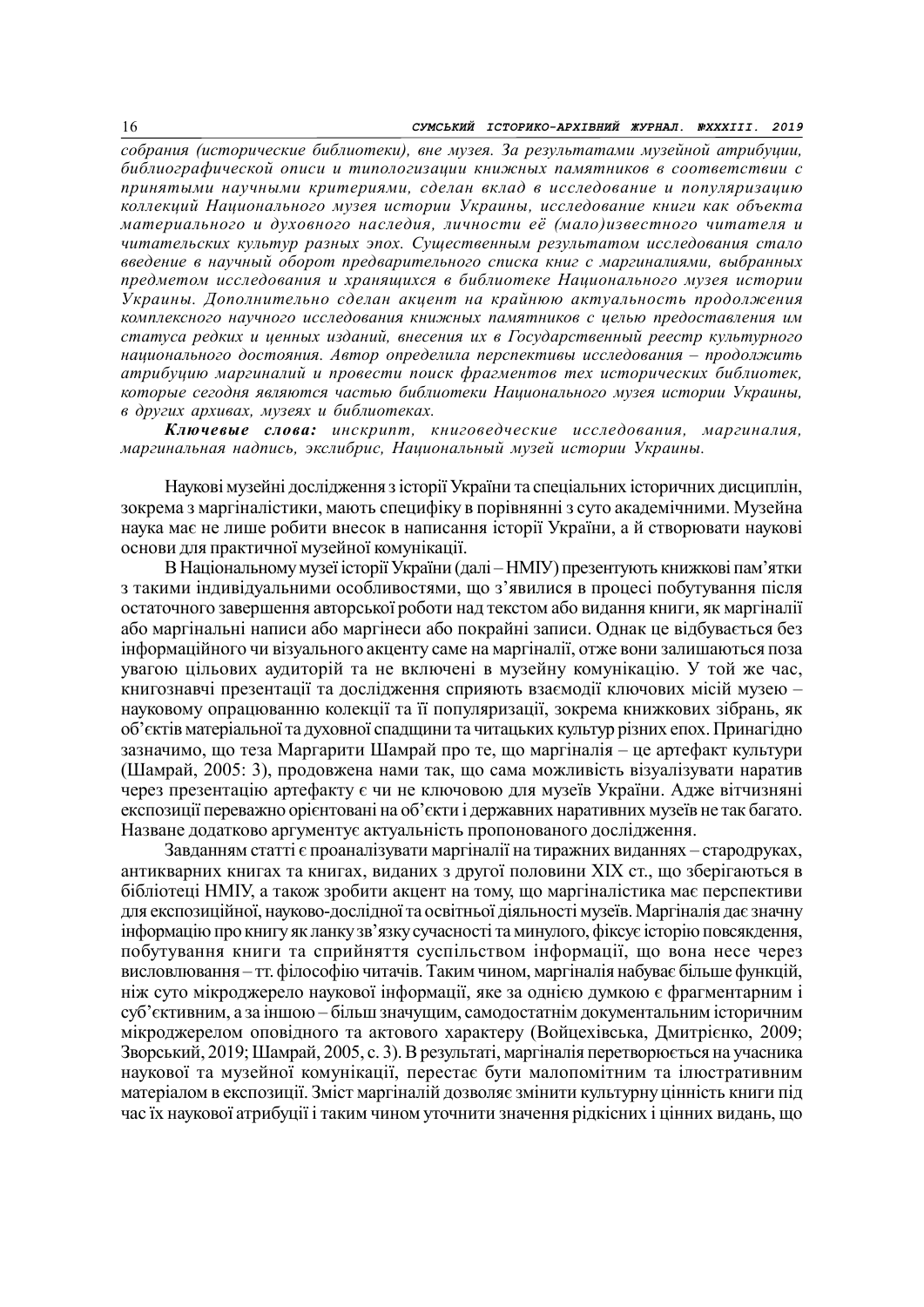складають культурну спадщину України. Завданням дослідження є також введення до наукового обігу нового джерелознавчого матеріалу.

Предметом дослідження є комплекс маргіналій в українських і зарубіжних тиражних виданнях – стародруках, антикварних книгах і книгах, виданих з другої половини XIX ст., що зберігаються в бібліотеці НМІУ. Тут ми вийшли за межі прийнятого предмету дослідження. Адже, за визначенням, наукова маргіналістика як порівняно молода наука, вивчає рукописні книги та стародруки. Предметом нашого вивчення стали книжкові пам'ятки, видані і після 1830 р. Проаналізований матеріал був здобутий нами de visu в ході попримірникових описів книжкових пам'яток з дотриманням наукової етики (Заболотна, 2011: 249).

Історіографія порушеної проблематики багаточисельна. Накопиченню досвіду для створення цього дослідження посприяли кілька ключових праць (Горська, 2018; Войцехівська, Дмитрієнко, 2009; Тимів, 2012: 33-36). Принагідно зазначимо, що більшість історіографії присвячена українським та іноземним книжковим пам'яткам саме XVI – першої половини ХVII ст., дає загальнонаукові знання, методики роботи та принципи класифікації предмету дослідження.

Наукова класифікація маргіналій дозволила узагальнити багато критеріїв, що хоча б частково перекликаються між собою у різних дослідників (Войцехівська, Дмитрієнко, 2009; Зворський, 2019; Шамрай, 2005). Цими критеріями є: графіка написання: форми відтворення алфавітів, літер; засіб нанесення інформації: олівець, чорнило; зміст: маргіналія, що висловлює згоду або ні; ідеї, коментарі, тлумачення; стосуються тексту або ні та його оцінки; маргіналії – глоси, коментарі до тексту від автора або читача; маргіналії, що мають побутовий або історико-пізнавальний характер (те саме, що й історичні замітки); маргіналії як літературний жанр, складові етнографії або фольклористики; походження: авторські, вкладні, власницькі, дарчі, купівельні; маргіналії актового або оповідного характеру; приналежність або авторство: авторські або читацькі записи/ написи/ приписки; маргіналії типографії або "ліхтарики"; маргінальні глоси; типологія: заголовки, приписки наприкінці тексту (те саме, що й покрайні записи), фрази, цитати; за місцем знаходження: маргіналії, що розміщені на обкладинках, полях/ берегах тощо; характер і розмір: знаки, мовні зміни, позначки, слова, фрази; час написання. Також пропонуємо виділені нами додаткові критерії: стан збереженості; можливість прочитання; експозиційна перспектива; характер: виправлення тексту, приписки до тексту; мова маргіналій – відповідає мові тексту; маргіналії, написані мовою, якою користувався читач.

Серед публікацій в НМІУ наразі можна назвати тільки наші розвідки в співавторстві (Куцаєва, Дідора, 2019а: 655-660; Куцаєва, Дідора, 2019b: 661-667; Куцаєва, Дідора, 2019с: 668-674), де тема висвітлена епізодично, а також наш аналіз досвіду атрибуції книжкових пам'яток бібліотеки, що були видані впродовж 1800-1830 рр. (Куцаєва, 2019а: 5).

Пропонована розвідка є першою спробою індивідуального комплексного вивчення предмету дослідження. Блок його джерел дослідження складається з 14 книг (Див. Додаток). Використати фондово-облікову документацію НМІУ, як джерело дослідження, не можна. Через статус бібліотек вітчизняних музеїв їхні книжки не належать до державної частини музейного фонду України та не є музейними предметами. Названа документація на них не складалась. Інвентарні книги самої бібліотеки містять лише роки надходження книжок і то, детально лише з кінця 1940-х років. Інформацію про колишніх власників книг та інституції, що їх передали, не зафіксували. Отже, при втраті, а фактично недостатності архівної та іншої довідкової інформації, джерелознавча значущість маргіналій зростає (Ціборовська-Римарович, 2010: 267).

Зауваження: доповідь, що стала основою підготовки статті відбулась під час наукової конференції "Спеціальні історичні дисципліни в контексті "речового" та "візуального"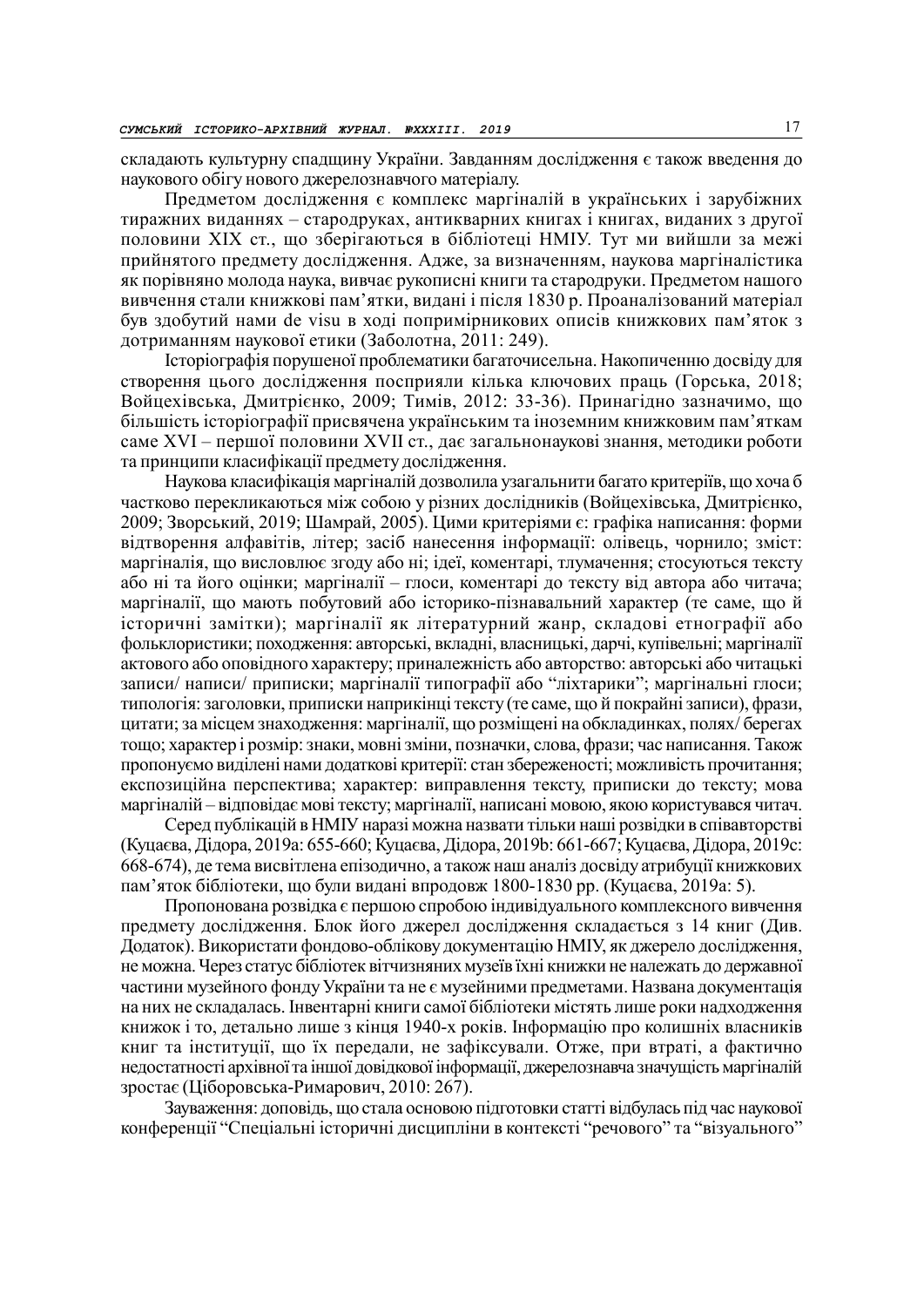поворотів європейської гуманітаристики", 4 жовтня 2019 р., Київ (Куцаєва, 2019b: 8); Тексти маргіналій подані в перекладі на українську мову з російської; Назви усіх книжок наведено в оригінальному написанні, але без літери "b".

В якості вступу до основного матеріалу дослідження охарактеризуємо його виклики. Ключовою складністю є встановлення авторів маргіналій через нестачу інформації про зміст бібліотеки, порівняно з інформацією про зміст фондової колекції. В фондах книги так чи інакше атрибутовані, відомі "легенди музейних предметів" за книгами вступу, інвентарними картками або науково-уніфікованими паспортами, що заповнили під час находження музейних предметів. З різних причин картковий каталог бібліотеки НМІУ відсутній, робота з виявлення рідкісних і цінних видань не проводилась, електронна каталогізація розпочалась лише в останні роки, а наукове дослідження книжкових пам'яток, як і комплексне їх використання в науково-експозиційній діяльності, не відбувається. В цілому, змістовна бібліотека, що була накопичена від 1899 р. заснування Київського художньо-промислового і наукового музею – попередника НМІУ, залишилась майже не дослідженою. Більшість інформації, що важлива для провенансу книжкових пам'яток втрачена. Досі ми не можемо формально застосовувати до книг XVIII – першої третини XIX ст. такі важливі поняття законодавства як рідкісні, цінні видання та, власне, культурні цінності – вони не внесені до Державного реєстру національного культурного надбання.

Маргіналії також визначаємо проблемними для дослідження не тільки через складність читання. Частина написів пошкоджена: заклеєні екслібрисами-наліпками, конвертиками для бібліотечних бланків, замарані штемпелями або свідомо затерті. Важливо правильно розпізнавати маргіналії, відрізняти їх від книжкових знаків, що засвідчували володіння книгою: рукописних власницьких або дарчих екслібрисів. Прикладом того, що напис, відібраний як маргіналія, виявився власницьким екслібрисом, є праця українського історика та археографа Дмитра Бантиш-Каменського "Исторія Малой Россіи со времен присоединенія оной к Россійскому государству при Царе Алексее Михайловиче с кратким обозреніем первобытнаго состоянія сего края". Книга була видана в московській типографії Семена Селиванівського в 1822 р. в 4-х частинах. На форзаці 4-ї частини книги, єдиної наявної в НМІУ, міститься напис простим олівцем: "Ця книга належить запасному старшому унтер-офіцеру 18-го Східносибірського стрілецького полку Мухамет[?] Вапдияровичу …".

Це саме стосується і повного комплекту самого старого стародруку, відібраного для дослідження (але не самого старого в бібліотеці) – "Степенная книга Царскаго родословця, содержащая исторію россійскую с начала оныя до времен Іоанна Васильевича, сочиненная трудами Преосвященных митрополитов Кипріана и Макарія". Книга була видана в московській типографії при Імператорському університеті в 1775 р. в двох частинах. Її співавтором був дипломат візантійської церкви, письменник-богослов і переписувач книг Митрополит Київський і всієї Русі Кипріян (Шабульдо, 2007). У свою чергу, не повний комплект 12-томної праці Миколи Карамзіна "Исторія государства Россійскаго" містить на томах №№ 9-12 як маргіналії, так і власницькі підписи (Див. Додаток).

Пропонуємо атрибуцію маргіналій зі збірки книжок – предмету дослідження. Відповідно до класифікації книга, видана до 1830 р. є стародруком (Ковальчук, 2015). Таким чином, 11 досліджених книжок атрибутовані як стародруки, видані в 1796, 1816, 1817 (4 книги), 1819 і 1822 рр.

Спроби атрибуції книжкових пам'яток, виданих після 1830 р. визначили інший виклик дослідження. Тлумачення необхідних понять щодо книжкових пам'яток, опублікованих після 1830 р., ми отримали лише з одного енциклопедичного видання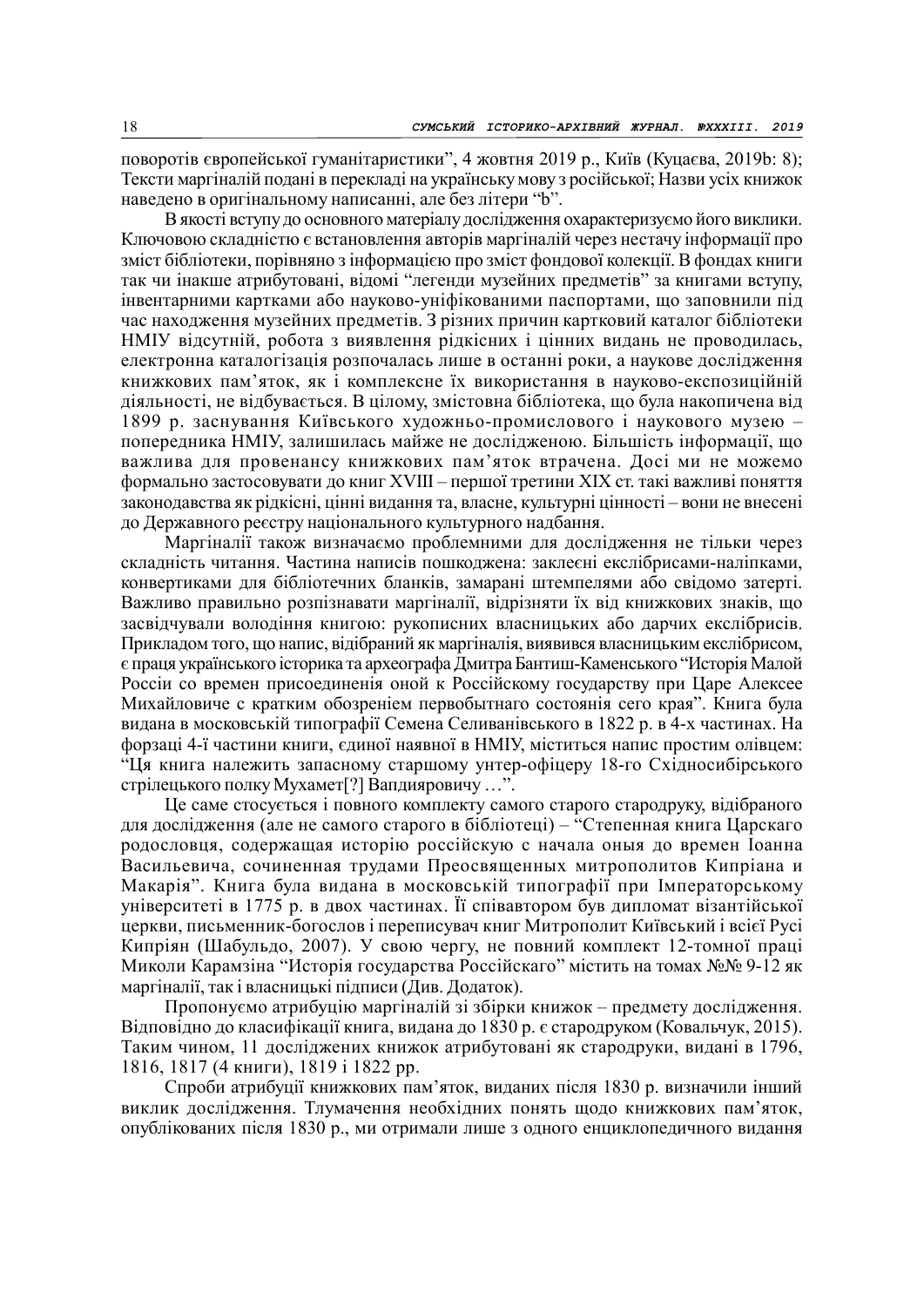## СУМСЬКИЙ ІСТОРИКО-АРХІВНИЙ ЖУРНАЛ. №XXXIII. 2019 19

(Гром'як, Ковалів, Теремко, 2006: 45, 95). В ньому "Антикварною" визначено книгу, що видана від початку книгодрукування і до 1850 р. включно з акцентом на те, що помилково поняття "Антикварна книга" ототожнюють з будь-якою букіністичною книгою. До антикварних книг відносять також інкунабули. У свою чергу, "Букіністична книга" в названому словнику-довіднику охарактеризована як стара книга, що має цінність, перетворюється на предмет книжкової торгівлі. Так називають також антикварну книгу, яка публікувалася до середини XIX ст. Серед них особливе місце посідають інкунабули, палеотипи, а насамперед – рукописи та стародруки (Гром'як, Ковалів, Теремко, 2006: 95). Порівняння наведених понять дозволяє говорити про те, що будь-яку книгу як об'єкт матеріальної культури, можна називати "Букіністичною книгою", "Антикварною книгою" – будь-яку друковану книгу, видану до 1850 р. Зважаючи на наведене, в цьому дослідженні ми вживаємо поняття "Стародрук" щодо книжок надрукованих до 1830 р., "Антикварна книга" – до 1850 р., а щодо всіх інших – книги, видані в другій половині XIX ст., першій половині ХХ ст. тощо. Таким чином, серед книжок, що були видані в другій половині XIX ст. та на початку ХХ ст. ми атрибутували маргіналії на трьох одиницях: 1868, 1898 і 1900 рр.

Найбільш унікальною з точки зору історичного наративу є праця українського історика, етнографа, мовознавця та письменника Миколи Закревського. Наявний в НМІУ 1-й том двотомної книги "Описаніе Кіева" є екземпляром російськомовного видання книги автора та містить чисельні авторські правки (Див. Додаток). Вони показують, що Микола Закревський використав книгу як макет для наступного видання. Це підтверджують чисельні рукописні виправлення друкованого тексту чорним чорнилом – закреслення слів, фраз і цілих абзаців, наприклад: "… видання трете виправлене, перероблене та проти другого … Власний екземпляр автора, знову перероблений, виправлений та доповнений … Опис Києва. Том 5-й". Цікавим є те, що маргіналія з 441 стор. винесена на весь простір незаповненої сторінки книги, а посилання на неї на самій сторінці позначене кольоровим малюнком "Лук зі стрілою". Приписки до тексту, виправлення посилань, вставки нових посилань на літературу та джерела, трактуємо як глоси іноземною (німецькою) та церковнослов'янською мовами.

Цікавою є спроба становити призначення дати "14 травня. 1864", адже вона не може ідентифікувати час написання маргіналій. Сама книга була видана в 1868 р. Важливим акцентом атрибуції книжкової пам'ятки є т. зв. "Музейна знахідка" (Див. більше: Куцаєва, 2019с: 49-52) – вміщений в книгу бланк листа-запрошення на ім'я Миколи Закревського щодо його участі в засіданні Московського археологічного товариства 22 жовтня 1868 р. Про існування цього документу в НМІУ не було відомо і за своїм статусом він відповідає поняттю законодавства "Предмет музейного значення".

Значну кількість маргіналій містить стародрук "Подлинные анекдоты Петра Великаго…" діяча мистецтв, медальєра та мемуариста Російської імперії німецького походження Якоба Штеліна (Див. Додаток). Вперше книга була опублікована німецькою мовою в Лейпцизі в 1785 р., але історію створення її російського перекладу маловідомим Карлом Рембовські реконструювати складно. На книзі наявні п'ять різних екслібрисів: монограма книговидавця Матвія Пономарьова; власницький підпис Мартьянова, наліпка з текстом: "Бібліотека Поч. Гр. [А. М.] Мартьянова. Екземпляр № 10. Книга № 35", рукопис: "З книжок Олексія [М.] Мартьянова" та екслібрис репресованого музейника Павла Потоцького (Денисенко, 2017: 118). Три з перелічених екслібриси пов'язані з автором частини маргіналій.

На форзаці є різні написи чорним чорнилом: "Із задоволенням користувався [Мифоил[?] 1832, лютого 15-го; … Мартьянов читав 1814(17), лютого 26-го дня … квітня, читала Анастасія Богданова, але зрозуміти мало розуміла … 1814, вересня 25-го дня, користувався(лась)". На нахзаці також є записи: "… і точно така, що мала чути і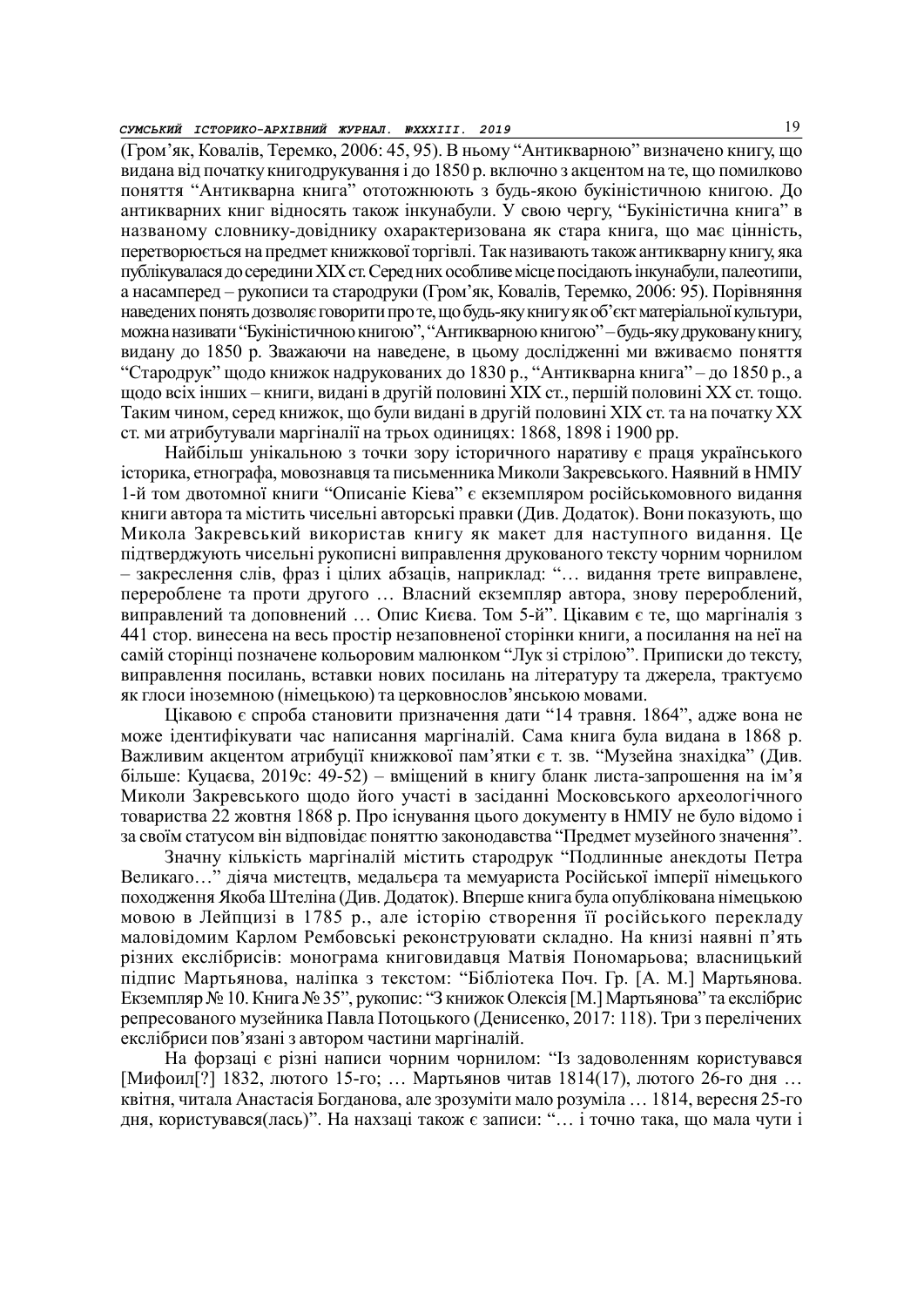читати та на вухо розповідати … Хто … прочитавши підпис … називається дурень". Окрім того, що почерки складні для читання, маргіналії затерті, а кути сторінок з написами відірвані або знищені грибком. Сама рання дата на книзі 1790 р. і найбільш пізня 1832 р., орієнтують в періоді її побутування.

Чи не найбільш складними для читання є маргіналії на книзі державного діяча, історика та філософа Івана Єлагіна "Опыт повествованія о Россіи…", що він писав впродовж 1790-1803 рр. (Див. Додаток). Про побутування книги свідчить ярлик книжкової лавки московських купців Петра Ініхова та Олексія Базунова на форзаці. Наразі ми розшифрували кілька малозрозумілих фрагментів: "… благословення Патріарха … вбитий Солтослов[?]".

Інший досліджений стародрук, виданий в 1796 р. – це збірка коментованих законів "Наказ ея Императорскаго величества Екатерины Вторыя…" (Див. Додаток). В книзі наявні не тільки маргіналії, а й власницький екслібрис та карикатура, намальована блакитним олівцем на нахзаці. Це чоловік в сюртуку, що крокує з тростиною та несе в руці циліндр. На нахзаці є напис: "Взято дві граматики, одна Дишерск[?], друга – Ясногор[?]. Грошей не отримано". На форзаці із продовженням на долучених аркушах є багато написів: "Ця книга належить стихарному паламарю Павлу Кудрицькому, 1854, місяця серпня 17 дня … Стихарному Якову Терлецькому" – це власницькі рукописні екслібриси, перелік імен селян і селянок та цифри. Зважаючи на те, що слово "стихарний" зустрічається різними почерками двічі, то допускаємо, що книга переходила між служителями приходу.

Окремо від рукописних маргіналій розглянемо маргінальні глоси на рукописній копії оригінальної рукописної книги Іоанна Златоуста "Слово о лжепророках" XVII ст., що була написана напівуставом (Див. Додаток). Копію виконали не раніше 1879 р. і походить вона з колекції рукописів археолога та засновника Ростовського археологічного музею Андрія Титова (Бытко, 2017: 143-151). Про приналежність книги його бібліотеці свідчать екслібриси та каталог самого А. Титова (Титов, 1900, 82-83). На форзаці є напис чорнилом синього кольору: "Придбано в Є[лпідорфа] В[асильовича] Барсова в 1879 р. за 5 крб.". На берегах сторінок багато глосів напівуставом, що є частинами оригінального тексту. Це пояснення до змісту тексту, наприклад: "Ненавидять тих, що промовляють слова Божі" – переклад для цією статті здійснено Вадимом Арістовим, дослідником рукопису (Арістов, 2019: 141-144). На берегах останньої сторінки є рукописна маргіналія російською мовою: "В цій книзі 26 (двадцять шість) аркушів" і нерозбірливі ініціали. Їх ми трактуємо як покрайній запис.

Чисельні типографські маргіналії "гражданським шрифтом" російської мови є і в згаданій праці Миколи Карамзіна – пояснення до тексту. Про читачів цих книжок частково розповідають майже повністю замарані власницькі написи: "З бібліотеки [А. О[Э]дергольма], 1817 … З книжок [А. А. Кар…]" і власницький підпис [Д. Леиденко]. Аналогічний екслібрис [А. О[Э]дергольма], але з датою 1816 р., показує хронологію придбання книжок цим власником.

На основі проаналізованого матеріалу зроблено висновок про різноманітний зміст і типи маргіналій на тиражних виданнях – стародруках і книгах виданих з другої половини XIX ст. в бібліотеці НМІУ. Актуальним є розвиток музейних досліджень з маргіналістики для введення в науковий обіг та музейну комунікацію нового джерелознавчого матеріалу. На основі аналізу джерельної бази та історіографії теми зроблено висновок про незначну присутність інформації про книжкові пам'ятки з бібліотеки НМІУ в фаховій дискусії. Наприклад, книжкове зібрання барона Федіра Штенгеля, хоча і стало об'єктом одного дисертаційного дослідження, але матеріали з НМІУ воно не включило (Миронець, 2004). Створення історіографії про бібліотеку розпочалось лише в останні роки, тому значна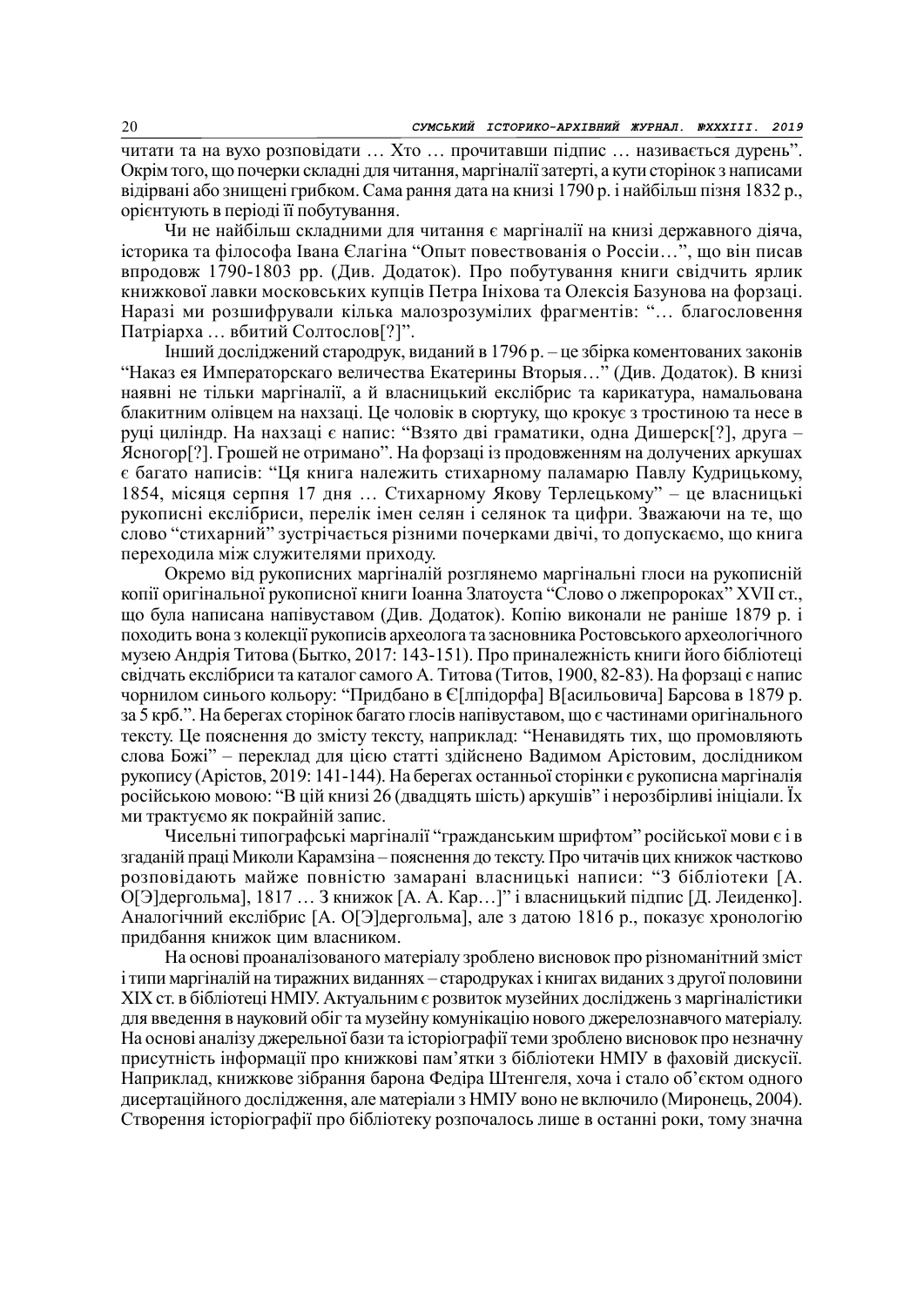кількість інформації маргіналій як джерел наукової інформації досі залишається не опублікованою. Складений нами попередній перелік стародруків та книг виданих після 1830 р. з маргіналіями визначає актуальність подальшого опрацювання цих пам'яток з метою надання їм статусу рідкісних і цінних видань, культурних цінностей та внесення до Державного реєстру національного культурного надбання.

Перспектива розвідок в даному напрямку полягає в комплексному опрацюванні змісту, ролі виявлених маргіналій в конкретних історичних умовах і пошуку фрагментів історичних бібліотек, що нині є частиною бібліотеки НМІУ в інших музеях, архівах і бібліотеках.

#### Додаток. Перелік книг з маргіналіями в бібліотеці НМІУ

#### Книжки, видані в 2-й пол. ХІХ ст.:

Закревский Николай. Описаніе Кіева. В 2 т. М.: Тип. В[?]. Грачева и Ко, 1868. Т. 1.

Трубницкий Александр. Хроника Беларускаго города Могилёва. М.: В Университетской типографіи Міхаила Каткова, 1887.

Златоуст Иоан. Слово о лжепророках, и лжеучителях, и об еретиках, и о знаменнях кончині века сего. [Б. в.; створена до 1879 р.; копія оригінальної рукописної книги XVII ст.].

Стародруки:

Наказ ея Императорскаго величества Екатерины Вторыя Самодержицы Всероссійскія, данный Коммиссіи о сочиненія проекта новаго уложенія, с принадлежащими к тому приложеніыями. М.: Сенатская типографія, 1796.

Опыт повествованія Ивана Елагина о Россіи, начатое на 65-м году от его рожденія, лета от Р. Х. 1790, двора его Императорскаго величества обер-гофмейстера. В 3 кн. М.: Университетская типография, 1803. Кн. 1.

Штелин Якоб. Подлинные анекдоты Петра Великаго, слышанные из уст знатных особ в Москве и Санкт-Петербурге / пер. с нем. Карла Рембовского. М.: Вольная типография М[атвея] Пономарева, 1789.

Степенная книга Царскаго родословця, содержащая исторію россійскую с начала оныя до времен Іоанна Васильевича, сочиненная трудами Преосвященных митрополитов Кипріана и Макарія. В 2 ч. М.: Тип. при Императорском університете, 1775. 2 од.

Карамзин Николай. Исторія государства Россійскаго. В 12 т. Тт. 2-5, 7-8. Спб: Тип. Н[иколая] Греча, 1816-1817. 6 од.

#### Література:

Арістов, 2019 – Арістов В. Невідомі рукописи колекції А.О. Титова із фондів НМІУ // Науковий вісник НМІУ. 2019. № 4.

Бытко, 2016 – Бытко С. Сборник "Слово о лжепророках и лжеучителях": идея, структура, организация // Обретение святых – 2016: Сб. мат. VIII-й Межрегиональной церковно-научной конференции. Киров: Лобань, 2017.

Войцехівська, Дмитрієнко, 2009 – Войцехівська І., Дмитрієнко М. Маргіналістика [Електронний ресурс]. Енциклопедія історії України (далі – ЕІУ). URL: http://www.history.org.ua/?termin=Marginalistyka. Назва з екрану (дата звернення:  $03.10.19$ ).

Гром'як, Ковалів, Теремко, 2006 – Літературознавчий словник-довідник / Гром'як Р., Ковалів Ю., Теремко В. К.: Академія, 2007. 753 с.

Горська, 2018 – Видання з автографами українських діячів науки і культури: каталог колекції НІБУ. Вип. 1 / уклад. Н. Горська. К.: Вид. дім "Вініченко", 2018. 416 с.

Денисенко, 2017 – *Денисенко Л*. Книжкові знаки на книгах із колекції рідкісних видань НБУ ім. В. Вернадського: каталог. К., 2017. 350 с.

Заболотна, 2011 – Заболотна Н. Маргіналії та видавничі оправи стародруків – додаткові джерела до вивчення історії діяльності друкарень // Наукові праці НБУ ім. В. Вернадського. 2011. Вип. 31. С. 249-258.

Зворський, 2019 – Зворський С. Маргіналії. [Електронний ресурс]. Українська бібліотечна енциклопедія (далі – УБЄ). Режим доступу: http://ube.nlu.org.ua/article/ %D0%9C%D0%B0%D1%80%D2%91%D1%96%D0%BD%D0%B0%D0%BB%D1%96%D1%97. Назва з екрану (дата звернення: 03.10.19).

Ковальчук, 2015 – Ковальчук Г. Стародруки. [Електронний ресурс]. УБЄ. URL: http://ube.nplu.org/ article/%D0%A1%D1%82%D0%B0%D1%80%D0%BE%D0%B4%D1%80%D1%83%D0%BA%D0%B8. Назва з екрану (дата звернення: 03.10.19).

Куцаєва, Дідора, 2019а – Куцаєва Т., Дідора Л. Книжкові знаки, дарчі та маргінальні написи на виданнях з фондозбірні НМІУ з теми "Юдаїка" // Науковий вісник НМІУ. Вип. 4 (2019).

Куцаєва, Дідора, 2019b – Куцаєва Т., Дідора Л. Майстер-клас "Книга – багатогранне джерело музейних презентацій: неформальна освіта музейника" // Науковий вісник НМІУ. Вип. 4 (2019).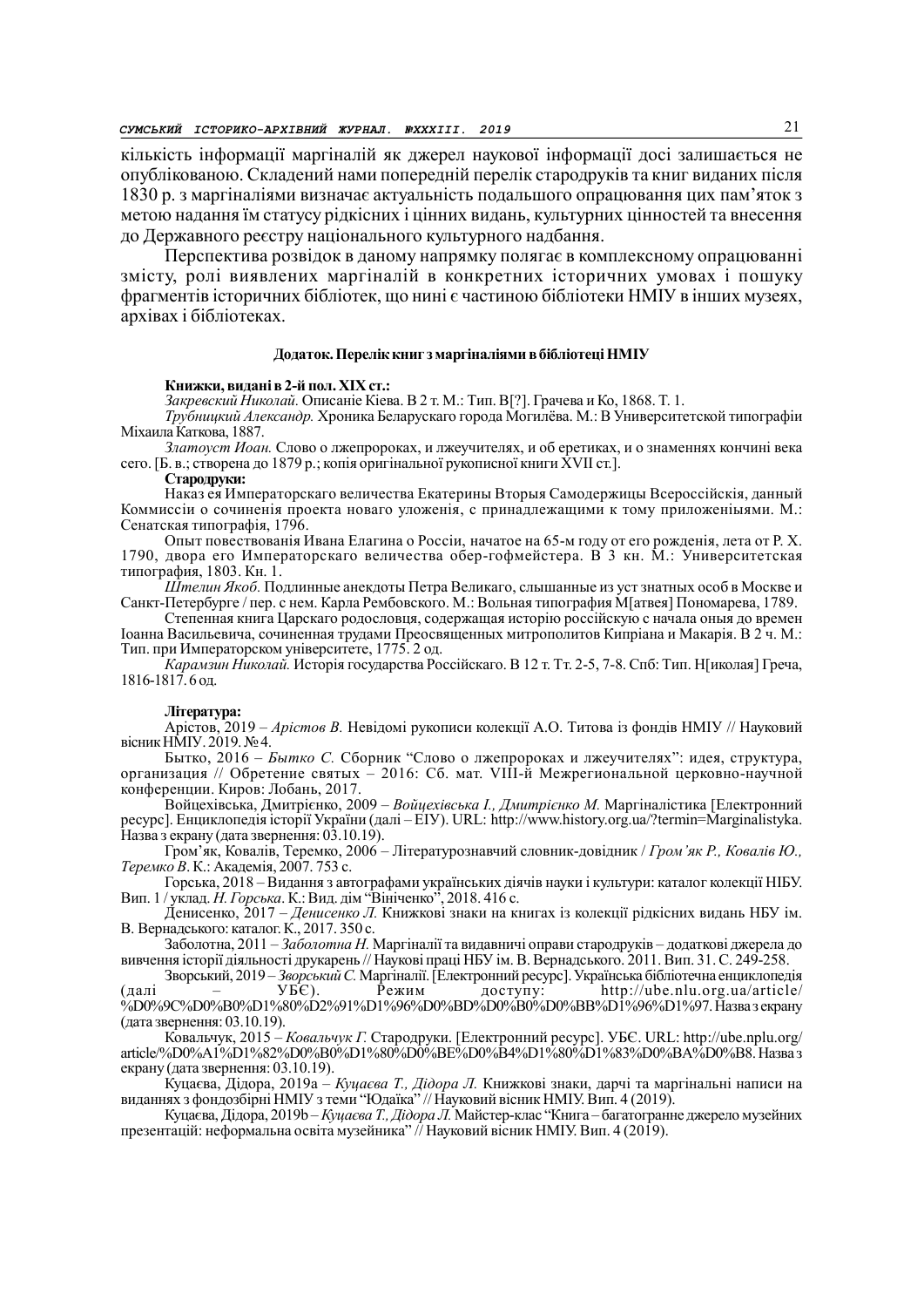Куцаєва, Дідора, 2019с – Куцаєва Т., Дідора Л. Бібліографічний покажчик до теми "Історія єврейської громади України ХІХ – 1-ї пол. ХХ ст.": на матеріалах фондової колекції та бібліотеки НМІУ // Науковий вісник НМІУ. Вип. 4 (2019).

Куцаєва, 2019а – Куцаєва Т. Атрибуція стародруків та антикварних книжок НМІУ: дослідження 2017- 2019 рр. // Програма науково-практичної конференції "Наукова атрибуція творів, експертиза та оцінка культурних цінностей". 24-25.10.2019. К.: НАКККіМ, 2019. 12 с.

.<br>Куцаєва, 2019b – *Куцаєва Т*. Маргіналістика в музейних дослідженнях (на прикладі антикварних видань із книгозбірні НМІУ) // Програма наукової конференції "Спеціальні історичні дисципліни в контексті "речового" та "візуального" поворотів європейської гуманітаристики", 04.10.2019. К.: НАН України, 2019. 12 с.

Куцаєва, 2019с – Куцаєва Т. Про музейні знахідки – необліковані предмети музейного значення // Культурна спадщина: традиції та інновації: Тези наук.-практ. конф., 27.05.2019. Л., 2019. 76 с.

Миронець, 2004 – Миронець Н. Книжково-рукописне зібрання барона Ф. Штейнгеля: формування, зміст, доля: автореф. дис. … канд. іст. наук. К., 2004. 18 с.

Тимів, 2012 – Тимів І. Маргіналії в рукописних книгах і стародруках як джерело з історії татарських і турецьких набігів на українські землі в XVІ–XVII ст. // Бібліотечна планета. 2012. № 3.

Титов, 1990 – Титов А. Описание славяно-русских рукописей, находящихся в собрании членакорреспондента Импереторского Общества Любителей Древней Письменности А.А. Титова в 6 т. М.: Печатня А.И. Снигеревой. Т. 2. 1900. 153 с.

Ціборовська-Римарович, 2010 – Ціборовська-Римарович І. Маргінальні записи стародруків із книгозбірень католицьких монастирів XIV-XVIII ст. на етнічних українських землях як джерело до історії формування монастирських бібліотечних фондів // Наукові праці НБУ ім. В. Вернадського. 2010. Вип. 28. С. 266-287.

Шабульдо, 2007 – Шабульдо Ф. КИПРІЯН [Електронний ресурс]. ЕІУ. URL: http://www.history.org.ua/ ?termin=Kypriyan\_mytropolyt. Назва з екрану (дата звернення: 03.10.19).

Шамрай, 2005 – Шамрай М. Маргіналії в стародруках кириличного шрифту XV-XVII ст. К.: НБУ ім. В. Вернадського, 2005. 334 c.

#### References:

Aristov, 2019 – Aristov V. Nevidomi rukopysy kolektsii A. O. Tytova iz fondiv NMIU [The unknown manuscripts of Andriy Titov's collection in the collection of the National Museum of Ukrainian History]. Naukovyi visnyk Natsionalnoho muzeiu istorii Ukrainy. 2019. № 4. [in Ukrainian].

Bitko, 2016 – Bitko S. Sbornyk "Slovo o lzheprorokakh y lzheuchyteliakh": ydeia, struktura, orhanyzatsyia [The compilation "The Word about the false prophets and the false teachers": ideas, the structure and the content]. Obretenye sviatikh – 2016: Materials of VIII International church and scientific conference. Kyrov: Loban Publishing House, 2017. [in Russian].

Voitsekhivska, Dmytriienko, 2009 – Voitsekhivska I., Dmytriienko M. Marhinalistyka [Marhinalistyka]. [Elektronnyi resurs]. Encyclopedia of History of Ukraine (in the text – EIU). URL: http://www.history.org.ua/ ?termin=Marginalistyka. [in Ukrainian].

Hromiak, Kovaliv, Teremko, 2006 – Literaturoznavchyi slovnyk-dovidnyk / uklad. R. Hromiak, Yu. Kovaliv, V. Teremko. [Literary dictionary]. Kyiv: Akademiia, 2007. 753 s.

Horska, 2018 – Vydannia z avtohrafamy ukrainskykh diiachiv nauky i kultury: kataloh kolektsii NIBU. [Books with signatures of the prominent scientists and culture workers: the catalogues of the collection the National Historical Library of Ukraine]. Issue 1 / uklad. N. Horska. Kyiv: Vinichenko Publishing House, 2018. 416 s. [in Ukrainian].

Denysenko, 2017 – Denysenko L. Bookplates on the books from Vernadsky National Library of Ukraine rare books collection: catalogue. Kyiv, 2017. 350 s. [in Ukrainian].

Zabolotna, 2011 – Zabolotna N. Marhinalii ta vydavnychi opravy starodrukiv – dodatkovi dzherela do vyvchennia istorii diialnosti drukaren [Marginal inscription and covers of Hand Press Books as the auxiliary sources of the history of printeries] // Naukovi pratsi Natsionalnoi biblioteky Ukrainy imeni Volodymyra Vernadskoho. 2011. Issue. 31. S. 249-258. [in Ukrainian].

Zvorskyi, 2019 – Zvorskyi S. Marhinalii. [Marginal inscriptions]. [Elektronnyi resurs]. Ukrainian Library<br>lopedia (in the text – UBIe). URL: http://ube.nlu.org.ua/article/ Encyclopedia (in the text – UBIe). URL: http://ube.nlu.org.ua/article/ %D0%9C%D0%B0%D1%80%D2%91%D1%96%D0%BD%D0%B0%D0%BB%D1%96%D1%97. [in Ukrainian].

Kovalchuk, 2015 – Kovalchuk H. Starodruky. [Hand Press Books]. [Elektronnyi resurs]. UBIe. URL: http:/ / u b e . n p l u . o r g / a r t i c l e /

%D0%A1%D1%82%D0%B0%D1%80%D0%BE%D0%B4%D1%80%D1%83%D0%BA%D0%B8. [in Ukrainian]. Kutsaieva, Didora, 2019a – *Kutsaieva T., Didora L.* Knyzhkovi znaky, darchi ta marhinalni napysy na vydanniakh z fondozbirni NMIU z temy "Iudaika". [Bookmarks, donatives, and marginal inscriptions on books from the collection of the National Museum of Ukrainian history on the theme "Judaica": relevance of the museum presentation]. Naukovyi visnyk Natsionalnoho muzeiu istorii Ukrainy. 2019. Issue 4. [in Ukrainian].

Kutsaieva, Didora, 2019b – Kutsaieva T., Didora L. Maister-klas "Knyha – bahatohranne dzherelo muzeinykh prezentatsii: neformalna osvita muzeinyka" [The workshop "Book as a many-sided source of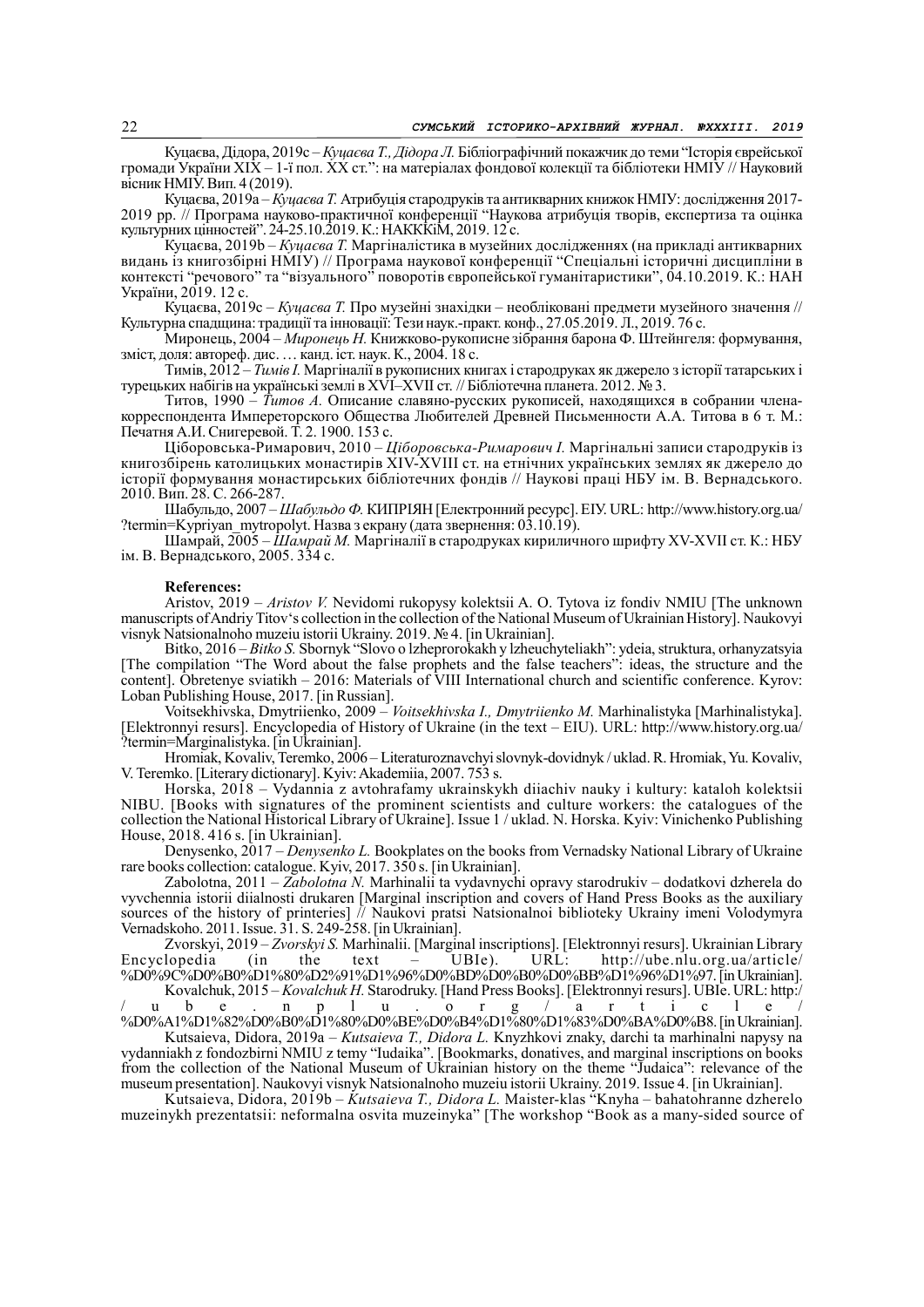museum presentations": informal education of museum staff]. Naukovyi visnyk Natsionalnoho muzeiu istorii Ukrainy. 2019. Issue 4. [in Ukrainian].

Kutsaieva, Didora, 2019c – Kutsaieva T., Didora L. Bibliohrafichnyi pokazhchyk do temy "Istoriia yevreiskoi hromady Ukrainy XIX – pershoi polovyny XX st.": na materialakh fondovoi kolektsii ta biblioteky Natsionalnoho muzeiu istorii Ukrainy. [The bibliographic index to the theme "History of the Jewish community of Ukraine in XIX – the early XX century": on materials of the stock collection and the scientific library of the National Museum of Ukrainian history]. Naukovyi visnyk Natsionalnoho muzeiu istorii Ukrainy. 2019. Issue 4. [in Ukrainian].

Kutsaieva, 2019a – Kutsaieva T. Atrybutsiia starodrukiv ta antykvarnykh knyzhok NMIU: doslidzhennia 2017-2019. [Atribution of Hand Press Books and the antiquarian books in the National museum of Ukrainian history: research in 2017-2019] // Prohrama naukovo-praktychnoi konferentsii "Naukova atrybutsiia tvoriv, ekspertyza ta otsinka kulturnykh tsinnostei". 24-25.10.2019. Kyiv: NAKKKiM, 2019. 12 s. [in Ukrainian].

Kutsaieva, 2019b – Kutsaieva T. Marhinalistyka v muzeinykh doslidzhenniakh (na prykladi antykvarnykh vydan iz knyhozbirni NMIU) [Research of marginal inscription in the museum communication (case study of the antiquarian books in the library of National museum of Ukrainian history)] // Prohrama naukovoi konferentsii "Spetsialni istorychni dystsypliny v konteksti "rechovoho" ta "vizualnoho" povorotiv yevropeiskoi humanitarystyky", 04.10.2019. Kyiv: NASU, 2019. 12 s. [in Ukrainian].

Kutsaieva, 2019s – Kutsaieva T. Pro muzeini znakhidky – neoblikovani predmety muzeinoho znachennia [About museum findings – non registered objects of the museum importance] // Kulturna spadshchyna: tradytsii ta innovatsii: Tezy naukovo-praktychnoi konferentsii, 27.05.2019. Lviv, 2019. 76 s. [in Ukrainian].

Myronets, 2004 – Myronets N. Knyzhkovo-rukopysne zibrannia barona Teodor Shteingel: formuvannia, zmist, dolia: avtoreferat [The baron Teodor Shteingel's book and manuscripts collection: foundation, context, future: the abstract]. Kyiv, 2004. 18 s. [in Ukrainian].

Tymiv, 2012 – Tymiv I. Marhinalii v rukopysnykh knyhakh i starodrukakh yak dzherelo z istorii tatarskykh i turetskykh nabihiv na ukrainski zemli v XVI-XVII st. [Marginal inscriptions in manuscripts and Old Printed Books as the source of the history of Tatar and Turkish raids on Ukrainian lands in XVI-XVII centuries]. Bibliotechna planeta. 2012. № 3. [in Ukrainian].

Tytov, 1990 – Tytov A. Opysanye slaviano-russkykh rukopysei, nakhodiashchykhsia v sobranyy chlena-korrespondenta Ymperetorskoho Obshchestva Liubytelei Drevnei Pysmennosty A. A. Tytova v 6 tomah. [Depiction of Slavic-Russian manuscripts in Andriy Titov's collection – the member of the Imperial Community of admirers of ancient writing in 6 volumes]. Moskow: Snyhereva's Publishing House. Vol. 2. 1900. 153 s. [in Russian].

Tsiborovska-Rymarovych, 2010 – Tsiborovska-Rymarovych I. Marhinalni zapysy starodrukiv iz knyhozbiren katolytskykh monastyriv XIV-XVIII st. na etnichnykh ukrainskykh zemliakh yak dzherelo do istorii formuvannia monastyrskykh bibliotechnykh fondiv. [Marginal inscriptions in the Old Printed Books from libraries of Catholic monasteries in ethnic Ukrainian lands in the XIV-XVIII centuries as the source of the history of the formation of the monastery libraries collections]. Naukovi pratsi Natsionalnoi biblioteky Ukrainy imeni Volodymyra Ivanovycha Vernadskoho. 2010. Issue. 28. S. 266-287. [in Ukrainian].

Shabuldo, 2007 – Shabuldo F. KYPRIIaN [Elektronnyi resurs]. EIU. URL: http://www.history.org.ua/ ?termin=Kypriyan\_mytropolyt. [in Ukrainian].

Shamrai, 2005 – Shamrai M. Marhinalii v starodrukakh kyrylychnoho shryftu 15-17 st. [Marginal inscriptions of the Old Printed books in Cyrillic script of XV-XVII centuries]. Kyiv: Vernadsky National Library of Ukraine, 2005. 334 s. [in Ukrainian].

Отримано 29.10.2019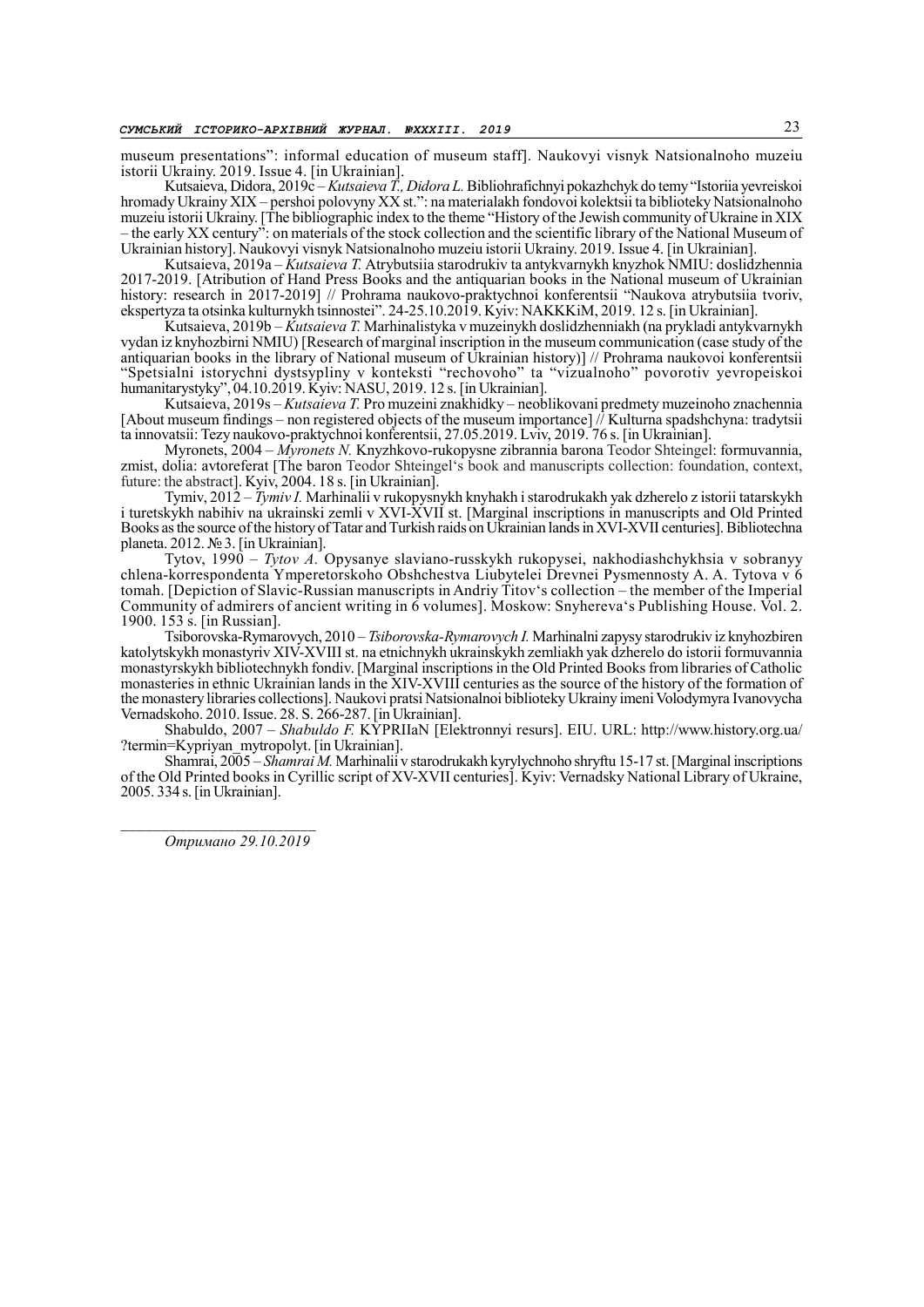UDC 930.25 (477.83) «XIV/XVI» DOI: doi.org/10.21272/shaj.2019.i33.p.24

#### ТETIANA N. BILUSHCHAK

PhD (History), Assistant Lecturer, Lviv Polytechnic National University (Ukraine)

### FUNCTIONAL ANALYSIS OF PRIVILEGES IN DOCUMENT-COMMUNICATION SYSTEM OF ROYAL CHANCELLERY OF THE JAGIELLONIAN DYNASTY LVIV DEFENSE POLICY DURING ITS PRE-SOURCE EXISTENCE (INFORMATION POTENTIAL OF ARCHIVAL FUNDS TsDIAL OF UKRAINE)

Abstract. The funds of the Central State Historical Archive of Ukraine in Lviv have been analyzed. It is turned out that the most significant information potential regarding the Jagiellonian dynasties Lviv defense policy is fund: 52, 131.

One of the types of documents created by the Royal Chancellery, namely privileges as a result of the activity of the document-communication system of the defense policy of Lviv of the Jagiellonian dynasty, was researched. During the document processing, privileges in the content have been systematized as those issued for the restoration of the city's defense capability, for protection against attacks by Turkish-Tatar troops and for natural disasters elimination. On the basis of them, the analysis of the functions they performed during their pre-source existence was made.

The analysis of documents in the period of its pre-source existence makes it possible to consider it as a real phenomenon, and as a fact of the historical process. Another benefit of this research is that, depending on the role that privileges have played in the past, its significance in the source base is largely determined. The more significant the primary social function of the source (the impact on subsequent historical events, processes, phenomena, breadth of scope, etc.), the more important the value of the source as the information bearer.

Thus, the following functions were clarified as informational, social, communicative, administrative, legal, and historical functions, which acquired privileges after their operational acting role and were sent to Central State Historical Archive of Ukraine in Lviv for preservation.

The paper gives examples of the Jagiellonian dynasty privileges and the dynamics of their issuance during the defense capabilities and fortifications construction enhancement in Lviv for natural disasters or enemy attack protection. The study found that the urban privileges granted by monarchs at different times were the main research source into the kings' policy to strengthen Lviv's defense capabilities.

The informative value of the sources consists of the possibility to trace the emergence of Lviv as an important defense and strategic center by analyzing the document content. The city fortifications are first mentioned in the privileges of Vladislav II Jagiello. During the reign of the successors of Vladislav II Jagiello  $-$  Casimir IV and Jan Olbracht, a large-scale construction of new fortifications, walls and towers was completed. The privileges of the successor kings Jagiel are typologically similar and granted for the same purpose as Vladislav II Jagiel himself.

Keywords: document-communication system, Jagiellonian dynasty, medieval Lviv, defense fortifications, archival sources, privileges, functional analysis.

#### БІЛУЩАК Т.М.

Кандидат історичних наук, Національний університет "Львівська політехніка" (Україна)

### ФУНКЦІЙНИЙ АНАЛІЗ ПРИВІЛЕЇВ В ДОКУМЕНТНО-КОМУНІКАЦІЙНІЙ СИСТЕМІ ОБОРОННОЇ ПОЛІТИКИ м.ЛЬВІВ ДИНАСТІЇ ЯГЕЛЛОНІВ У ПЕРІОД ЙОГО ДОДЖЕРЕЛЬНОГО ІСНУВАННЯ (ІНФОРМАЦІЙНИЙ ПОТЕНЦІАЛ АРХІВНИХ ФОНДІВ ЦДІАЛ УКРАЇНИ)

Анотація. Здійснено аналіз фондів Центрального державного історичного архіву України, м.Львів (ЦДІАЛ України). Виявлено, що до найбільш значних за інформаційним потенціалом щодо оборонної політики династії Ягеллонів належать: ф.52, 131.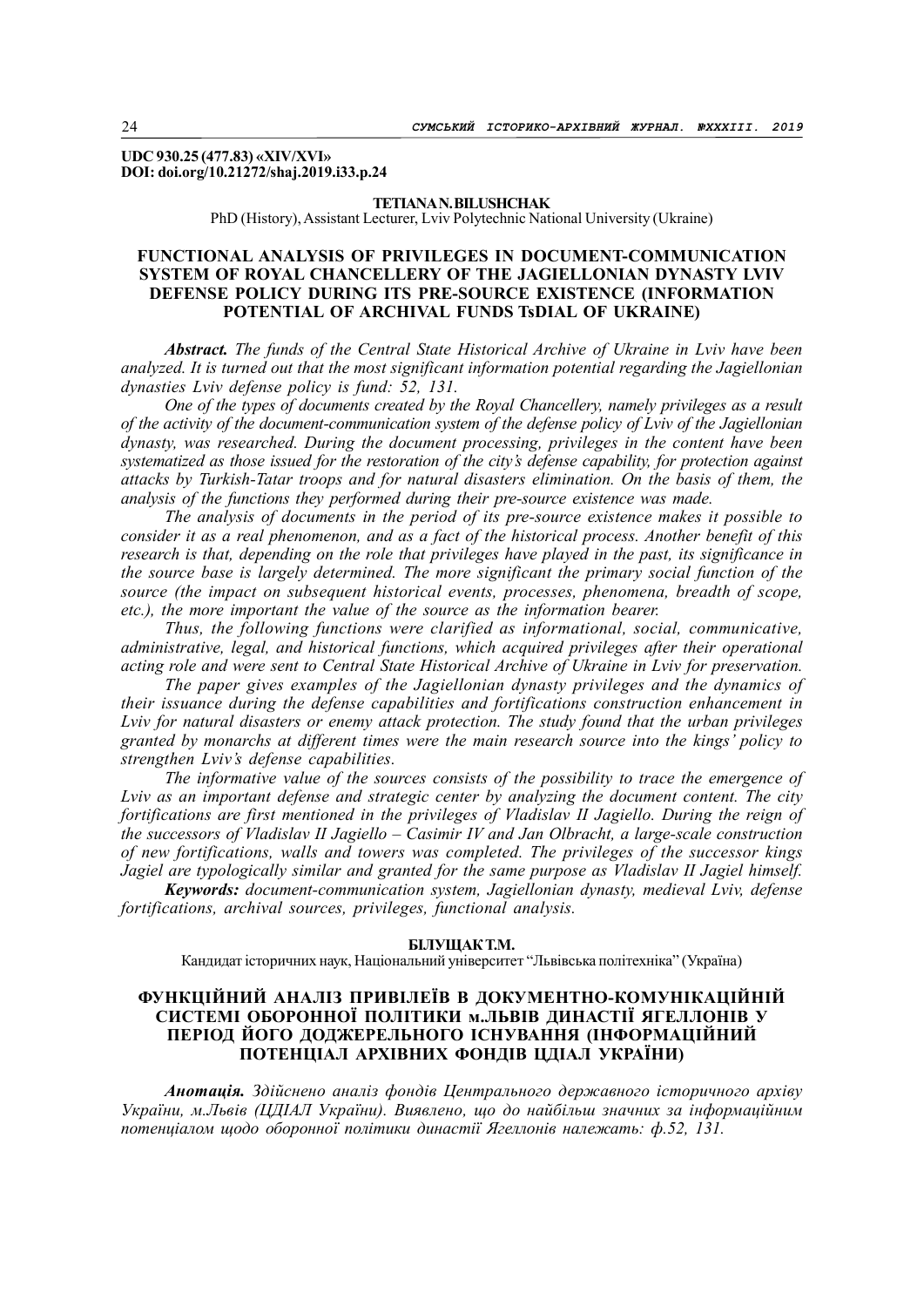Досліджено один із видів документів, створених в королівській канцелярії, а саме привілеї як результат діяльності документно-комунікаційної системи оборонної політики м. Львів династії Ягеллонів. На основі їх здійснено аналіз функцій, які вони виконували у період їхнього доджерельного існування. З'ясовано наступні функції: інформаційну, соціальну, комунікативну, управлінську, правову, а також історичну, яких набули привілеї після своєї оперативної дієвої ролі і були відправленні до ЦДІАЛ України на збереження.

 Під час опрацювання систематизовано привілеї за їх змістом як такі, що були видані для відновлення обороноздатності міста, для захисту від нападів турецькотатарських військ та від усунення природних катаклізм. В роботі наведено приклади привілеїв династії Ягеллонів та динаміку їх видачі. У результаті проведеного дослідження встановлено, що міські привілеї, надані монархами у різні часи, є основним джерелом дослідження політики королів щодо зміцнення обороноздатності Львова. А також з аналізу змісту королівських привілеїв можна прослідкувати становлення Львова як важливого оборонно-стратегічного центру. Міські укріплення вперше згадуються у привілеях Владислава II Ягайла. За правління наступників Владислава II Ягайла – Казимира IV і Яна Ольбрахта завершувалось масштабне зведення нових укріплень, мурів та веж. Привілеї королів-наступників Ягайла типологічно схожі і надавались з цією ж самою метою, що й самим Владиславом II Ягайлом.

Ключові слова: документно-комунікаційна система, династія Ягеллонів, середньовічний Львів, оборонні укріплення, архівні джерела, привілеї, функційний аналіз.

#### БИЛУЩАК Т. Н.

Кандидат исторических наук, Национальный университет "Львовская политехника" (Украина)

## ФУНКЦИОНАЛЬНЫЙ АНАЛИЗ ПРИВИЛЕГИЙ В ДОКУМЕНТНО-КОММУНИКАЦИОННОЙ СИСТЕМЕ ОБОРОННОЙ ПОЛИТИКИ г.ЛЬВОВ ДИНАСТИИ ЯГЕЛЛОНОВ В ПЕРИОД ЕГО ДОИСТОЧНИКОВОГО СУЩЕСТВОВАНИЯ (ИНФОРМАЦИОННЫЙ ПОТЕНЦИАЛ АРХИВНЫХ ФОНДОВ ЦГИАЛ УКРАИНЫ)

Аннотация. Осуществлен анализ фондов Центрального государственного исторического архива Украины во Львове (ЦГИАЛ Украины). Выявлено, что к наиболее значительным по информационному потенциалу по оборонной политикединастии Ягеллонов принадлежат: ф. 52, 131.

Исследован один из видов документов, созданных в королевской канцелярии, а именно, привилегии как результат деятельности документо-коммуникационной системы оборонной политики г.Львов династии Ягеллонов. На основе их осуществлен анализ функций, которые они выполняли в период их до исходного источника существования. Определены следующие функции: информационная, социальная, коммуникативная, управленческая, правовая, а также историческая, которые получили привилегии после своей оперативной действенной роли и были отправлены в ЦГИАЛ Украины на хранение.

 Во время обработки систематизированы привилегии по их содержанию как такие, которые были выданы с целью восстановления обороноспособности города, для защиты от нападений турецко-татарских войск и от устранения природных катаклизмов. В работе приведены примеры привилегий династии Ягеллонов и динамика их выдачи. В результате проведенного исследования установлено, что городские привилегии, предоставленные монархами в разное время, являются основным источником исследования политики королей по укреплению обороноспособности Львова. А также из анализа содержания королевских привилегий можно проследить становление Львова как важного оборонно-стратегического центра. Городские укрепления впервые упоминаются в привилегиях Владислава II Ягайло. В правление преемников Владислава II Ягайло – Казимира IV и Яна Ольбрахта закончилось масштабное строительство новых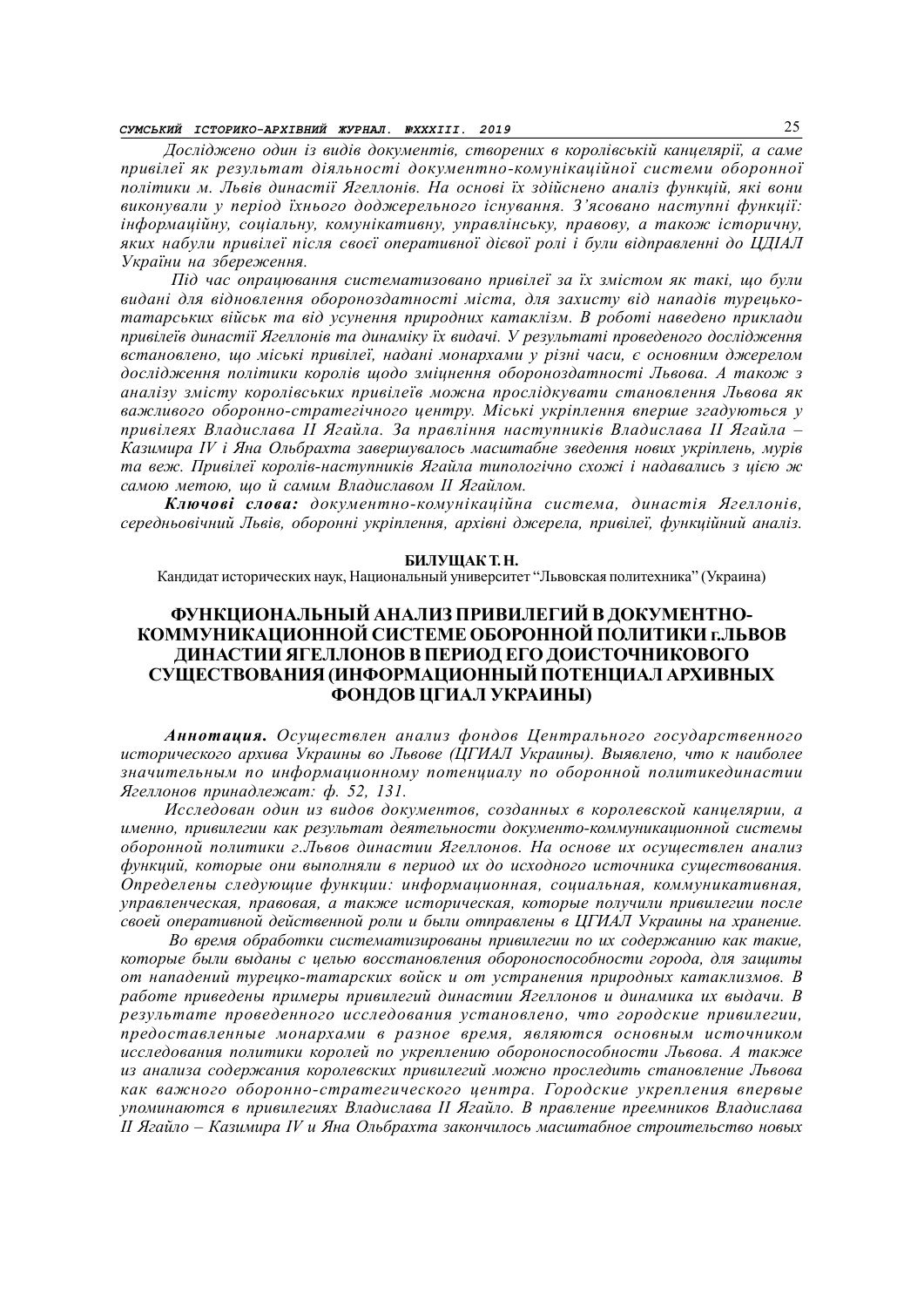укреплений, стен и башен. Привилегии королей-преемников Ягайло типологически схожи и предоставлялись с этой же целью, что и самим Владиславом II Ягайло.

 Ключевые слова: документо-коммуникационная система, династия Ягеллонов, средневековый Львов, оборонительные укрепления, архивные источники, привилегии, функциональный анализ.

Згадування Львова як військово-оборонного центру посідало вагоме місце в документній комунікації різних монархів Польської Корони, а згодом Речі Посполитої. Від королівської влади залежало, аби місто було добре укріпленим і у разі нападу ворога могло витримати облогу. Міські привілеї, надані монархами у різні часи, є основним джерелом дослідження політики королів щодо зміцнення обороноздатності міста Львова (Bilushchak, 2013; Білущак, Шеломенцев-Терський, 2013). Актуальність теми зумовлюється вивченням структури інформації привілеїв, наданих династією Ягеллонів, що дадуть змогу простежити, якими функціями володів документ і з якою метою створювався. Це дозволить вибудувати інформаційний процес, який відбувався в стінах міста Львова в час його створення та доджерельного існування.

На основі вищезазначеного можна сформувати мету дослідження, яка полягає у визначенні інформаційного потенціалу фондів Центрального державного історичного архіву України м.Львів (ЦДІАЛ України) та у проведенні аналізу, розкритті функцій привілеїв, які вони виконували у період доджерельного існування в системі документної комунікації династії Ягеллонів щодо питань обороноздатності міста Львова. Для досягнення мети необхідно виконати такі завдання: проаналізувати наявні дослідження у галузі обороноздатності Львова; провести аналіз наукових праць з дослідження функцій документів; здійснити функційний аналіз королівських привілеїв.

Вагомим внеском у вивчення теми, яка містить послідовний аналіз подій у Львові від XIV до XVIII ст., є праця Діонісія Зубрицького (Zubrzycki, 1844). Дослідження обороноздатності укріплень міста Львова аналізував на підставі документів і львівський історик XIX ст. А. Чоловський (Czoіowski, 1910, 1896 ). Зокрема, варто відзначити наукову працю польського дослідника В. Томкевича, який ґрунтовно дослідив розвиток оборонного будівництва Львова (Zimorowicz, 1899). На сьогодні привілеї міста Львова опубліковані у вигляді окремого видання, підготовку та упорядкування якого здійснили М.Капраль, Я.Дашкевич та Р.Шуст (Капраль та ін., 2010).

Для з'ясування функцій привілеїв розглянуто наукові праці українських та зарубіжних вчених, які вивчали та визначили головні, загальні та спеціальні функції документів, зокрема, В. Банасюкевича, М. Ілюшенка, В. Кашепова, С. Кулешова, Н. Кушнаренко, М. Ларькова, К. Мітяєва, Є. Плешкевича, А. Сокової, В. Стрельського, Г. Швецової-Водки.

Ґрунтовне дослідження класифікації функцій документа було також зроблено М. Ілюшенком, де класифікація відбувається з позицій комплексності функцій документа (Илюшенко, 1973). За твердженнями М. Ілюшенка, один документ може поєднувати різні функції і виділити їх можна тільки умовно – теоретично, що дає можливості зручної класифікації та аналізу. Класифікація залежить від певних критеріїв, за котрими її здійснюють, тому цінним є те, що, вивчаючи функції документа, потрібно опиратися на його зміст. Вагомий внесок у дослідження функцій документа внесла Н. Кушнаренко, яка виділила головну, загальну та спеціальну функції, які вважає соціальними (Кушнаренко, 2008). Проте, функційний аналіз документної комунікації оборонної політики міста Львова у період його доджерельного існування ще не вивчався і має особливу інформаційну цінність для історичних розвідок.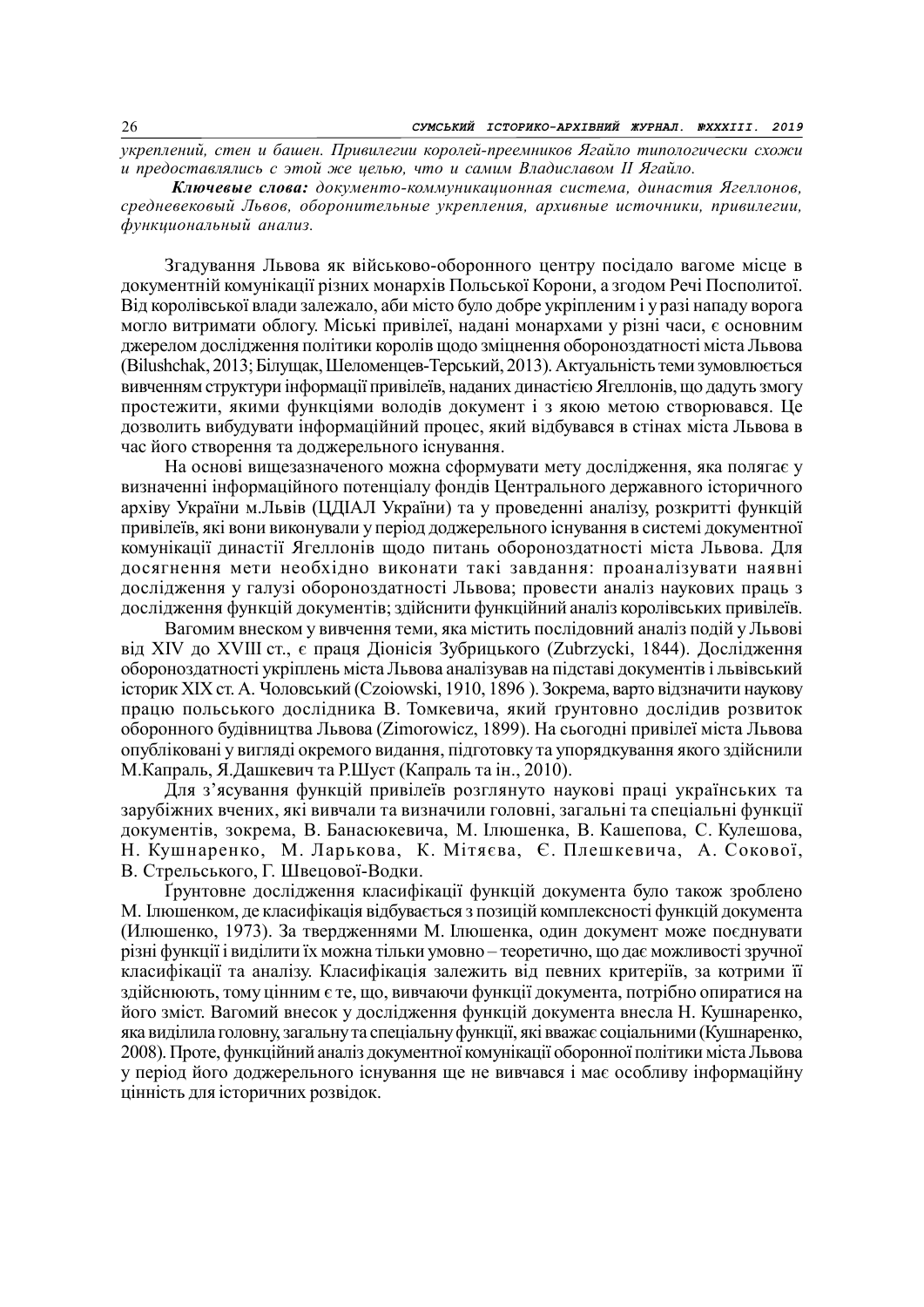Розглянемо роль та функції привілеїв у системі соціальних комунікацій оборонної політики Львова династії Ягеллонів. Час правління Владислава II Ягайла став сприятливим як для розвитку міста, так і для значного покращення його укріплень. Модернізації міста сприяла низка привілеїв, наданих його жителям – право складу, земельні надання (Tomkiewicz, 1971: 98). Однак, королівські привілеї дозволяють простежити формування Львова як провідного оборонно-стратегічного центру. Львівські фортифікації вперше згадуються у привілеях Владислава II Ягайла. Метою фіксації привілею у королівській канцелярії від 29 вересня 1388 р. послугувало рішення покращити стан мурів. Для цього львівській війт мав відступити кожний третій денарій від своїх доходів (Капраль та ін., 2010: 51-52). Ще одним стратегічним рішенням Владислава II Ягайла щодо покращення обороноздатності міста був привілей від 18 вересня 1415 р., де містилася інформація про розширення земельних володінь міщан, зобов'язання їх ремонтувати будівлі мурів та оборонні споруди і постійно посилювати їх "для зручності держави" (Капраль та ін., 2010: 62-64).

За правління наступників Владислава II Ягайла – Владислава III Варненчика, Казимира IV і Яна Ольбрахта завершувалось грандіозне спорудження нових укріплень, мурів та веж (Tomkiewicz,1971: 100). Привілеї королів-наступників Владислава II Ягайла типологічно схожі і надавались з тією ж самою метою, що й самим Ягайлом. Наприклад, привілеєм від 29 серпня 1447 р. Львову щорічно виділялось 20 гривень з львівських королівських мит для утримання в кращому стані міських фортифікацій (Капраль та ін., 2010: 104-105).

В зв'язку із зовнішньополітичними чинниками, починаючи з середини XV ст., значно посилюється роль Львова як оборонного центру. Інформаційний потенціал у вивченні обороноздатності Львова та причини виникнення документної комунікації простежуємо в наступних привілеях династії Ягеллонів (Liske, 1878; ЦДІАЛ. Ф. 52. Оп. 2. Спр. 642; ЦДІАЛ. Ф. 131. Оп. 1. Спр. 220, 224, 231, 238, 249, 275, 281). Простежимо динаміку видачі привілеїв на звільнення від податків, мит задля будівництва укріплень з королівської канцелярії Казимира IV, Яна I Ольбрахта, Олександра Ягеллончика, Сигізмунд І Старого поданої у таблиці 1.

| Ким видано привілей |                                                                                                                                             |  |  |
|---------------------|---------------------------------------------------------------------------------------------------------------------------------------------|--|--|
| Казимир IV          |                                                                                                                                             |  |  |
| Дата привілею       | Короткий зміст привілею                                                                                                                     |  |  |
| 21 серпня 1476 р.   | Звільнення жителів міста Львова на 8 років від податків та<br>контрибуцій задля укріплення оборонних мурів та валів.                        |  |  |
| 2 липня 1479 р.     | Продовжується звільнення від податків на 2 роки, враховуючи<br>попередні 8 років для будівництва оборонних укріплень для міста.             |  |  |
| 17 лютого 1484 р.   | Для завершення мешканцями Львова оборонних укріплень для<br>підвищення мотивації до роботи додається звільнення від податків<br>ще 6 років. |  |  |
| 28 січня 1487 р.    | Король поступається містові податком, що зветься циза, на<br>відбудову міста.                                                               |  |  |
| 28 січня 1487 р.    | Король дає право бурмистрові та львівським райцям ще 2 роки<br>після останнього звільнення збирати податки лише на відновлення<br>міста.    |  |  |

Таблиця 1. Динаміка видачі привілеїв з королівської канцелярії на звільнення від податків, мит для будівництва оборонних укріплень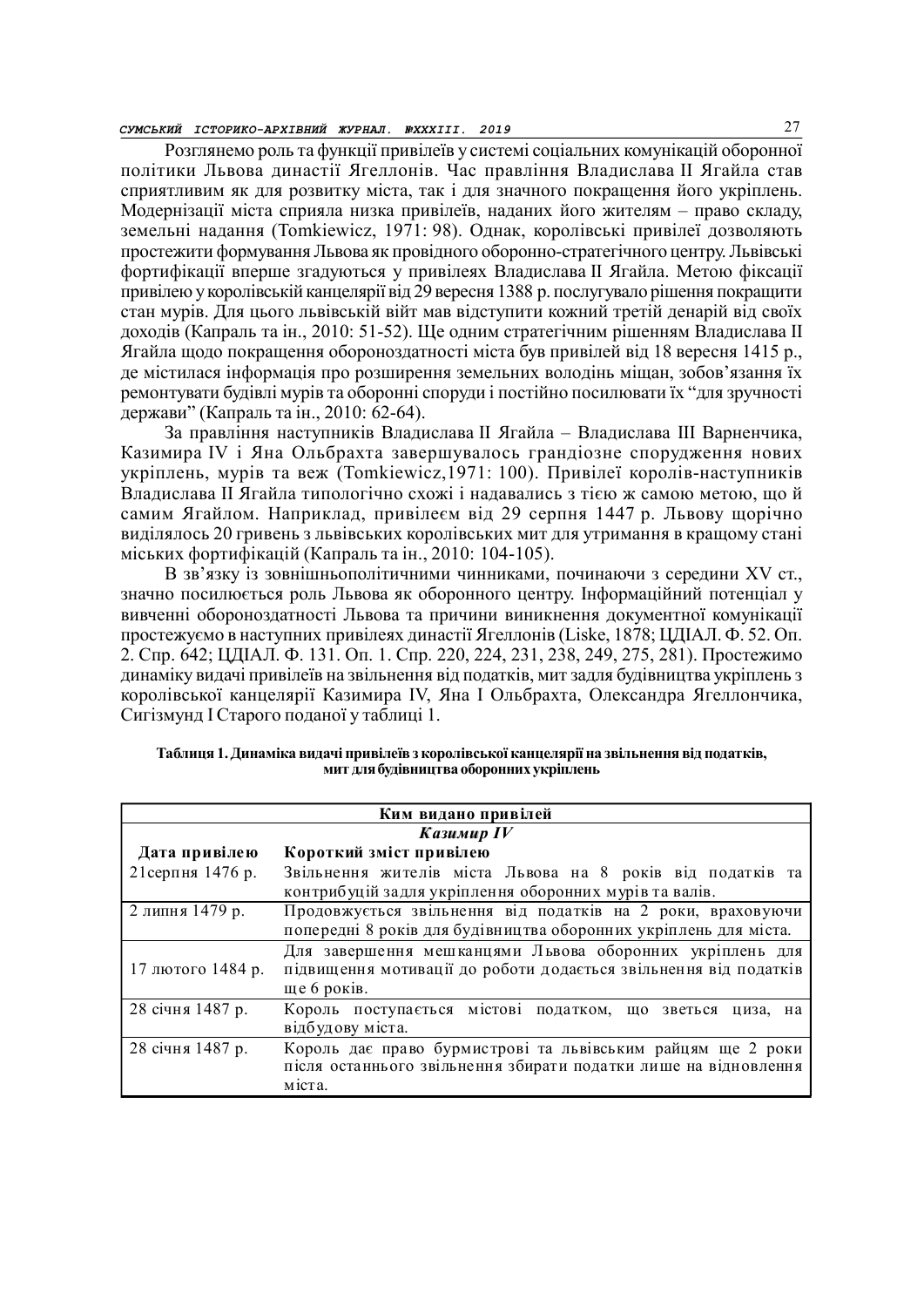28 СУМСЬКИЙ ІСТОРИКО-АРХІВНИЙ ЖУРНАЛ. №XХХІІІ. 2019

| 16 квітня 1489 р.  | 3 метою направлення коштів на фортифікацію міста король               |
|--------------------|-----------------------------------------------------------------------|
|                    | проголошує, що позбавляє мешканців Львова на 1 рік від сплати         |
|                    | будь-яких податків.                                                   |
| 7 грудня 1490 р.   | Король позбавляє від будь-яких податків ще на 1 рік після того, як    |
|                    | термін<br>звільнення,<br>мине<br>останнього<br>продовження<br>ДЛЯ     |
|                    | фортифікаційних робіт.                                                |
|                    | Ян I Ольбрахт                                                         |
| 8 лютого 1493 р.   | Король надає Львову звільнення від усяких податків протягом 4         |
|                    | років після закінчення терміну попереднього звільнення, наданого      |
|                    | Казимиром IV, для продовження фортифікації міста.                     |
| 25 січня 1494 р.   | Король, зважаючи на чималу шкоду, спричинену Львову пожежею,          |
|                    | позбавляє на 15 років від нового міського податку тих, які            |
|                    | безпосередньо зазнали втрат від пожежі, і на десять років - всіх      |
|                    | інших, щоб дати їм можливість відбудувати будинки, вежі та інші       |
|                    | укріплення, знищені пожежею.                                          |
| 20 червня 1497 р.  | З метою укріпити фортифікації міста король позбавляє львівських       |
|                    | мешканців від недавно встановленого мита.                             |
| 18 квітня 1499 р.  | Король у зв'язку з нападом турків і татар позбавляє львівських        |
|                    | міщан на 15 років від сплати будь-яких мит від товарів у цілому       |
|                    | Польському королівстві.                                               |
|                    |                                                                       |
|                    | Олександр Ягеллончик                                                  |
| 19 травня 1505 р.  | Король, щоб заохотити львівських громадян укріплювати місто,          |
|                    | позбавляє львів'ян та купців від сплати перевізного, мостового та     |
|                    | гребельного мит в усій державі, зрівнюючи у цьому відношенні          |
|                    | Львів з Краковом.                                                     |
| 22 травня 1505 р.  | Король позбавляє місто Львів від сплати шосу на 1 рік, а чопового -   |
|                    | на 2 квартали.                                                        |
| 22 лютого 1506 р.  | Король позбавляє<br>львівських<br>міщан<br>від<br>будь-яких<br>сплати |
|                    | цивільних податків і чопового протягом 6 років.                       |
|                    | Сигізмунд I Старий                                                    |
| 17 лютого 1507 р.  | Король позбавляє Львів від всіх міських податків і чопового на 6      |
|                    | років.                                                                |
|                    | Король з метою відбудови міста позбавляє Львів від сплати шосу        |
| 18 грудня 1512 р.  | на 1 рік, а чопового - на 2 квартали.                                 |
|                    | Король позбавляє місто Львів від сплати чопового податку на 2         |
| 26 вересня 1515 р. | квартали.                                                             |
|                    | Король позбавляє місто Львів від сплати чопового на два квартали      |
| 6 березня 1517 р.  | та шосу на 1 рік.                                                     |
| 17 березня 1518 р. | Король позбавляє місто Львів від сплати шосу і чопового на 2          |
|                    | квартали.                                                             |
| 1521-1523 pp.      | Король позбавляє місто Львів від податків на користь посилення        |
|                    | його обороноздатності.                                                |
| 1525-1547 pp.      | Король позбавляє місто Львів від податків на користь посилення        |
|                    | його обороноздатності.                                                |
|                    |                                                                       |

Видання королівських привілеїв на звільнення від сплати мит, податків зумовлювалися не лише потребою в посиленні обороноздатності міста, але й здійснювались унаслідок спустошливих татарських нападів та від усунення природних катаклізмів, яких нерідко зазнавало місто. Наприклад, такі привілеї видав Ян Ольбрахт для міщан у 1499 р., який у зв'язку з нападом турків і татар звільнив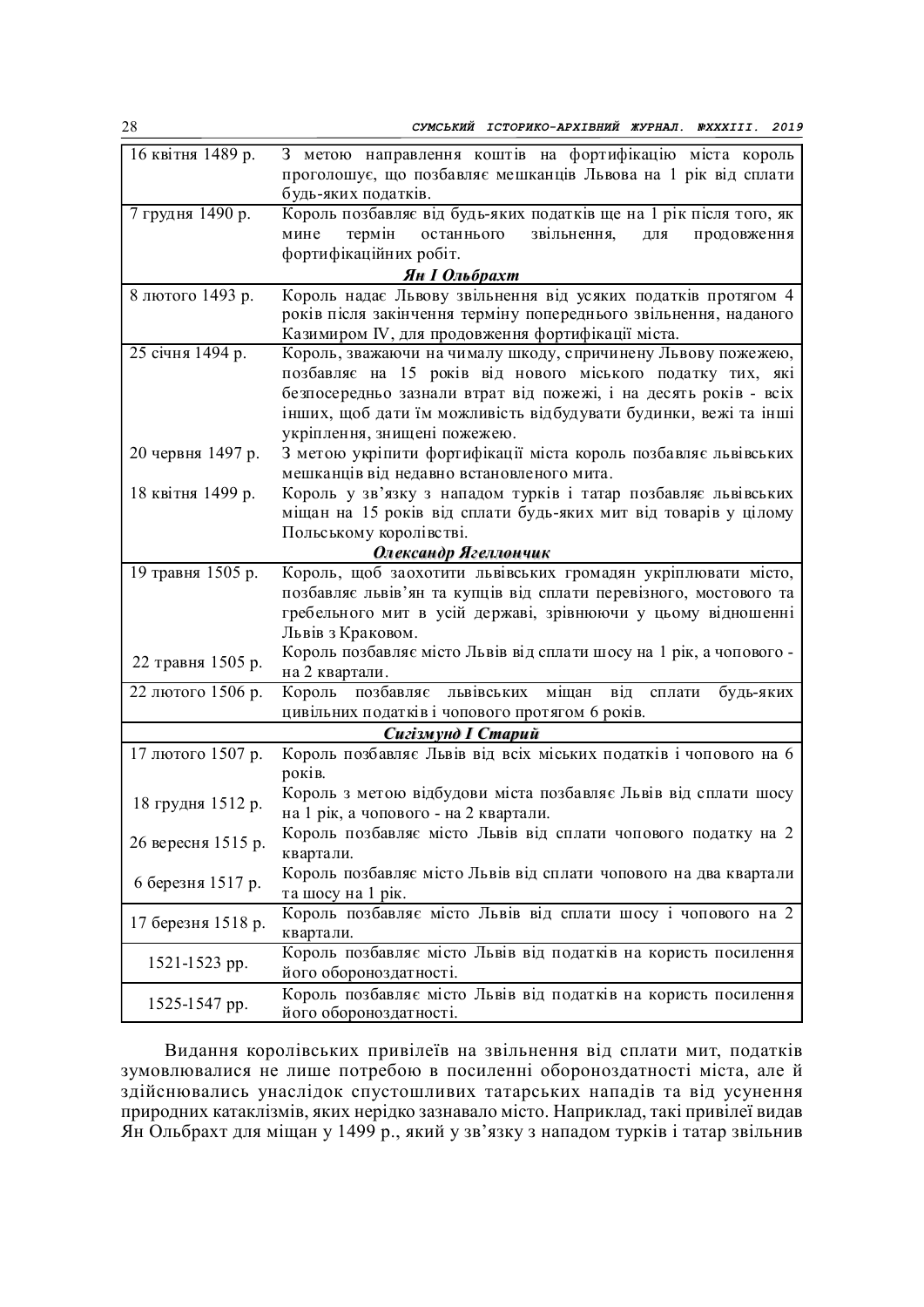львівських міщан на 15 років від сплати будь-яких мит від товарів та в 1494 р. звільнив на 15 років від нового податку тих, хто безпосередньо зазнав збитків від пожежі. (Капраль та ін., 2010: 142-145).

Варто зазначити, що однією з обтяжливих форм оподаткування населення окрім сплати мит та податків на користь королівської казни були збори на утримання війська, його квартирування, а також грошові відрахування на королівське військо. Тут можна простежити окрему категорію королівських привілеїв, які приймалися для звільнення від цих поборів. Наприклад, зареєстрований привілей від 18 жовтня 1496 р. виданий Яном Ольбрахтом, в якому він позбавляв райців і всю громаду Львова від обов'язку постачання одного воєнного воза у похід (Капраль та ін., 2010: 136-137). До цієї ж групи привілеїв відносяться привілеї-звільнення від участі у військових походах (привілей-звільнення від молдавського походу Сигізмунда І у 1509 р.) (Капраль та ін., 2010: 168-169).

Король Сигізмунд І Старий, як і його попередники, продовжив політику зменшення податкового тиску на львів'ян з метою пришвидшення будівництва та зведення міських укріплень. Серед іншого, привертає увагу привілей короля, виданий 17 лютого 1525 р., згідно з яким Сигізмунд дозволяв бурмистру і райцям Львова збирати у час ворожих нападів по півгроша або дев'ять денарів від кожного возу приїжджих людей з метою наведення порядку та відбудови й укріплення міста (Капраль та ін., 2010: 185-188). Мотивом надання привілею було те, що в час військової загрози, зокрема татарських нападів, Львів ставав притулком для населення із довколишніх сіл і містечок та біженців із ближніх регіонів. Все це створювало надмірне навантаження на інфраструктуру та комунікації міста, які опісля непросто було повернути до нормального стану. З іншого боку, привілей визначає особливе місце Львова як ключового оборонного форпосту регіону, що сприймався місцевим населенням як найбільш безпечний. Відтак привілей зробив цю безпеку оплачуваною послугою міста.

Як уже згадувалося, привілеї видавалися не лише для сприяння посилення обороноздатності міста, але і для ліквідацій природних катаклізмів, яких нерідко зазнавало місто. Так, унаслідок пожежі наприкінці XV ст. згоріло кілька веж, а через повінь 1514 р. течією Полтви знесло цілий вал (Tomkiewicz, 1971: 102,104). Найбільша пожежа в історії міста, яка завдала масштабної шкоди Львову, була зафіксована у 1527 р. Під час вибуху міських арсеналів серйозних руйнувань зазнали мури і вежі міста. В цілому, протягом 1380-1734 рр. місто горіло 14 разів (Tomkiewicz,1971: 105). Внаслідок руйнування міста через природні катастрофи, які вносили свої корективи у міцність оборонних споруд Львова, як монархи, так і магістрат знову і знову мусили шукати шляхи щодо відновлення та зміцнення укріплень міста. Низка документів була присвячена вирішенню питання відбудови львівських міських укріплень. Король Сигізмунд видає ряд привілеїв, які звільняли міщан Львова від сплати податей на двадцять років, чопового – на сім років, а також забороняє зведення будинків з дерева (Капраль та ін., 2010: 208-210). Задля відновлення міських укріплень після пагубної пожежі 1527 р. Сигізмунд віддав місту право збирати чоповий податок – на два роки у 1532 р. і на шість років у 1535 р. (Капраль та ін., 2010: 222-224).

Наступник Сигізмунда І, Сигізмунд ІІ Август своїм привілеєм-підтвердженням від 5 квітня 1552 р. врегулював забезпечення діяльності сторожі львівських брам. Посилаючись на віддавна існуючий звичай, король підтвердив право сторожів брам збирати при в'їзді до міста від кожного воза чи саней дров, сіна і соломи по одному поліну або в'язці сіна чи соломи (Капраль та ін., 2010: 313-316).

Адміністрація Сигізмунда ІІ Августа, як і його попередників, продовжила політику пошуку нових джерел та можливостей відновлення міських укріплень. У 1555 р.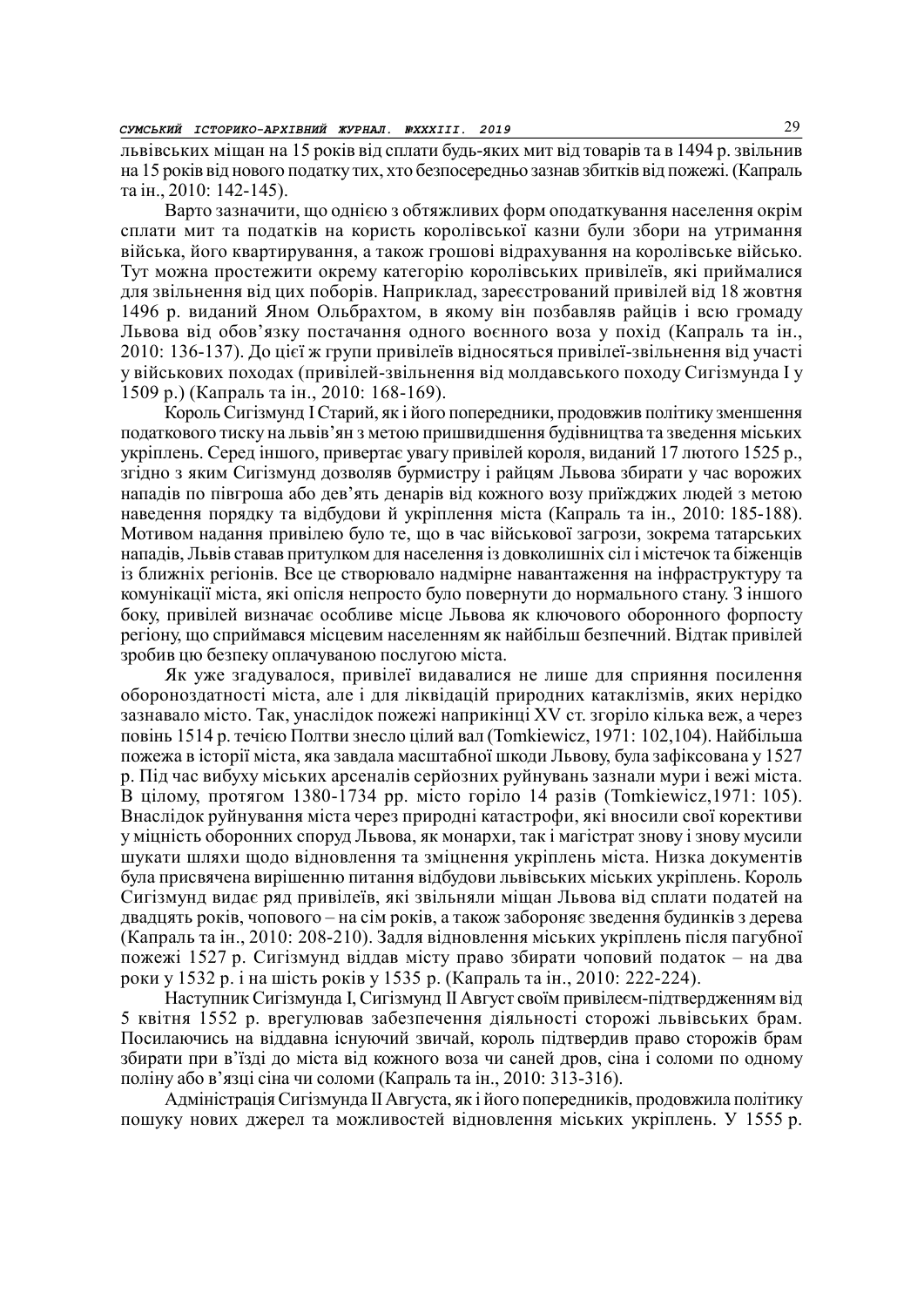Сигізмунд ІІ Август надав райцям міста Львова право використовувати на відбудову міських укріплень спадщину львівських міщан, які померли без спадкоємців. Такий крок король пояснював тим, що "жителі мають потребу у видатках, щоб вибудувати нові укріплення міста і ті, що за старістю є зношені, відновити і поновити" (Капраль та ін., 2010: 345). Отож, король безпосередньо вказував на незадовільне становище укріплень станом на середину XVI ст.

Привілеєм від 9 квітня 1565 р. Сигізмунд ІІ спрямував чверть прибутків від шосу на потреби міста і оновлення його укріплень, решта суми щорічно мала надходити до королівського скарбу (Капраль та ін., 2010: 360-362). Загалом Сигізмунд ІІ Август, у порівнянні зі своїми попередниками видав найменшу кількість привілеїв, які б сприяли налагодженню міської обороноздатності, відновленню та зведенню нових укріплень. Все це вказує на те, що будівництво нових укріплень в часи правління Сигізмунда II Августа припинилося, а відновлення вже існуючого оборонного комплексу занедбалося. Чимало привілеїв короля є підтвердженнями привілеїв наданих його попередниками. Так, декретом від 28 травня 1569 р. Сигізмунд ІІ Август зберіг за львівськими міщанами привілей Владислава III, який звільняв їх від всяких оплат на підводи, незважаючи на те, що згідно з однією із сеймових конституцій такі привілеї для усіх міст в державі уже були скасовані. Король у своєму декреті наголошував, що "оскільки місто Львів близько кордонів королівства знаходиться і є виставлене через це на небезпеку від ворогів і частих нападів, для попередження і відсічі яких, як передбачається, є необхідні великі кошти і видатки" (Капраль та ін., 2010: 365-367). Цікаво, що підставою видачі привілею були перипетії, викликані судовою тяганиною між міщанами і королівською адміністрацією, яка вимагала сплати податку на підводи аж за три роки – стільки часу пройшло з моменту скасування звільнення на його оплату. Король, аби вберегти лояльність міщан, вирішив звільнити їх як від майбутніх оплат так і від сплати заборгованої суми.

Уже на схилі свого правління Сигізмунд II Август у 1571 р. надав місту привілей, за яким відступив на шість років Львову чопове з метою використання доходів з цього податку для відбудови башт, воєнних знарядь та інших укріплень, знищених пожежею (Капраль та ін., 2010: 368-367). Причиною видачі привілею стала пожежа, яка виникла у Львові у 1571 р. та знищила східну частину середмістя разом з Успенською церквою (Zubrzycki, 1844: 194). Як зазначено у привілеї, внаслідок пожежі особливо значних руйнувань зазнали міські укріплення. З тою ж метою король надав міщанам привілей, за яким дозволяв будувати у Львові хлібні ятки на площі Ринок чи в інших місцях і віддав річний чинш з цих яток львівським міщанам на відбудову й укріплення міста з умовою, що бурмистр та райці щорічно складатимуть рахунок з використаних коштів (вказувалось у прикінцевій клаузулі документа) (Капраль та ін., 2010: 370-371).

Одним із аспектів спільної взаємодії королівської влади і магістрату Львова було використання міської артилерії на військові потреби армії. Артилерія Львова залучалася в ході польсько-молдавських чи польсько-турецьких воєн. Після військових кампаній, особливо якщо вони не були успішними, львівські гармати не завжди поверталися на місце свого дислокування. Підставою для використання львівської артилерії поза межами міста слугували відповідні королівські декрети та листи. Наприклад, 12 березня 1570 р. Сигізмунд II Август звернувся до львівського магістрату з проханням, щоб місто надало для військового походу 12 фальконетів з порохом, кулями та іншою необхідною амуніцією (ЦДІАЛ. Ф. 52. Оп. 1. Спр. 42: 32). Використання львівської артилерії не лише для потреб міста мало місце не тільки під час війн. Так, у 1554 р. Сигізмунд II Август у своєму листі, датованому 12 квітня наказав, аби городоцькому старості Миколаю Мелецькому для Городоцького замку видали дві великі гармати, оскільки "потреба того, щоб Городоцький замок був забезпечений артилерією" (ЦДІАЛ. Ф. 52. Оп. 1. Спр. 42: 30).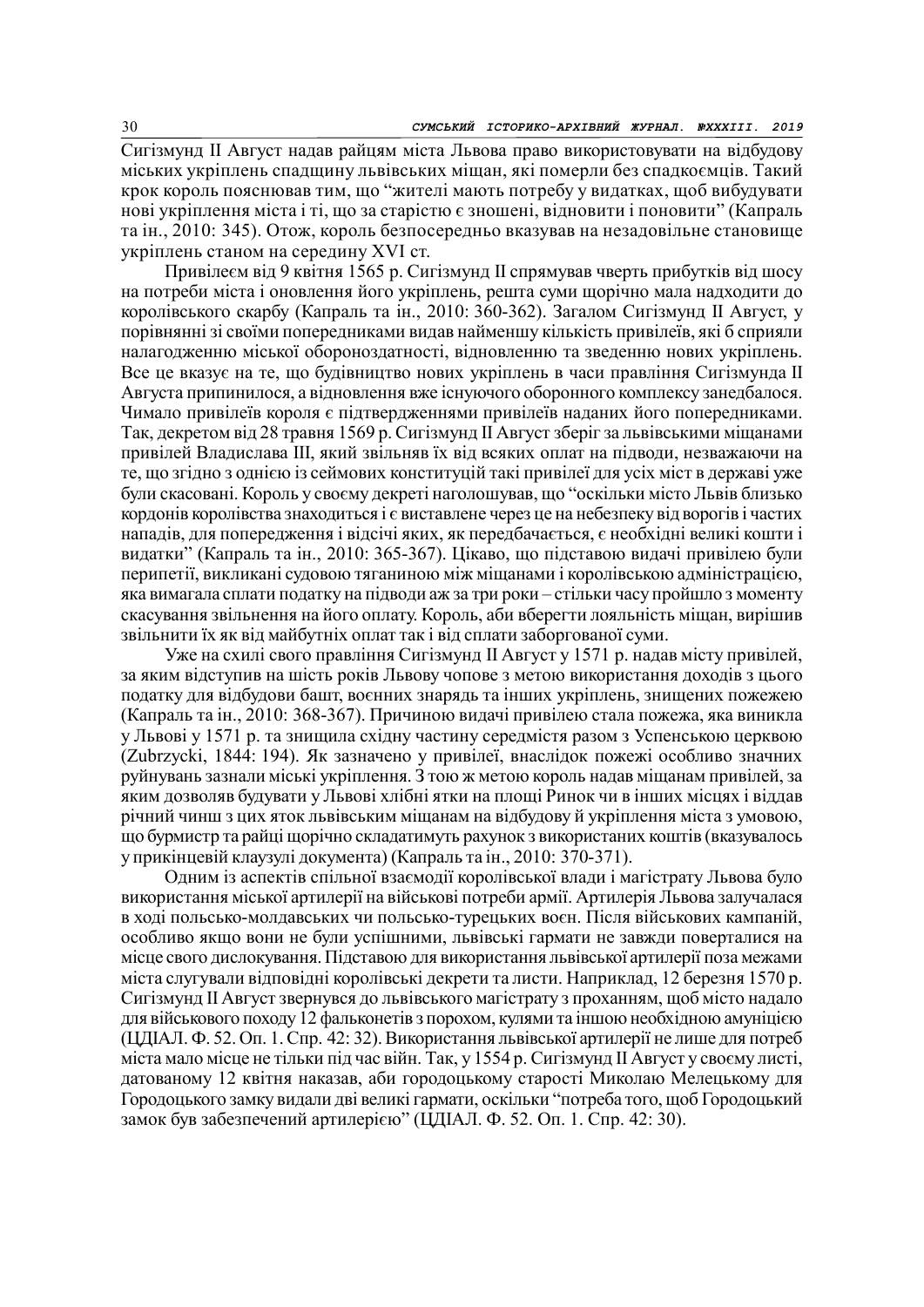В контексті історико-архівних студій визначено джерельно-інформаційний потенціал привілеїв створених династією Ягеллонів щодо питань обороноздатності міста Львів. Таким чином, проаналізувавши привілеї, які функціонували у документнокомунікаційній системі династії Ягеллонів в питанні обороноздатності міста Львова можемо систематизувати їх за змістом як привілеї, що були видані для відновлення обороноздатності міста, для захисту від нападів турецько-татарських військ та від усунення природних катаклізмів. З проаналізованих привілеїв XIV-XVI ст. виданих династією Ягеллонів щодо оборонної політики міста Львів можемо виділити наступні функції: інформаційну оскільки, привілеї створювалися з певних причин задля фіксування інформації; соціальну, адже кожний виданий привілей династії Ягеллонів був спричинений певною соціальною потребою; комунікативну, що виконувала функцію засобу зв'язку між окремими елементами суспільної структури. До специфічних функцій документа належать: управлінська, що виконувала функцію реалізації завдань та рішень, які виходили з королівської канцелярії; правова, оскільки, видані привілеї були засобом закріплення і змін правових відносин під час посилення обороноздатності чи будівництва фортифікацій у Львові під час стихійних лих чи ворожих нападів; а також історична функція, яку набули привілеї після своєї оперативної дієвої ролі і були відправлені до ЦДІАЛ України на збереження.

#### Література:

Банасюкевич, 1973 – Банасюкевич В. Функции управленческих документов // Терминологические проблемы в области документоведения и архивоведения: тези сообщений к теоретическому семинару. ВНИИДАД. 1973. С. 69-75.

Білущак, 2016 – Білущак Т. Роль документів в інформаційній комунікації міської влади у питаннях розбудови та налагодження оборони міста Львова у першій половині XVII ст. (на прикладі архівних джерел ЦДІА України у м. Львів) // ЕМІНАК: науковий щоквартальник. 2016. № 2 (1). Т.1. С. 10-16.

Білущак, Шеломенцев-Терський, 2013 – Білущак Т., Шеломенцев-Терський С. Стан обороноздатності Львова у світлі архівних документів королівської канцелярії середини XIV – середини XVII ст. // Студії з архівної справи та документознавства. 2013. Т. 21. С. 140-147.

ЦДІАЛ України – Центральний державний історичний архів України, м.Львів.

Кушнаренко, 2008 – Кушнаренко Н. Документоведение: учеб. 8- изд., стер. К.: Знання, 2008. 459 с. Илюшенко, 1973 – Илюшенко М. К вопросу о функциях документов // Советские архивы. 1973. № 5. С. 10-17.

Капраль та ін., 2010 – Капраль М., Дашкевич Я., Дашкевич Р. Привілеї міста Львова (XIV-XVIII ст.). Львів: Львівське відділення Інституту української археографії та джерелознавства ім. М.Грушевського НАН України; Львівський національний універсистет ім. І.Франка, 2010. 544 с.

Liske, 1878 – Liske X. Akta grodzkie i ziemskie z czasуw Rzeczypospolitej Polskiej z archiwum tak zwanego bernardyсskiego we Lwowie. Lwуw: Z Drukarni zakіadu narodowego im. Ossoliсskich, 1878. 326 s.

Bilushchak, 2013 – Bilushchak T. Documents Central State Historical Archives in Lviv as a Channel of Social Communication // Proceedings 4th International Academic Conference of Young Scientists "Humanities and Social Sciences 2013". Lviv, 2013. Electronic edition on CD-ROM. P. 100 -102.

Tomkiewicz, 1971 – Tomkiewicz W. Dzieje obwarowaс miejskich Lwowa // Kwartalnik architektury i urbanistyki. Teoria i historia. Warszawa, 1971. Т. ХVІ. S. 93-138.

Zimorowicz, 1899 – Zimorowicz B. Leopolis Triplex czyli Kronika miasta Lwowa // Opera quibus res gestae urbis Leopolis illustrantur ex mandato senatus eiusdem civitatis Leopoli, 1899. 424 p.

Zubrzycki, 1844 – Zubrzycki D. Kronika miasta Lwowa. Lwуw, 1844. 600 s.

Czoіowski, 1896 – Czoіowski A. Pogląd na organizacyę i działalność dawnych władz miejskich do 1848r. / / Miasto Lwów w okresie samorządu (1870–1895). Lwуw: Gmina, 1896. S. XXIII-LXXXIV.

Czoіowski, 1910 – Czołowski A. Wysoki Zamek. Lwów: Towarzystwa Miłośnikow Przeszłości Lwowa, 1910. 126 s.

#### References:

Banasyukevich, 1973 – Banasyukevich V. Funktsii upravlencheskikh dokumentov [The management document functions] // Terminologicheskie problemy v oblasti dokumentovedeniya i arkhivovedeniya: tezi soobshchenii k teoreticheskomu seminaru. VNIIDAD. 1973. S. 69-75. [in Russian].

Bilushchak, 2016 – Bilushchak T. Rol' dokumentiv v informacijnij komunikacii' mis'koi' vlady u pytannjah rozbudovy ta nalagodzhennja oborony mista L'vova u pershij polovyni XVII st. (na prykladi arhivnyh dzherel CDIA Ukrai'ny u m. L'viv) [The role of documents in information communications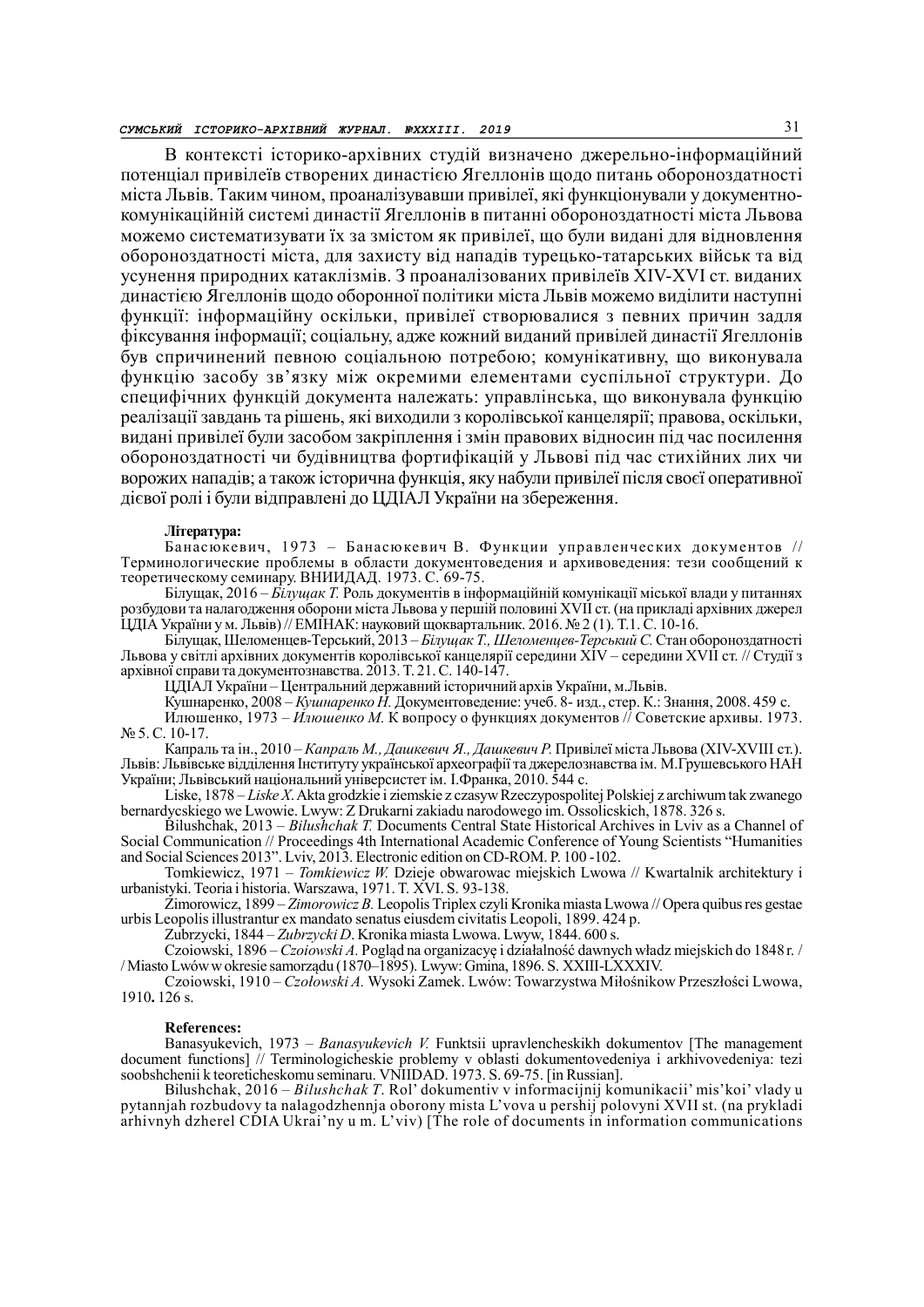of the city authorities in matters of development and defense adjustment of Lviv city during the first half XVII century (on the example archival sources of CSHA of Ukraine in Lviv)] // EMINAK: naukovyj shhokvartal'nyk. 2016. № 2 (1). T.1. S. 10-16. [in Ukrainian].

Bilushchak, Shelomencev-Ters'kyj, 2013 – Bilushchak T., Shelomencev-Ters'kyj S. Stan oboronozdatnosti L'vova u svitli arhivnyh dokumentiv korolivs'koi' kanceljarii' seredyny XIV – seredyny XVII st. [Defense capacity based on archival documents of the Royal Chancellery in mid XIV-XVII centuries] // Studii' z arhivnoi' spravy ta dokumentoznavstva. 2013. T. 21. S. 140-147. [in Ukrainian].

TsDIAL Ukrai'ny – Tsentralnyi derzhavnyi istorychnyi arkhiv Ukrainy m.Lviv [Central State Historical Archives of Ukraine in Lviv]. [in Ukrainian].

Kushnarenko, 2008 – Kushnarenko N. Dokumentovedenie[Documentary science]: ucheb. 8- izd., ster. K.: Znannya, 2008. 459 s. [in Russian].

Ilyushenko,  $1973 - Ilyu\sinh(\theta)$  M. K voprosu o funktsiyakh dokumentov [To the issue of document functions] // Sovetskie arkhivy. 1973. № 5. S. 10-17. [in Russian].

Kapral' ta in., 2010 – Kapral' M., Dashkevych Ja., Dashkevych R. Pryvilei' mista L'vova (XIV-XVIII st.) [Privileges of Lviv (XIV-XVIII centuries)]. L'viv: L'vivs'ke viddilennja Instytutu ukrai'ns'koi' arheografii' ta dzhereloznavstva im. M.Grushevs'kogo NAN Ukrai'ny; L'vivs'kyj nacional'nyj universystet im. I.Franka, 2010. 544 s. [in Ukrainian].

Liske, 1878 – Liske X. Akta grodzkie i ziemskie z czasуw Rzeczypospolitej Polskiej z archiwum tak zwanego bernardyсskiego we Lwowie [Town and land files from the times of the Republic of Poland from the archives of the so-called Bernardine in Lviv]. Lwуw: Z Drukarni zakіadu narodowego im. Ossoliсskich, 1878. 326 s. [in Poland].

Bilushchak, 2013 – Bilushchak T. Documents Central State Historical Archives in Lviv as a Channel of Social Communication // Proceedings 4th International Academic Conference of Young Scientists "Humanities and Social Sciences 2013". Lviv, 2013. Electronic edition on CD-ROM. P. 100 -102. [in English].

Tomkiewicz, 1971 – Tomkiewicz W. Dzieje obwarowaс miejskich Lwowa [History of the city walls of Lviv] // Kwartalnik architektury i urbanistyki. Teoria i historia. Warszawa, 1971. Т. ХVІ. S. 93-138. [in Poland].

Zimorowicz, 1899 – Zimorowicz B. Leopolis Triplex czyli Kronika miasta Lwowa [Leopolis Triplex or Annals of the city of Lviv] // Opera quibus res gestae urbis Leopolis illustrantur ex mandato senatus eiusdem civitatis Leopoli, 1899. 424 p. [in Poland].

Zubrzycki, 1844 – Zubrzycki D. Kronika miasta Lwowa [Chronicle of the city of Lviv]. Lwyw, 1844. 600 s. [in Poland].

Czoіowski, 1896 – Czołowski A. Pogląd na organizację i działalność dawnych władz miejskich do 1848 r. [A look at the organization and activities of the former municipal authorities until 1848.] // Miasto Lwów w okresie samorządu (1870–1895). Lwów: Gmina, 1896. S. XXIII-LXXXIV. [in Poland].

Czoіowski, 1910 – Czoіowski A. Wysoki Zamek [High Castle]. Lwуw: Towarzystwa Miłośnikow Przeszłości Lwowa, 1910. 126 s. [in Poland].

Отримано 2.11.2019

 $\frac{1}{2}$  ,  $\frac{1}{2}$  ,  $\frac{1}{2}$  ,  $\frac{1}{2}$  ,  $\frac{1}{2}$  ,  $\frac{1}{2}$  ,  $\frac{1}{2}$  ,  $\frac{1}{2}$  ,  $\frac{1}{2}$  ,  $\frac{1}{2}$  ,  $\frac{1}{2}$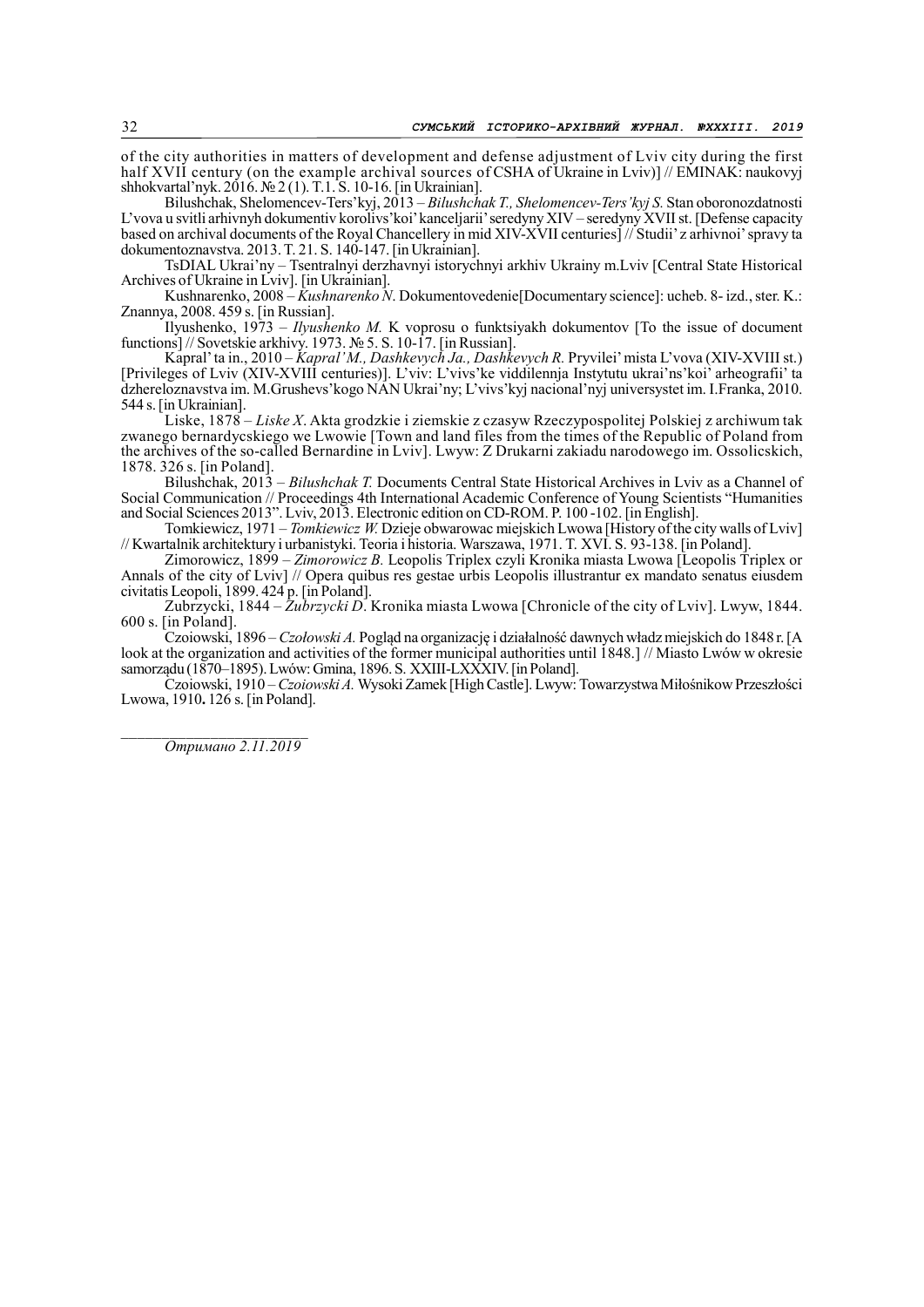### UDC 94(477.52): 374.7 DOI: doi.org/10.21272/shaj.2019.i33.p.33

VYACHESLAV O.ARTYUKH<sup>1</sup>, HENNADIY M. IVANUSHCHENKO<sup>2</sup> <sup>1</sup>PhD (Philosophy), Sumy State University (Ukraine) <sup>2</sup>Researcher, Ukrainian Information Service in London (UK)

### SOURCES TO THE HISTORY OF THE EDUCATION SOCIETY 'PROSVITA' IN SUMY (1917-1918)

Abstract. This work is dedicated to the publication and analysis of 15 previously unknown documents from the history of 'Prosvita' society during the Ukrainian Revolution (1917-1918). Some of the documents are now stored in the funds of the State Archive of Sumy Oblast and the Central State Archive of Supreme Authorities and Governments of Ukraine, the another section are newspaper publications in rare editions and a memoir.

The contents of the documents testifies that in Sumy the 'Prosvita' Society was established on April 9, 1917 and already on May 21 strongly declared itself, becoming the organizer of the Shevchenko festival. At the same time, the Society made proposals to name one of the city streets by the name of Taras Shevchenko, and erect a monument in memory of him. Sumy 'Prosvita' took an active part in the Ukrainianization of the local state administrations when the Hetman Pavlo Skoropadskyj was a ruler of Ukraine. At 'Prosvita', courses in Ukrainian Studies and Ukrainian were opened for civil servants, teachers and all who were interested. In October 1918, during the discussion around introduction of two state languages in Ukraine – the Ukrainian and Russian, congresses of the 'Prosvita' societies of Sumy district unambiguously had spoken in favour of the Ukrainian language as the only state language and a resolution was sent to Hetman Skoropadskyj. Also, 'Prosvita' constantly had organized literary meeting and concerts, lectures, most often in its premises. Here, the famous Ukrainian writer Hnat Hotkevych had lectured on the history of Ukraine from October 15, 1918. In addition, lectures on national issues here were read by Yakiv Mamontov, V. Kolomiets, Mykola Yukhnovsky. On October 3, 1918, a concert of the famous kobzar Ivan Kuchuhura-Kucherenko was scheduled in the premises of 'Prosvita'. Also, theatrical activity was one of the main activities of 'Prosvita'. Prosvita in Sumy had staged performances at the Korepanov Theatre, which they rented. A Ukrainian choir also perfomed at the 'Prosvita'. In 1918, at the time of the Ukrainian State of Hetman P. Skoropadskyj, the most significant in the activity of Sumy 'Prosvita' was the opening by virtue of his efforts, Ukrainian grammar schools. Grammar schools were started to active in Sumy and in Nyzhnia Syrovatka and Yunakivka villages.

The documents provided make it possible to carry out a reasoned reconstruction of national and cultural life in Sumy during the Ukrainian Revolution, they will undoubtedly interest historians and local historians and will stimulate further research in this direction, as they shed additional light on the history of cultural and educational work in Sumy, as well as wider the role of "Prosvita" in the processes of modern Ukrainian national formation.

Keywords. Sumy, "Prosvita", revolution, Ukrainianization, education, Ukrainian language, theatre, Taras Shevchenko.

#### В.О. АРТЮХ<sup>1</sup>, Г.М. ІВАНУЩЕНКО<sup>2</sup>

<sup>1</sup>Кандидат філософських наук, Сумський державний університет (Україна); 2 Історик, Українська Інформаційна Служба в Лондоні (Велика Британія)

### ДЖЕРЕЛА ДО ІСТОРІЇ ТОВАРИСТВА "ПРОСВІТА" В СУМАХ (1917-1918 рр.)

Анотація. Ця робота присвячена публікації й аналізу 15 раніше невідомих документів з історії Сумської "Просвіти" доби Української революції (1917-1921). Зміст документів засвідчує, що в Сумах Товариство "Просвіта" було створено 9 квітня 1917 р. і вже 21 травня голосно заявило про себе, ставши організатором Шевченківського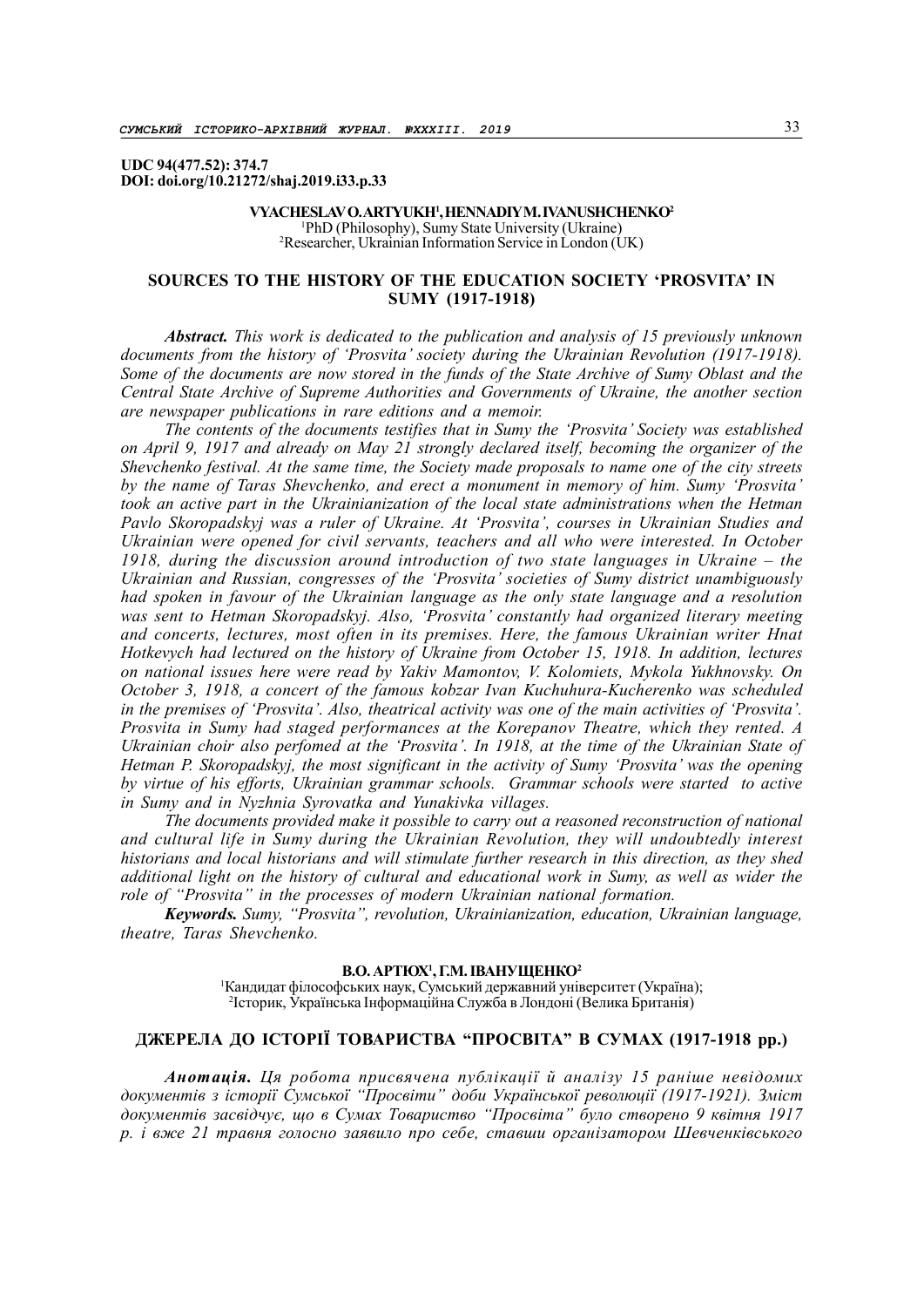свята. Тоді ж Товариством були внесені до міської думи пропозиції назвати одну з вулиць міста іменем Тараса Шевченка, а також поставити йому пам'ятник. "Просвіта" прийняла активну участь в українізації державного управлінського апарату за гетьмана Павла Скоропадського. При "Просвіті" були відкриті курси з українознавства та української мови для державних службовців, вчителів та всіх бажаючих. У жовтні 1918 р. під час розгортання дискусії про впровадження в Україні двох державних мов – української і російської, з'їзд товариств "Просвіт" Сумського повіту однозначно висловися за українську мову як єдину державну і резолюція з цього приводу була направлена гетьманові Скоропадському. Крім того, "Просвіта" постійно організовувала проведення літературних вечірок та концертів, читання лекцій, найчастіше у своєму приміщенні. Театральна справа залишалася одним з головних напрямків діяльності "Просвіти". Сумські просвітяни ставили спектаклі як своїми власними силами, так і організовували виступи українських труп в орендованому ними театрі Корепанова. При "Просвіті" діяв також український хор. У 1918 р. найбільш значущим у діяльності Сумської "Просвіти" було відкриття її зусиллями українських гімназій у Сумах та селах Нижня Сироватка й Юнаківка.

Ключові слова. Суми, "Просвіта", революція, українізація, освіта, українська мова, театр, Тарас Шевченко.

#### В.А. АРТЮХ<sup>1</sup>, Г.Н. ИВАНУЩЕНКО<sup>2</sup>

<sup>1</sup>Кандидат философских наук, Сумской государственный университет (Украина); <sup>2</sup>Историк, Украинская информационная служба в Лондоне (Великобритания)

### ИСТОЧНИКИ К ИСТОРИИ ОБЩЕСТВА "ПРОСВИТА" В СУМАХ (1917-1918 гг.)

Аннотация. Эта работа посвящена публикации и анализу 15 ранее неизвестных документов из истории Сумской "Просвиты" времен Украинской революции (1917-1921). Содержание документов показывает, что в Сумах общество "Просвита" было создано 9 апреля 1917 и уже 21 мая громко заявило о себе, став организатором Шевченковского праздника. Тогда же Обществом были внесены в городскую думу предложения назвать одну из улиц города именем Тараса Шевченко, а также поставить ему памятник. "Просвита" приняла активное участие в украинизации государственного управленческого аппарата во времена Украинской Державы гетмана Павла Скоропадского. При "Просвите" были открыты курсы украиноведения и украинского языка для государственных служащих, учителей и всех желающих. В октябре 1918 г. во время развертывания дискуссии о внедрении в Украине двух государственных языков – украинского и русского, съезд обществ "Просвиты" Сумского уезда однозначно высказался за украинский язык как единственный государственный и резолюция по этому поводу была направлена гетману Скоропадскому. Кроме того, "Просвита" постоянно организовывала проведение литературных вечеринок и концертов, чтения лекций, чаще всего в своем помещении. Театральное дело оставалась одним из главных направлений деятельности "Просвиты". Сумские просветители ставили спектакли как своими собственными силами, так и организовывали выступления украинских трупп в арендованном ими театре Корепанова. При "Просвите" действовал также украинский хор. В 1918 г. наиболее значимым в деятельности Сумской "Просвиты" было открытие ее усилиями украинских гимназий в Сумах и селах Нижняя Сыроватка и Юнаковка.

Ключевые слова. Сумы, "Просвита", революция, украинизация, образование, украинский язык, театр, Тарас Шевченко.

Процеси модерного націєтворення серед народів Центрально-Східної Європи за результатами Першої світової війни завершилися для багатьох із них виникненням власних держав. Подібні процеси прослідковуються і в Україні. Тут творення нації на етнічній основі, започатковане в ХІХ ст., також вивершується виникненням у добу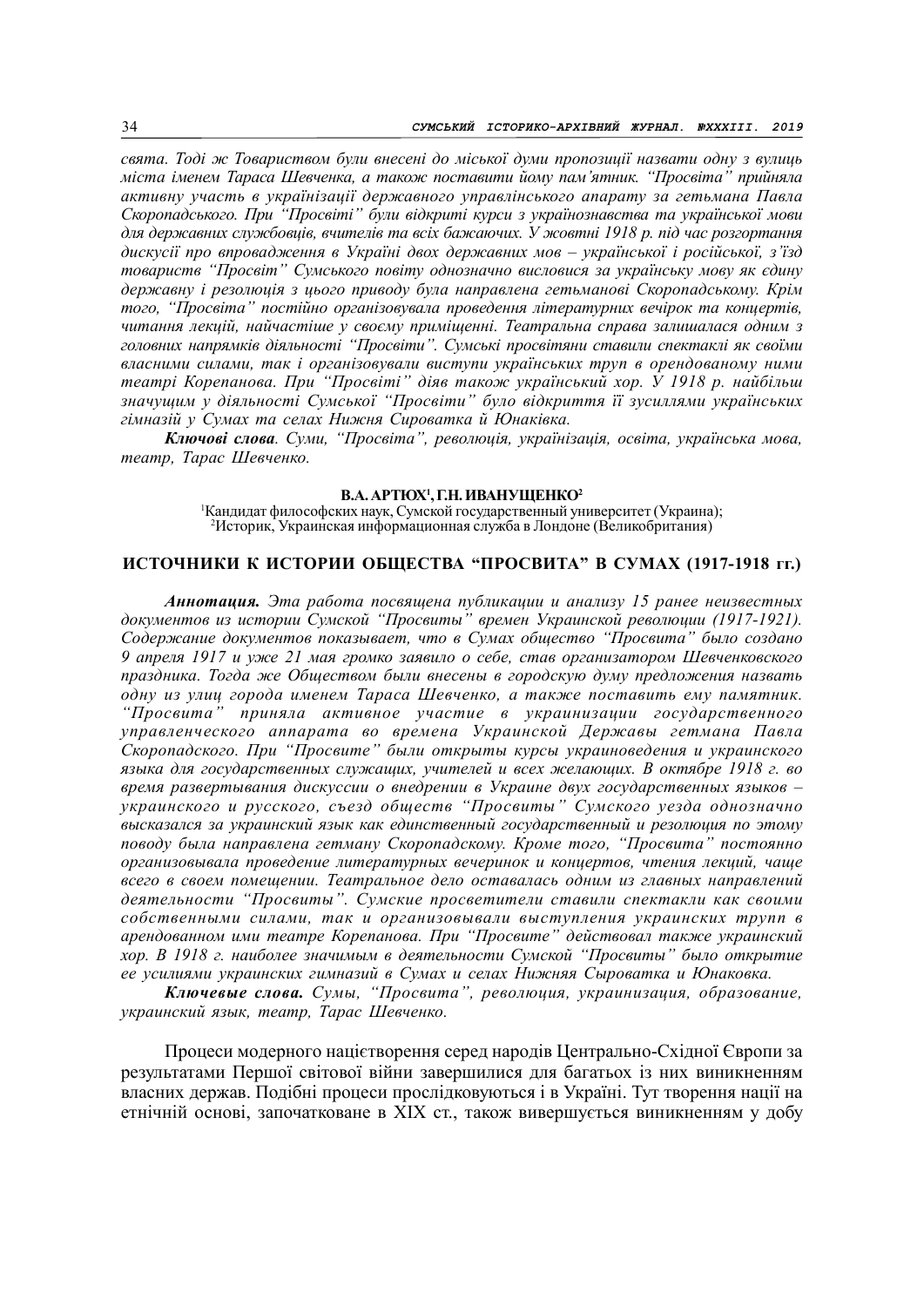## СУМСЬКИЙ ІСТОРИКО-АРХІВНИЙ ЖУРНАЛ. №XXXIII. 2019 **1998** 35

Української революції (1917-1921) кількох форм державності (УНР, ЗУНР). У структурі формотворчих чинників нації важливу роль відіграють культурницькі організації, через діяльність яких національно-свідома еліта (найчастіше – інтелігенція) мобілізує народ на створення своєї справді національної культури й держави. Першими організаціями такого типу в Україні були товариства "Громади" (у Києві, Петербурзі, Харкові, Полтаві, Чернігові, Одесі). Після них, починаючи з 60-х років ХІХ ст. і до початку ХХ ст., і в Західній Україні, і на Наддніпрянщині виникає ще ціла низка подібних товариств: "Січі", "Соколи", Українські клуби, наукові товариства, сільські драматичні гуртки. Типологічно до таких організацій належить і товариство "Просвіта". "Просвіта" – одна з найстаріших національно-просвітницьких організацій в Україні. Це товариство заснувала 8 грудня 1868 р. у Львові група молодих людей народовського (українського) спрямування. Першим головою "Просвіти" став відомий у Галичині композитор, педагог і журналіст Анатоль Вахнянин (1841-1908). Товариство ставило своїм завданням піднесення національно-культурного та освітнього рівня всіх українців краю. Але крім виконання функцій, що випливають з їх статутних завдань всі ці національно-культурні організації об'єктивно виконували ще одне фундаментальне завдання: вони сприяли вихованню національної самосвідомості широких народних мас, привносячи туди українську ідею, та укріплювали цим самим етнічний фундамент української нації.

За останні 30 років ми маємо досить великий масив історичних досліджень як з проблем функціонування "Просвіт" в Україні загалом, так і розкриття ролі та значення діяльності цих організацій в конкретних умовах Української революції. Та, незважаючи на вагомий доробок науковців із зазначеної теми, багато невирішених питань ще залишається. Одним з напрямків подальших досліджень може бути заглиблення аналізу просвітянського руху на первинний, локальний рівень його діяльності, тобто на рівень низових міських і сільських осередків цієї культурно-просвітницької організації. На сьогодні ми вже маємо перші публікації, в яких аналізується специфіка діяльності "Просвіт" як на території сучасної Сумщини, так і конкретно в місті Суми. В. Голубченко спробував подати нарис історії "Просвіт" Сумщини протягом усього ХХ ст. (Голубченко, 2011). В. Ленський, досліджуючи історію просвітянського руху на Сумщині часів Української революції, робить особливий наголос на діяльності Сумської "Просвіти" (Ленський, 2016). Г. Діброва дослідив історію товариств "Просвіти" в Ромнах та на Роменщині часів Української революції та перших років совєтської влади (Діброва, 2018). В. Нестеренко заторкнув питання функціонування "Просвіт" Сумщини періоду німецької окупації краю (1941-1943) (Нестеренко, 2013). В. Артюх також проаналізував діяльність Путивльської "Просвіти" в цей період (Артюх, 2019). В. Терлецький подав свідчення про передісторію Глухівської "Просвіти" (Терлецький, 1994). А історія Лебединської "Просвіти" часів Української революції розглядається в статті Б. Ткаченка (Ткаченко, 1999).

Велике значення для вивчення ролі "Просвіт" в тогочасному національно-культурному житті має публікація першоджерел: вони становлять ту первинну базу, без якої наукове дослідження неможливе. Крім того, оприлюднення опрацьованих першоджерел має певне значення й для освітянської аудиторії та широкого загалу, бо вони виступають ще й самодостатніми оповідачами, що допомагають самостійно скласти цілісне уявлення про просвітянський рух. І публікація таких джерел з історії просвітянських осередків на Сумщині також вже розпочалася. Так, Г. Іванущенко у своїй книзі "Українське відродження 1917-1920 рр. на Сумщині" опублікував кілька архівних документів, що стосуються діяльності Сумської "Просвіти" (Іванущенко, 2010: 32-33, 60-61, 94, 98).

Мета публікації цих документів, що вперше вводяться до наукового обігу: дати дослідникам джерельну основу для аргументованої реконструкції національнокультурного життя в Сумах часів Української революції.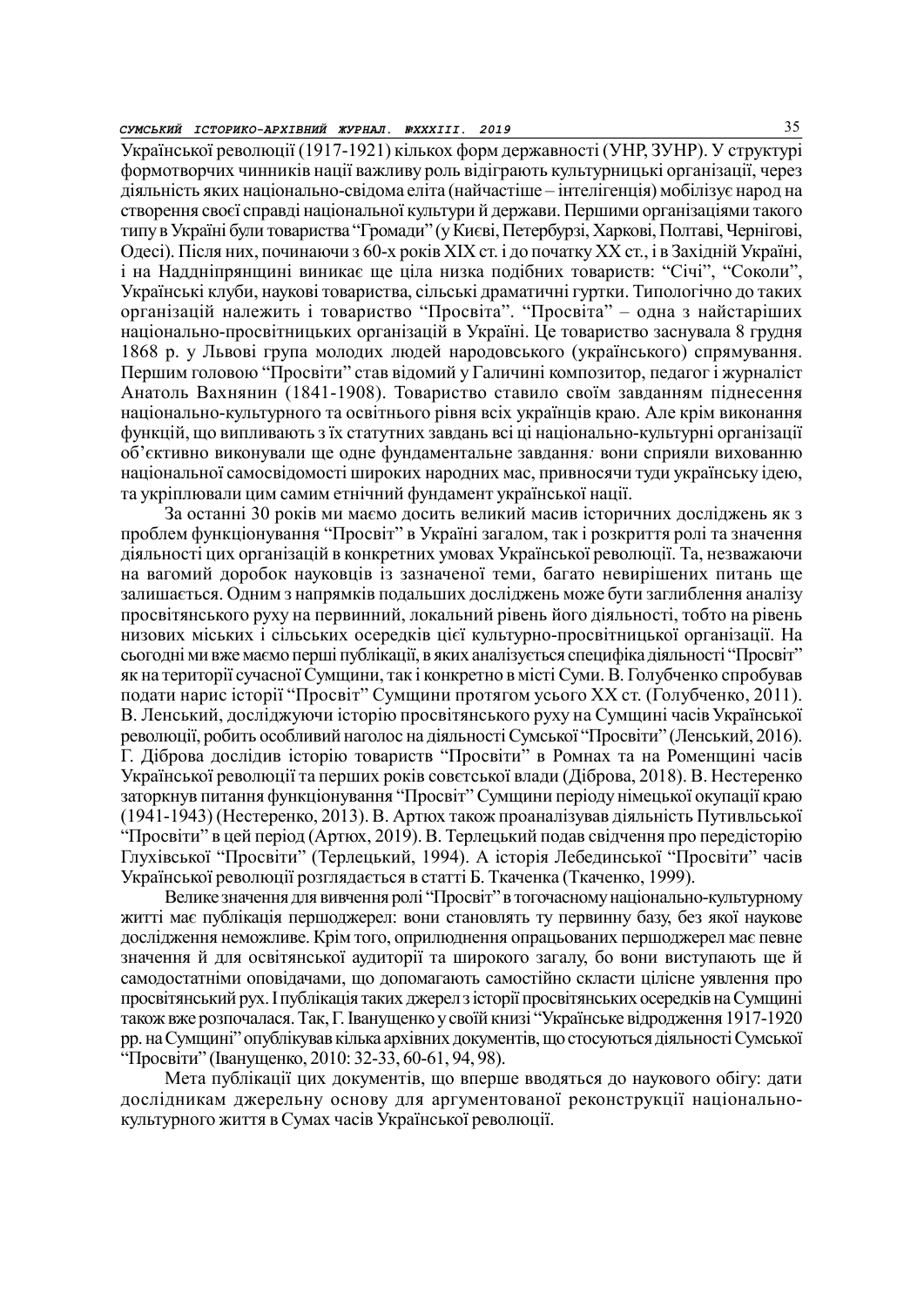Революція 1917 р. підняла на новий рівень процеси національного самоусвідомлення на Сумщині. Тут осередки "Просвіт" були головними "українізаторами" малоросійського народного середовища через систему освіти, бібліотек, театральної і хорової діяльності, курсів українознавства та читання лекцій. Фактично, в цей час осередки "Просвіт" у містах, селах і хуторах були представниками і провідниками волі національного революційного парламенту – Української Центральної Ради.

У Сумах Товариство "Просвіта" було створено 9 квітня 1917 р. (ДАСО. Ф. 2. Оп. 1. Спр. 34: 31). За основу своєї діяльності ним був узятий статут колишньої Одеської "Просвіти", а почесними членами обрані Михайло Грушевський та Микола Василенко. Очолив просвітянський осередок Василь Покровський. Вже 16 квітня на першому Губернському з'їзді представників Українського народу в Харкові він звітував про заснування та початки діяльності осередку товариства (Губернський, 1917: 2). Проіснувало товариство до початку січня 1919 р. Після захоплення влади в місті 5 січня 1919 р. більшовиками воно свою діяльність вже не відновлювало.

Сумська "Просвіта" вперше голосно заявила про себе під час Шевченківського свята 21 травня 1917 р. (Порядок, 1917: 2). Тоді за результатами мітингу "Просвіта" внесла до міської думи пропозицію назвати одну з вулиць іменем Тараса Шевченка, а також поставити йому пам'ятник. Через рік "Просвіта" своє прохання повторила, додавши до Шевченка ще й ім'я Бориса Грінченка (ДАСО. Ф. 354. Оп. 1. Спр. 56: 33). Таким чином, на символічній карті Сум було започатковано формування шару українськї національної топонімії.

Вже в перший рік свого існування просвітянський осередок м. Суми намагався брати участь і в місцевому політичному житті. Так, у союзі з Українським технічним та агрономічним товариством "Праця" сумська "Просвіта" взяла участь у виборах 30 липня 1917 р. до міської думи. Набрала при цьому, правда, найменше голосів: із 9882 виборців за неї проголосувало всього 112 (ДАСО. Ф. Р-2362. Оп. 1. Спр. 29: 62).

Сумська "Просвіта" прийняла активну участь в українізації державного управлінського апарату за гетьмана П. Скоропадського. При "Просвіті" були відкриті курси з українознавства та української мови для державних службовців, вчителів та всіх бажаючих (ЦДАВО України. Ф. 2201с. Оп. 2. Спр. 374: 5). Прохання створити такі курси Сумська "Просвіта" подала до повітових земських зборів ще наприкінці 1917 р. (ДАСО. Ф. Р-2362. Оп. 1. Спр. 23: 20).

У жовтні 1918 р. під час розгортання дискусії про впровадження в Україні двох державних мов – української і російської з'їзд товариств "Просвіти" Сумського повіту однозначно висловися за українську мову як єдину державну і резолюція з цього приводу була направлена гетьманові Скоропадському (Съезд, 1918: 4).

Крім того, "Просвіта" постійно організовувала проведення літературних вечірок, читання лекцій та концертів, найчастіше у своєму приміщенні. Приміром, відомий літератор Гнат Хоткевич лекції з історії України читав з 15 жовтня 1918 р. Крім того, лекції з національної проблематики читали письменник Яків Мамонтов, В. Коломієць, Микола Юхновський. А на 3 жовтня 1918 р. у приміщенні "Просвіти" був запланований концерт відомого кобзаря Слобожанщини Івана Кучугури-Кучеренка (Український, 1918: 4).

Театральна справа залишалася одним з головних напрямків діяльності "Просвіти". Сумські просвітяни ставили спектаклі як своїми власними силами, так і організовували виступи українських труп в орендованому ними театрі Корепанова (ДАСО. Ф. 354. Оп. 1. Спр. 56: 23). При "Просвіті" діяв також український хор.

У 1918 р. за часів Української Держави гетьмана П. Скоропадського найбільш значущим у діяльності Сумської "Просвіти" було відкриття її зусиллями українських гімназій. Гімназії були започатковані в Сумах та селах Нижня Сироватка й Юнаківка (Гимназия, 1918). Крім того, Сумське товариство в 1918 р. організувало курси української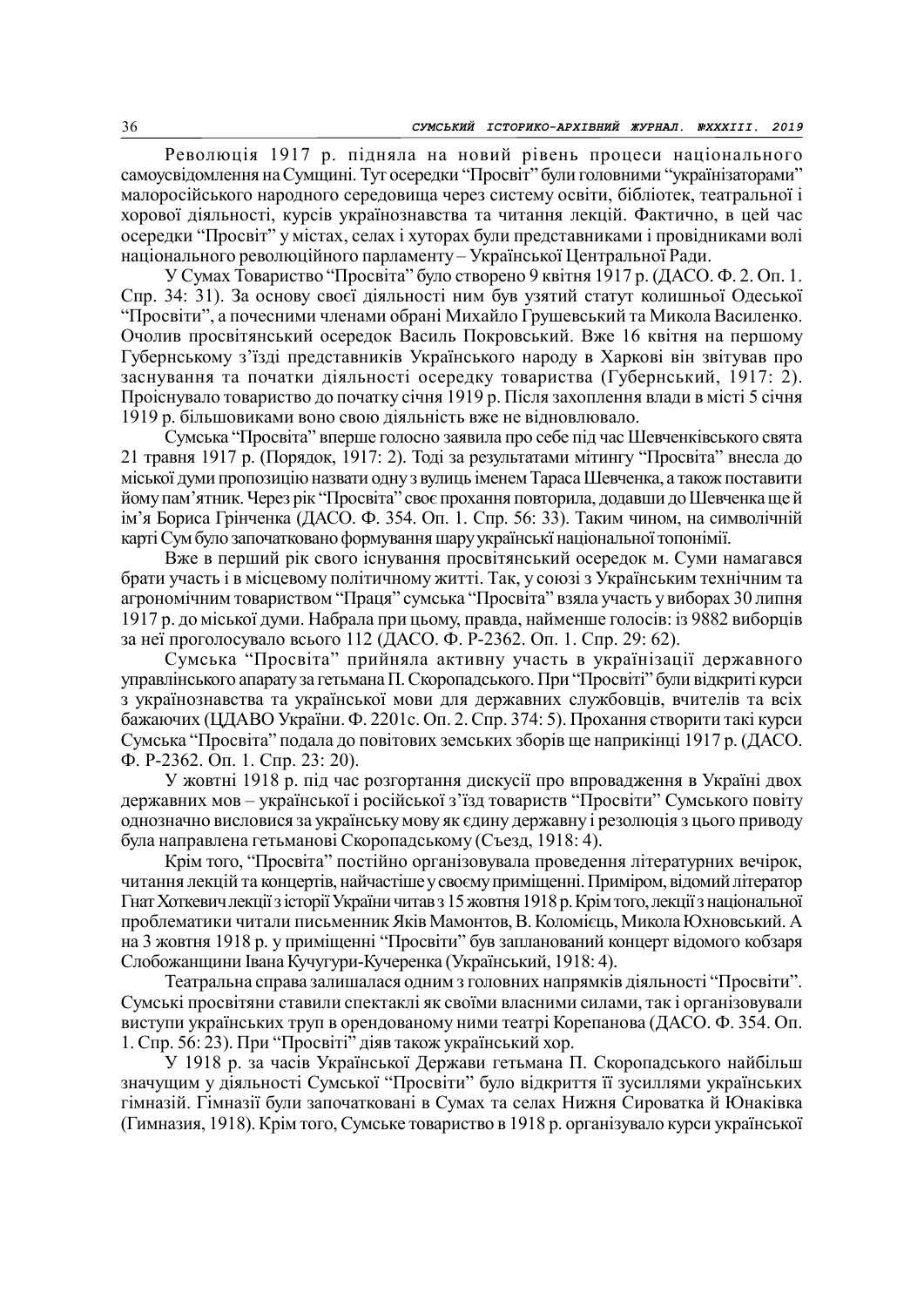мови та курси українознавства, проводило лекції з історії української культури, орендувало приміщення театру Корепанова для проведення своїх вистав, організувало національний хор, намагалося відкрити історико-філологічний факультет в Сумському народному університеті імені Т.Г. Шевченка та книжковий кооператив. Така активна діяльність сумських просвітян була відзначена на четвертому з'їзді спілки "Просвіт" Слобожанщини, що проходив 13 жовтня у Харкові (Даниленко, 1918: 3).

Отже, в часи Української революції (1917-1921) в Сумах осередок "Просвіти" забезпечував те культурне піднесення, яке супроводжувало національно-визвольні змагання, а просвітянський рух став основною організаційною формою залучення широких верств населення до активної участі у цих процесах. "Просвіта" виступила активним пропагандистом і популяризатором національних, культурних і духовних цінностей, докладала чимало зусиль для формування української національної ідентичності місцевого населення.

\* \* \*

Документи публікуються мовою оригіналу зі збереженням мовних особливостей того часу: орфографії та елементів застарілої лексики для відтворення специфіки історичної доби (наприклад, збережено застосування літер "е", "і" замість "є", "ї", що пояснюється елементарною відсутністю цих останніх літер, притаманних лише українській мові, у гарнітурах шрифтів тогочасних друкарень; ця ж проблема стосується і шрифтів на друкарських машинках). Описки виправляються без застережень. Подекуди, згідно з нормами сучасного правопису, розставлені розділові знаки. Помітки й резолюції на документах, як правило, опускаються.

Сподіваємося, що подані нижче джерела зацікавлять краєзнавців та будуть стимулювати подальші дослідження в цьому напрямку, оскільки проливають додаткове світло на історію культурно-освітньої роботи в Сумах, а також, ширше, ролі "Просвіти" в процесах модерного українського націєтвотворення.

#### Література:

Артюх, 2019 – Артюх В. Путивльська "Просвіта" в 1941-1943 рр. // Сумські історико-краєзнавчі студії. Збірник матеріалів Регіональної науково-практичної коференції. Суми, 2019. С. 28-32.

Берестовський, 1917 – Берестовський І. До українців // Сумской вестник. 1917. № 183 (22 августа). С. 4. Гимназия, 1918 – Гимназия в Вер. Сыроватке // Земские известия. 1918. № 44 (12 сентября).

Голубченко, 2011 – Голубченко В. "Просвіта" Сумщини в контексті формування національної самосвідомості: історія та сучасність // Світогляд-Філософія-Релігія: Зб. наук. пр. Суми, 2011. № 1. С. 221-230. Гребенщиков, 2009 – Воспоминания генерала Сергея Яковлевича Гребенщикова. Симферополь, 2009. 344 с.

Губернський, 1917 – Губернський український з'їзд в Харькові // Рідне слово. 1917. № 4 (22 квітня). С. 2 Даниленко, 1918 – Даниленко К. Четвертий з'їзд Спілки "Просвіт" Слобожанщини в м. Харькові // Земське діло. 1918. № 345 (28 жовтня). С. 3.

Діброва, 2018 – Діброва Г. В обороні рідного краю (З історії роменської "Просвіти" 1917–1924 рр.) // Літературномистецькі та історичні контексти формування національної державності в добу Української революції 1917-1921 рр. та їх педагогічна інтерпретація в сучасній освітній діяльності: матеріали обласної науково-практичної конференції, 21 березня 2018 року. Суми, 2018. C. 101-108. URL: http://www.soippo.edu.ua/images/ % D 0 % 9 D % D 0 % B E % D 0 % B 2 % D 0 % B 8 % D 0 % B D % D 0 % B 8 / 2 0 1 8 / 0 3 / 2 3 / n o v o s t 4 / %D0%9C%D0%B0%D1%82%D0%B5%D1%80%D1%96%D0%B0%D0%BB%D0%B8.pdf (дата звернення 21.12.19).

ДАСО – Державний архів Сумської області.

Іванущенко, 2010 – Українське відродження 1917-1920 рр. на Сумщині / автор-упорядник Іванущенко Г.М. Суми, 2010. Т. 1. 280 с.

Кириєвський, 2017 – Кириєвський В. Українська весна в Шостці // Слово Просвіти. 2017. 21 квітня. Ленський, 2016 – Ленський О. Про початки товариства "Просвіта" на Сумщині // Сумський краєзнавчий збірник. Суми, 2016. С. 205-211.

Нестеренко, 2013 – Нестеренко В. Товариства "Просвіта" на Сумщині в роки окупації (1941-1943 рр.) // Суспільно-політичні процеси на українських землях: зб. матер. ІІ Всеукр. наук.-практ. конф., м. Суми, 21 травня 2013 р. Суми, 2013. С. 41-43.

Покровський, 1917 – Покровський В. Суми, 21-го травня // Сумской вестник. 1917. № 109 (21 мая). С. 4. Порядок, 1917 – Порядок украинскго праздника // Сумской вестник. 1917. № 109 (21 мая). С. 2.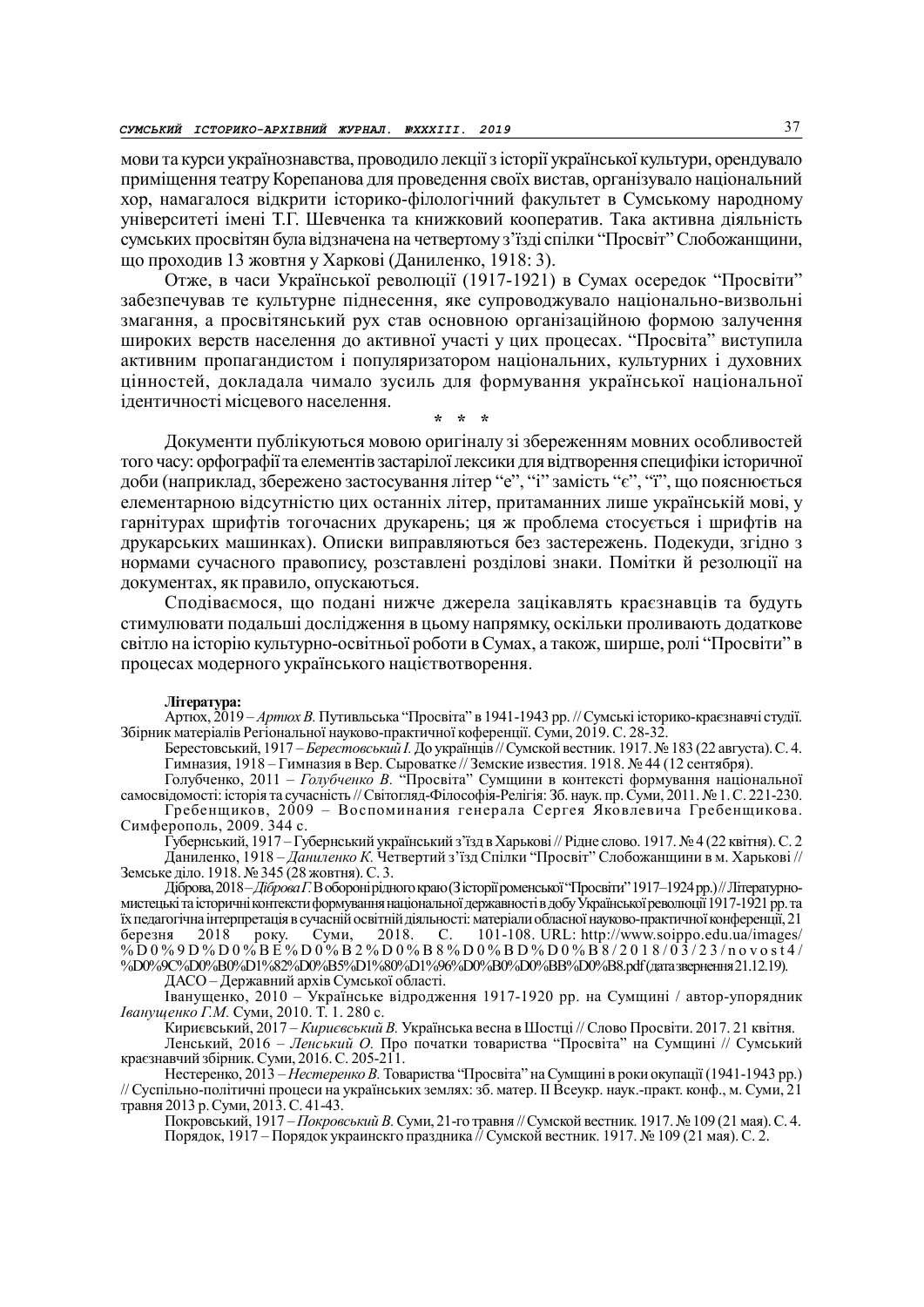Протест, 1917 – Протест проти відокремлення Харьківщини // Нова Рада. 1917. № 134 (10 вересня). С. 3. Съезд, 1918 – Съезд просвит // Луч. 1918. № 96 (9 октября). С. 4.

Терлецький, 1994 – Терлецький В. До питання про глухівську "Просвіту" // Глухівщина. 1994. 19 грудня.

Ткаченко, 1999 – Ткаченко Б. Лебединський гурток "Просвіта" // Життя Лебединщини. 1999. 20 січня. ЦДАВО України – Центральний державний архів вищих органів влади та управління України. Український, 1918 – Український концерт // Луч. 1918. 3 жовтня. С. 4.

#### References:

Artiukh, 2019 – Artiukh V. Putyvlska "Prosvita" v 1941-1943 rr. [Putivl's " Prosvita" in 1941-1943] // Sumski istoryko-kraieznavchi studii. Zbirnyk materialiv Rehionalnoi naukovo-praktychnoi koferentsii. Sumy, 2019. S. 28- 32. [in Ukrainian].

Berestovskyi, 1917 – Berestovskyi I. Do ukraintsiv [To the Ukrainians] // Sumskoi vestnyk. 1917. № 183 (22 avhusta). S. 4. [in Ukrainian].

Gimnaziya, 1918 – Gimnaziya v Ver. Syrovatke [Gymnasium in the Verhniaya Syrovatka] // Zemskie izvestiya. 1918. № 44 (12 sentyabrya). [in Russian].

Holubchenko, 2011 – Holubchenko V. "Prosvita" Sumshchyny v konteksti formuvannia natsionalnoi samosvidomosti: istoriia ta suchasnist ["Prosvita" of Sumy in the context of formation of national consciousness: history and modernity] // Svitohliad-Filosofiia-Relihiia: Zb. nauk. pr. Sumy, 2011. № 1. S. 221-230. [in Ukrainian].

Grebenshikov, 2009 – Vospominaniya generala Sergeya Yakovlevicha Grebenshikova [Memoirs of General Sergey Yakovlevich Grebenshchikov]. Simferopol, 2009. 344 s. [in Russian].

Hubernskyi, 1917 – Hubernskyi ukrainskyi zizd v Kharkovi [Provincial Ukrainian Congress in Kharkiv] // Ridne slovo. 1917. № 4 (22 kvitnia). S. 2. [in Ukrainian].

Danylenko, 1918 – Danylenko K. Chetvertyi zizd Spilky "Prosvit" Slobozhanshchyny v m. Kharkovi [The fourth congress of the Prosvita Union of Slobozhanshchina in Kharkiv] // Zemske dilo. 1918. № 345 (28 zhovtnia). S. 3. [in Ukrainian].

Dibrova, 2018 – Dibrova H. V oboroni ridnoho kraiu (Z istorii romenskoi "Prosvity" 1917–1924 rr.) [In defense of the native land (From the history of the Romany " Prosvita" 1917-1924)] // Literaturno-mystetski ta istorychni konteksty formuvannia natsionalnoi derzhavnosti v dobu Ukrainskoi revoliutsii 1917-1921 rr. ta yikh pedahohichna interpretatsiia v suchasnii osvitnii diialnosti: materialy oblasnoi naukovo-praktychnoi konferentsii, 21 bereznia 2018 roku. Sumy, 2018. C. 101-108. URL: http://www.soippo.edu.ua/images/ % D 0 % 9 D % D 0 % B E % D 0 % B 2 % D 0 % B 8 % D 0 % B D % D 0 % B 8 / 2 0 1 8 / 0 3 / 2 3 / n o v o s t 4 / %D0%9C%D0%B0%D1%82%D0%B5%D1%80%D1%96%D0%B0%D0%BB%D0%B8.pdf (data zvernennia 21.12.19). [in Ukrainian].

DASO – Derzhavnyi arkhiv Sumskoi oblasti [State archive of Sumy region].

Ivanushchenko, 2010 – Ukrainske vidrodzhennia 1917-1920 rr. na Sumshchyni [Ukrainian Revival of 1917- 1920 in Sumy Region] / avtor-uporiadnyk Ivanushchenko H.M. Sumy, 2010. T. 1. 280 s. [in Ukrainian].

Kyryievskyi, 2017 – Kyryievskyi V. Ukrainska vesna v Shosttsi [Ukrainian Spring in Shostka] // Slovo Prosvity. 2017. 21 kvitnia. [in Ukrainian].

Lenskyi, 2016 – Lenskyi O. Pro pochatky tovarystva "Prosvita" na Sumshchyni [About the beginnings of the association "Prosvita" in Sumy region] // Sumskyi kraieznavchyi zbirnyk. Sumy, 2016. S. 205-211. [in Ukrainian].

Nesterenko, 2013 – Nesterenko V. Tovarystva "Prosvita" na Sumshchyni v roky okupatsii (1941- 1943 rr.) [Prosvita Society in Sumy Region during the Occupation (1941-1943)] // Suspilno-politychni protsesy na ukrainskykh zemliakh: zb. mater. II Vseukr. nauk.-prakt. konf., m. Sumy, 21 travnia 2013 r. Sumy, 2013. S. 41-43. [in Ukrainian].

Pokrovskij, 1917 – Pokrovskij V. Sumi, 21-go travnya [Sumy, May 21] // Sumskoj vestnik. 1917. № 109 (21 maya). S. 4. [in Ukrainian].

Poryadok, 1917 – Poryadok ukrainskogo prazdnika [The order of the Ukrainian holiday] // Sumskoj vestnik. 1917. № 109 (21 maya). S. 2. [in Russian].

Protest, 1917 – Protest proty vidokremlennia Kharkivshchyny [Protest against separation of Kharkiv region] // Nova Rada. 1917. № 134 (10 veresnia). S. 3. [in Ukrainian].

Sezd, 1918 – Sezd prosvit [Congress of Prosvita] // Luch. 1918. № 96 (9 oktyabrya). S. 4. [in Russian].

Terletskyi, 1994 – Terletskyi V. Do pytannia pro hlukhivsku "Prosvitu" [On Hlukhiv "Prosvita"] // Hlukhivshchyna. 1994. 19 hrudnia. [in Ukrainian].

Tkachenko, 1999 – Tkachenko B. Lebedynskyi hurtok "Prosvita" [Lebedin society "Prosvita"] // Zhyttia Lebedynshchyny. 1999. 20 sichnia. [in Ukrainian].

TsDAVO Ukrainy – Tsentralnyi derzhavnyi arkhiv vyshchykh orhaniv vlady ta upravlinnia Ukrainy [Central State Archive of Higher Authorities and Administration of Ukraine].

Ukrainskyi, 1918 – Ukrainskyi kontsert [Ukrainian concert] // Luch. 1918. 3 zhovtnia. S. 4. [in Russian].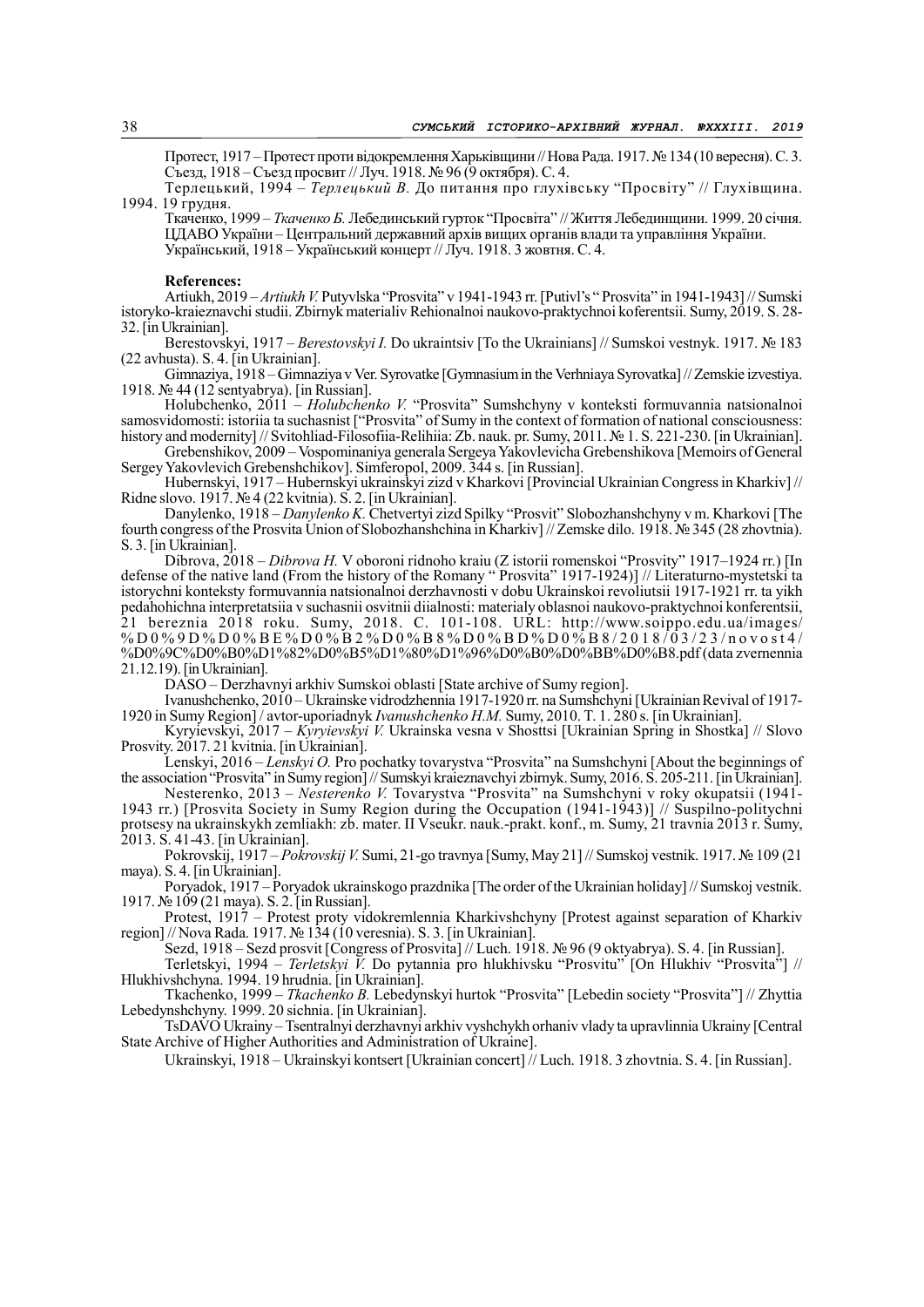#### Документ № 1

Програма Шевченківського свята в Сумах 21 травня 1917 р.

21 травня 1917 року

### Порядок Украинского праздника

В 11 часов с площади перед Духовным училищем по Троицкой улице направляются в город 1) рабочие бельгийского завода, 2) ученики сельско-хозяйственной школы, 3) рабочие павловского завода, 4) крестьяне с. Луки и Барановки, 5) рабочие завода Погуляченко и Гвоздь, 6) лазареты красного креста и земской больницы.

Возле главной конторы Харитоненко в перечисленным группам присоединяются служащие конторы и делегация чехов и процессия направляется к городской управе, где ее встречает рада "Просвиты", представители города, земства и общественного комитета. Последние приветствуют здесь процессию. Тут же присоединяются к процессии торгово-промышленники, купцы и служащие в торгово-промышленных заведениях и направляются к собору, где их встречает духовенство. От собора шествие направляется к Покровской площади, где будет отслужена панихида по Т.Г. Шевченко.

(Порядок, 1917: 2).

### Документ № 2 Стаття керівника "Просвіти" Василя Покровського з нагоди Шевченківського свята в м. Суми

21 травня 1917 року

#### Суми 21-го травня

Всякому лиху буває край, і ми знаємо, що після лиха знов прийде радість; які б густі хмари не обступали нас, та ми знаємо, що вітер розвіє їх і знов безмірне блакитне небо обійме і приголубе землю, знов усміхнеться з гори яснеє сонце і за ним усміхнеться від щастя всяка жива істота. Без надії на світлу будучину не можно було б жити на світі і краще людині смерть, коли в душі погасає остання іскра надії і залишається одне холодне зневірря.

Тяжке і здавалось безпросвітне лихо панувало на Вкраїні від лих і кайданів, які кували їй царі-кати і їх прислужники майже на протязі 3-х століть! Все стогнало, все сумувало од краю й до краю на всім просторі нашої землі. Сумували люде, сумували степи, на яких "родилась і гарцювала козацька воля", сумували "могили-гори" – що тільки з вітром розмовляли, згадуючи тих, котрі кров'ю і життям своїм заплатили за любов до рідного краю; сумував Дніпро і його кручі, сумувала на ціх кручах і та могила, яка притягала до себе серця і думки вірних синів нашого народу. Безмірний був сум, але іскра надії на кращу долю ніколи нас не покидала і боронила нас від того одчаю, за яким уже настає смерть. Таку надію кохав у свойому серці і наш незрівняний геній Т. Г. Шевченко, що пророчим оком своїм передбачав той час, коли він "і Дніпро і кручі – все покине і полине до самого Бога молитися... за Вкраїну", а огненне його "слово" завше було на сторожі коло "малих оттіх рабів німих", душу якіх готов був заморозить холод одчаю.

Та лихо минуло... Нема катів, тюрмів й кайданів і знов ми вільні сини вільнолюбної нашої Матері-Вкраїни, на всім просторі якої одправляється сьогодні Велике свято національного Відродження. Чиє ж серце тріпочеться від щастя й радості під час цього свята?

З цім щастям, з цією радістю й здоровлю Вас всіх сестри й брати мої українці! Ще не все зроблено, ще буде сум, буде й боротьба з темними силами, але сьогодні, під час свята нашого Воскресіння, геть сум і нехай по всій Україні лунають тільки радісні побідні гімни: де твоє, смерте, жало? Де твоя, пекло, побіда? Смерті празднуємо умерщвлєніє!

Ще раз бажаю, щоб часта радість Ваша і чисте Ваше щастя, сестри й брати мої, нічим не були засмучені сьогодні, і щоб цей день назавше залишився в Ваших спогадах як один з найсвітліших днів нашого життя!

> Василь Покровський<sup>1</sup> (Покровський, 1917: 4).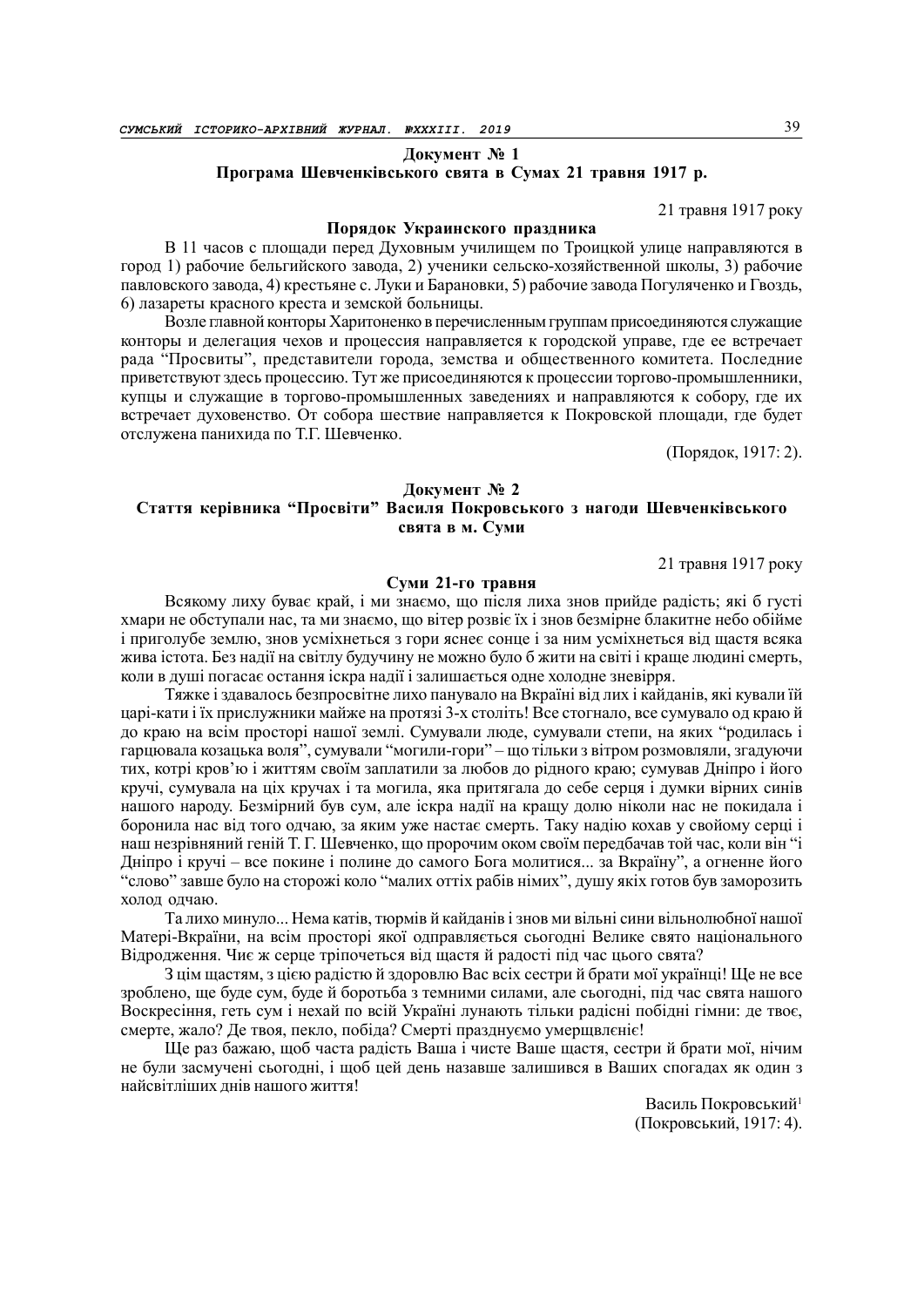### Документ № 3 Уривок з газети "Сумской вестник" із закликом до українців активізувати свої націєтворчі зусилля

22 серпня 1917 року

### До українців

Сумською радою т-ва "Просвіти" на 11 серпня назначались в земстві загальні збори. Всіх членів т-ва "Просвіта" зьявилось на зібрання всього до 30 осіб. Голова ради Покровський зробив обьяву, що при такому числі неможливо відчинить зібраннє, бо треба в згоді з статутом найменше 100 особ, через те, що всіх членів налічується більше 200. Призначені другі загальні збори в тому же земстві на 27 серпня (августа).

Щирі українці, до вас моє слово, до вас мій заклик. Життя по всій Россії хвилює, будуються скрізь нові порядки, нові закони, єднаються до куп і міцно працюють на користь рідного краю, всієї Россії і нашої неньки України.

> І. Берестовський. (Берестовський, 1917: 4).

Документ № 4

## Повідомлення про лист Сумської "Просвіти" до Центральної Ради з протестом проти спроб відокремити Харківську губернію від України

10 вересня 1917 року

Протест проти відокремлення Харьківщини. Сумське товариство «Просвіта» на Харьківщині послало до Центральної Ради такого листа:

"Загальні збори сумського товариства "Просвіта", протестуючи проти відокремлення Харьківщини від Автономної України, сподіваються, що Центральна Рада, як оборонець народних прав, вживе всіх заходів для об'єднання вилучених частин української території в єдину Автономну Україну"<sup>2</sup> .

(Протест, 1917: 3).

### Документ № 5

## Лист від Сумської "Просвіти" до повітової земської управи з висвітленням завдань цієї організації та проханням про виділення коштів для бібліотеки

23 листопада 1917 року

### В СУМСЬКУ ПОВІТОВУ ЗЕМСЬКУ УПРАВУ

В квітні цього року в Сумах заснувалось Украінське товариство "ПРОСВІТА" мета котрого культурно-просвітна діяльність серед темного нашого "найменшого брата".

Головним чином "ПРОСВІТА" має знайомити люд український з його рідною історіею, літературою і музикою, а також найбільш зрозумілим способом – поширювати проміж нього всякі агрономичні, техничні і сільсько-господарські відомості. Для сього "ПРОСВІТА" одкрила в Сумах Українську бібліотеку-читальню і невеличку книгарню, в якій з охотою купують писані вкраїнською мовою книжки, як літературного змісту, так і спеціального по ріжним галузям сельського господарства. Окрім того "ПРОСВІТА" мае впоряжати лекціі, литературно-вокальномузичні вечірки, театральні вистави і инші розумні розваги як для дорослих, так і для дітей; але на все це треба багато грошей, котрих бракує у "ПРОСВІТИ".

Беручи на увагу, що діяльність "ПРОСВІТИ" однакова з діяльністю відділа позашкільної освіти при Сумському Земстві, і що "ПРОСВІТА" таким чином допомогае Земству сіяти світ серед темних народніх мас, Рада "ПРОСВІТИ" в засіданні свойому 11 го листопаду постановила просити у Сумського Повітового Земства грошової допомоги в 5000 рублів (на побильшення библіотеки-читальні – 3000 р. і на утворення спеціяльного капиталу на куплю книжок для продажу – 2000 р.).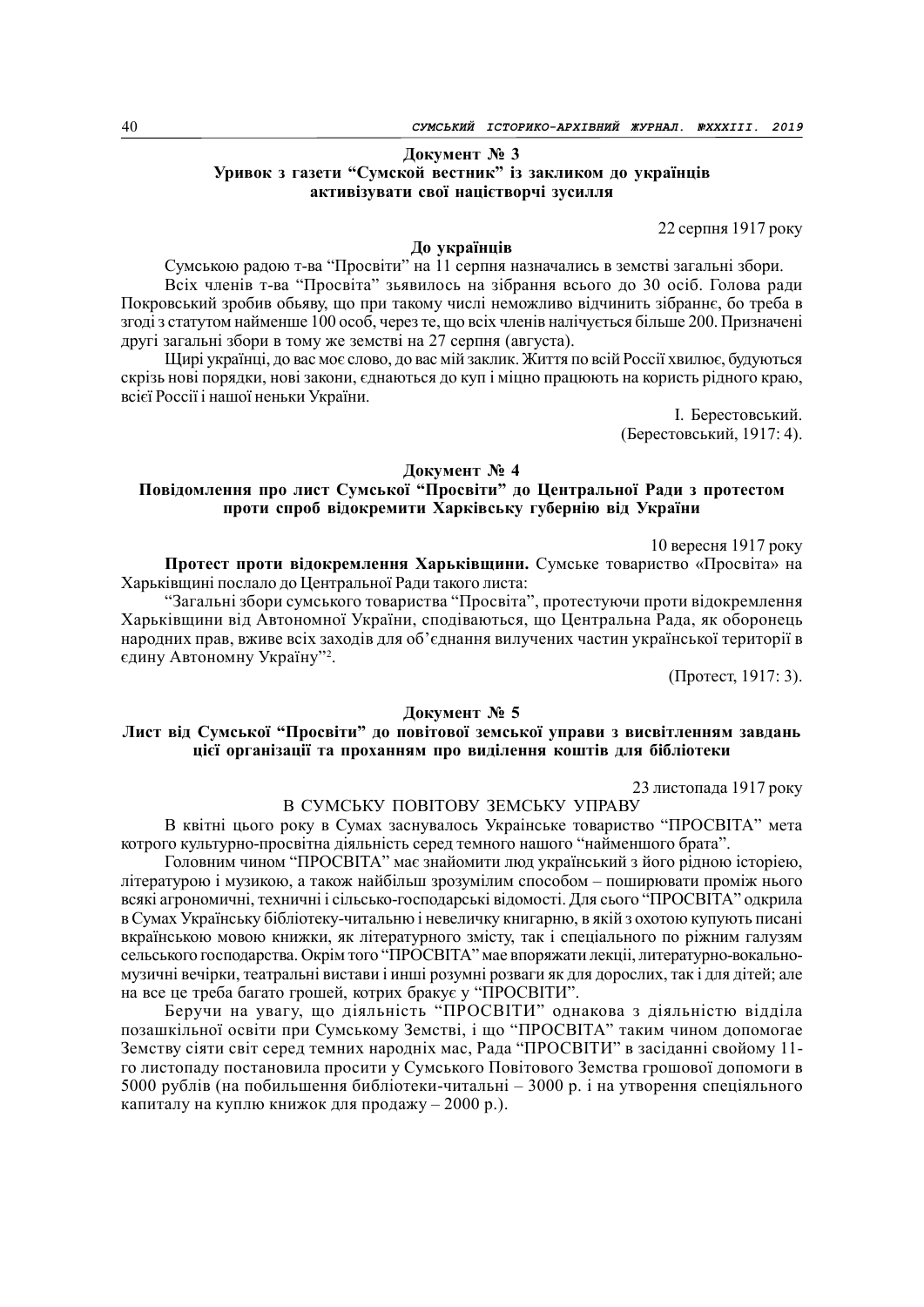Виконуючи постанову "РАДИ", маю честь просити Сумську Земську Управу доложити про вищенаведене прохання найближчому зібранню п. п. гласних Сумського Земства. 1917 р. Листопаду 22 дня.

ГОЛОВА "РАДИ" [Василь Покровський]

ДАСО. Ф. 2. Оп. 1. Спр. 34: 31. Оригінал. Машинопис.

### Документ № 6

### Доповідь Сумської повітової земської управи Сумським повітовим земським зборам за клопотанням Українського Товариства "Просвіта" про призначення їй одноразової грошової допомоги

Кінець 1917 року\*

Украинское товарищество "Просвіта" обратилось в Земскую Управу с просьбой ходатайствовать перед Собранием о назначении ему пособия в размере 5000 руб. (3000 р. на пополнение имеющейся при названном товариществе "Просвіта" библиотеки-читальни и 2000 руб. на образование специальнаго капитала на покупку книг для продажи. Целью своею "Просвіта", как видно из ея заявления ставит знакомить украинское население с его родной историей, литературой и музыкой, а также распространение среди населения доступных знаний по агрономии, технике и сельскому управлению и наконец предоставлять разумные развлечения, как взрослому населению, так и детям: устранивать лекции, литературно-вокально-музыкальные вечера, спектакли и т.п.

Словом, "Просвіта" своей деятельностью приходит тут на помощь отделу по внешкольному образованию при Сумском Земстве.

Сумская Уездная Училищная Комиссия в заседании 21-го Декабря 1917 года, заслушав заявление "Просвіты", постановила просить Управу ходатайствовать передь Земским Собранием о назначении означенному товариществу пособия на указанный предмет в размере 5000 руб. с тем условием, чтоб в числе членов правления "Просвіты" был представитель от Земства по выбору Земскаго Собрания.

Исходя из тех соображений, что самой Управой с этого года намечается открытие книжнаго склада для продажи населению уезда книг и что библиотека-читальня при "Просвіте" будет обслуживать главным образом население города, который, по мнению Управы, и должен прийти на помощь этой библиотеке. Управа находить нужным просить Собрание удовлетворить ходатайство Украинскаго Товарищества "Просвіта" только отчасти, назначить ему в единовременное пособие 1000 руб., которые внести в смету 1918 года и избрать представителя от Земства в правление означеннаго Товарищества.

Подлинный за надлежащими подписями.

Полагаю возможным ходатайствовать о выдаче пособия в размере 5000 руб., избрать от Земскаго Собрания представителя в Правление "Просвіти" и обязать "Просвіту" представить Земскому Собранию отчет в израсходовании пособия<sup>3</sup>.

Подлинное за подписью Члена Управы И. Нечипоренко.

С подлинным верно: Председатель Управы Член Управы [Підпис] Секретарь [Підпис]

> ЦДАВО України. Ф. 2201с. Оп. 2. Спр. 362: 13-13зв. Завірена копія. Машинопис.

\*Датування за змістом документу.

 $\mathcal{L}_\text{max}$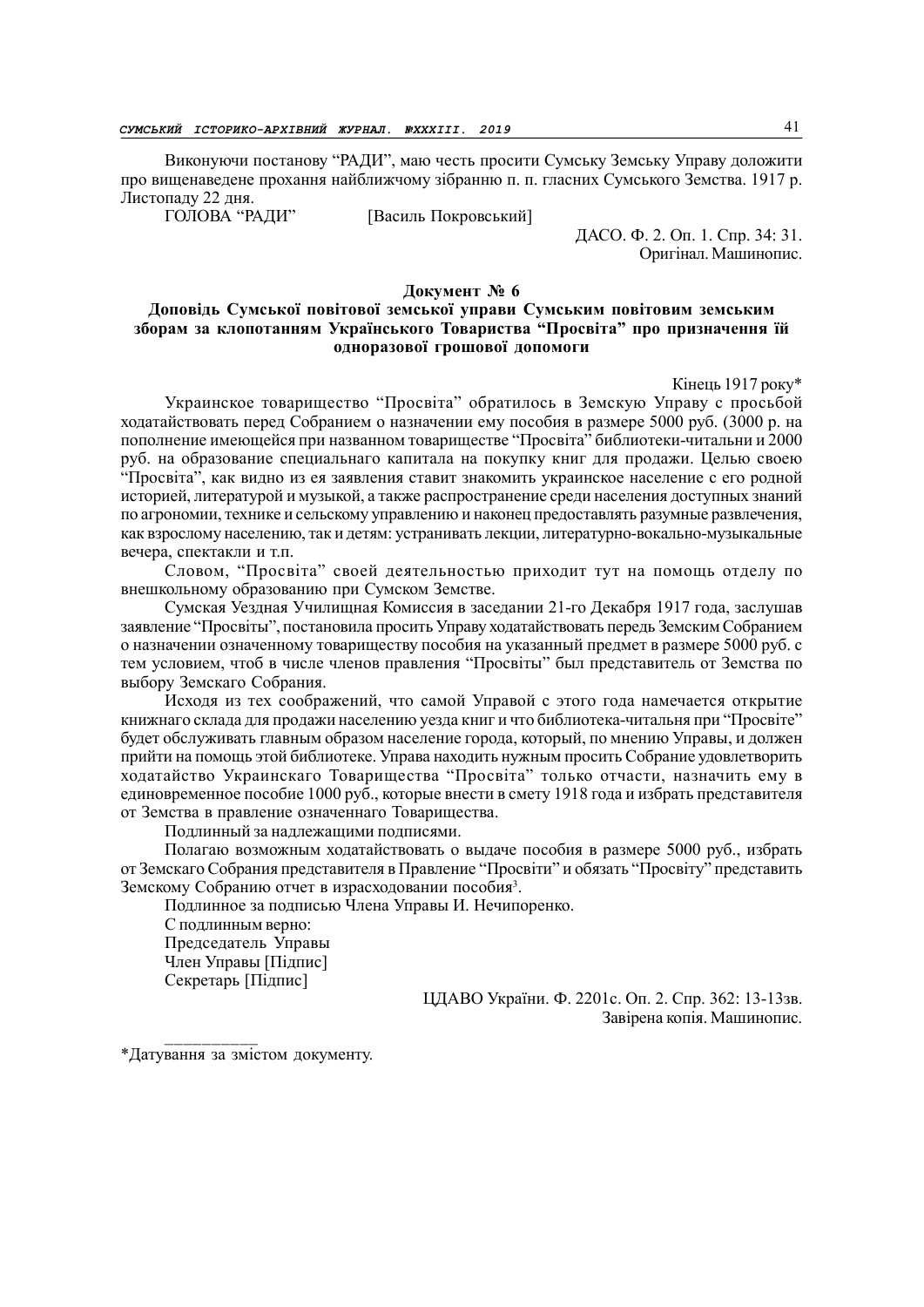### Документ № 7 Рішення Сумської повітової земської управи про надання "Просвіті" приміщення для репетицій

11 січня 1918 року

| NoNo            | Слушали:                        | Постановили:                         |
|-----------------|---------------------------------|--------------------------------------|
| $\overline{10}$ |                                 |                                      |
| порядку         |                                 |                                      |
| 4.              | [] Ходатайство Сумского         | 4) Предоставить Сумскому Украинскому |
|                 | Украинского Товарищества имени  | Товариществу имени Т. Г. Шевченко    |
|                 | Т. Г. Шевченко о предоставлении | помещение в женском 2-х классном     |
|                 | ему помещения в Сумском 2-х     | училище, с тем, что уплату           |
|                 | классном земском женском        | вознаграждения прислуге училища Рада |
|                 | училище для репетиций как       | Просвиты принимает на себя. []       |
|                 | хоровых, так и сценических.     |                                      |

ДАСО. Ф. 2. Оп. 1. Спр. 35: 8зв.-9. Оригінал. Машинопис.

14 червня 1918 року

Документ № 8

Договір Сумської земської повітової управи з "Просвітою" про здавання під найм товариству двох кімнат, арендованих земством у будинку Бережного

| NoNo               | Слушали:                                                 | Постановили:            |
|--------------------|----------------------------------------------------------|-------------------------|
| $\Pi$ <sup>O</sup> |                                                          |                         |
| порядку            |                                                          |                         |
| 5)                 | [] Проект договора Президиума 5) Подписать               | ДОГОВОР<br>$\mathbf{c}$ |
|                    | Рады товарищества Просвиты имени Товариществом           | Просвита<br>Ha          |
|                    | Т. Г. Шевченко с Сумскою Земскою изложенных условиях. [] |                         |
|                    | Уездною Управою на передачу                              |                         |
|                    | Уездною Управою в<br>наем                                |                         |
|                    | Товариществу Просвиты<br>B                               |                         |
|                    | заарендованном Земством помещения                        |                         |
|                    | в доме Бережного <sup>5</sup> двух комнат                |                         |
|                    | сроком с 5 Июня 1918 года по 1-е                         |                         |
|                    | Августа 1919 года, с платою по 60 руб.                   |                         |
|                    | принятия<br>месяц и условием<br>B                        |                         |
|                    | Просвитою части<br>расх одов<br>$\Pi$ <sup>o</sup>       |                         |
|                    | топлению и освещению помещения в                         |                         |
|                    | части какая придется на нанятое ею                       |                         |
|                    | помещение.                                               |                         |

ДАСО. Ф. 2. Оп. 1. Спр. 35: 154зв.-155зв. Оригінал. Машинопис.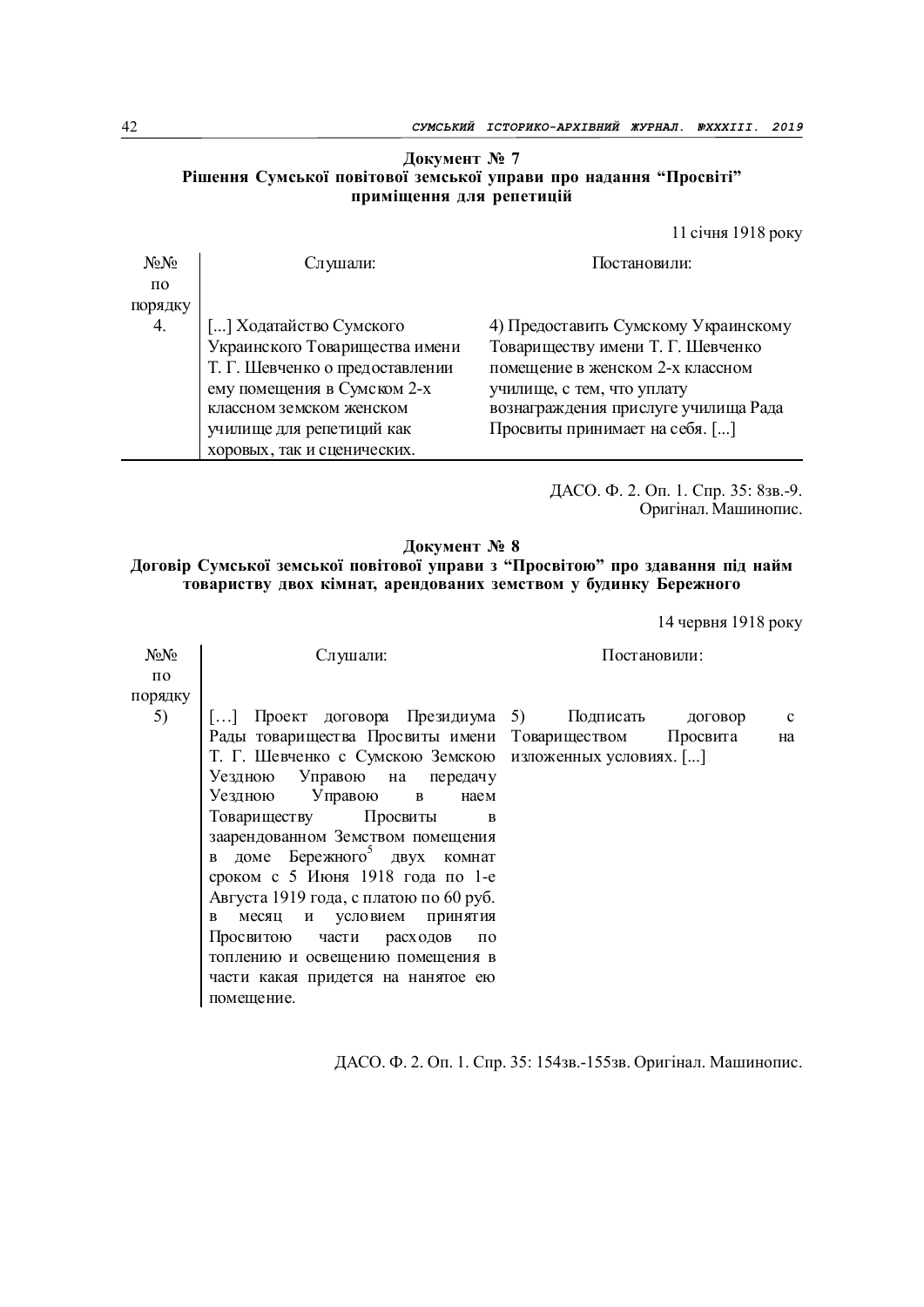### Документ № 9

Клопотання Товариства "Просвіта" до Сумської міської думи про перейменування вулиці Соборної на вулицю Т. Г. Шевченка та про вставлення бюсту Шевченка

28 травня 1918 року

### До Мійської Думи м. Сум

На загальних зборах Т-ва "Просвіта" ім. Т.Г. Шевченка 8 квітня с. р. постановлено: прохати Думу Соборну вул. переіменовать у вулицю Тараса Шевченка, поставити бюст Т.Г. Шевченка у м. Сумах проти 1-ї жіночої гимназії<sup>4</sup>, а також назвати Червону Школу іменем українського пісьменника і педагога Бориса Грінченка, про що прізідія загальних зборів Т-ва "Просвіти" доводить до відому Мійської Думи.

Голова зборів [Підпис] Писарь [Підпис]

ДАСО. Ф. 354. Оп. 1. Спр. 56: 33. Оригінал. Машинопис на бланку.

Документ № 10

## Відношення Сумської "Просвіти" до Міністерства народної освіти з повідомленням про відкриттям нею курсів українознавства та української мови

12 серпня 1918 року

До Пана Директора Позашкільноі Освіти Міністерства Народньоі Освіти і Мистецтва Украінськоі Держави.

Рада Товариства "Просвіти" у м. Сумах доводючи до Вашого відому, що нашим товариством засновані курси украінознавства імени І. М. СТЕШЕНКА<sup>6</sup>, а також окремо курси Украінськоі мови (у першій групі в числі 70 ч. слухачів заняття вже давно розпочалися, друга група засновуеться, яка буде приблизно в тому ж числі слухачів) ласкаво прохае Вас, Пане Добродію, повідомити чи мае право Рада Т-ва видати посвідчення слухачам, які прослухають вищезазначені курси<sup>7</sup>.

Голова Ради [Колодяжний8]

Писарь [Підпис нерозбірливий]

ЦДАВО України. Ф. 2201с. Оп. 2. Спр. 374: 5. Оригінал. Машинопис.

### Документ № 11 Повідомлення про відкриття Сумською "Просвітою" гімназії в с. Верхня Сироватка

12 вересня 1918 року

Гимназия в Вер. Сыроватке

Товарищество рады "Просвіти", открывает в с. Верхней Сыроватке украинскую гимназию. Гимназия будет иметь только первых три класса.

Начало занятий также, как и в остальных правительственных учреждениях. Плата за правоучение взимается в размере 250 р. Дети бедных могутъ учиться бесплатно, при условии если их успехи будутъ хороши.

Окончившие одноклассные учебн[ые] завед[ения] принимаются в 1-й класс без экзамена, окончившие двухклассное учил[ище] могутъ поступать во 2-й класс.

 $\lq\lq \lq \lq \lq$ (Гимназия, 1918).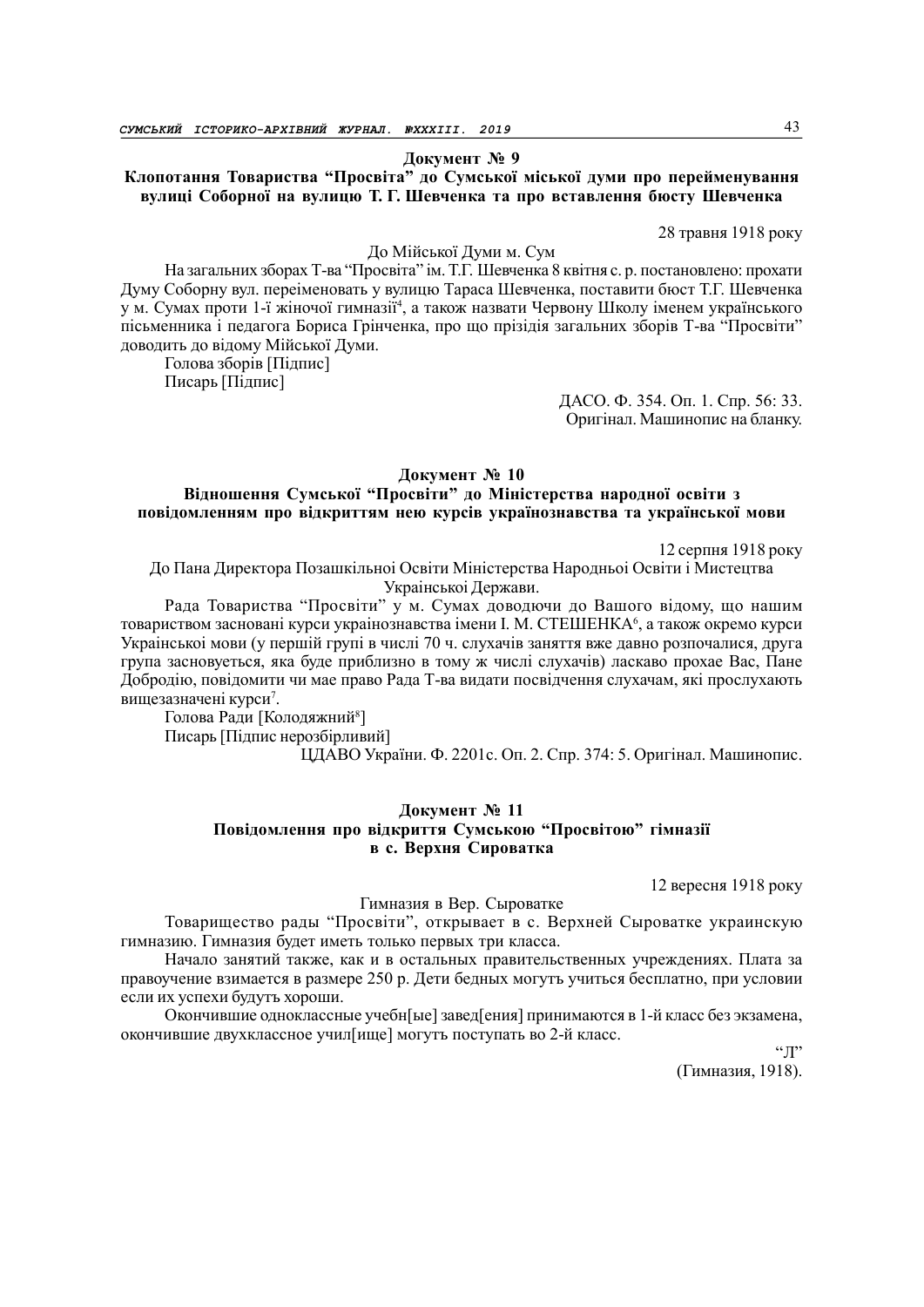### Документ № 12 Оголошення про концерт кобзаря Івана Кучугури-Кучеренка

3 жовтня 1918 року

Украинскій концерт

Після свого артистичного турне по Просвітам Полтавщини, де відбулося 36 концертів, 2 го сього жовтня до Сум завітав славнозвісний кобзарь Іван Кучугура-Кучеренко який має намір упорядити ряд концертів по Просвітам Сумщини. Будуть виконані історичні думи й пісні.

Сегодня 3-го жовтня в помешканні Т-ва Просвіти відбудеться концерт Кучеренка при участі артиста Василя Павловича Цимбала, який прочитає реферат: "Про кобзу, кобзарів, историчні й народні пісні", а також продеклямує з Франка, Грінченка, Олеся й инших поетів. Початок о 8-ми годині.

(Український, 1918: 4).

## Документ № 13

## Резолюція з'їзду представників Товариства "Просвіта" Сумського повіту стосовно державності української мови

9 жовтня 1918 року

#### Съезд просвит

В воскресенье, 6 октября днем в помещении местной "Просвiти" состоялся съезд представителей всех Товариществ "Просвіта" Сумского уезда, на котором обсуждались некоторые назревшие вопросы организации Товариществ и просветительной деятельности их и, в конце котораго, была вынесена следующая резолюция, принятая единогласно:

"До Пана Голови Ради Міністрів Украінскоі Держави<sup>9</sup> . Ми, презідіум з'ізду Просвіт Сумщини на Харьківщині, який одбувся 6 жовтня (нов[ого] ст[илю]) маємо за честь прохати Вашу Вельможність при службовому докладі Ясновельможному Пану Гетьманові доложити також і цю постанову вищезазначеннаго з'ізду Просвіт Сумщини.

Постанови з'ізду Просвіт Сумщини від 6-го жовтня н[ового] с[тилю] відносно державноі мови.

1) Ознакомившись зі змістом відомого меморандуму Киівскоі Просвіти про Украінську мову, ми вважаємо необхідним підтримати й приєднатись до нього, як до вислову наших думок, що до Украінського слова.

2) Украінська мова в Українській державі повинна бути Державною.

3) Українська мова повинна бути обов'язковою по всіх урядових та громадських публичноправових інституціях.

4) Необхідно звернути особливу увагу на викладання украінскоі мови й украінознавства в школах.

5) Ворожі виступи, навіть урядовців, проти українскої мови, яко мови Державноі вважаємо за виступ проти Украіни.

6) На Сумщині зараз книжковый голод на українські підручники за для низчих і середних шкіл – прохати украинський уряд садовольнити цю культурну потребу виданням укр. підручників.

7) Прохати Пана Голову Ради Міністрів цю резолюцію з'ізда Просвіт доложити Ясновельможному Пану Гетьманові всієї Вкраіни".

За надлежащими подписями резолюция была послана в Киев в тот же день.

(Съезд, 1918: 4).

### Документ № 14

## Звіт про четвертий з'їзд Спілки "Просвіт" Слобожанщини в м. Харків 13.10.1918

28 жовтня 1918 року

На з'ізд прибули представники від усіх повітів Харьківщини, числом до 50, і заступали собою до сотні просвітніх організацій, та ще делеговано на з'ізд від десятка районих громадських установ м. Киіва і Харькова.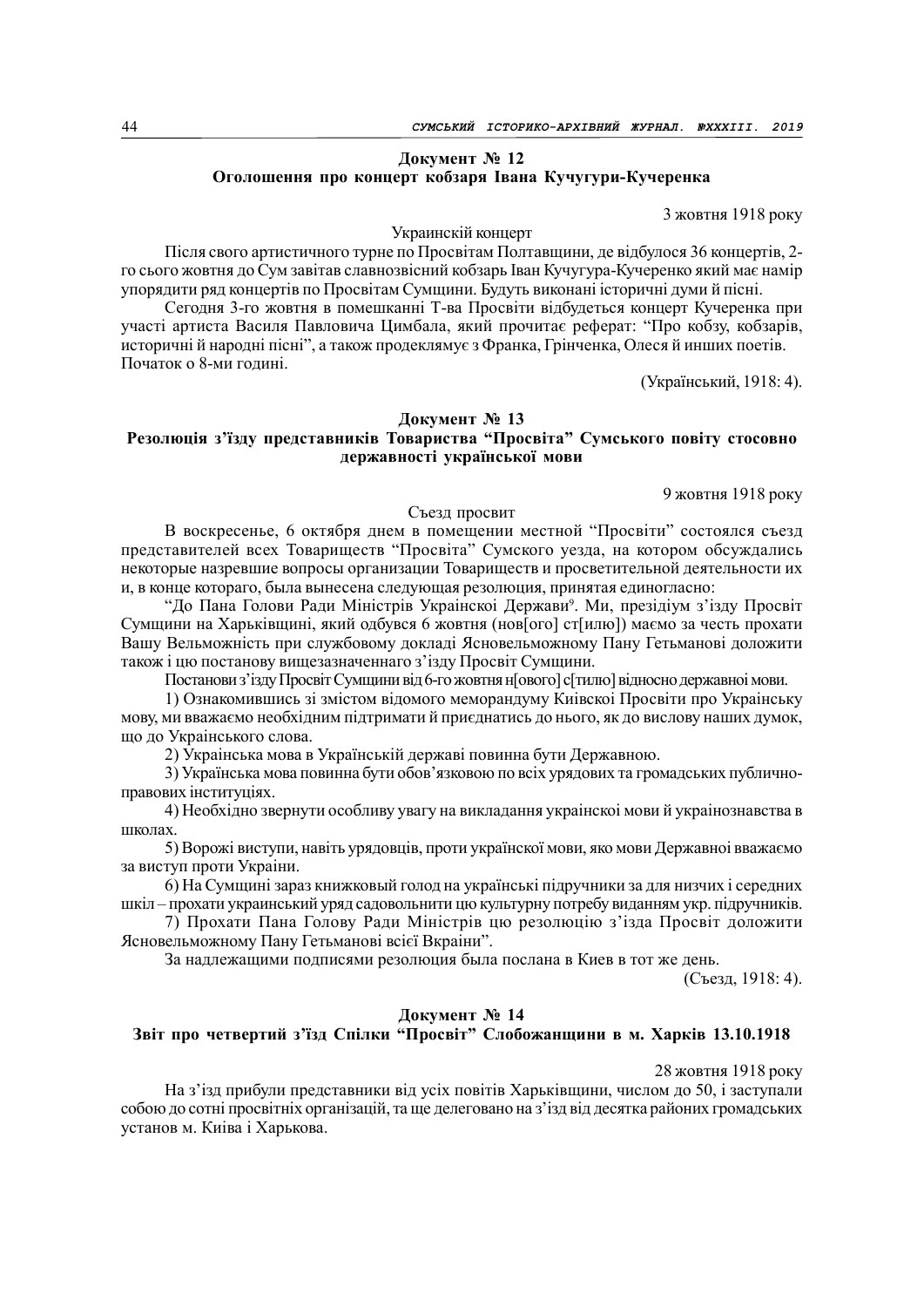## СУМСЬКИЙ ІСТОРИКО-АРХІВНИЙ ЖУРНАЛ. №XXIII. 2019 45

В презідію з'ізду обрано: головою – доб. Бутенка, заступником – доб. Кравченка, писарем – Костя Даниленка, почесним головою зізду професора М. Сумцова. Від імени ради "Спілки Просвіт", робить доклад про іі діяльність доб. М. Кекало. Доклад по змісту – небагатий, одноманітний, по наслідкам праці – невідрадний, бо Рада далі, як по за межі звичайної собі канцелярщині: одсилка інформацій, листування з сілськими Просвітами, – нічогісенько більше не зробила, інструкторів в цей період не було, бо спілка мало одержувала членські внески і відсотки, а від земства і иньших громадських інституцій грошей не одержували, міністерство освіти на наше прохання помочи, ще й досі не зібралось дати відповідь. Зараз спілка «Просвіт», має порожню скарбницю: матеріальні недостачи всьому виною!

Позатим було відчитано двадцять докладів з місць. Доклади – ріжнобарвні, цікаві по змісту, по наслідках роботи – часами сумні, часами бадьорі! Всю освітню роботу можно поділити на чотирі категоріі, а саме: просвітню, бібліотекарську, дикційну і драматичну. Майже кожна з «Просвіт» заходилась відкривати бодай короткострочні курси, вечірні, або недільні школи по украінознавству, вдержує невеличкі книгозбірні-читальні, виписує газети та журнали, старалася закликати українських лекторів, докладчиків, референтів і т. д., але все таки на першому місці стоять: вистави, концерти й співи і драматична секція зробила так багато, як усі останні категоріі, взявши іх до купи! Докладчики поясняють, що вистави одиноке джерело, звідки черпається на всі нижчі просвітянські потреби. Можно з певністю сказати, що на Харьківщині немає зараз такого міста, слободи, села де б не відбувалися вистави-аматори, з села ідуть на хутори і розливається всюди широкими потоками рідне слово-пісня! Найкраще поставлена просвітянська справа у Вовчанському і Сумському повітах на Харьківщині. Щоб вишукати і притягти до праці свідомих, діяльних украіців у Вовчі робота поділена на багато окремих груп: просвітню, театральну, лекційну, музично-хорову, бібліотечну, редакційну і т. д. Просвіта видає спеціяльно свій часопис (тижневик) "Світло", – а всі просвіти в повіті єднаються навколо своєі "матері-просвіти" у Вовчій на взірець Львівськоі. Мається і иструктор по організаціі Просвіт на селах! Сумська повітова Просвіта, відчиняла недавно аж двічі курси украінськоі мови, які пройшли там з великим успіхом, читаються лекціі про "Українську культуру" то що, а для вистав заорендовано Просвітою місцевий театер. При Сумському народньому університеті Просвіта гадає відкрити украінський історико-фільольогічний факультет, а також украінску гімназію і книжний кооператив; зараз гуртується національний хор. Недавно відбувся повітовий з'ізд, який вирішив – об'єднатися в повітову "Спілку Просвіт", а для організації Просвіт удержується інструктор на повіт. З осередку розкидати в іх ті національні свідомости по селах – ось завдання Сумськоі повітовоі Просвіти! [...]

> Писарь Кость Даниленко. (Даниленко, 1918: 3).

### Документ № 15 Прохання Товариства "Просвіта" до Сумської міської управи увільнити їхній спектакль від грошового податку

6 грудня 1918 року

До Сумської мійської

Управи

Рада Т-ва Просвіти ласкаво прохає увільнити наш спіктакль від 29 листопаду у театрі Корепанова від городського налогу, маючи на увазі благодійну мету спектаклю, котрий улаштовувався на користь военно-полонених солдат.

Голова [Підпис]

Писар [Підпис]

ДАСО. Ф. 354. Оп. 1. Спр. 56: 23. Оригінал. Рукопис на бланку.

#### Коментарі

<sup>1</sup>Покровський Василь – перший керівник Сумської "Просвіти". Про нього нам відомо, що у 1917 р. йому було 53 роки, проживав він у місті на вул. Бельгійська, 18 та був членом міської управи. – Док. № 2.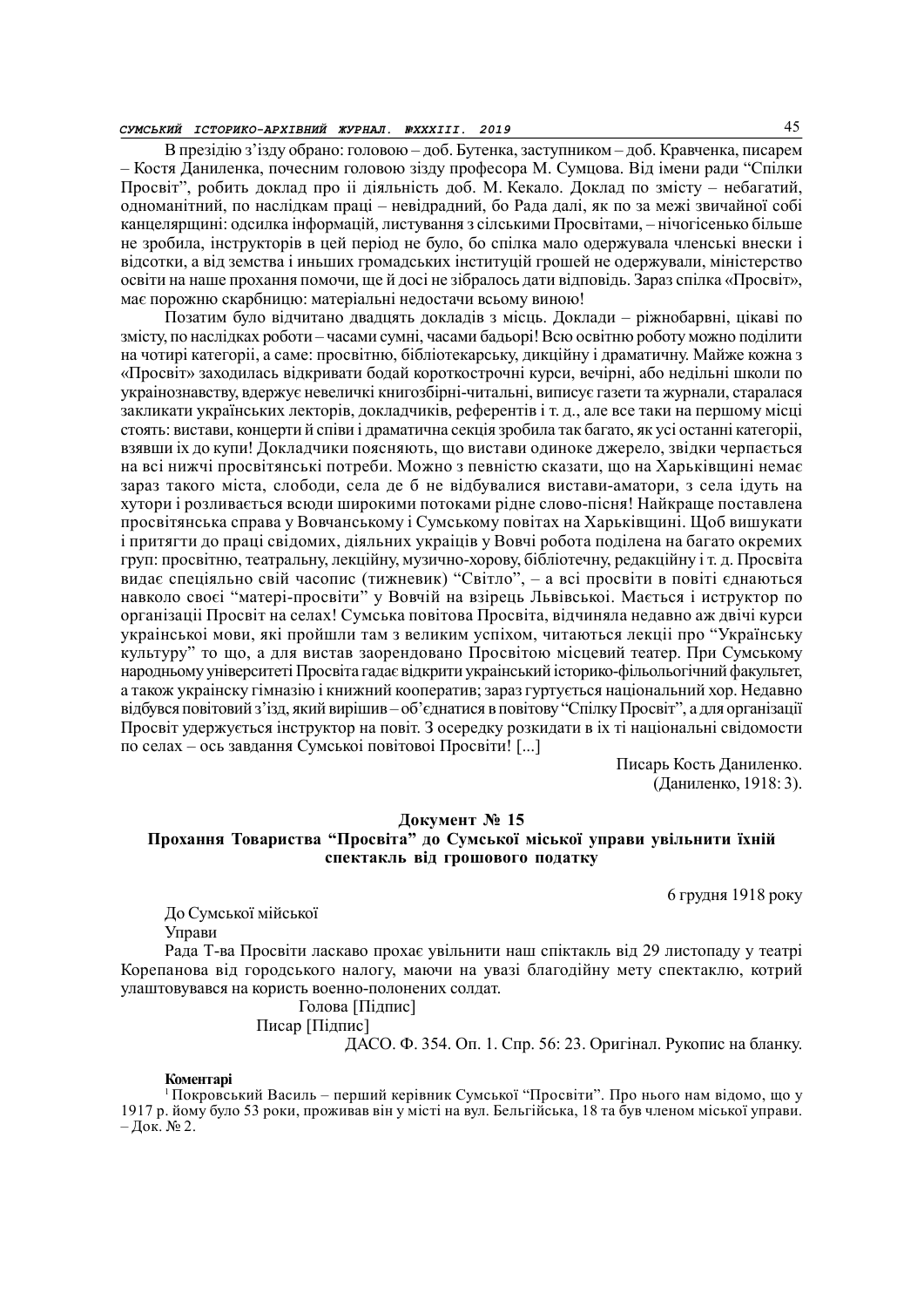<sup>2</sup>4 серпня 1917 р. російський Тимчасовий уряд видав "Тимчасову інструкцію Генеральному Секретаріатові Тимчасового уряду", за якою обмежувалось дія повноважень виконавчого органу Української Центральної Ради Генерального Секретаріату територіями Волинської, Київської, Подільської, Полтавської і частково Чернігівської губерній. Таким чином, Харківська губернія була виведена із-під юрисдикції Генерального секретаріату, що спричинило вибух невдоволення серед національно-свідомих сил Слобожанщини. Виступаючи на Першому Всеукраїнському з'їзді "Просвіт", голова Сумської "Просвіти" В. Покровський ще раз підкреслив, що "Просвітою було вжито всіх заходів, щоб Харківщину було прилучено до України" (ЦДАВО України. Ф. 2581. Оп. 1. Спр. 157: 35зв). – Док. № 4.

<sup>3</sup>В результаті Сумська повітова народна управа заклала у видатки на 1918 р. одноразову допомогу "Просвіті" (на книгозбірню) у розмірі 1000 карбованців (ЦДАВО України. Ф. 2201с. Оп. 2. Спр. 362: 5). – Док. № 6.

<sup>4</sup>Будинок Бережного – зараз це будинок на площі Покровській, 11. У цьому будинку до революції знаходився готель "Версаль" і до 1913 р. в ньому арендував собі кілька кімнат Малоросійський гурток любителів драматичного та музичного мистецтв, а в 1942 р. тут розташовувались українські організації і під прикриттям "Просвіти" діяло підпілля революційної ОУН на чолі з Семеном Сапуном. – Док. № 8.

<sup>5</sup>Вулиця Соборна була перейменована на вулицю Тараса Шевченка вже більшовиками 5 липня 1920 р., а пам'ятник Т. Шевченкові роботи Івана Кавалерідзе навпроти І-ої жіночої гімназії був встановлений у 1926 р. – Док. № 9.

6 Стешенко Іван (1873-1918) – член Центральної Ради, генеральний секретар освіти. Здійснював українізацію шкільництва. Був убитий у Полтаві 30 липня 1918 р., як виявилося пізніше, більшовиками. – Док. № 10.

7 Департамент позашкільної освіти 31 серпня повідомив Сумську "Просвіту", "що Рада Т-ва має право видавати посвідчення, але вони не будуть мати офіціального значіння, а лише моральне" (ЦДАВО України. Ф. 2201с. Оп. 2. Спр. 374: 6). – Док. № 10.

<sup>8</sup> Колодяжний Євген – другий після Василя Покровського керівник Сумської "Просвіти". В 1918 р. він працював юристом (на посаді податкового інспектора). Належав до партії українських соціалістівреволюціонерів і вважався "старим революційним робітником" (ДАСО. Ф. 2. Оп. 1. Спр. 36: 26-27). У квітні 1918 р. за ініціативи "Просвіти" був затверджений урядом УНР комісаром Сумського повіту. За Директорії 21 грудня 1918 р. Сумськими земськими повітовими зборами знову був обраний комісаром повіту і 26 грудня затверджений на цій посаді Харківським губернським комісаром. З 10 березня по 15 липня 1920 р. виконував обов'язки Подільського губернського комісара також від Директорії УНР. У міжвоєнний період проживав на території Польщі, у м. Рівне, керував книгарнею "Наша культура" та працював у магістраті. Далі жив у Німеччині, де й помер. – Док. № 10.

9 Головою Ради Міністрів Української Держави був тоді Федір Лизогуб (1851-1928). – Док. № 13.

Отримано 22.10.2019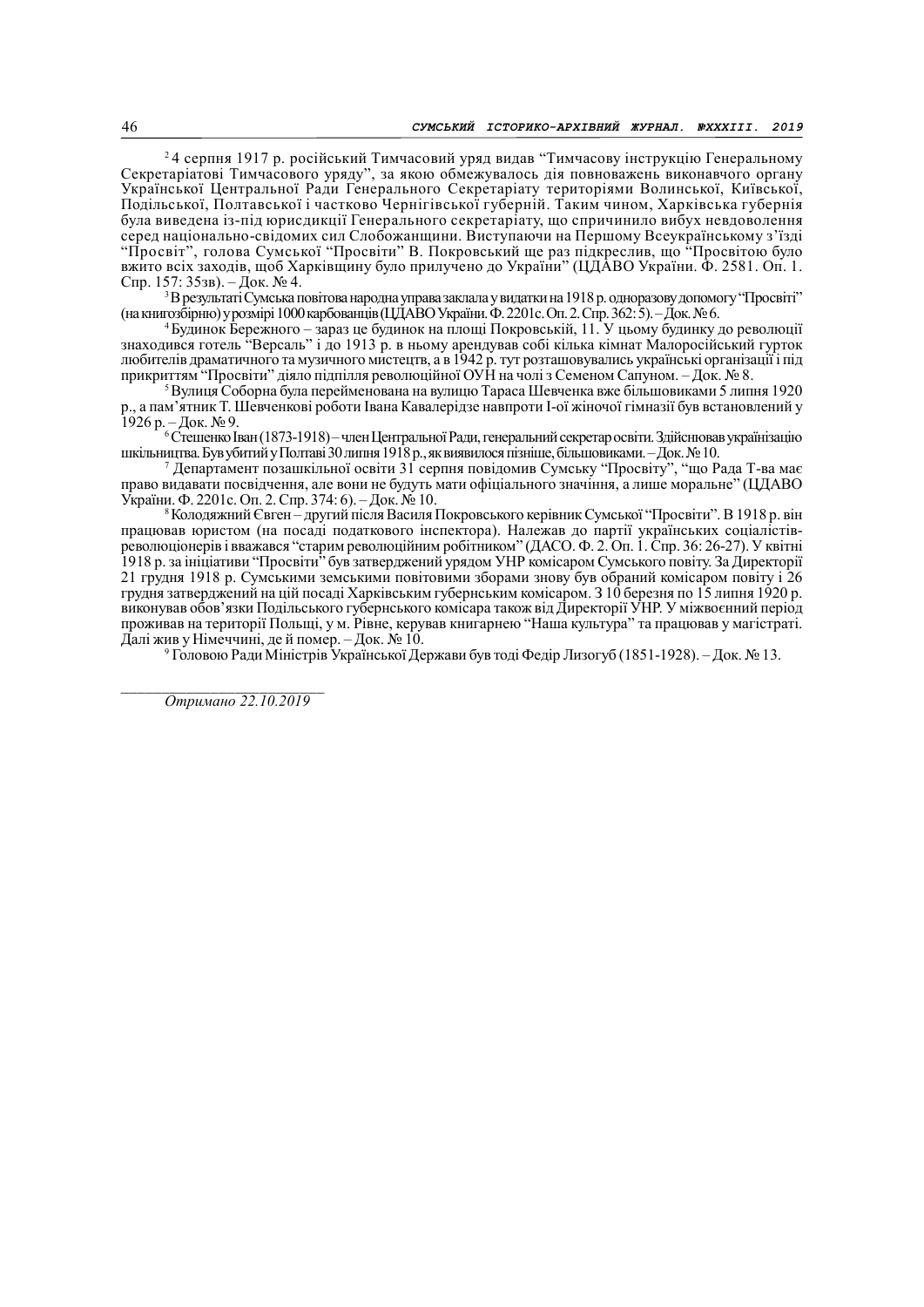### HISTORY / ІСТОРІЯ

### UDC 392.3(=163.2:477.74-89Бес)"180/185" DOI: doi.org/10.21272/shaj.2019.i33.p.47

#### ALEXANDER I. GANCHEV

PhD (History), Odessa National A.S. Popov Academy of Telecommunication (Ukraine)

### BULGARIAN FAMILY IN SOUTH BESSARABIA DURING THE FIRST HALF OF XIX CENTURY IN SCIENTIFIC FIELD OF SOCIAL HISTORY

Abstract. Family is a fundamentally social institution that plays an important role in historic and ethnic development of any nation. There have been mechanisms for the transfer of plenty elements exactly within the family for ages. There they appear and are formed, take root and change their forms, meaning and content with time. They eventually smooth out and disappear. The situation concerns both social roles and their age and gender clarity that connects the family with bigger and more complicated forms of human integration, such as community and society which are dynamically interlinked.

A research subject is a family in Bulgarian diaspora group defined as an object of social history. The subject of study is the evolution of forms, structure and Bulgarian family's everyday elements in South Bessarabia, moreover it's about intergenerational interaction and family relations.

The subject of social history is complicated for most researchers who have taken on this distinctive activity. Associating himself with the statements about the faintest subject of social history, R.Zider gave the most " technical" version of the definition:" Social history is the history of society, the overall relationship between people".

R.Zider considered a family as a complex system that "summarizes influence of society's macrosystem and tasks to reproduct workforce and society's structure; to create gender's behavioral stereotypes, norms and relations between parents and children together with adults and old people; to regulate sexual behavior in pre-marital and marital periods". At the family level this researcher addressed the issue of interrelationships between social, economic and political aspects.

After the Bulgarians' mass resettlement to South Bessarabia in the beginning of XIX century, the foundation of Bulgarian families was a nuclear family, in other words a family that consisted of a married couple with or without children. But speaking about a nuclear family, the fact it's the strongest and the longest one among small groups that can be connected with bigger family or clan formations should be kept in mind. So such a family should be differed from just small families which are self-sufficient and disconnected with great patrimony groups. In societies with strong system of kinship a nuclear family doesn't appear as isolated and defined unit. Under the effect of modernization processes large systems of kinship smooth out, a nuclear family separates from big disintegrating patrimony groups and take features of a small family.

The author makes a conclusion about the studied social system of Bulgarian family in South Bessarabia during the first half of XIX century and based on a great number of demographic ready-made indicators states that during two first decades the population kept social and behavioral models peculiar to Bulgaria in XlX century. But they were gradually getting closer to demographic model of European part of Russian empire. As a result, in the middle of the century own demographic behavior was creating which united both models.

Keywords: Bulgarian family, Bessarabian Bulgarians, social history, multidisciplinary approach , demographic indicators, a nuclear family.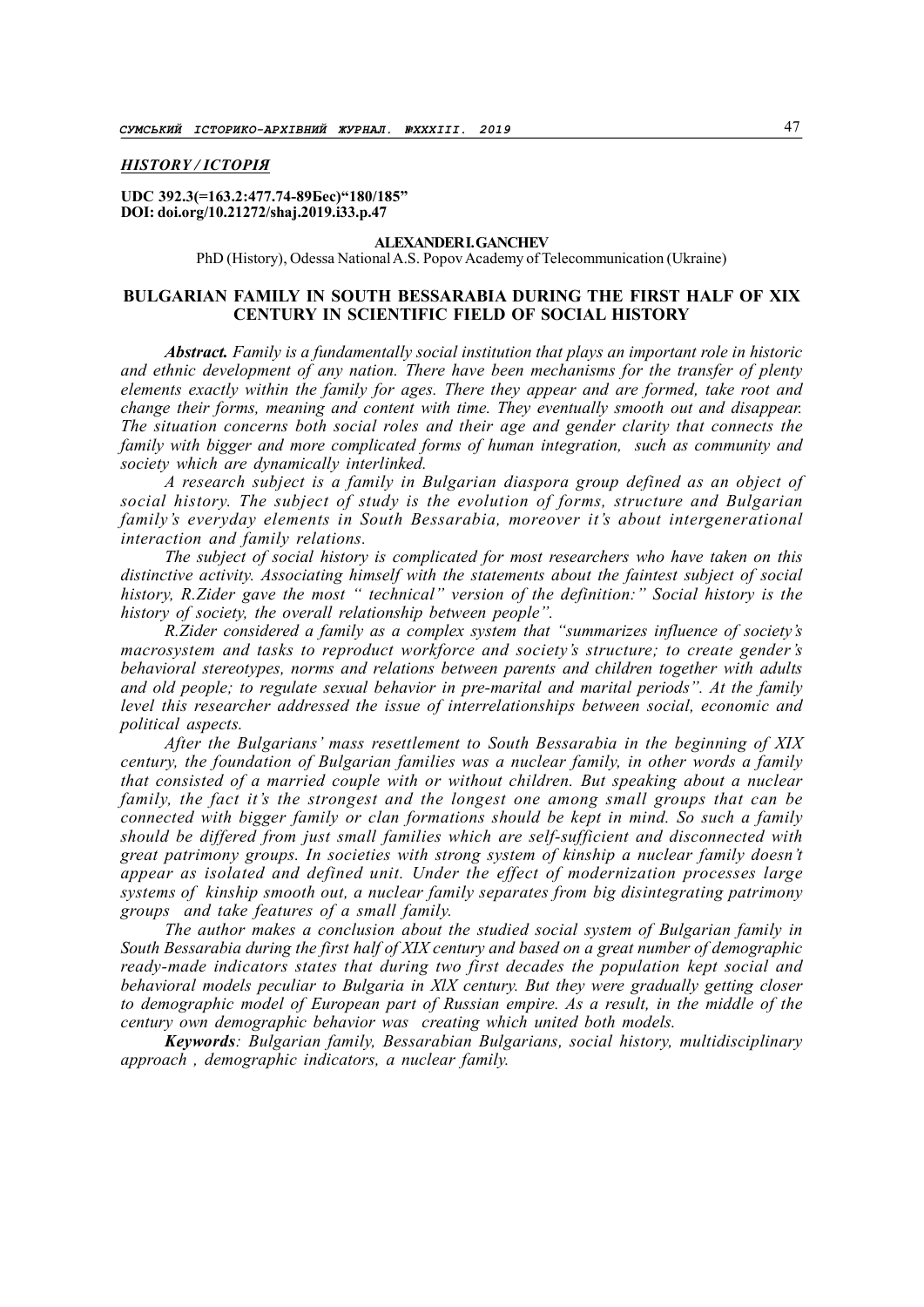#### ГАНЧЕВ О.І.

Кандидат історичних наук, Одеська національна академія зв'язку ім. О.С. Попова (Україна)

### БОЛГАРСЬКА СІМ'Я ПІВДЕННОЇ БЕССАРАБІЇ У ПЕРШОЇ ПОЛОВИНІ ХІХ СТ. В НАУКОВОМУ ПОЛІ СОЦІАЛЬНОЇ ІСТОРІЇ

Анотація. Об'єктом дослідження визначено сім'ю в болгарських діаспорних групах. Предмет дослідження складає еволюція форм, структури й елементів повсякдення болгарської сім'ї Південної Бессарабії, а також видозміна притаманних їй міжпоколінної взаємодії і родових відносин.

Автор робить висновок щодо досліджуваної соціальної системи болгарської сім'ї Південної Бессарабії першої половини ХІХ ст. та формулює на основі опрацювання кількості демографічних показників, що в перші два десятиліття населення зберігало соціальну та поведінкову модель, властиву Болгарії XIX ст., при цьому поступово наближало її до демографічної моделі європейської частини Російської імперії. Як результат, на середину століття відбувається вироблення власної демографічної поведінки, що поєднувала риси двох моделей.

Ключові слова: болгарська сім'я, болгари Бессарабії, соціальні історія, міждисциплінарний підхід, демографічні показники, нуклеарні сім'я.

#### ГАНЧЕВ А.И.

Кандидат исторических наук, Одесская национальная академия связи им. А.С. Попова (Украина)

## БОЛГАРСКАЯ СЕМЬЯ ЮЖНОЙ БЕССАРАБИИ ПЕРВОЙ ПОЛОВИНЫ XIX В. В НАУЧНОМ ПОЛЕ СОЦИАЛЬНОЙ ИСТОРИИ

Аннотация. Объектом исследования определено семью в болгарских диаспорных группах. Предметом исследования является эволюция форм, структуры и элементов повседневности болгарской семьи Южной Бессарабии, а также видоизменение и взаимодействие между поколениями и отношениями между родами.

Автор делает вывод о исследуемой социальной системе болгарской семьи Южной Бессарабии первой половины XIX в. и формулирует на основе обработки демографических показателей, что в первые два десятилетия население сохраняло социальную и поведенческую модель, свойственную Болгарии XIX в., при этом постепенно приближало ее к демографической модели европейской части Российской империи. Как результат, к середине XIX в. происходит проявление нового демографического поведения, объединившего черты двух моделей.

Ключевые слова: болгарская семья, болгары Бессарабии, социальная история, междисциплинарный подход, демографические показатели, нуклеарная семья.

Сім'я становить основоположну суспільну інституцію, що відіграє важливу роль в історичному та етнічному розвитку будь-якого народу. Саме в межах сім'ї впродовж століть функціонують механізми передачі багатьох елементів етнокультури. У ній вони постають і формуються, устійнюються, з часом змінюють форму, сенс і зміст, врешті – поступово нівелюються та зникають. Це так само стосується і соціальних ролей та їхніх статево-вікових порівнянь, що пов'язують сім'ю з більшими й складнішими формами людської інтеграції, як-то община, спільнота, суспільство, котрі перебувають з нею у складній та динамічній взаємодії. Розгляд болгарської сім'ї Південної Бессарабії як суспільно-історичного явища не є випадковим. Південна Бессарабія постає як надзвичайно цікавий регіон, з огляду на її багатоетнічний склад, розмаїття форм міжетнічних зв'язків та відносин, інтенсивний суспільно-економічний розвиток упродовж ХІХ – ХХ ст. Тут рельєфно проглядаються процеси консервації та змін багатьох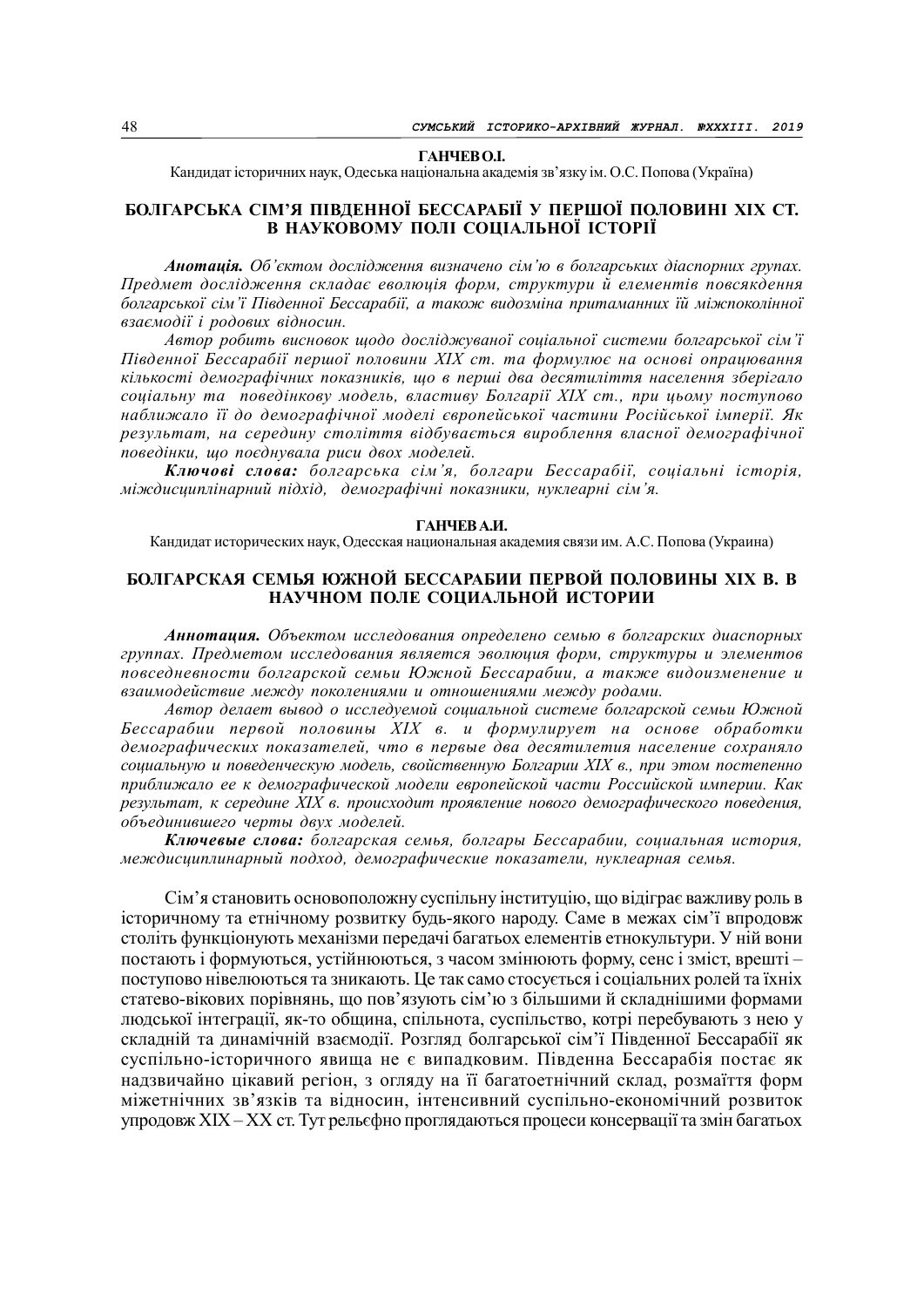## СУМСЬКИЙ ІСТОРИКО-АРХІВНИЙ ЖУРНАЛ. №XХХІІІ. 2019 49

елементів етнокультури, увиразнюється динаміка соціально-економічної та міжкультурної взаємодії. Розгляд етносоціальних відносин у Південній Бессарабії окреслює широке коло проблем, перспективних для дослідження методами соціальної історії – напряму, що актуалізує міждисциплінарні підходи, використання наукового інструментарію соціології, етнології, економічної антропології, історичної демографії та інших галузей гуманітарного знання. У колі зазначеної проблематики актуалізуються питання, тісно пов'язані з вивченням болгарського населення, яке за певних історичних обставин мігрувало зі своєї історичної батьківщини до цього регіону, адаптувалося до наявного у ньому географічного та етнічного середовища, зберігало й розвивало свою етнічну ідентичність, випробувавши на собі дію державних трансформацій у Російській імперії, СРСР та сучасній Україні. Відтак, з огляду на специфіку етнічної ситуації у Південній Бессарабії, міграційні процеси та політичні зміни, що відбувалися у цьому регіоні впродовж XIX – ХХ ст., досліджувати болгарську сім'ю можна лише з урахуванням широкого історичного контексту і розглядом багатьох суміжних аспектів.

Об'єктом дослідження визначено сім'ю в болгарських діаспорних групах як об'єкт соціальної історії. Предмет дослідження складає еволюція форм, структури й елементів повсякдення болгарської сім'ї Південної Бессарабії, а також видозміна притаманних їй міжпоколінної взаємодії і родових відносин. Для вирішення поставлених завдань застосовані методи соціальної історії – порівняно нового наукового напрямку, котрий "автономізує" соціальне відносно політичних (Тревельян, 1959: 15), культурних та економічних явищ і при цьому наголошує на потребі міждисциплінарних підходів до вивчення свого предмету. Однак предмет соціальної історії є важким для визначення, в чому зізнавалася більшість дослідників, котрі бралися за цю дистинктивну операцію. На неможливості дефініції наголосив Т. Зелдін, котрий зауважив: "Слово "соціальна" … – радше гасло, ніж визначення" і обмежився констатацією лише однієї важливої прикмети: "соціальна історія постійно вводить до сфери вивчення нові об'єкти дослідження". Останнє ж адресується власне історичному дослідженню, якому цей автор адресував сподівання на те, що воно через актуалізовані соціальною історією теми має покінчити з "тиранією ідеї еволюції та хронологічного підходу до історії" (Зелдин, 1993: 155, 160).

Р. Зідер, солідаризуючись з твердженням про слабко вловлюваний предмет соціальної історії (через швидку плинність включених до нього речей та способів їх вербальної фіксації), все ж подав найбільш "технічний" варіант визначення: "Соціальна історія є історією соціального, тобто всього комплексу відносин між людьми". До того ж, він наголосив, що науки різняться не предметами, а постановками проблем і методами для їхнього вирішення (Зидер, 1993: 164). Серед тих методів, які соціальна історія додає до методів загальноісторичних, названі: просопографічний (аналіз ознак окремих осіб або груп на основі письмових джерел – автобіографій, листів, протоколів допитів тощо), інтерв'ю-спомини, або усна історія (зауважимо: тут вона постає як дослідницька техніка, близька до застосовуваної етнографами), статистичного кореляційного аналізу та ін. Причому наголошено, що йдеться не стільки про винаходи нових методів, скільки про зміну поглядів на методи, що вже існують. Так само й щодо тематики – йдеться не стільки про її розширення (зокрема, в бік гендерних студій, дослідження повсякденності, малих груп, мікроісторії тощо), скільки про нові поєднання теоретичного й емпіричного, плюралізм можливих перспектив висвітлення певної теми тими чи іншими засобами, уникаючи догматизації одного з них (Зидер, 1993: 175). Реалізацію цієї "програми" Р. Зідер продемонстрував у своїй книзі "Соціальна історія сім'ї у Західній та Центральній Європі" (Зидер, 1997), котра на цей час вже стала класичною. Сім'ю Р. Зідер розглянув як складну систему, що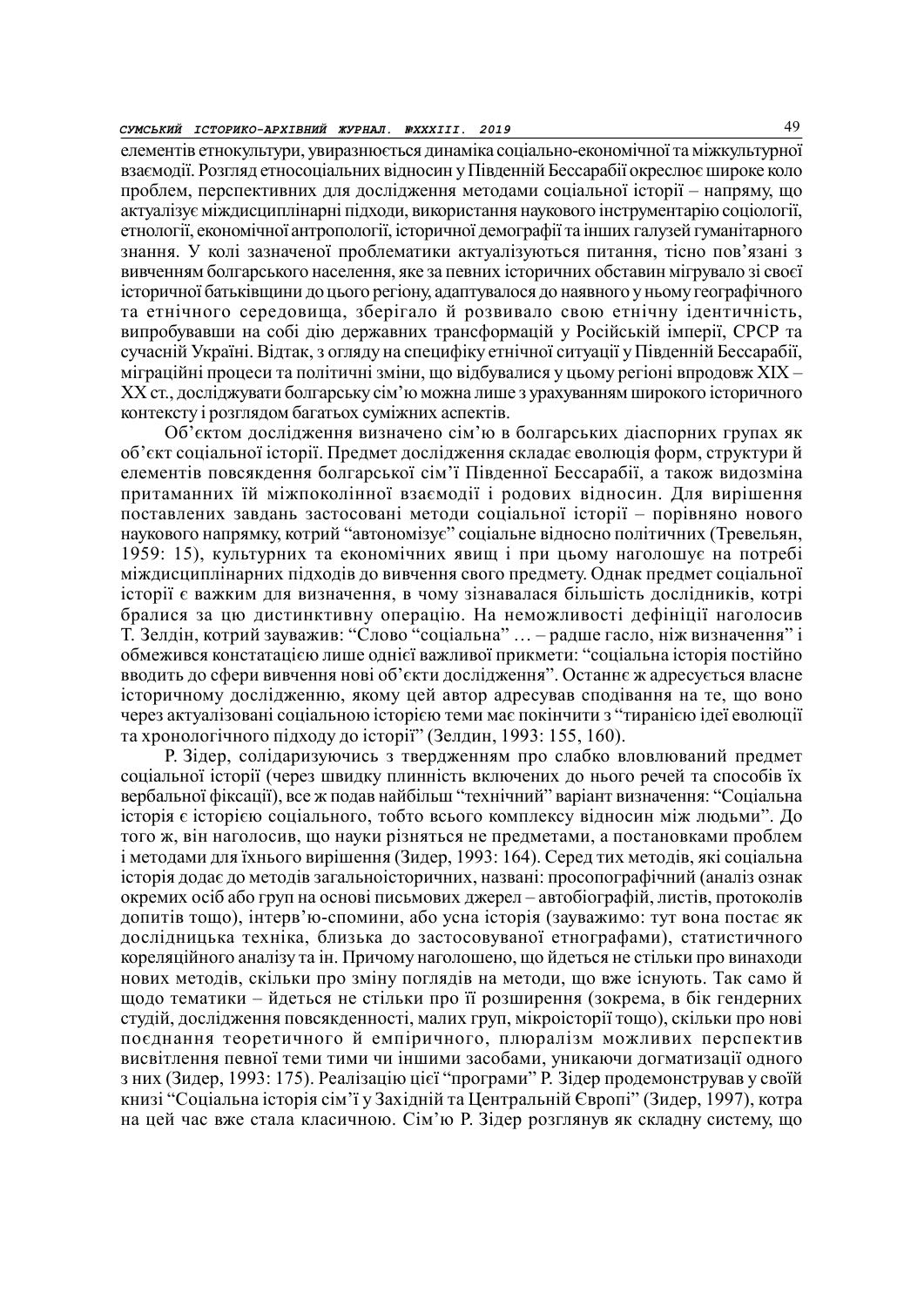"результує впливи макросистеми суспільства і функціонально реалізує задачі з репродукції робочої сили, суспільних структур, формування стереотипів поведінки статей, норм відносин батьків та дітей, дорослих та старих, регулює сексуальну поведінку в дошлюбний та шлюбний періоди" (Зидер, 1997: 5). На рівні сім'ї цей дослідник розглянув проблему взаємозв'язку між соціальними, економічними та політичними явищами: "Сім'я не повинна розглядатися поза своїм соціально-політичним та економічним контекстом. Сім'я розуміється не як "світ у собі", а як соціальний мікрокосм, у якому відображаються соціальні відносини, живуть і працюють люди, соціалізовані певним суспільством і які самі соціалізують покоління, що приходять їм на зміну" (Зидер, 1997: 8). Така дослідницька програма дозволила на надійному матеріалі простежувати взаємозв'язки між формами та рівнями людської інтеграції, не вдаючись до інтерполяцій ідейних конструктів до сфери емпірики.

З моменту виокремлення соціальної історії, бачення відношення між соціальною, економічною та політичною системами зазнало помітної видозміни. Дж. Тревельян вбачав у соціальній історії "необхідну ланку між економічною та політичною історією", цілком у марксистському дусі, вважаючи, що "соціальні явища породжуються економічними умовами майже в такому ступені, як політичні події, в свою чергу, породжуються соціальними умовами" (Тревельян, 1959: 15). Однак сьогодні подібні твердження не витримують навантаження емпіричним матеріалом, у масиві якого зв'язки між зазначеними системами не виглядають так прямолінійно.

Соціальна історія у Франції, від початку пов'язана з "Школою Анналів", теж зазнала помітної видозміни упродовж 70–90-х років ХХ ст. Структуралістичний детермінізм і прагнення тотальності, що панували в 1950–60-ті роках (Ф. Бродель і його учні, а також марксисти), поступилися відстеженню багатолінійності, "ігр масштабу", мікрорівнів, засвоєнню базових понять прагматичної соціології (амктор, переклад, зміщення, мережі та ін.). Н. Трубникова та П. Уваров зауважили щодо сучасної інтелектуальної атмосфери у Франції "…прагнення розглядати соціальні реальності не стільки в якості об'єктивно існуючих відпочаткових параметрів, у які "втиснута" людина, а як рухливу взаємодію індивідуальних та колективних амкторів. Кожен з цих дійових осіб наділений свободою виборучи свободою маневру і здатний доходити з іншими в погодження, які формують одвічнорухливу та мінливу соціальну тканину" (Трубникова, Уварова, 2004: 146).

У США тенденція до вивчення соціальних мікрорівнів та емпіричного простеження їхнього зв'язку з макрорівнями з'явилися ще в 1960-ті роки. Помітних успіхів досягла соціологія малих груп. Серед таких розглядалася і сім'я як найбільш самостійна і стійка. Помічено, що всі інші малі групи (закриті клуби, ради директорів, військові підрозділи тощо) щільніше за неї інтегровані до більших соціальних груп і мають порівняно з нею вельми коротке життя. При цьому помітно складне переплетіння цих груп, оскільки одна і та сама людина може бути членом 5–6 малих і більших груп (Миллз, 1972: 82). Розгляд малої групи як поля зіткнення соціальних та індивідуальних сил тиску, під дією яких перебуває конкретна людина, створив продуктивну перспективу для розкриття трихотомії: індивід – група – суспільство. Були напрацьовані методи аналізу внутрішніх процесів у групі, включно з членами самої групи, котрі, беручи участь у досліджені, спостерігали й характеризували взаємодії всередині неї. Вдавалося також простежувати впливи культури на групові процеси (Миллз, 1972: 83, 90-92).

Сучасне дослідження сім'ї, її розвиток, механізми адаптації, збереження традицій і виникнення інноваційних елементів, неможливо без аналізу її структури. Більшість дослідників європейської сім'ї наприкінці ХХ ст. дотримуються типології, запропонованої Кембріджською групою науковців історії населення і соціальних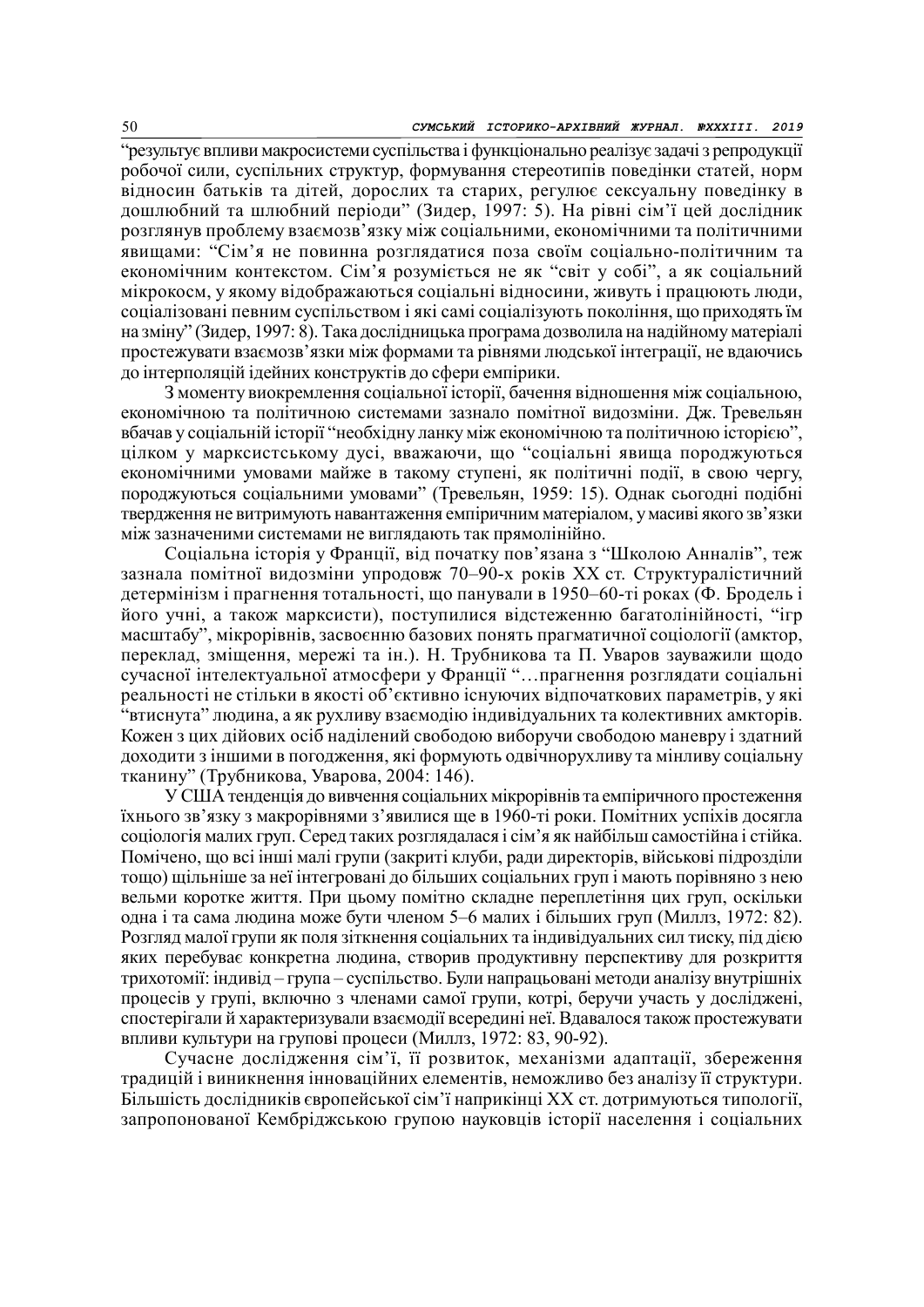структур (Ласлетт, 1979: 132–137). Запропонована ними структура домогосподарств за спорідненим складом заснована на статистичних даних XVI–XIX ст. відносно Англії, Франції, Сербії, Японії та колоніальної Америки, викликала гостру критику. В 1975 р. Л. Беркнер пише рецензію, в якій заперечує методологію і кінцевий результат дослідження (Berkner, 1975: 721–738). Існує думка про те, що "через недостатні і нерівномірно розподілені джерела моделі Ласлетта є гіпотезами, які вимагають подальших досліджень" (Kassabova-Dintcheva, 2002: 232). Більше того, з цими ці обставини зазначив і сам Ласлетт (Laslett, 1983: 531).

Інша типологія, що часто застосовується, базується на статистичних і демографічних даних другої половини ХХ ст. (Ганцкая, 1984: 16-28). У ній, крім характеристики окремих елементів складу сім'ї, приділена увага і взаєминам всередині сім'ї, соціальній та національній належності її представників. Отже, перша типологія характеризує домогосподарства за спорідненим складом, спирається на дані XVI–XIX ст. і є результатом макропорівняльного аналізу; друга – типологія сім'ї, що враховує соціальні та етнічні чинники, заснована на сучасних конкретно-історичних дослідженнях і є результатом системного аналізу.

Після масового переселення болгар до Південної Бессарабії на початку ХІХ ст., основу болгарських родин складали нуклеарні сім'ї, тобто такі, що складалися з шлюбної пари з дітьми або без них (Ангелов, 1992: 229; Бобчев, 1998 : 361; Гандев, 1972: 183– 184; Тодорова, 2002: 97). Утім, говорячи про нуклеарну сім'ю, слід мати на увазі те, що вона, як найстійкіша та найтриваліша з малих груп (Мердок, 2003: 19–20), може складно поєднуватися з більшими сімейно-родовими утвореннями, а тому її слід відрізняти від малих сімей, що є самодостатніми і не пов'язаними сталими зв'язком з великими родовими групами. В суспільствах з міцною системою спорідненості нуклеарна сім'я не постає в якості осібної, чітко вираженої одиниці. Під дією процесів модернізації великі системи спорідненості нівелюються, а нуклеарна сім'я відокремлюється від великих родинних груп, які через те й розпадаються (Воугел, 1972: 163, 169–170), і набуває рис малої сім'ї.

У бессарабських болгар поєднання нуклеарної сім'ї з більшими сімейно-родовими групами теж не становило виключення. Тобто існували нерозділені (складні) сім'ї з притаманними їм внутрішньосімейними відносинами. Проте така форма сімейної общини як задруга, що на той час ще була поширеною в окремих районах Болгарії, в болгарських колоніях не зафіксована (Державин, 1910: 313–318). На переважання нуклеарних (простих) сімей, які ще не встигли об'єднатися в складні родинні форми, вказують посімейні списки мешканців болгарських колоній (НАРМ. Ф. 5. Оп. 2. Спр. 442. Ч. 3: 443). Примітно, що в більш ранній період, як посвідчено документами початку ХІХ ст., болгари, котрі мешкали в найбільших турецьких містах Буджака, мали, в більшості складні нерозділені сім'ї. Наприклад, у фортеці Аккерман у 1808 р. налічували 20 болгарських сімей, з них 15 були складними; в одному родинному колективі проживали сім'ї батька та сина, або тестя і зятя (Бачинська, 2012: 480).

У процесі переселення болгарські мігранти принесли з собою до Бессарабії ті традиційні відносини, елементи соціальної організації та, зокрема, будову сім'ї, що були притаманні тим районам Болгарії, звідки вийшли ці мігранти. Подальша видозміна болгарської сім'ї, звісно, була обумовлена впливом нових демографічних, соціальноекономічних, державно-адміністративних та інших умов.

Шлюб у бессарабських болгар традиційно лишався віролокальним, тобто подружжя селилося у сім'ї чоловіка – у батьківському будинку. Відносини спадщини звичаєве право болгар визначало принципом мінорату, що передбачав передачу всіх майнових прав від батька до молодшого сина (Філіпова, 2012: 173). В умовах анклавного проживання і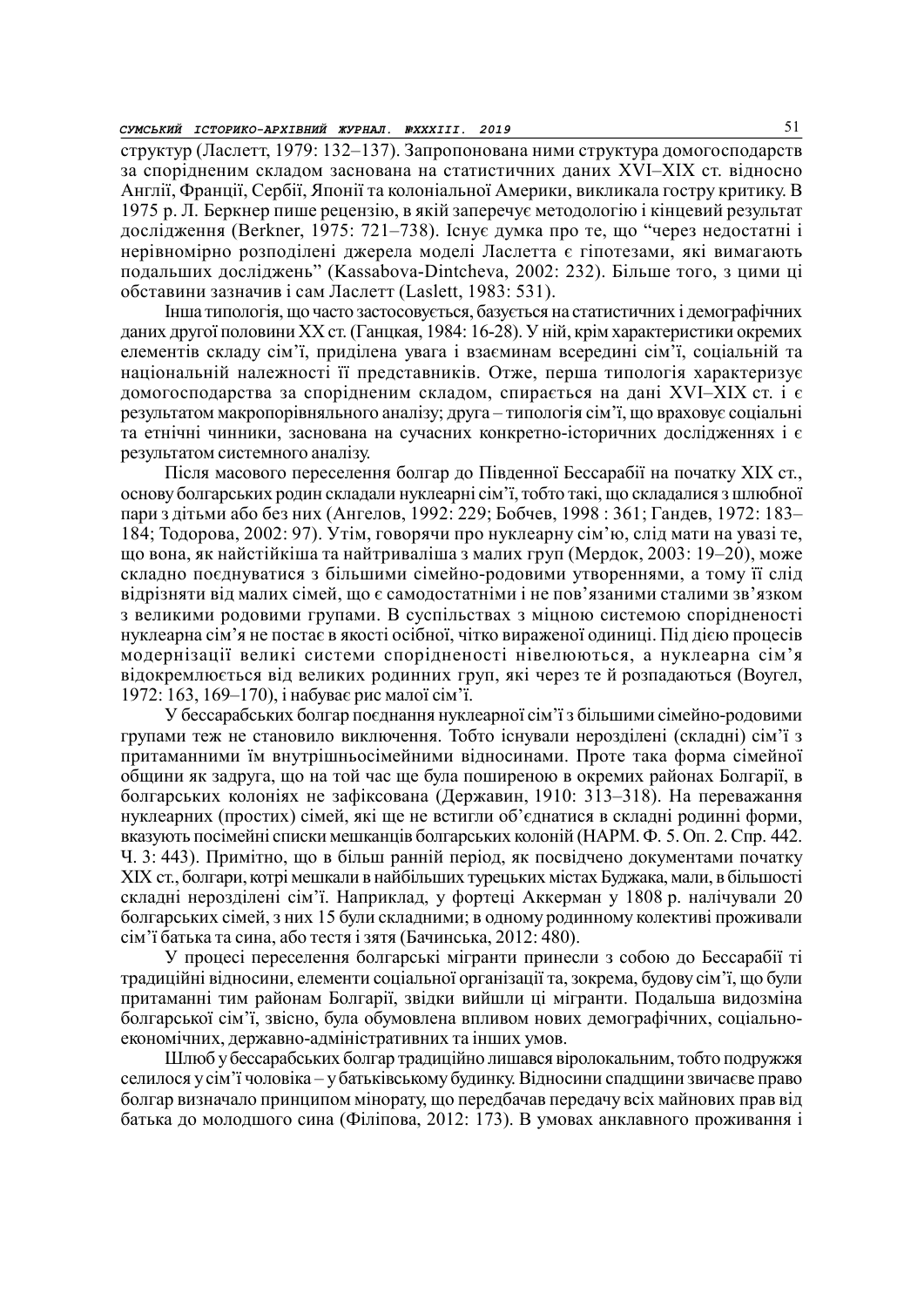обмеженого земельного фонду, відділення молодих сімей траплялося рідко, вони включалися до складу батьківської сім'ї, яка, тим самим, набувала складних форм. За цих умов позитивна демографічна динаміка з часом призводила до збільшення кількості нерозділених складних сімей.

Вікові показники за 1818 р. у колонії Імпуцита посвідчили майже повне переважання молоді та дітей. Колоністи віком за 49 років складали лише 10,2 % від загальної кількості населення, з них віком за 60 років – всього 1,9 %. Вікова категорія від 14 до 44 років нараховувала 47 %, а діти до 14 років – 42, 8 % (Філіпова, 2012: 69). Таким чином, співвідношення 42,8 : 47 : 10,2 чітко окреслює значну перевагу молодих сімей. Враховуючи ці показники і основуючись на застосовуваний у демографії поділ вікової структури на прогресивну, стаціонарну й регресивну (Тотев, 1974: 169; Тодорова, 2002: 90), можна дійти висновку про те, що мешканці села являли собою населення явно прогресуюче. Те саме простежується і в інших болгарських колоніях за даними 1818 р. (НАРМ. Ф. 5. Оп. 2. Спр. 439, 442, 442. Ч. 1–3; НАРМ. Ф. 134. Оп. 2. Спр. 23, 24) і за ревізькими сказками 1835 р. (Челак, 1999: 220, 222; НАРМ. Ф.134. Оп. 2. Спр. 23; НАРМ. Ф.134. Оп. 2. Спр. 24.). Такий демографічний стан становив важливу основу для подальшої репродуктивної поведінки болгарської сім'ї в умовах Південної Бессарабії.

А.О. Скальковський щодо середини ХІХ ст. зазначив типову для болгарських колоній нерозділеність сімей: "Болгары страстно любят семейное единство, так что нередко три и даже четыре поколения живут вместе, под одним кровом и руководством старика – главы свого рода"; "[их] внутренний быт, быт семейный, чисто патриархальный, представляет зрелище истинно отрадное" (Скальковский, 1848: 93, 139). Подібні описи болгарської сім'ї того часу зустрічаються досить часто. Зокрема і А. Клаус наголошував: "семейные разделы не в обычае и болгары их недолюбливают" (Клаус, 1869: 321). Тож, подаючи ці свідоцтва сучасників, можна з певними застереженнями солідаризуватися з висновком Л.А. Демиденко про те, що домінуючою формою сім'ї в бессарабських болгар була "велика патріархальна сім'я" (Демиденко, 1970: 9). Такою вона стала вже в Південній Бессарабії як результат архаїзації традиційних форм сім'ї, відомих раніше болгарській культурі. За такими властивостями, як "патріархальність", складна будова, статево-вікова сегрегація, значний кількісний склад, бессарабську болгарську сім'ю визначають як "своєрідний релікт аграрного балканського суспільства" (Філіпова, 2012: 155–156). Його консервації в даному регіоні сприяла законодавча діяльність станової монархії Романових, котра визначила для болгарських колоністів анклавний тип розселення і накидання общини як адміністративного інституту й інструменту перерозподілу обмеженого земельного фонду. Втім, ця "патріархальність" не була тотожною первісним формам суспільної організації, а стала відображенням соціальної адаптації діаспорної групи до державної-адміністративних умов.

Для розуміння причин, з яких складна нерозділена сім'я лишалися найбільш оптимальною формою, слід зважити на статеву структуру населення болгарських колоній. Диспропорція статей оприявнилася ще на початковому етапі переселення болгар до цього регіону. Наприклад, у м. Аккерман у 1808 р. в 20 болгарських родинах налічували 95 чоловіків та 79 жінок; у цілому ж, частка чоловіків серед болгарського населення міст Буджака на той час складала 62 %, з них хлопчиків у віці 10–20 років – 15 %, чоловіків 21–40 років – 40 %, дівчат 10–20 років – 28 %, жінок 21–40 років – 35 % (Бачинська, 2012: 481). Відтак, у репродуктивній віковій групі чоловіки помітно переважали жінок. М.П. Філіпова простежила щодо першої половини ХІХ ст. кількісну перевагу чоловіків стосовно жінок у співвідношенні 119,4 та 83,7 (Імпуцита), 111,4 : 89,7 (Чешма-Варуїта), 111,1 : 90 (Чийшія). Крім того, дослідниця відзначила, що таке співвідношення характерне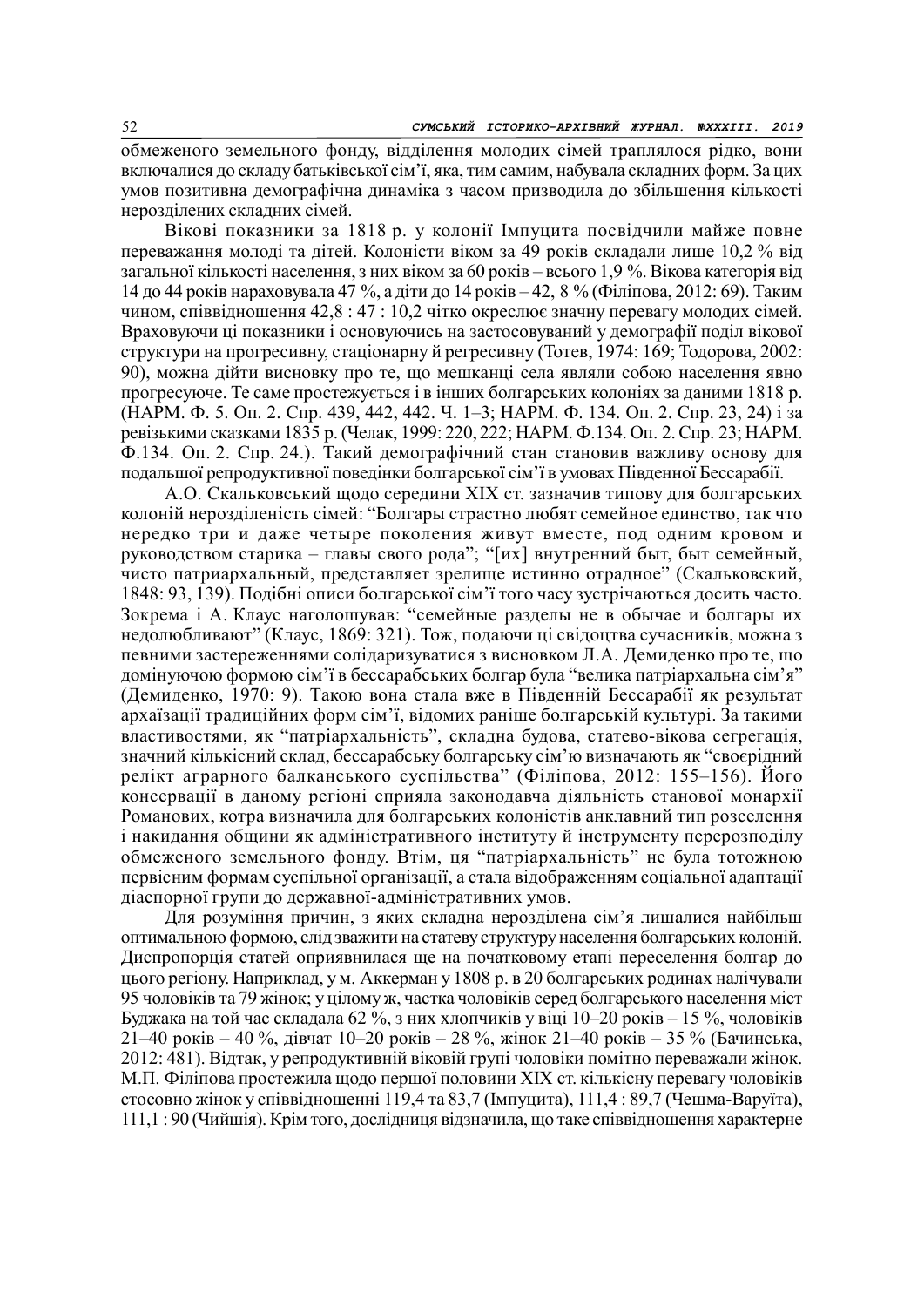для Болгарії ХІХ ст. і, в цілому, для Балкан. Цей стан пояснюється високою смертністю жінок, демографічним режимом високої фертильності і, як результат, переважанням у молодих вікових групах чоловіків (саме в тих групах, де у жінок немає біологічної переваги), а також умовами міграції, до яких чоловіки були краще прилаштовані (Філіпова, 2012: 72). Примітно, що сім'ї деяких переселенців до буджацьких міст лишалися на попередньому місці проживання "за Дунаєм" (Бачинська, 2012: 481).

Шлюбні відносини у болгар традиційно лишалися соціально-регламентованими, визначалися церковним каноном і звичаєвим правом. Укладення шлюбу між родичами до 7 коліна не допускалося. Однак в умовах дотримання суворої територіальної ендогамії в болгарських колоніях, що звужувала "шлюбний ринок", це могло б призвести до негативних наслідків і тому обмеження стосувалися третього, максимум четвертого коліна (Бачинська, 2012: 149–151).

Розлучення мали винятковий характер і відбувалися з чітко регламентованих церквою і звичаєм причин. Тож болгарська сім'я в умовах Південної Бессарабії виявилася надзвичайно стійкою соціальною мікроструктурою, порівняно з іншими малими групами, які виникали на конфесійній, професійній чи становій основі.

Таким чином, ми можемо зробити висновок щодо досліджуваної нами соціальної системи болгарської сім'ї Південної Бессарабії першої половини ХІХ ст. та сформулювати на основі опрацювання кількості демографічних показників, що в перші два десятиліття населення зберігало соціальну та поведінкову модель, властиву Болгарії XIX ст., при цьому поступово наближало її до демографічної моделі європейської частини Російської імперії. Як результат, на середину століття відбувається вироблення власної демографічної поведінки, що поєднувала риси двох моделей.

#### Література:

Ангелов, 1992 – Ангелов Д. История на Средновековната Българска държава и право. София. 1992. Бачинська, 2012 – Бачинська О.А. Процес формування болгарських громад в містах Буджака на межі ХVІІІ-ХІХ ст. // Человек в истории и культуре. Одесса. 2012. Вып. 2. С. 479-488.

Бобчев, 1998 – Бобчев С.С. История на старобългарското право. София. 1998. 412 с.

Вишневский, Кон, 1979 – Брачность, рождаемость, семья за три века: сб. статей / под ред. А.Г. Вишневского и И.С. Кона. Москва. 1979. 184 с.

Воугел, 1972 – Воугел Э. Семья и родство // Американская социология. Перспективы. Проблемы. Методы / ред. Г.В. Осипов. Москва. 1972.

Гандев, 1972 – Гандев Хр. Българската народност през 15-ти век. Демографско и етнографско изследване. София. 1972.

Ганцкая, 1984 – Ганцкая О.А. Семья: структура, функции, типы // Советская этнография. 1984. № 6. С. 16–28.

Демиденко, 1970 – Демиденко Л.А. Культура и быт болгарского населения в УССР. Киев. 1970. 140 с.

Державин, 1910 – Державин Н.С. К вопросу о семейной "задруге" у болгар // Живая старина. Санкт-Петербург. 1910. Кн. 76. Вып. 4. С. 313–318.

Зелдин, 1993 – Зелдин Т. Социальная история как история всеобъемлющая // Thesis. 1993. Вып. 1. С. 154-262.

Зидер, 1993 – Зидер Р. Что такое социальная история? Разрывы и преемственность в освоении "социального" // Thesis. 1993. Вып. 1. С. 163-181.

Зидер, 1997 – Зидер Р. Социальная история семьи в Западной и Центральной Европе (конец ХVIII – ХХ в.). Москва. 1997. 301 с.

Клаус, 1869 – Клаус А. Наши колонии : Опыты и материалы по истории и статистике иностранной колонизации в России. Вып. 1. Санкт-Петербург. 1869. XII, 456, 102 с.

Ласлетт, 1979 – Ласлетт П. Семья и домохозяйство: исторический подход // Брачность, рождаемость, семья за три века: сб. статей. Москва. 1979. С. 132–157.

Мердок, 2003 – Мердок Дж. П. Социальная структура. Москва. 2003. 608 с.

Миллз, 1972 – Миллз Т.М. О социологии малых групп // Американская социология. Перспективы. Проблемы. Методы / ред. Г.В. Осипов. Москва. 1972. С. 82-92.

НАРМ – Національний архів Республіки Молдова.

Скальковский, 1848 – Скальковский А.А. Болгарские колонии в Бессарабии и Новороссийской крае: статистический очерк. Одесса. 1848. 156 с.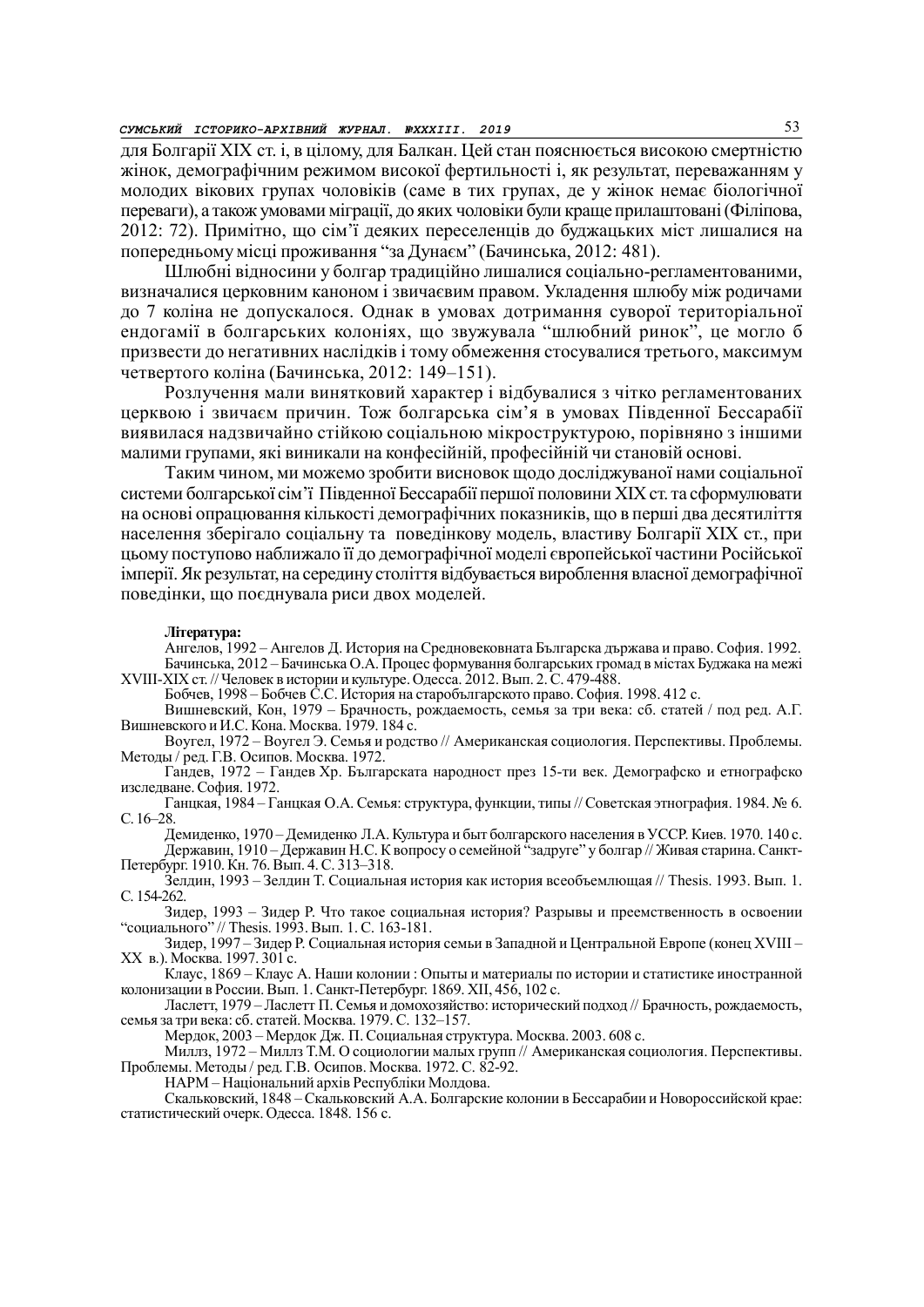Тодорова, 1983 – Тодорова М. Структура на населението, брачност, семейство и домакинство на Балканите // Исторически прегед. София. Кн. 4. 1983.

Тодорова, 2002 – Тодорова М. Балканското семейство. Историческа демография на българското общество през османския период. София. 2002.

Тотев, 1974 – Тотев А. Демографско-исторически очерк на България // Годишник на Софийски университет, Юридически факултет. София. Т. 65. 1974.

Тревельян, 1959 – Тревельян Дж. М. Социальная история Англии. Москва. 1959. 608 с.

Трубникова, Уварова, 2004 – Трубникова Н.В. Уваров П.Ю. Пути эволюции социальной истории во Франции // Новая и новейшая история. 2004. № 6. С. 138–147.

Філіпова, 2012 – Філіпова М.П. Болгарське населення Південної Бессарабії у першій половині ХІХ століття: історико-демографічний аспект : дис. канд. іст. наук. 07.00.06. Київ. 2012. 391 с.

Челак, 1999 – Челак Е.И. Ревизские сказки колонии Твардица как историко-демографический источник // История и культура болгар и гагаузов Молдовы и Украины. Кишинев. 1999.

Berkner, 1975 – Berkner L.K. The use and misuse of census data for the historical analysis of family structure // Journal of interdisciplinary history. 1975. Vol. 4. Р.721–738.

Kassabova-Dintcheva, 2002 – Kassabova-Dintcheva А. Migration und familie. Familienforschung und politik (Am BeispielBulgariens). Sofia. 2002.

Laslett, 1983 – Laslett P. Family and Household as Work Group and Kingroup: Areas of Traditional Europe compared // Wall, R, J. Robin, P. Laslett. Family Forms in Historic Europe. Cambridge. 1983.

#### References:

Angelov, 1992 – Angelov D. Istoriya na Srednovekovnata Balgarska darzhava i pravo [History of the Medieval Bulgarian State and Law]. Sofiya. 1992. [in Bulgarian].

Bachyns'ka, 2012 – Bachyns'ka O.A. Proces formuvannja bolgars'kyh gromad v mistah Budzhaka na mezhi ХVIII-ХIХ ct. [The process of formation of Bulgarian communities in the cities of Budzhak at the turn of the 18th-19th centuries] // Chelovek v istorii i kul'ture. Odessa. 2012. Vyp. 2. S. 479-488. [in Ukrainian].

Bobchev, 1998 – Bobchev S.S. Istoriya na starobalgarskoto parvo [History of old bulgarian law]. Sofiya. 1998. 412 s. [in Bulgarian].

Vishnevskii, Kon, 1979 – Brachnost', rozhdaemost', sem'ya za tri veka : sb. statei [Marriage, fertility, family for three centuries] / pod red. A.G. Vishnevskogo i I.S. Kona. Moskva. 1979. 184 s. [in Russian].

Vougel, 1972 – Vougel E. Sem'ya i rodstvo [Family and gender] // Amerikanskaya sotsiologiya. Perspektivy. Problemy. Metody / red. G.V. Osipov. Moskva. 1972. [in Russian].

Gandev, 1972 – Gandev Hr. Balgarskata narodnost prez 15-ti vek. Demografsko i etnografsko izsledvane [Bulgarian nationality in the 15th century. Demographic and ethnographic research]. Sofiya. 1972. [in Bulgarian].

Gantskaya, 1984 – Gantskaya O.A. Sem'ya: struktura, funktsii, tipy [Family: structure, functions, types] / / Sovetskaya etnografiya. 1984. № 6. S. 16–28. [in Russian].

Demidenko, 1970 – Demidenko L.A. Kul'tura i byt bolgarskogo naseleniya v USSR [Culture and life of the Bulgarian population in the Ukrainian SSR]. Kiev. 1970. 140 s. [in Russian].

Derzhavin, 1910 – Derzhavin N.S. K voprosu o semeinoi "zadruge" u bolgar [On the question of a family "friend" of the Bulgarians] // Zhivaya starina. Sankt-Peterburg. 1910. Kn. 76. Vyp. 4. S. 313–318. (In Russian).

Zeldin, 1993 – Zeldin T. Sotsial'naya istoriya kak istoriya vseob"emlyushchaya [Social history as a comprehensive history] // Thesis. 1993. Vyp. 1. S. 154-262. [in Russian].

Zider, 1993 – Zider R. Chto takoe sotsial'naya istoriya? Razryvy i preemstvennost' v osvoenii "sotsial'nogo" [What is social history? Gaps and continuity in the development of "social"] // Thesis. 1993. Vyp. 1. S. 163-181. [in Russian].

Zider, 1997 – Zider R. Sotsial'naya istoriya sem'i v Zapadnoi i Tsentral'noi Evrope (konets XVIII – XX v.) [The social history of the family in Western and Central Europe (end of the XVIII – XX cent.)]. Moskva. 1997. 301 s. [in Russian].

Klaus, 1869 – Klaus A. Nashi kolonii : Opyty i materialy po istorii i statistike inostrannoi kolonizatsii v Rossii [Our colonies: Experiments and materials on the history and statistics of foreign colonization in Russia]. Vyp. 1. Sankt-Peterburg. 1869. XII, 456, 102 s. [in Russian].

Laslett, 1979 – Laslett P. Sem'ya i domokhozyaistvo: istoricheskii podkhod [Family and home improvement: a historical approach] // Brachnost', rozhdaemost', sem'ya za tri veka: sb. statei. Moskva. 1979. S. 132–157. [in Russian].

Merdok, 2003 – Merdok Dzh. P. Sotsial'naya struktura [Social structure]. Moskva. 2003. 608 s. [in Russian]. Millz, 1972 – Millz T. M. O sotsiologii malykh grupp [On the sociology of small groups] // Amerikanskaya

sotsiologiya. Perspektivy. Problemy. Metody / red. G.V. Osipov. Moskva. 1972. S. 82-92. [in Russian]. NARM – Nacional'nyj arhiv Respubliky Moldova [National Archives of the Republic of Moldova]. [in

Russian]. Skal'kovskii, 1848 – Skal'kovskii A.A. Bolgarskie kolonii v Bessarabii i Novorossiiskoi krae : statisticheskii ocherk [Bulgarian colonies in Bessarabia and the Novorossiysk territory: a statistical essay]. Odessa. 1848. 156 s. [in Russian].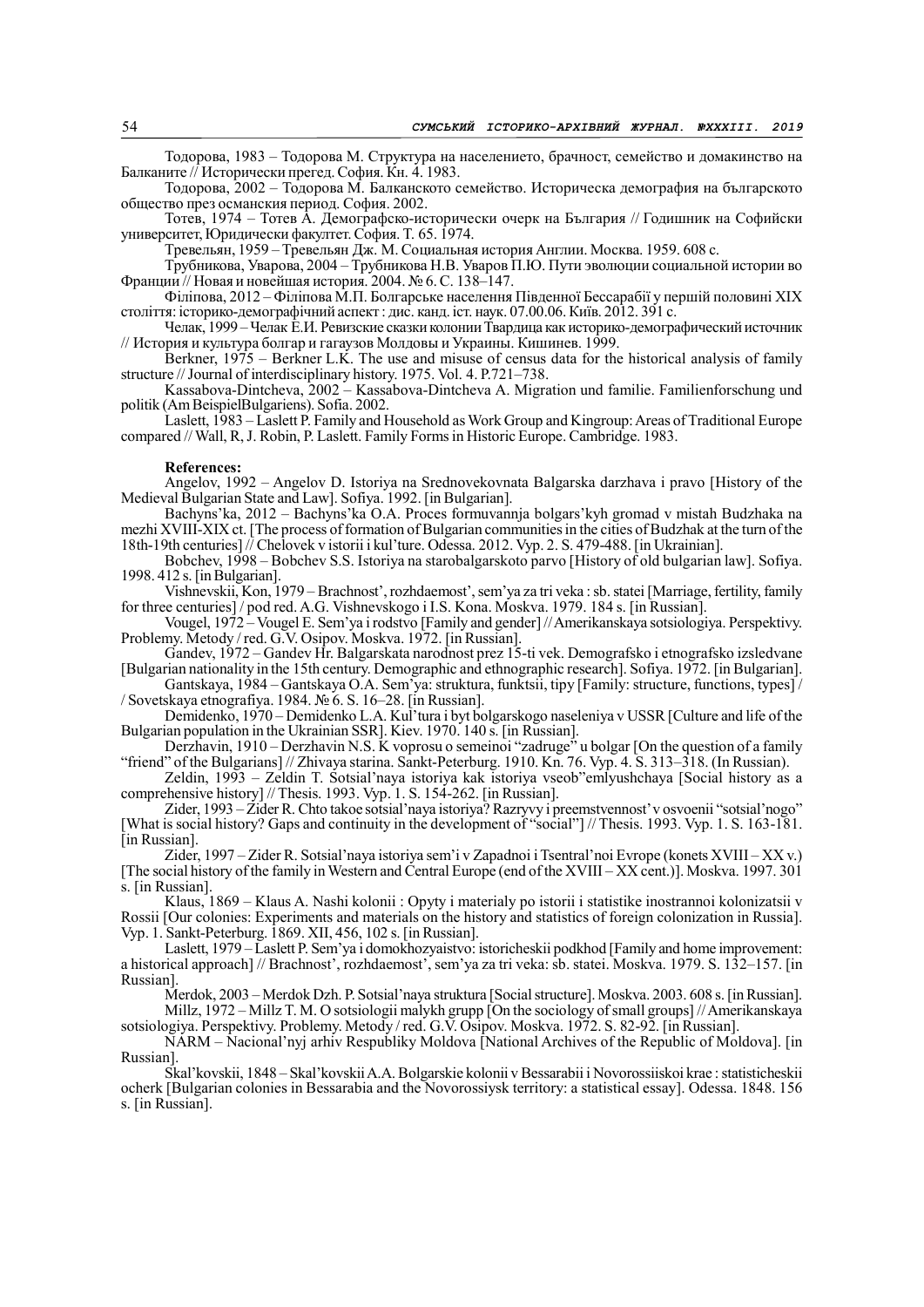Todorova, 1983 – Todorova M. Struktura na naselenieto, brachnost, semeystvo i domakinstvo na Balkanite [Population structure, marriage, family and household in the Balkans] // Istoricheski preged. Sofiya. Kn. 4. 1983. [in Bulgarian].

Todorova, 2002 – Todorova M. Balkanskoto semeystvo. Istoricheska demografiya na balgarskoto obshtestvo prez osmanskiya period [Balkan family. Historical demography of Bulgarian society during the Ottoman period]. Sofiya. 2002. [in Bulgarian].

Totev, 1974 – Totev A. Demografsko-istoricheski ocherk na Balgariya [Demographic and historical outline of Bulgaria] // Godishik na Sofiyski universitet, Yuridicheski fakultet. Sofiya. T. 65. 1974. [in Bulgarian].

Trevel'yan, 1959 – Trevel'yan Dzh. M. Sotsial'naya istoriya Anglii [The social history of England]. Moskva. 1959. 608 s. [in Russian].

Trubnikova, Uvarova, 2004 – Trubnikova N. V. Uvarov P. Yu. Puti evolyutsii sotsial'noi istorii vo Frantsii [Ways of evolution of social history in France] // Novaya i noveishaya istoriya. 2004. № 6. S. 138–147. [in Russian].

Filipova, 2012 – Filipova M.P. Bolgars'ke naselennja Pivdennoi' Bessarabii' u pershij polovyni XIX stolittja: istoryko-demografichnyj aspekt [The Bulgarian population of southern Bessarabia in the first half of the 19th century: historical and demographic aspect]: dys. kand. ist. nauk. 07.00.06. Kyi'v. 2012. 391 s. [in Ukrainian].

Chelak, 1999 – Chelak E. I. Revizskie skazki kolonii Tvarditsa kak istoriko-demograficheskii istochnik [Revision tales of the Tvarditsa colony as a historical and demographic source] // Istoriya i kul'tura bolgar i gagauzov Moldovy i Ukrainy. Kishinev. 1999. [in Russian].

Berkner, 1975 – Berkner L.K. The use and misuse of census data for the historical analysis of family structure // Journal of interdisciplinary history. 1975. Vol. 4. P.721–738. [in English].

Kassabova-Dintcheva, 2002 – Kassabova-Dintcheva А. Migration und familie. Familienforschung und politik (Am BeispielBulgariens). Sofia. 2002. [in English].

Laslett, 1983 – Laslett P. Family and Household as Work Group and Kingroup: Areas of Traditional Europe compared // Wall, R, J. Robin, P. Laslett. Family Forms in Historic Europe. Cambridge. 1983. [in English].

05.09.2019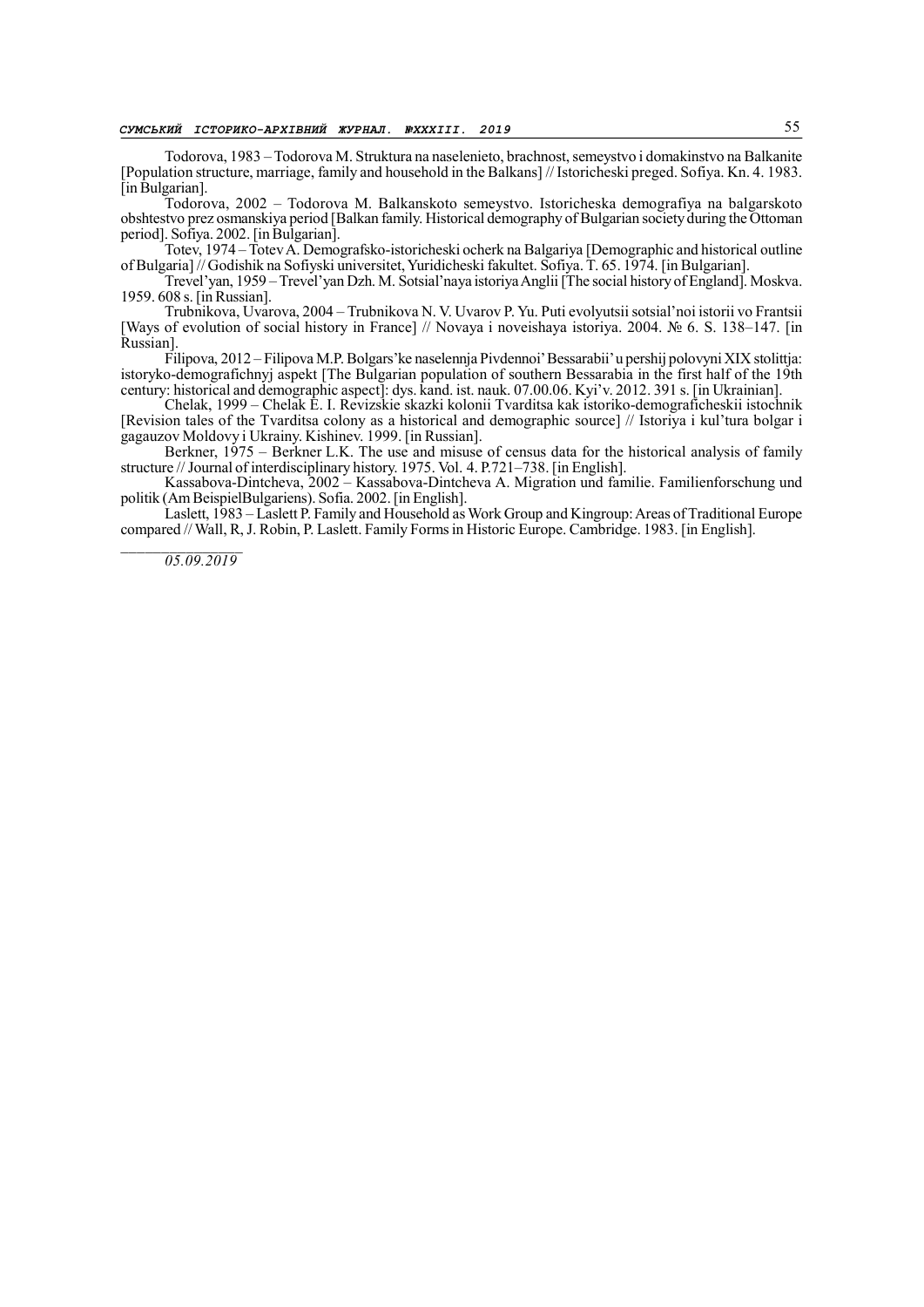### UDС 930 DOI: doi.org/10.21272/shaj.2019.i33.p.55

#### TIMURA.MAGSUMOV<sup>1</sup>, MARIYAO.NIGMATULLINA<sup>2</sup>

<sup>1</sup>Ph.D. (History), History of Education Society (United Kingdom); Naberezhnye Chelny State Pedagogical University (Russian Federation)

<sup>2</sup>M.A. (Education), Naberezhnye Chelny State Pedagogical University (Russian Federation)

### SPECIFICS OF THE ADULT HEALTHCARE SYSTEM FORMATION OF THE NEW SOCIALIST INDUSTRIAL CITIES OF THE LAST THIRD OF THE 20TH CENTURY

Abstract. The author analyzes the therapeutic service development of the young city of the era of "developed socialism", which eventually becomes the basis for the creation of the urban healthcare system in the late Soviet industrial centers. Both problems and achievements of its development are identified along with specific features of the urban healthcare system that had been formed at the beginning of the "Perestroika", which eventually sharply distinguished the new socialist industrial centers from the cities of the European part of the country.

During the period under consideration, a lot of work was done to establish a therapeutic service in the city of Naberezhnye Chelny. At the time the construction of industrial enterprises began, there was only one therapeutic unit in the central district hospital in the city. Later, hospitals and out-patient clinics were opened, healthcare centers and workshop services operated to treat the workers. Therapy was the basis of all specialized medical services, therefore, building up this service largely met the needs of the city under construction. As a result, specialized units were established on the basis of the therapeutic service, which subsequently operated as independent services. In the context of rapid demographic growth, the city was constantly expanding the network of medical institutions, increasing the number of employees along with facilities and equipment potential of medical institutions. This became the basis for the main result of the city's therapeutic service activities during this period, i.e. the transition from the territorial-production principle of its patient service towards the territorial-specialized one. These undoubtedly positive results made it possible to maintain positive dynamics in the development of the city's healthcare system in the subsequent years of the "Perestroika" and the collapse of the USSR, when the state of the industry as a whole declined sharply throughout the country.

Keywords: history of healthcare; therapeutic service; USSR; Naberezhnye Chelny; prevention and treatment institutions; developed socialism.

#### МАГСУМОВ Т.А.<sup>1</sup>, НІГМАТУЛЛІНА М.О.<sup>2</sup>

<sup>1</sup> Кандидат історичних наук, Товариство історії освіти (Велика Британія); Набережночелнинський державний педагогічний університет (Російська Федерація)

<sup>2</sup>Магістр педагогічної освіти, Набережночелнинський державний педагогічний університет (Російська Федерація)

### СПЕЦИФІКА ФОРМУВАННЯ СИСТЕМИ ОХОРОНИ ЗДОРОВ'Я ДОРОСЛОГО НАСЕЛЕННЯ НОВИХ СОЦІАЛІСТИЧНИХ ІНДУСТРІАЛЬНИХ МІСТ ОСТАННЬОЇ ТРЕТИНИ XX ст.

Анотація. Аналізується розвиток терапевтичної служби молодого міста епохи "розвинутого соціалізму", що стала основою створення міської системи охорони здоров'я у пізньорадянських індустріальних центрах. Виявлені проблеми й досягнення на цьому шляху, виділені специфічні особливості створеної на початок "Перебудови" системи міської охорони здоров'я, що різко відрізняли новіе соціалістичні індустріальні центри від міст європейської частини країни.

У досліджуваний період у Набережних Челнах була проведена велика робота з налагодження терапевтичної служби. На момент початку будівництва промислових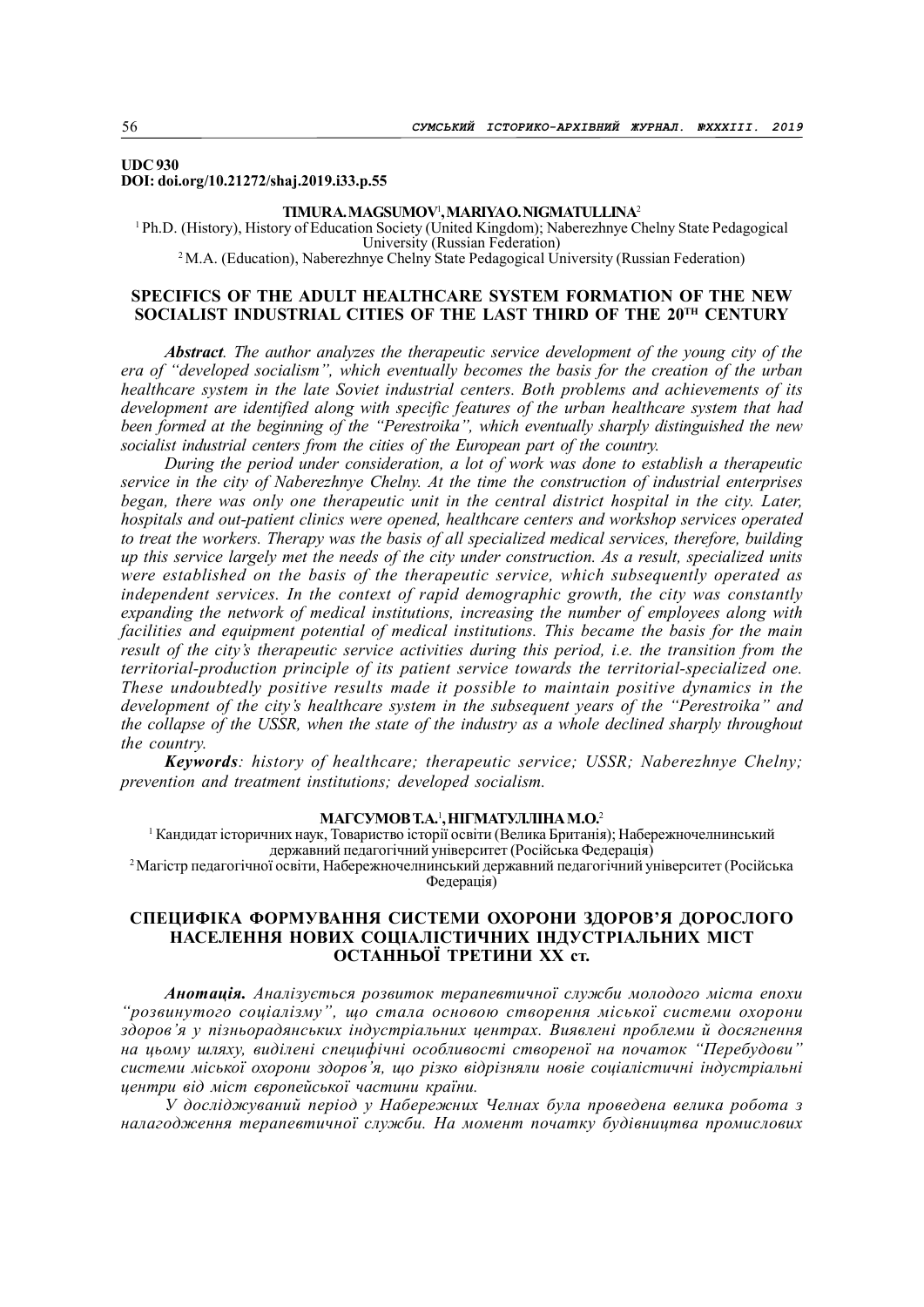підприємств у місті було одне терапевтичне відділення центральної районної лікарні. Були відкриті лікарні та поліклініки, для обслуговування робітників функціонували здоровпункти, цехова служба. Терапія була основою всіх спеціалізованих медичних послуг, тому нарощування цієї служби багато у чому відповідало потребам міста, що будувалося. У результаті, на базі терапевтичної служби були сформовані спеціалізовані відділення, які у подальшому будуть працювати як самостійні служби. В умовах швидкого демографічного зростання у місті йшло постійне розширення мережі медичних установ, збільшення їх кадрового потенціалу та зростання оснащеності матеріально-технічною базою. Це стало основою для головного результату діяльності терапевтичної служби міста за цей період – переходу від територіально-виробничого принципу обслуговування пацієнтів до територіально-спеціалізованого. Ці результати дозволили зберегти позитивну динаміку розвитку охорони здоров'я міста у подальші роки "Перебудови" і розпаду СРСР, коли синхронно стан галузі в цілому по країні різко погіршився.

Ключові слова: історія охорони здоров'я, терапевтична служба, СРСР, Набережні Челни, лікувально-профілактичні установи, розвинутий соціалізм.

#### МАГСУМОВ Т.А.<sup>1</sup>, НИГМАТУЛЛИНА М.О.<sup>2</sup>

1 Кандидат исторических наук, Общество истории образования (Великобритания); Набережночелнинский государственный педагогический университет (Российская Федерация) <sup>2</sup>Магистр педагогического образования, Набережночелнинский государственный педагогический университет (Российская Федерация)

### СПЕЦИФИКА ФОРМИРОВАНИЯ СИСТЕМЫ ЗДРАВООХРАНЕНИЯ ВЗРОСЛОГО НАСЕЛЕНИЯ НОВЫХ СОЦИАЛИСТИЧЕСКИХ ИНДУСТРИАЛЬНЫХ ГОРОДОВ ПОСЛЕДНЕЙ ТРЕТИ XX в.

Аннотация. Анализируется развитие терапевтической службы молодого города эпохи "развитого социализма", которая становится основой создания городской системы здравоохранения в позднесоветских индустриальных центрах. Выявляются проблемы и достижения на этом пути, выделяются специфические особенности сложившейся к началу "Перестройки" системы городского здравоохранения, резко отличавшие новые социалистические индустриальные центры от городов европейской части страны.

В рассматриваемый период в Набережных Челнах была проведена большая работа по налаживанию терапевтической службы. На момент начала строительства промышленных предприятий в городе имелось одно терапевтическое отделение центральной районной больницы. Были открыты больницы и поликлиники, для обслуживания рабочих функционировали здравпункты, цеховая служба. Терапия являлась основой всех специализированных медицинских услуг, поэтому наращивание данной службы во многом отвечало потребностям строящегося города. В итоге, на базе терапевтической службы были сформированы специализированные отделения, которые в последующем будут работать как самостоятельные службы. В условиях быстрого демографического роста в городе шло постоянное наращивание сети медицинских учреждений, увеличение их кадрового потенциала и рост оснащенности медицинских учреждений материально-технической базой. Это стало основой для главного результата деятельности терапевтической службы города за этот период – перехода от территориально-производственного принципа обслуживания пациентов к территориально-специализированному. Эти несомненно положительные результаты позволили сохранить положительную динамику развития здравоохранения города в дальнейшие годы "Перестройки" и развала СССР, когда синхронно состояние отрасли в целом по стране резко ухудшалось.

Ключевые слова: история здравоохранения, терапевтическая служба, СССР, Набережные Челны, лечебно-профилактические учреждения, развитой социализм.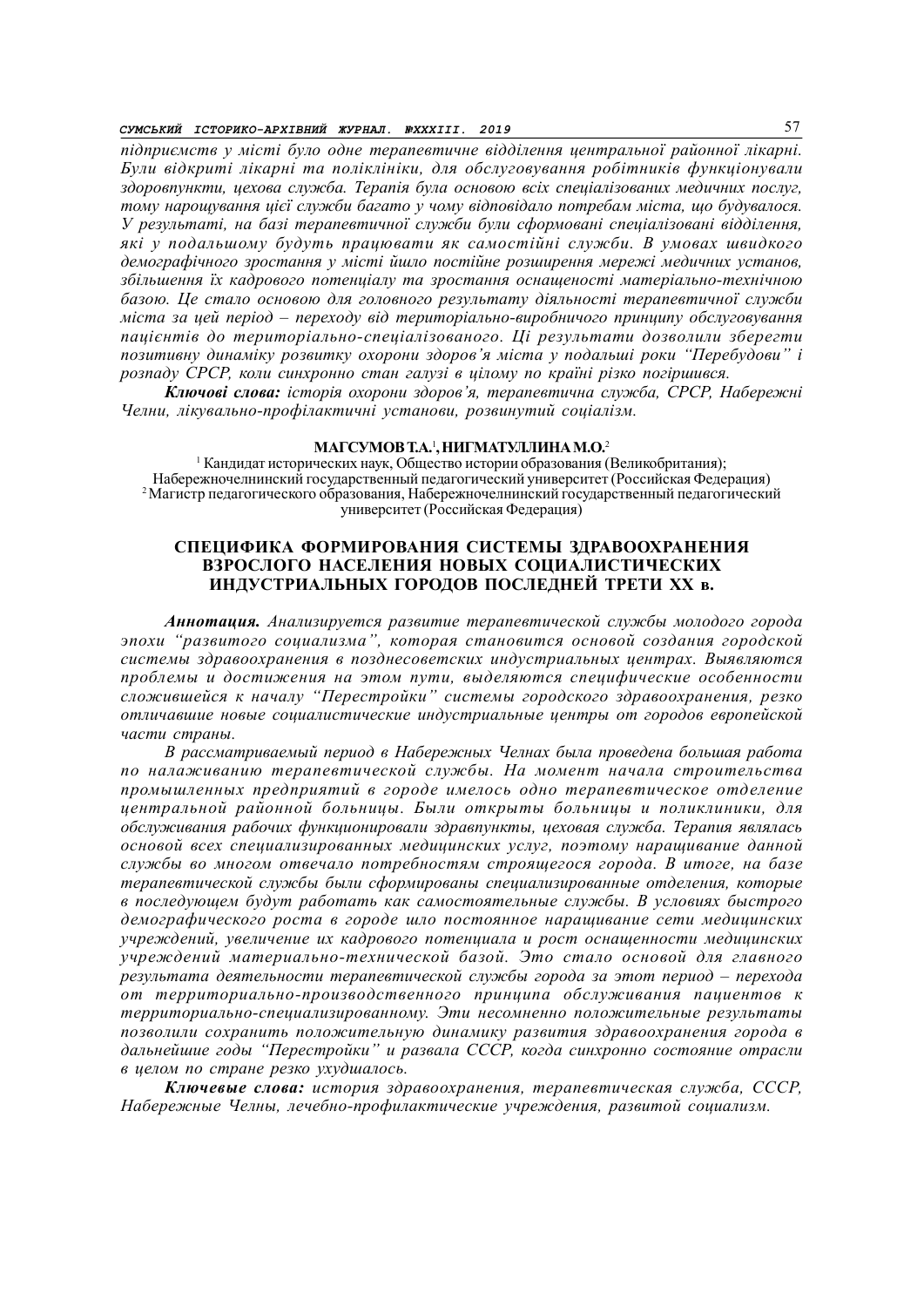Эпоха развитого социализма сопровождалась последним всплеском крупного градостроительства в России. Среди возведенных в это время мегаполисов – такие известные горда, как Тольятти и Набережные Челны, расположенные в соседних регионах – Куйбышевской (Самарской) области и ТАССР. В последней также возведены Альметьевск и Нижнекамск. Эти динамично растущие городские агломерации превратили регион в центр промышленности и новых технологий, средоточия индустриального населения. Его социальный быт оказывался в сложных условиях: прежде малообжитые районы не обладали достаточной и тем более развитой социальной инфраструктурой. Интенсивное промышленное освоение по преимуществу сельскохозяйственных территорий происходило в напряженных условиях, при неустроенном быте и ограниченных возможностях отдыха и восстановления организма, в осложнявшейся экологической обстановке. В этих условиях неразвитость местного здравоохранения могла стать серьезным фактором сдерживания индустриального развития.

Важным показателем медицинской системы выступает развитая сеть терапевтической службы (Александров, Лисицын, 1972: 137-141). С ростом города и численности его населения повышалась необходимость расширения и усовершенствования поликлинической и стационарной службы, в основе которой лежит терапия, как главная составляющая всей медицины (Гомельская и др., 1971: 84-86). Поэтому исследование развития терапевтической службы как истока формирования многофункциональной и многопрофильной системы здравоохранения строившегося "с нуля" города и стало целью нашего исследования, сосредоточившегося на Набережных Челнах как последнем крупном примере возведения нового типа индустриального соцгорода.

Материалы исследования основаны на совокупности делопроизводственной и распорядительной документации городского отдела здравоохранения. Привлекаемая литература советского времени выступила своеобразным источником выявления государственной политики в сфере здравоохранения, типовых планов по развитию отдельных ее служб и направлений, способов интенсификации отрасли, особенностях медицинского обслуживания отдельных категорий городского населения.

Ключевым в исследовании проблемы стал междисциплинарный подход. Исследование исторического аспекта создания терапевтической службы города отталкивается от модернизационной парадигмы, с учетом специфики: протекавшие процессы индустриализации и урбанизации характеризовались одновременностью, тесным взаимовлиянием, быстротой и гигантскими темпами (Ковзик и др., 2019: 25- 26). В качестве базы методологического построения работы выступает макроаналитический метод. Структурно-функциональный анализ позволил нам изучить формирование терапевтической службы в совокупности разных направлений ее развития и детерминирующих ее факторов, ставших ключевыми в закреплении специфичных особенностей городской системы здравоохранения.

Терапевтическая служба города в 1968 г. насчитывала семь участков, на которых трудилось пять штатных работников и четыре совместителя. Каждый врач проходил стажировку в течение трех месяцев в терапевтическом отделении по установленному графику (АОИКНЧ. Ф. 267. Оп. 1. Д. 31: 287). Терапевтическое отделение Набережночелнинской больницы было развернуто на 42 койки, из них пять нервных. Этого явно было недостаточно для строящегося города (АОИКНЧ. Ф. 267. Оп. 1. Д. 31: 294). Огромный поток молодежи, прибывающий на строительство ГЭС и КамАЗа, показал необходимость, не дожидаясь завершения строительства больницы, развернуть поликлинику. Необходимо было срочно организовать профилактические осмотры всех приезжающих на стройку (Афанасьев, 1969: 35). Центральная районная больница (далее – ЦРБ) не могла справиться с таким объемом работы. Поликлиника открылась на базе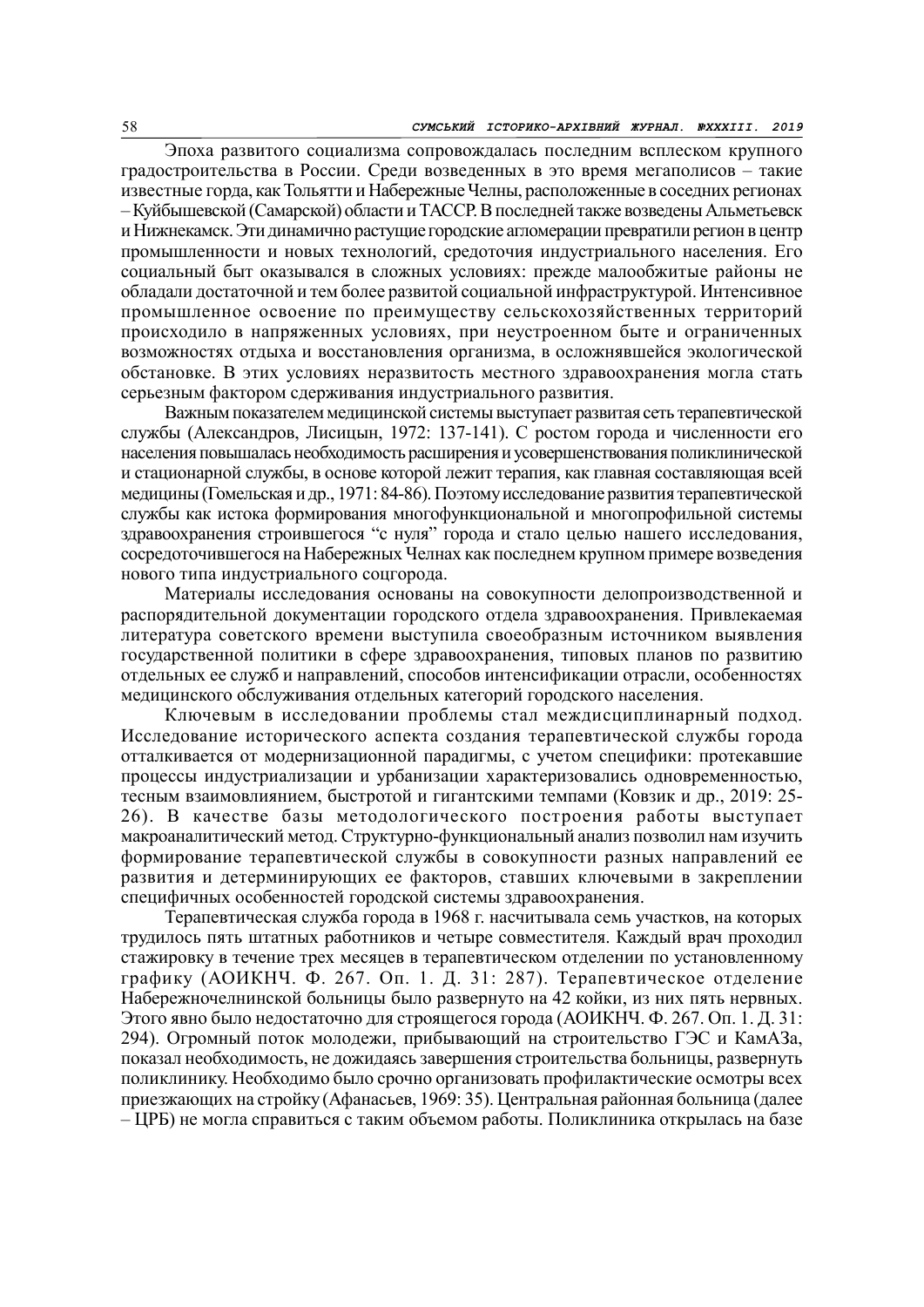здравпункта. В 1968 г. поликлиника ЦРБ обслуживала 26 957 человек взрослого населения. В район обслуживания входили промышленные предприятия: ЗЯБ, Элеватор, Текстильная фабрика, Промышленный Комбинат, Лесозавод, АТП-1, СПТУ, Пищекомбинат, Маслосырбаза, Мясокомбинат, с общим количеством рабочих 4 331 человек. Поликлиника находилась в старой части города в одноэтажном приспособленном помещении с центральным отоплением, водопроводом, но без канализации (АОИКНЧ. Ф. 267. Оп. 1. Д. 31: 303). Здание располагало 12 кабинетами, однако на тот период кабинеты не отвечали санитарно-гигиеническим требованиям. Имелось два терапевтических кабинета, шесть врачей-терапевтов работали в три смены (АОИКНЧ. Ф. 267. Оп. 1. Д. 46: 730). Физиотерапевтический кабинет размещался в отдельном здании, не соответствующем санитарно-гигиеническим нормам, аппаратуры для работы не хватало (АОИКНЧ. Ф. 267. Оп. 1. Д. 46: 732). В 1968 г. наблюдалась нехватка койко-мест в терапевтическом отделении, что связано со строительством ГЭС (АОИКНЧ. Ф. 267. Оп. 1. Д. 31: 294- 297). К 1969 г. в ЦРБ были отремонтированы терапевтическое, родильное, инфекционное и кожное отделения, во вновь пристроенном здании было открыто глазное отделение и переведено из терапии нервное отделение.

С апреля 1969 г. начала амбулаторный прием выпускница Казанского мединститута (далее – КГМИ) Л.Н. Ганеева. На должность заведующей была назначена Л.И. Мордвинова. Имея уже определенный опыт работы организатора здравоохранения, Л.И. Мордвинова со знанием дела налаживает работу новой поликлиники. Активно идет набор кадров. В августе 1969 г. приступают к работе в качестве участковых врачей выпускницы КГМИ Л.П. Набиуллина, Е.И. Сушенцова. В поликлинике открываются кабинеты: хирурга, невропатолога, окулиста, отоляринголога, стоматолога. Ведут прием педиатры: Р. Стахеева, 3. Вазеева, М. Толстых, А. Фролова. Развертывается шесть педиатрических участков, которыми руководит А.З. Сафиуллина. В составе поликлиники действуют четыре акушерских участка, имеется 20 гинекологических коек, число которых приходилось доводить до 40 (на раскладушках). Работа поликлиники сводилась в основном к профосмотрам рабочих, прибывающих на строительство города и КамАЗа (Жуховицкий, 1976: 27-33). В день проходило до 250 человек. Кроме этого врачам приходилось обслуживать население строящегося поселка ГЭС.

В феврале 1970 г. поликлиника переезжает в недостроенное двухэтажное здание поликлинического корпуса городской больницы № 2. В связи со стремительным ростом численности населения города, продолжающимся потоком приезжающих на стройку рабочих резко возросла нагрузка на поликлиническую службу (Гомельская и др, 1971: 117-119), которая стала разрастаться. Вместо пятисот посещений, предусмотренных планом, поликлиника пропускала до тысячи человек в день.

Терапевтическое отделение городской больницы № 2 до ноября 1971 г. размещалось в одноэтажном приспособленном кирпичном здании п. Сидоровка. Терапевтическая служба Челнов обслуживала население, проживающее в пос. Сидоровка, ГЭС, ЗЯБ, Брондвахта и временных поселках, общей численностью 55 тыс. человек. С ноября 1971 г. терапевтическое отделение переведено в новое здание городской больницы и развернуто на 80 коек на четвертом этаже. При терапевтической службе были развернуты лаборатория и физиотерапевтический кабинет (АОИКНЧ. Ф. 267. Оп. 1. Д. 54: 592-594).

С увеличением числа промышленных предприятий и строительных организаций возникла необходимость открытия в них здравпунктов (Захаров, Хотько, 1963: 123-124). Так, в районе обслуживания городской больницы № 2 в 1971 г. было развернуто 32 здравпункта. Первоначально они ютились в вагончиках, плохо приспособленных для медицинского обслуживания. Обогревались они от различных источников питания. Когда в конце рабочего дня они отключились, то в холодное время года помещения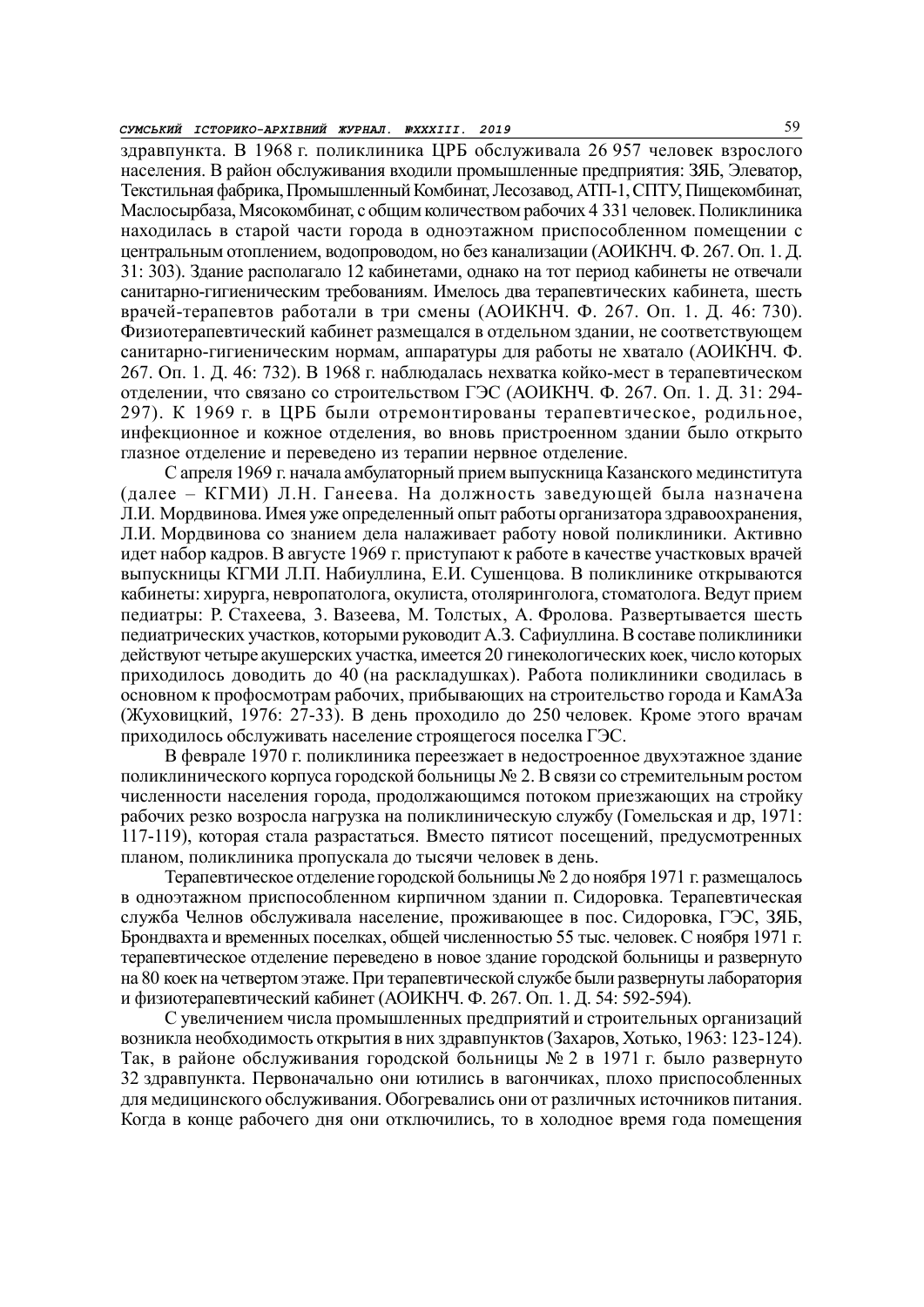охлаждались так, что вода в трубах отопления, в стерилизаторах и в питьевых бачках замерзала (Ахмерова, Щебланова, 2001: 60).

Лишь в 1975-1976 гг. начинают вводиться в действие типовые здравпункты в корпусах заводов. Всю тяжесть работы в неприспособленных условиях приняли на себя первые заведующие здравпунктами: В. Шитова, В. Апполинарова, Г. Решетникова, А. Мещерова, Т. Буракова, Л. Лаврова, А. Муллагареева. Рядом с ними трудились грамотные, исполнительные фельдшеры: Н. Глухова, Г. Герасимова, А. Слепокурова, Л. Проснева.

Чтобы расширить объем медицинской помощи, приблизить ее к рабочим местам, принимается решение о строительстве и открытии специализированных здравпунктов (Лисицын, 2008: 287-289). Было развернуто восемь стоматологических и 28 гинекологических кабинетов. Открыты хорошо оборудованные физиотерапевтические кабинеты, и даже кабинеты зубопротезирования. Благодаря этому рабочие, в том числе женщины, а их было более половины всех работающих (Бедный, 1984: 138-141), могли получить при необходимости курс лечения в период обеденного перерыва. Общее число здравпунктов к концу 1976 г. достигло 52.

Поликлиника № 2 располагалась в здании горбольницы № 2. Обслуживала население п. ГЭС и прилегающих временных поселков, а также рабочие промышленные предприятия: Гидрострой, Спецстрой, Жилстрой – 1, Жилстрой – 2, ПУАТ, УМС, Промстрой. Прикрепленное население составляло порядка 60,5 тыс. человек. Поликлиника располагалась в типовом здании больничного комплекса и имела семь терапевтических кабинетов, укомплектованность врачами-терапевтами составляла 100 %, в общем количестве 21 человек (АОИКНЧ. Ф. 267. Оп. 1. Д. 63: 383). На 1973 г. в поликлинике насчитывалось девять терапевтических кабинетов (АОИКНЧ. Ф. 267. Оп. 1. Д. 72: 304). Терапевтическое отделение горбольницы № 2 располагалось на четвертом этаже типовой больницы и имело 30 среднегодовых коек. В январе 1973 г. организована цеховая служба, в состав которой вошли: УМС, ПУАТ, Гидрострой, Промстрой, ДСК, Жилстрой. Возглавил цеховую службу А. Кузнецов. Общее количество обслуживаемых рабочих – 24 596 человек, которых обслуживали 30 здравпунктов, все были укомплектованы мед.персоналом на 100 % (АОИКНЧ. Ф. 267. Оп. 1. Д. 72: 301). Цеховые участки обслуживались первыми цеховыми врачами Н. Акинтьевым и А. Петренко (Ахмерова, Щебланова, 2001: 60). Цеховые врачи оказывали неотложную помощь на строительных площадках (Ноткин, 1964: 5-10), вели амбулаторнополиклиническое обслуживание больных, обеспечивали санитарноэпидемиологическое благополучие на строительных площадках, в общежитиях. Они контролировали соблюдение требований охраны труда, проводили профилактические осмотры, анализировали заболеваемость (Захаров, Хотько, 1963: 138-140).

В 1970 г. терапевтическое отделение Набережночелнинской больницы было развернуто на 42 койки, что составляло всего 36 % от нормы (АОИКНЧ. Ф. 267. Оп. 1. Д. 46: 749).

Поликлиника КамГЭС размещалась в типовом здании, была рассчитана на 500 посещений в день, по факту число посещений составляло 800 человек. На первом этаже были размещены гинекологические койки, так как стационар еще не был сдан строителями (АОИКНЧ. Ф. 267. Оп. 1. Д. 46: 765). В поликлинике КамГЭС в 1970 г. имелось два терапевтических кабинета, укомплектованность врачами-терапевтами составляла 83 % (АОИКНЧ. Ф. 267. Оп. 1. Д. 46: 765б). Стационар при поликлинике КамГЭС начал работу с 1970 г. (АОИКНЧ. Ф. 267. Оп. 1. Д. 46: 756) в приспособленном здании. Отделение было развернуто на 50 коек (АОИКНЧ. Ф. 267. Оп. 1. Д. 46: 756). Это помещение совершенно не соответствовало требованиям, предъявляемым к стационарным учреждениям: в коридоре не было ни одного окна, пищеблок располагался в маленькой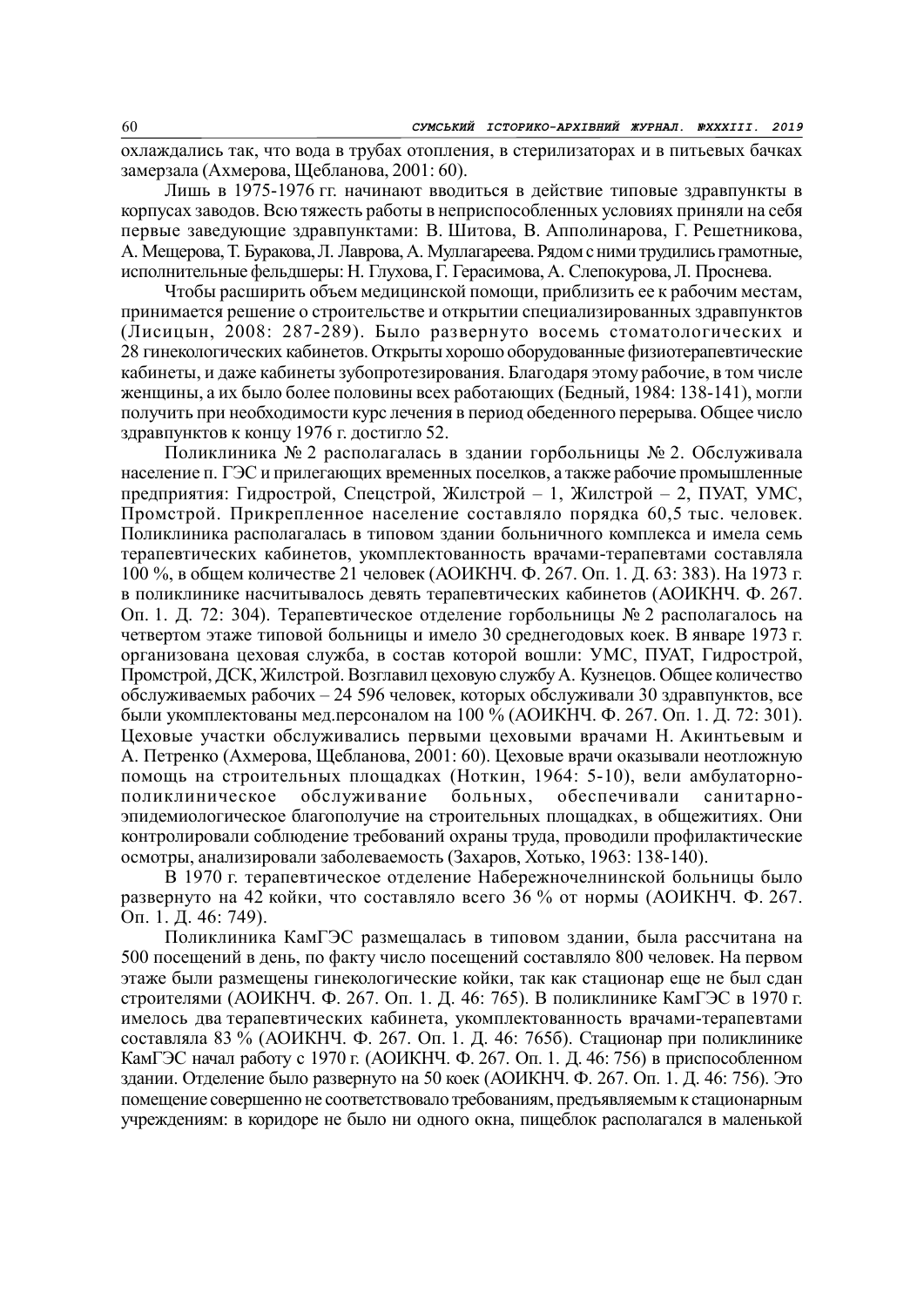## СУМСЬКИЙ ІСТОРИКО-АРХІВНИЙ ЖУРНАЛ. №XXXIII. 2019 **1998**

комнате, пациентов кормили в палатах. Пищу привозили на машинах, а готовили ее в одном из помещений поликлиники. Клиническая и биохимическая службы располагались в поликлинике пос. ГЭС. Лаборанты приезжали для забора клинических анализов через день, а для забора биохимических анализов – два раза в неделю. Кровь на RW отправляли в Казань в виде сухой капли. В одном кабинете размещалась ординаторская и сестринская; здесь же находился рентгеновский аппарат для обследования стационарных больных. Медицинские процедуры выполнялись в палатах или в коридорах (Ахмерова, Щебланова, 2001: 61). Стерилизаторы со шприцами кипели день и ночь. Первое время терапевтическое отделение использовалось как многопрофильное – лечились хирургические больные, не нуждающиеся в оперативном вмешательстве, ЛОР-пациенты, неврологические. Контингент был в основном молодого возраста (Бедный, 1984: 119-122). Преобладали такие болезни, как воспаление легких, бронхит, язвенная болезнь, ревматизм с пороками сердца, болезни почек, гипертония (Журавлева, Левыкин, 1989: 19-21). За 1970-1971 гг. было отмечено всего не более четырех случаев инфаркта миокарда.

В октябре 1971 г. стационар терапевтического отделения был переведен на четвертый этаж основного здания горбольницы № 2, еще не достроенного и не сданного в эксплуатацию. Отделение имело 60 коек. Это количество, по мере увеличения численности населения в городе, пришлось довести до 120. В стационар стали поступать больные с тяжелыми формами воспаления легких, инфарктом миокарда, нарушениями сердечного ритма, тяжелыми отравлениями (Ахмерова, Щебланова, 2001: 62).

В 1973 г. город обслуживали два терапевтических отделения: в горбольнице № 2 и ЦРБ. В горбольницу госпитализировались больные преимущественно с заболеваниями сердечнососудистой системы и легких, в ЦРБ – больные с заболеваниями органов пищеварения и эндокринной системы, болезнями почек (АОИКНЧ. Ф. 267. Оп. 1. Д. 72: 364).

В начале 1970-х годов начинается открытие и возведение зданий поликлиник и больниц в новой части города. Поликлиника № 3 начала свою работу в апреле 1972 г. и расположилась в приспособленном помещении жилого дома 2/08 с первого по третий этажи. До августа в поликлинике принимали только два врача-терапевта, что сказалось на показателях работы. К концу 1972 г. поликлиника была укомплектована терапевтами только на 75 %. Поликлиника обслуживала временные поселки "Автозаводец", "Молодежный", "Литейный". Так же к поликлинике были прикреплены промышленные предприятия: УС "Автозаводстрой", МС "Металургстрой", трест "Камжилстрой", Управление КамАЗа со всеми подразделениями, ГУ "Минзонталспецстрой", УС "Спецжилстрой-2". В поликлинике было укомплектовано девять терапевтических участков и один цеховой, каждый из которых обслуживал около 5 500 человек (АОИКНЧ. Ф. 267. Оп. 1. Д. 64: 724). На конец 1973 г. поликлиника имела 11 терапевтических участков, в том числе четыре цеховых и семь территориальных. При поликлинике имелось 14 здравпунктов, полностью укомплектованных медицинским персоналом (АОИКНЧ. Ф. 267. Оп. 1. Д. 72: 309).

15 ноября 1974 г. в районе нового города открывается городская больница № 3, объединенная с поликлиникой № 3. Главный врач – М. Москов. Три месяца потребовалось, чтобы девятиэтажное здание типового общежития переоборудовать под лечебное учреждение и развернуть стационар на 180 коек. В стационаре были организованы лаборатория, физиотерапевтическое отделение, рентгеновская служба, кабинеты массажа, ЛФК, УЗИ, ФГС, эндобронхиального введения лекарственных препаратов.

С открытием этой больницы наметилась попытка специализации стационарной терапевтической службы города (Гомельская и др, 1971: 81-83). Для обслуживания иностранных специалистов, участвующих в пусконаладочных работах на КамАЗе, стационарные койки были выделены в терапевтическом отделении городской больницы № 2, где лечились больные с инфарктом миокарда, гипертонией, сахарным диабетом.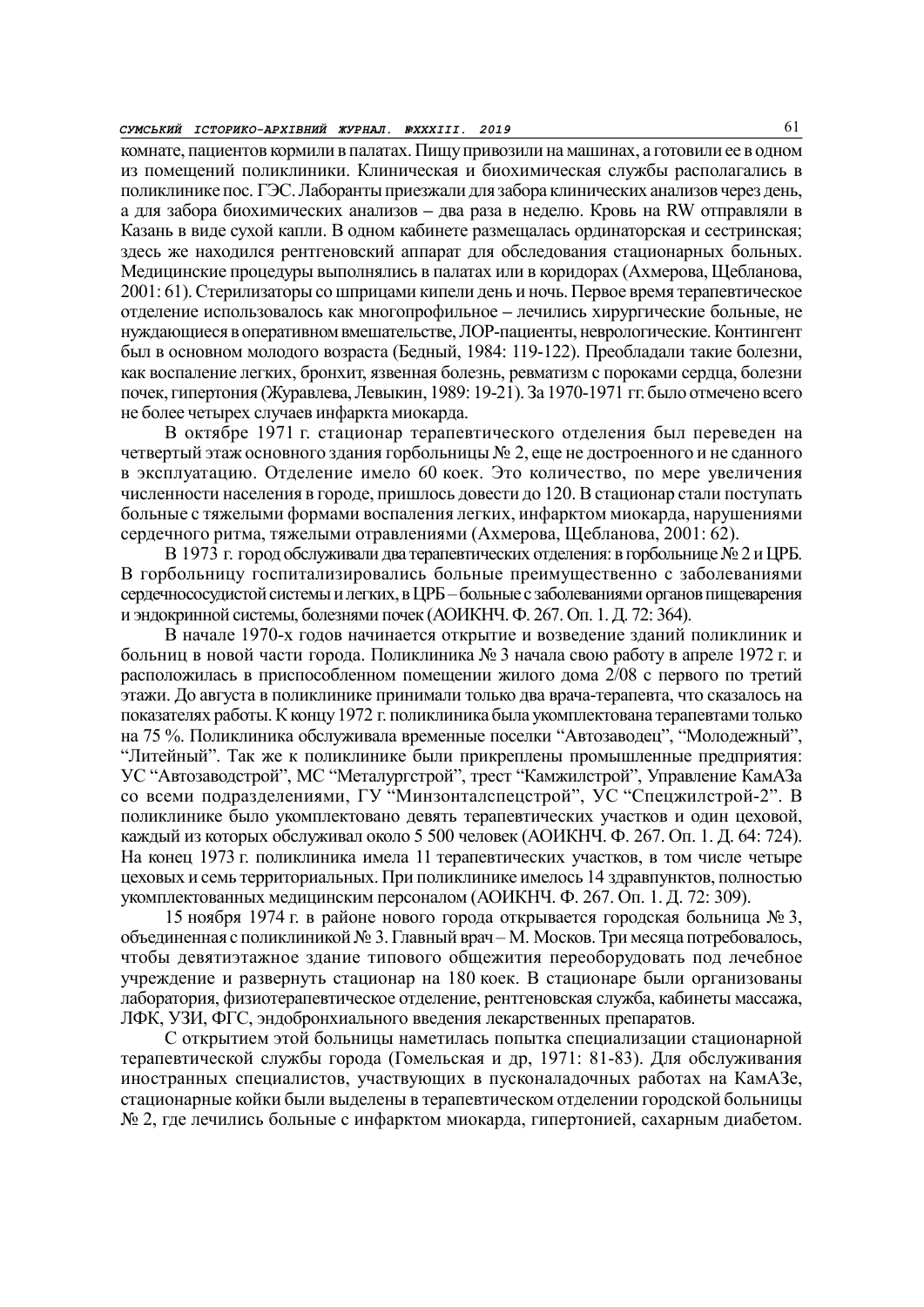В 1980 г. в составе горбольницы № 2 открывается гастроэнтерологическое отделение, заведует которым Т. Воронова. В 1982 г., после вывода из горбольницы № 2 детского отделения в новую детскую больницу, в составе горбольницы № 2 открывается неврологическое отделение на 60 коек, которое возглавляет невропатолог Д. Брускин. С открытием больницы скорой медицинской помощи в 1980 г. и МСЧ КамАЗа в 1983 г. специализация терапевтических коек продолжается. В этих стационарах открываются отделения – неврологическое и кардиологическое, в составе горбольницы № 2 – эндокринологическое и т.д. (Ахмерова, Щебланова, 2001: 62).

В начале 1980-х годов в структуре заболеваемости взрослого населения города стали превалировать сердечно-сосудистые заболевания: гипертоническая болезнь, хроническая ишемическая болезнь сердца, нарушение сердечного ритма, острый инфаркт миокарда. Высокий уровень обращаемости населения по поводу сердечно-сосудистых заболеваний предъявил повышенные требования к работе кардиологических бригад станции скорой помощи. Обе бригады оснащаются ЭКГ-аппаратами, электродефибриляторами, наркозными аппаратами АН-8, кислородными ингаляторами. Работа бригад регулярно заслушивается на врачебных конференциях с участием главного терапевта Н. Никитенко.

В 1976 г. самой крупной больницей в городе становится городская больница № 4 (будущая БСМП). Это было единственное учреждение в пос. ЗЯБ, которое обслуживало все население этого района, Красных Челнов и временных поселков, прилегающих к этой территории, включая 22 тысячи строителей, проживавших в этом районе.

Годом рождения медсанчасти КамАЗа считается 1980 г., когда открылась поликлиника № 5. Но, повторимся, медицинская служба в районе "Нового города" и медобслуживание "камазовцев" начались с поликлиники № 3. 1 марта 1972 г. был издан приказ по ЦРБ за № 96: "С целью преимущественного медицинского обслуживания населения в новой части города и строителей КамАЗа открыть поликлинику № 3 с 20.03.1972 г. Главный врач ЦРБ Г. Колчин" (Ахмерова, Щебланова, 2001: 67).

Открывшаяся поликлиника стала родоначальницей всей медицинской службы в районе "Нового города". Первоначально поликлиника была размещена в трехкомнатной квартире дома 4/06, затем – на трех этажах жилого дома 2/03. В конце 1974 г. был сдан первый блок типового здания поликлиники, а в начале 1975 г. поликлиника полностью разместилась в новом здании. В конце 1974 г. с целью медицинского обслуживания рабочих, строящих КамАЗ, в поликлинике № 2 были выделены площади для организации цеховой службы. Возглавила эту службу Л.К. Васильева, кандидат медицинских наук (Ахмерова, Щебланова, 2001: 68).

Руководство КамАЗа приняло решение о строительстве оздоровительных комплексов на заводах – двигателей, литейном, агрегатном, прессоворамном, инструментальном, – где были построены ингалятории, комнаты для проведения массажа и обучения самомассажу, были оборудованы оздоровительные комплексы, включающие бассейны, залы для занятий легкой и тяжелой атлетикой, теннисный корт, шахматный зал, зал для аэробики, сауны, физиотерапевтические кабинеты. Следует отметить, что на литейном заводе в течение десяти лет функционировал блок психоэмоциональной разгрузки, где в регламентированные внутрисменные перерывы или в обеденное время рабочие, связанные с вредными условиями труда, занимались под контролем врача аутотренингом, получали с профилактической целью кислородные коктейли, массаж, поливитамины.

Наконец, в 1980 г. цеховая служба и цеховые здравпункты были преобразованы в медикосанитарную часть (далее – МСЧ) КамАЗа – поликлинику № 5, которая открылась в августе в новом здании, рядом с ремонтно-инструментальным заводом. МСЧ КамАЗа возглавил П. Курьянов. С первых дней (1981 г.) начмедом назначен А. Кузнецов, главной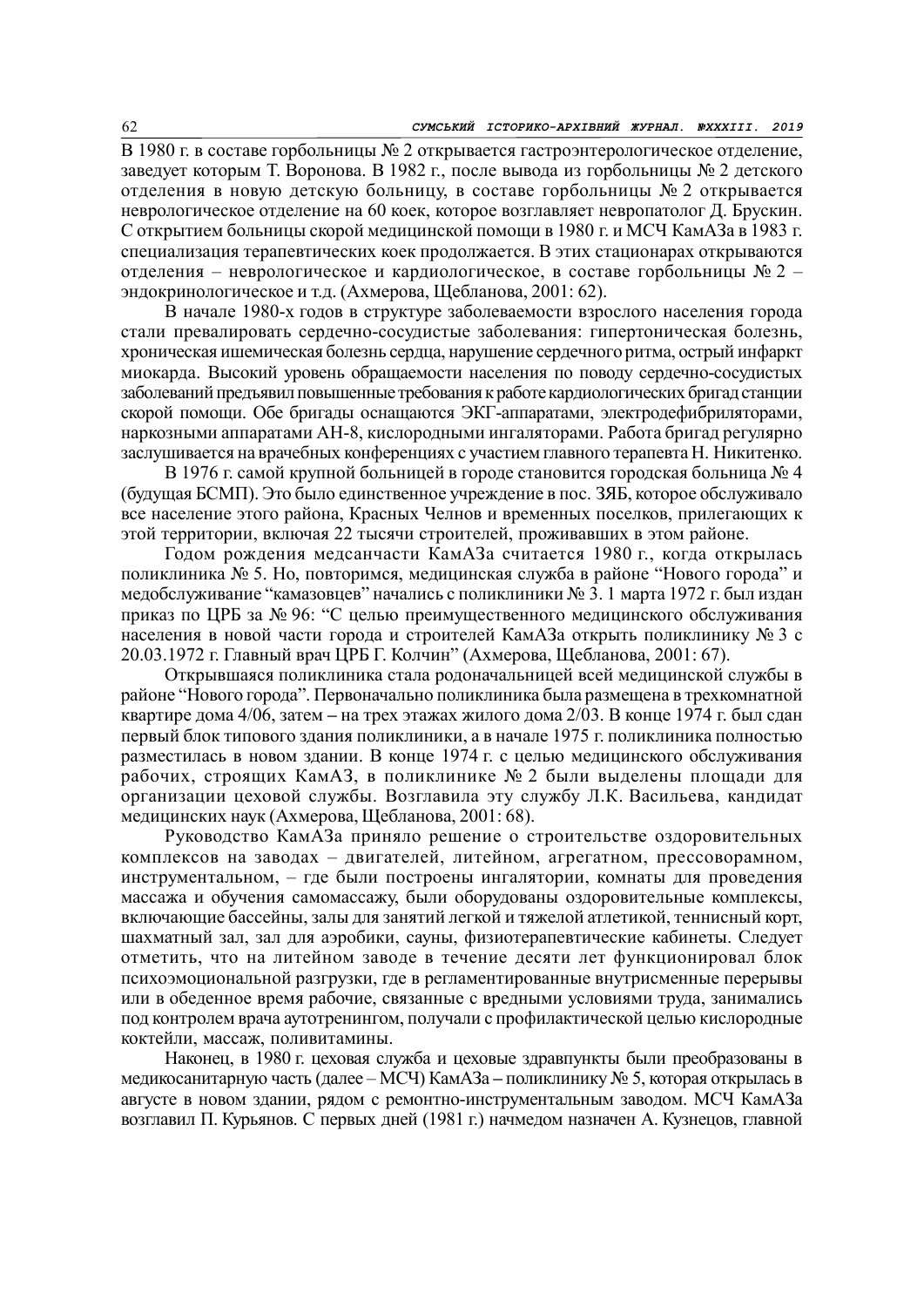медсестрой – В. Данцкевич (Ахмерова, Щебланова, 2001: 69). Проектная мощность поликлиники – 600 посещений в смену. В поликлинике открываются терапевтические отделения, отделение хирургии, кабинеты отоларинголога, окулиста, невропатолога, уролога.

Для дальнейшего улучшения медицинской помощи работникам КамАЗа 20 ноября 1985 г. началось строительство поликлиники № 9, которая 10 сентября 1987 г. была введена в действие. Заведующим поликлиникой назначается А. Илюхин. В составе этой поликлиники с первых же дней были развернуты пять цеховых участков, терапевтическое и хирургическое отделения, открыты кабинеты уролога, офтальмолога, отоляринголога. В составе поликлиники открыта женская консультация на 250 посещений (заведующая Е. Куршева). Поликлиника хорошо оснащается новой техникой: эндоскопы фирмы "Пентакс", аппараты УЗИ, сосудистый доплер, реовазограф, радиотермограф, эхокардиограф, компьютерная система нейрокартографирования. Позднее были открыты отделения лучевой диагностики и функциональной диагностики.

В декабре 1983 г. открывается многопрофильный стационар на 720 коек в первом комплексе нового города. Открытие стационара стало заметной вехой не только в истории городской больницы № 5 (в то время МСЧ ПО "КамАЗ"), но и города, и республики в целом. До этого времени взрослое население Автозаводского района (ныне – северо-восточной части города) могло получить стационарную помощь по терапевтическому профилю только в городской больнице № 2, куда всегда была большая очередь. Кроме того, в истории здравоохранения Татарстана не было прецедента, чтобы сразу, одномоментно, была открыта больница на 720 коек, которая и сегодня входит в пятерку самых крупных по мощности в республике. Следует отметить, что существенную роль в открытии стационара сыграли, помимо строителей, монтажников, проектировщиков, сотрудники поликлиники № 2, а с мая по ноябрь 1983 г. – и сотрудники, принятые для работы в будущем стационаре (Ахмерова, Щебланова, 2001: 71).

Сотрудниками медсанчасти в ходе реконструкции была выполнена большая, в буквальном смысле весомая работа: вынесены и погружены десятки тонн строительного мусора, доставлены к строителям, монтажникам тысячи носилок раствора, горы кирпича. Поднято и расставлено несколько тысяч единиц твердого и мягкого инвентаря, различных видов медицинской техники. Стационар был развернут в рекордно короткие сроки в приспособленном здании бывшего общежития после его частичной реконструкции и перепланировки. Высоким уровнем соответствия требованиям он поразил бывшего тогда министра здравоохранения ТАССР И. Мухутдинова, который посетил стационар накануне его открытия. Такой высокий уровень комфорта для пациентов до этого был, пожалуй, только в республиканской больнице № 2, так называемой "партлечебнице" (Ахмерова, Щебланова, 2001: 77).

Первыми госпитализированными в декабре 1983 г. пациентами больницы стали женщины с патологией беременности на поздних сроках и с экстрагенитальной патологией, переведенные из роддома в медгородке, и несколько неврологических больных. Через день начали госпитализировать гастроэнтерологических больных, а 9 декабря поступил первый кардиологический больной. За неполный месяц было развернуто восемь клинических (из них пульмонологическое и эндокринологическое – впервые в городе) и пять параклинических отделений. Принято 359 больных, но, фактически, основополагающим годом для больницы стал 1984 г.

Следует отметить, что в конце 1984 г. в стационаре, благодаря инициативе заведующих отделениями, появились кабинеты, первоначально не планировавшиеся: грязе- и водолечения в неврологическом отделении № 1, психоэмоциональной разгрузки и кишечных промываний – в гастроэнтерологическом отделении, бронхоскопии – в пульмонологическом отделении (Ахмерова, Щебланова, 2001: 77).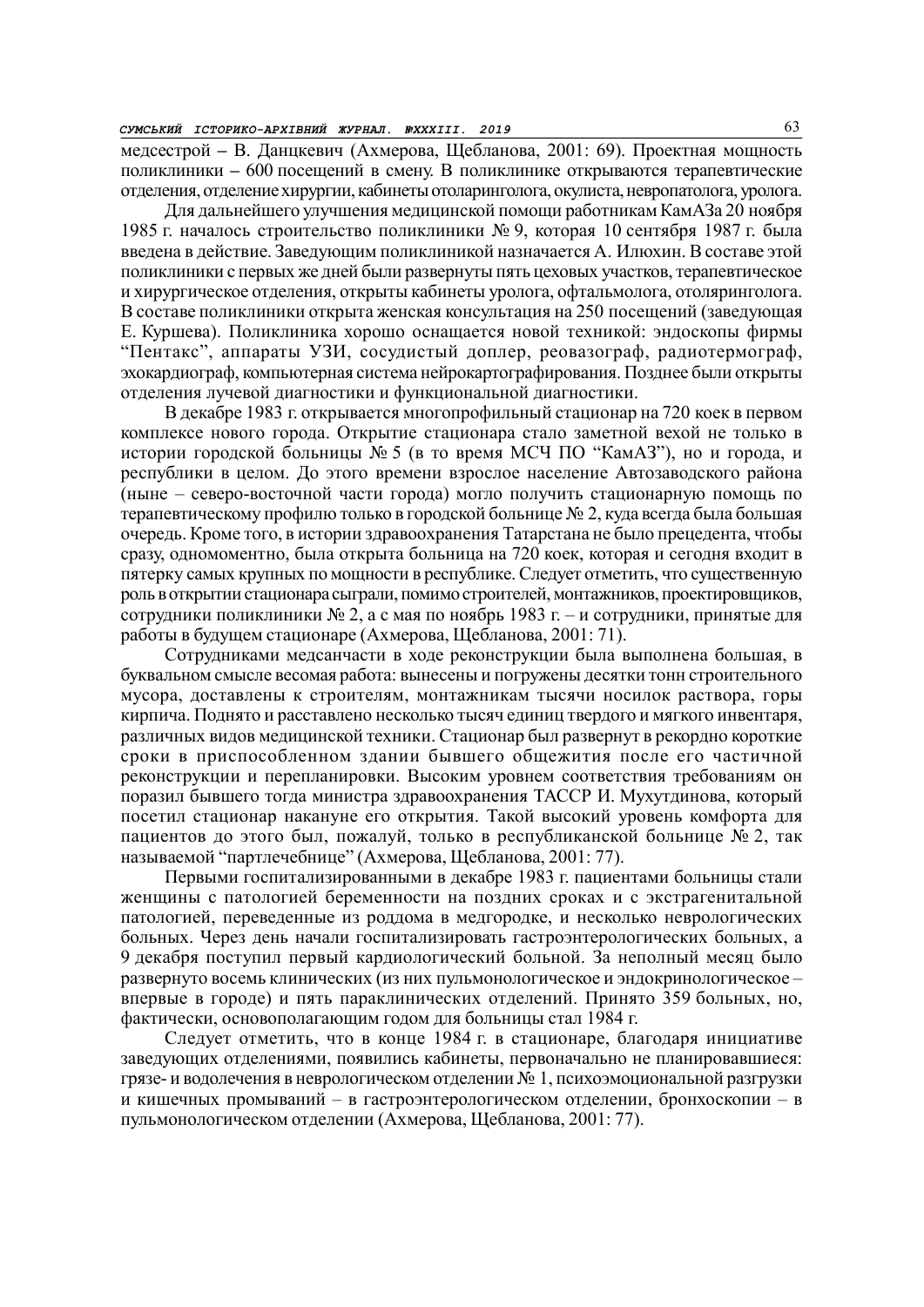В 1985 г. удалось открыть, за счет внутренних ресурсов, отделение анестезиологии и реанимации с тремя койками. Чуть позже, после расширения площади этого отделения, число коек было увеличено до шести и официально были выделены ставки для этого подразделения. В решении этой проблемы активно участвовал врач-реаниматолог В. Марченков.

С 1984 г. в стационаре успешно функционирует оперативно-диспетчерский отдел. Через него осуществляется организация внутрибольничных и внебольничных консультаций больных, отправка и доставка их для дальнейшего лечения в другие города, централизованная выписка больничных листов и справок, доставка результатов параклинических исследований в отделения, экспедиция биоматериалов в специализированные лаборатории города, передача документов в структурные подразделения горбольницы, учет и организация работы транспорта ЛПУ, оповещение сотрудников, ведение архива (Ахмерова, Щебланова, 2001: 78).

Состояние здравоохранения г. Набережные Челны на конец 1960-х – начало 1970 х годов характеризуется переуплотненностью учреждений здравоохранения, нехваткой кадров, превращением терапевтической службы в общеклиническую по всем заболеваниям. Все это препятствовало организации качественной медицинской помощи.

На первых порах рост мощностей терапевтических лечебно-профилактических учреждений заметно отставал от роста численности городского населения. Изначально даже увеличение койко-мест осуществлялось за счет установки дополнительных коек в существующих учреждениях, приспособления под больничные учреждения первых этажей новых жилых домов и даже временных построек и нестационарных объектов.

Медицинское обслуживание населения города, реализовывавшееся в конце 1960 х годов по территориальному и производственному принципу на базе центральной районной и второй городской больниц, и прикрепленных к ним нестационарных терапевтических и разнопрофильных медицинских пунктов, уже к началу 1980-х годов осуществлялось уже по территориальному и специализированному принципам через отстроенную по всему городу сеть учреждений нового типа – многопрофильных больниц (стационаров) и поликлиник. Увеличение мощностей учреждений здравоохранения дало возможность расширить профилактическую направленность их работы, перейти от терапевтической медицинской помощи к специализированной.

К середине 1980-х годов терапевтическая служба Челнов была хорошо "вооружена", огромные достижения предыдущего полутора десятка лет были очевидны, поэтому, несмотря на общий рост негативных тенденций в отечественном здравоохранении к началу "Перестройки", городская служба находилась в относительно выигрышном положении: материально-техническая база была относительно новой, был сформирован достаточно молодой кадровый состав медицинских учреждений, и, сравнительно с периодом активного строительства завода и города, росли объем и качество предоставляемых медицинских услуг.

Некоторое ухудшение состояния здоровья населения можно объяснить его взрослением – переходом от молодежного к среднему возрасту. Впрочем, как и по всей стране, финансирование осуществлялось по остаточному принципу. Профилактика, возложенная на внебольничное первичное (поликлиническое) звено, так и не стала приоритетным направлением деятельности. Сохранялись проблемы доступности городских учреждений здравоохранения и специализированной помощи, осложнявшиеся демографическим ростом. Последний оказывал прямое воздействие и на кадровую проблему. Социальная политика государства создавала диспропорции и даже неравенство в предоставлении медицинских услуг – профилактики и лечения – разным категориям городского населения, отдавая приоритет работникам промышленного сектора, особенно крупных предприятий. Последние, в первую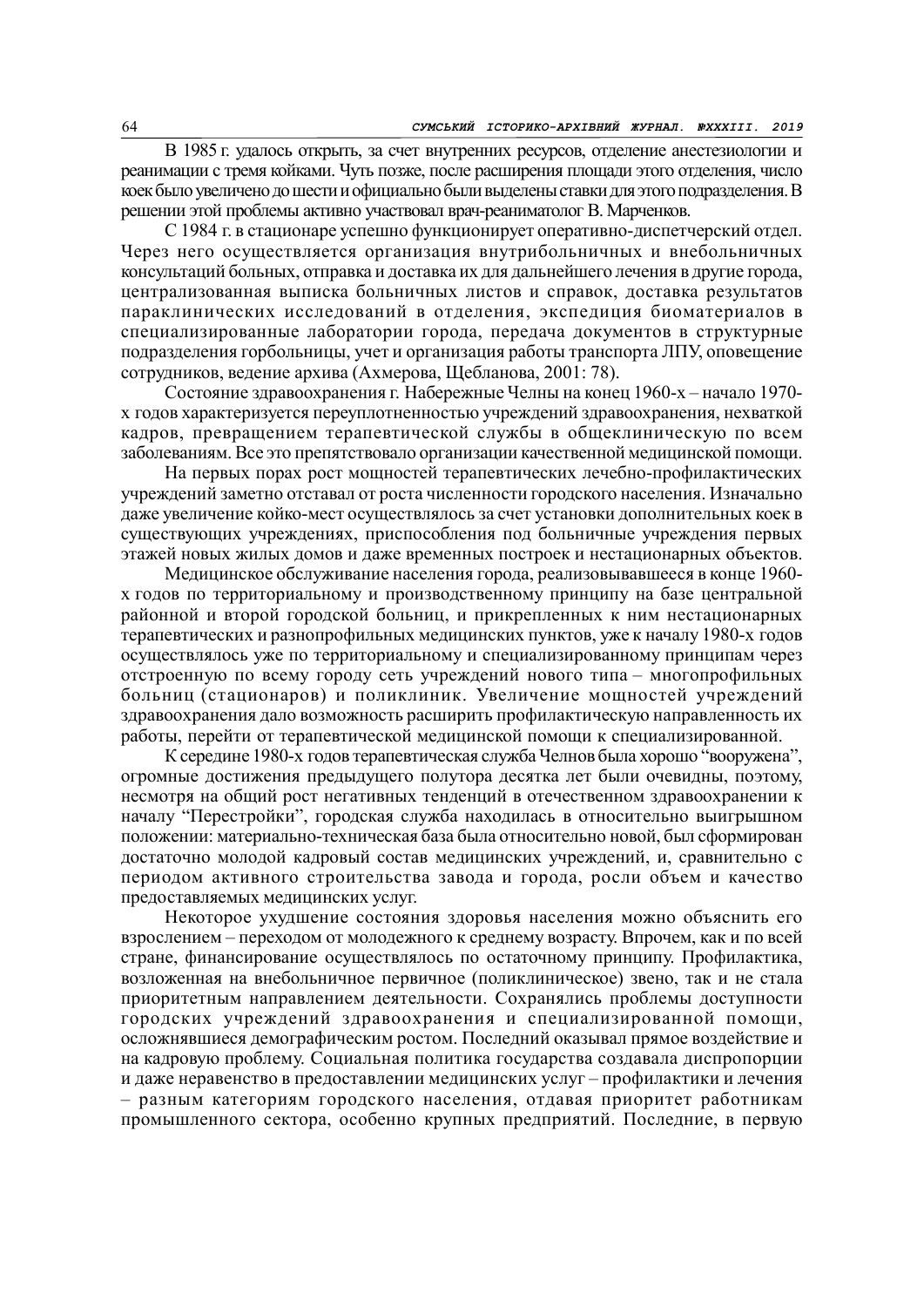очередь КамГЭС и КамАЗ, внесли существенный вклад в расширение сети учреждений здравоохранения, создав первоначально участковые терапевтические службы (пункты) на предприятиях, а в дальнейшем осуществив строительство объектов здравоохранения за собственный счет.

### Литература:

Александров, Лисицын, 1972 – Александров О.А., Лисицын Ю.П. Советское здравоохранение / под ред. Г.Е. Острове. Москва, 1972.

АОИКНЧ – Архивный отдел исполнительного комитета города Набережные Челны.

Афанасьев, 1969 – Афанасьев В.Г. Об интенсификации развития социалистического общества. Москва, 1969.

Ахмерова, Щебланова, 2001 – Ахмерова Ф.Г., Щебланова Р.А. Подвиг милосердия. Очерки истории здравоохранения Набережных Челнов. Набережные Челны, 2001.

Бедный, 1984 – Бедный М.С. Демографические факторы здоровья. Москва, 1984.

Гомельская и др., 1971 – Гомельская Г.Л., Коган Е.Я., Логинова Е.А. Очерки развития поликлинической помощи в городах СССР. Москва, 1971.

Журавлева, Левыкин, 1989 – *Журавлева И.В., Левыкин И.Г.* Образ жизни и региональные особенности отношения к здоровью // Социальные проблемы здоровья и продолжительности жизни. Сб. статей. Москва, 1989. С. 19-21.

Жуховицкий, 1976 – Жуховицкий Л.А. Костер по четвергам. Москва, 1976.

Захаров, Хотько, 1963 – Захаров Ф.Г., Хотько Н.К. Медицинское обслуживание трудящихся промышленных предприятий. Москва, 1963.

Ковзик и др., 2019 – Ковзик Г.О., Магсумов Т.А., Нигматуллина М.О., Титова С.В. Набережные Челны в 1969–1985 гг.: социальная история модернизационного эксперимента эпохи зрелого социализма / под ред. Т.А. Магсумова. Красноярск, 2019. DOI: 10.12731/978-5-907208-02-5

Лисицын, 2008 – Лисицын Ю.П. История медицины: учебник для мед. вузов. Москва, 2008.

Ноткин, 1964 – Ноткин Е.Л. Задачи и методы изучения состояния здоровья рабочих. Кемерово, 1964.

#### References:

Aleksandrov, Lisitsyn, 1972 – Aleksandrov O.A., Lisitsyn Yu.P. Sovetskoe zdravookhranenie [Soviet health care]. Moscow, 1972. [in Russian].

AOIKNCh – Arkhivnyi otdel ispolnitel'nogo komiteta goroda Naberezhnye Chelny [Archival department of executive committee of the city of Naberezhnye Chelny].

Afanas'ev, 1969 – Afanas'ev V.G. Ob intensifikatsii razvitiya sotsialisticheskogo obshchestva [On Intensification of Socialist Society Development]. Moscow, 1969. [in Russian].

Akhmerova, Shcheblanova, 2001 – Akhmerova F.G., Shcheblanova R.A. Podvig miloserdiya. Ocherki istorii zdravookhraneniya Naberezhnykh Chelnov [The feat of charity. Sketches of history of health care of Naberezhnye Chelny]. Naberezhnye Chelny, 2001. [in Russian].

Bednyi, 1979 – Bednyi M.S. Mediko-demograficheskoe izuchenie naseleniya [Medicodemographic studying of the population]. Moscow, 1979. [in Russian].

Gomel'skaya et al., 1971 – Gomel'skaya G.L., Kogan E.Ya., Loginova E.A. Ocherki razvitiya poliklinicheskoi pomoshchi v gorodakh SSSR [Sketches of development of the polyclinic help in the cities of the USSR]. Moscow, 1971. [in Russian].

Zhuravleva, Levykin, 1989 – Zhuravleva I.V., Levykin I.G. Obraz zhizni i regional'nye osobennosti otnosheniya k zdorov'yu [Lifestyle and regional characteristics of attitudes to health] // Sotsial'nye problemy zdorov'ya i prodolzhitel'nosti zhizni. Sb. Statei [Social problems of health and life expectancy. Collected papers]. Moscow, 1989. S. 19-21. [in Russian].

Zhukhovitskii, 1976 – Zhukhovitskii L.A. Koster po chetvergam [Bonfire on Thursdays.]. Moscow, 1976. [in Russian].

Zakharov, Khot'ko, 1963 – Zakharov F.G., Khot'ko N.K. Meditsinskoe obsluzhivanie trudyashchikhsya promyshlennykh predpriyatii [Medical services for industrial workers]. Moscow, 1963. [in Russian].

Kovzik i dr., 2019 – Kovzik G.O., Magsumov T.A., Nigmatullina M.O., Titova S.V. Naberezhnye Chelny v 1969–1985 gg.: sotsial'naya istoriya modernizatsionnogo eksperimenta epokhi zrelogo sotsializma [Naberezhnye Chelny in 1969-1985. Social history of the modernization experiment of the mature socialism era] / edited by T. A. Magsumov. Krasnoyarsk, 2019. DOI: 10.12731/978-5-907208-02-5 [in Russian].

Lisitsyn, 2008 – Lisitsyn Yu.P. Istoriya meditsiny: uchebnik dlya med. vuzov [Medicine history: the textbook for medical higher education institutions]. Moscow, 2008. [in Russian].

Notkin, 1964 – Notkin E.L. Zadachi i metody izucheniya sostoyaniya zdorov'ya rabochikh [Tasks and methods of studying the state of health of workers]. Kemerovo, 1964. [in Russian].

Отримано 01.09.2019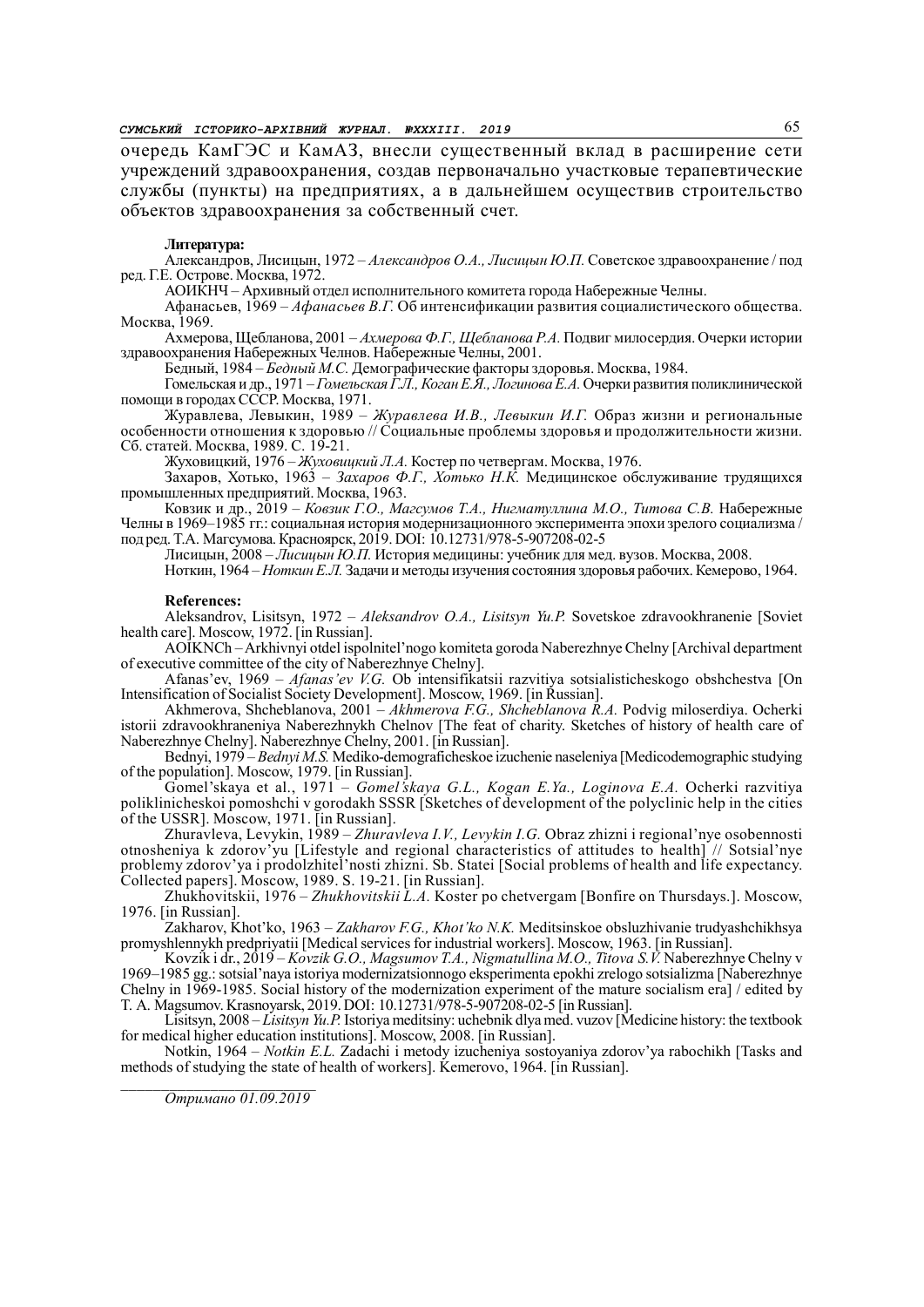

## НАУКОВИЙ ЖУРНАЛ З ІСТОРІЇ ТА АРХІВОЗНАВСТВА УКРАЇНИ

## Сайт журналу: http://shaj.sumdu.edu.ua

Видавець СУМСЬКИЙ ДЕРЖАВНИЙ УНІВЕРСИТЕТ Реєстраційне Свідоцтво КВ №16009-4481 від 22.10.2009 р.

## Редагування здійснюється співробітниками кафедри конституційного права, теорії та історії держави і права Сумського державного університету

Головний редактор С.І. Дегтярьов

Редактори: А.В. Гончаренко, С.І. Дегтярьов

Коректори: С.І. Дегтярьов, В.М. Король, О.О. Ткачов

Адреса редакції: 40007, Суми, вул. Римського-Корсакова, 2, Н-213 тел. +38(066)3465953; електронна адреса: starsergo2014@gmail.com

Здано до набору 16.12.2019. Підписано до друку 18.12.2019. Формат 70х108/16 Папір офсетний Друк офсетний. Ум. друк. арк. 9,9 Обл.-вид. арк. 10,4 Тираж 100 Зам. №

Віддруковано у друкарні Сумського державного університету, 40007, Суми, вул. Римського-Корсакова, 2